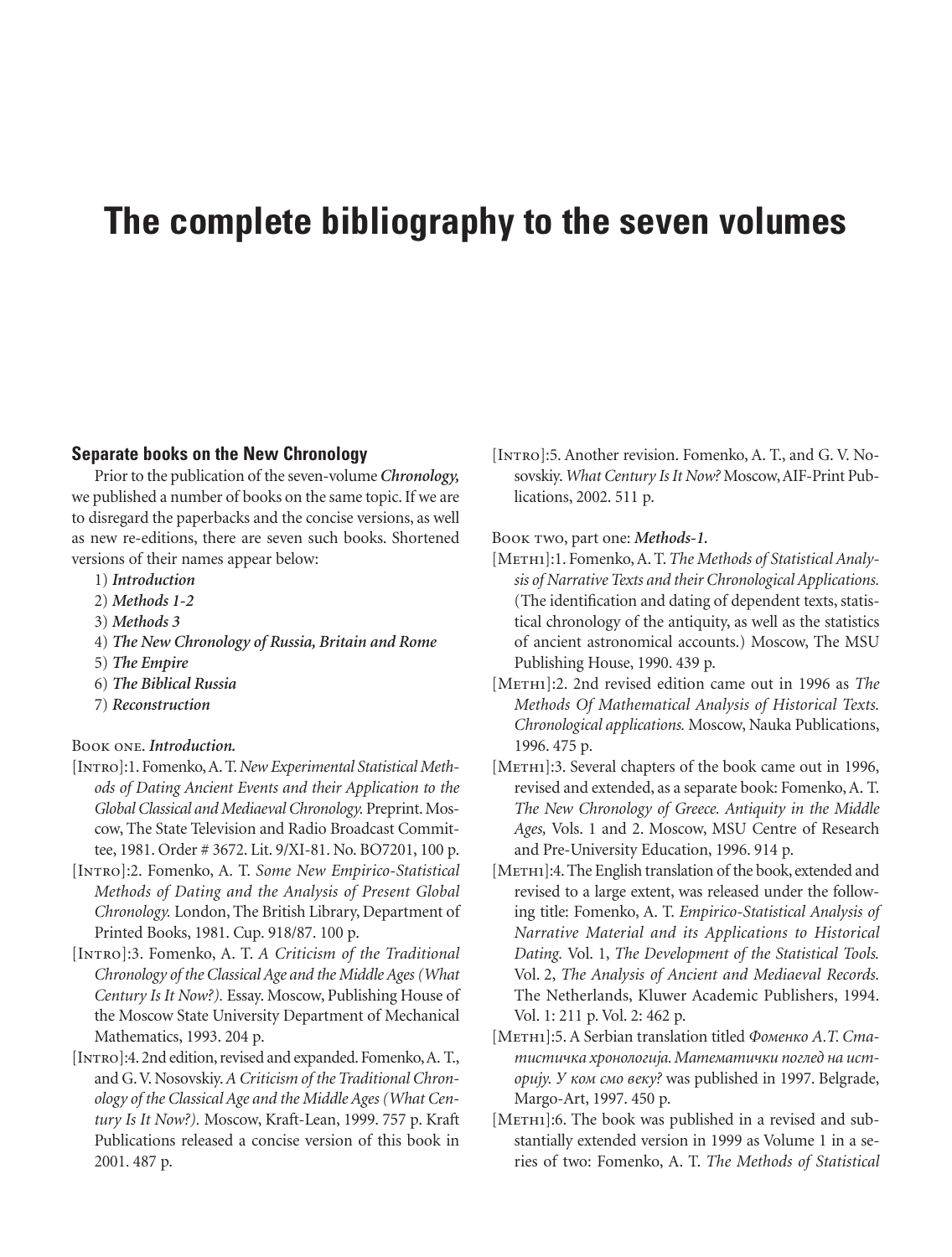*Analysis of Historical Texts. Chronological Applications.* Vol. 1. Moscow, Kraft and Lean, 1999. 801 p.

[METH1]:7. A revised version of the book was published as two volumes (the first two in a series of three) in 1999 in the USA (in Russian) by the Edwin Mellen Press. Fomenko, A. T. *New Methods of Statistical Analysis of Historical Texts. Applications to Chronology,* Vols. 1 and 2. The publication is part of the series titled *Scholarly Monographs in the Russian Language,* Vols. 6-7. Lewiston, Queenston, Lampeter, The Edwin Mellen Press, 1999. Vol. 1: 588 p. Vol. 2: 564 p.

## Book two, part two: *Methods-2.*

- [Meth2]:1. Fomenko, A. T. *Global Chronology.* (A Research of the Classical and Mediaeval History. Mathematical Methods of Source Analysis. Global Chronology.) Moscow, MSU Publications, 1993. 408 p.
- [METH2]:2. A revised and substantially extended version of the book as the second volume in a series of two: Fomenko, A. T. *The Methods of Statistical Analysis of Historical Texts. Chronological Applications,* Vol. 2. Moscow, Kraft and Lean, 1999. 907 p.
- [METH2]:3. A revised version of the book was published as the last volume in a series of three in the USA (in Russian) under the title: Fomenko A.T.*Antiquity in the Middle Ages (Greek and Bible History),* the trilogy bearing the general name: Fomenko A. T.*New Methods of the Statistical Analysis of Historical Texts and their Chronological Application.* The publication is part of the series titled *Scholarly Monographs in the Russian Language.* Lewiston, Queenston, Lampeter, The Edwin Mellen Press, 1999. 578 p.

# Book three: *Methods-3.*

- [METH3]:1. Fomenko, A. T., V. V. Kalashnikov, and G. V. Nosovskiy.*Geometrical and Statistical Methods of Analysis of Star Configurations. Dating Ptolemy's Almagest.* USA: CRC Press, 1993. 300 p.
- [METH3]:2. The Russian version of the book was published in 1995 in Moscow by the Faktorial Publications under the title: Kalashnikov V. V., Nosovskiy G. V., Fomenko A. T. *The Dating of the Almagest Star Catalogue. Statistical and Geometrical Analysis.* 286 p.
- [METH3]:3. A substantially extended and revised version of the book: Kalashnikov,V.V., G.V. Nosovskiy, and A. T. Fomenko. *The Astronomical Analysis of Chronology. The Almagest. Zodiacs.* Moscow, The Delovoi Express Financial Publications, 2000. 895 p.
- [Meth3]:4. Fomenko, A. T., and G. V. Nosovskiy. *The New Chronology of Egypt. The Astronomical Dating of Ancient Egyptian Monuments. Research of 2000-2002.* Moscow, Veche Press, 2002. 463 p.

Book four: *Russia, Britain and Rome.*

- [RBR]:1. Fomenko, A. T., and G. V. Nosovskiy. *The New Chronology and Conception of the Ancient History of Russia, Britain, and Rome. Facts, Statistics, Hypotheses.* Vol. 1, *Russia.* Vol. 2, *Britain and Rome.* Moscow, MSU Centre of Research and Pre-University Education. Two editions, 1995 and 1996. 672 p.
- [RBR]:2. A somewhat adapted and revised version of the book came out in 1997: Fomenko, A. T., and G.V. Nosovskiy. *Russia and Rome. How correct is our understanding of Eurasian history?* Vols. 1 and 2. Moscow, Olymp Publications, 1997. 2nd edition 1999. The next three volumes from this series of five were published in 2001. Vol. 1: 606 p. Vol. 2: 621 p. Vol. 3: 540 p. Vol. 4: 490 p. Vol. 5: 394 p.
- [RBR]:3. A revised version of the first volume was published in 1997 as a separate book: Fomenko, A. T., and G. V. Nosovskiy.*The New Chronology of Russia.* Moscow, Faktorial Publications, 1997. Re-editions 1998 and 1999. 255 p.
- [RBR]:4. A new, substantially extended and revised version of the first two-volume edition as a single volume: Fomenko, A. T., and G. V. Nosovskiy. *The New Chronology of Russia, Britain and Rome.* Moscow, Anvik, 1999. 540 p.
- [RBR]:5. A new revised version of this book came out as a single volume: Fomenko A. T., and G. V. Nosovskiy. *The New Chronology of Russia, Britain and Rome.* Moscow, The Delovoi Express Financial Publications, 2001. 1015 p.

#### Book five: *The Empire.*

[Emp]:1. Fomenko, A. T., and G. V. Nosovskiy. *The Empire (Russia, Turkey, China, Europe, Egypt. The New Mathematical Chronology of Antiquity).* Moscow, Faktorial, 1996. Re-editions 1997, 1998, 1999, 2001 and 2002. 752 p.

#### Book six: *The Biblical Russia.*

- [BR]:1. Fomenko, A. T., and G. V. Nosovskiy. *The Mathematical Chronology of the Biblical Events.* Moscow, Nauka Publications, 1997. 407 p.
- [BR]:2. A substantially revised and extended version: Fomenko, A. T., and G.V. Nosovskiy.*The Biblical Russia. The Empire of Horde-Russia and the Bible. The New Mathematical Chronology of Antiquity.* Vols. 1 and 2. Moscow, Faktorial, 1998. Vol. 1: 687 p. Vol. 2: 582 p.
- [BR]:3. A somewhat condensed version, which nevertheless contained some important new material: Fomenko, A. T., and G.V. Nosovskiy.*Horde-Russia on the Pages of the Biblical Books.* Moscow, Anvik Publications, 1998. 430 p.
- [BR]:4. Fomenko, A. T., and G. V. Nosovskiy. *The Biblical Russia. Selected Chapters I (The Empire of Horde-Russia and the Bible. The New Mathematical Chronology of Antiquity. History of the Manuscripts and Editions of the Bible. The Events of the XI-XII Century A.D. in the New*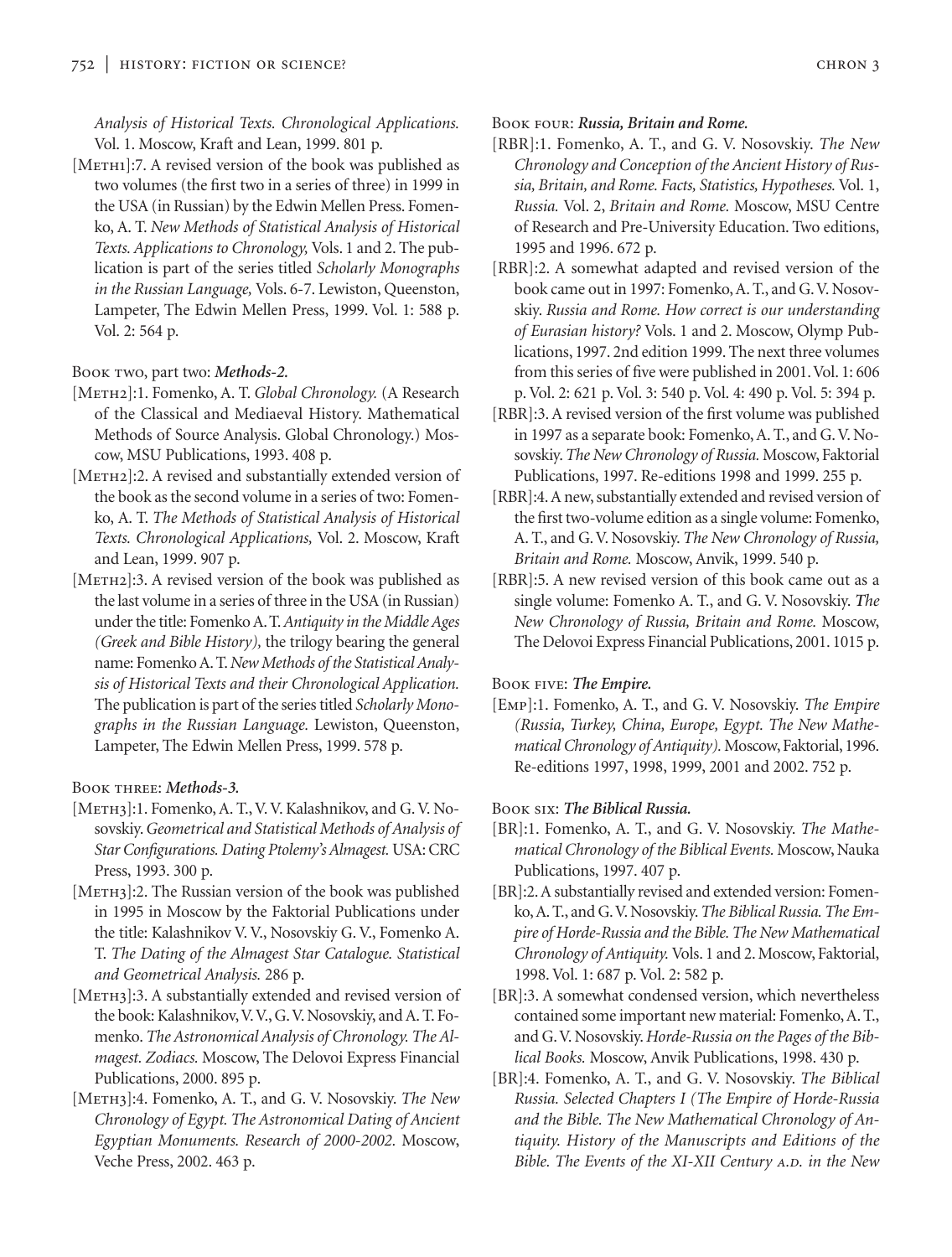*Testament. The Pentateuch.).* Moscow, Faktorial, 1999. 173 p.

[BR]:5. Fomenko, A. T., and G. V. Nosovskiy. *The Biblical Russia. Selected Chapters II (The Empire of Horde-Russia and the Bible. The New Mathematical Chronology of Antiquity. History of the XIV-XVI Century in the Last Books of the Kings. The History of the XV-XVI Century in the Last Chapters of the Books of the Kings. History of the XV-XVI Century in the Books of Esther and Judith. The Reformation Epoch of the XVI-XVII Century).* Moscow, Faktorial Press, 2000. 223 p.

#### Book seven: *Reconstruction.*

- [Rec]:1. Fomenko, A. T., and G. V. Nosovskiy. *A Reconstruction of Global History (The New Chronology).* Book 1. Moscow, The Delovoi Express Financial Publishers, 1999. 735 p.
- [Rec]:2. Fomenko, A. T., and G. V. Nosovskiy. *A Reconstruction of Global History. The Research of 1999-2000 (The New Chronology).* Moscow, The Delovoi Express Financial Publishers, 1999. 615 p.
- [Rec]:3. Fomenko, A. T., and G. V. Nosovskiy. *A Reconstruction of Global History. Joan of Arc, Samson, and the History of Russia.* Moscow, The Delovoi Express Financial Publishers, 2002.

We have to point out that the publication of our books on the New Chronology has influenced a number of authors and their works where the new chronological concepts are discussed or developed. Some of these are: L. I. Bocharov, N. N. Yefimov, I. M. Chachukh, and I.Y. Chernyshov ([93]), Jordan Tabov ([827], [828]), A. Goutz ([220]), M. M. Postnikov ([680]),V. A. Nikerov ([579:1]), Heribert Illig ([1208]), Christian Blöss and Hans-Ulrich Niemitz ([1038], [1039]), Gunnar Heinsohn ([1185]), Gunnar Heinsohn and Heribert Illig ([1186]), Uwe Topper ([1462], [1463]).

Our research attracted sufficient attention to chronological issues for the Muscovite publishing house Kraft to print a new edition of the fundamental work of N. A. Morozov titled *Christ,* first published in 1924-1932.

# **Literature in Russian**

- 1. Abalakin, V. K. *The Essential Ephemeris Astronomy.* Moscow, 1979.
- 2. Abbas, Shalabi.*The Entire Egypt, from Cairo to Abu-Simbel and Sinai.* 2nd extended Russian edition. Florence, Bonechi, 1996.
- 2:1. Avadyaeva, E., and L. Zdanovich. *The Hundred Great Afflictions.* Moscow, Veche, 1999.
- 3. Agathius.*The Reign of Justinian.* Moscow-Leningrad, USSR Academy of Sciences Publications, 1953. See also Agathius,

Scholasticus.*Agathiae Myrinaei Historiarum libri quinque.* Berolini, 1967.

- 4. Mez, Adam. *The Muslim Renaissance.* Moscow, Nauka, 1966. German edition: Mez, A.*Die Renaissance des Islams.* Heidelberg, 1922.
- 5. Azarevich, D. I.*The History of the Byzantine Law.* Yaroslavl, 1876-1877.
- 6. Aydarova-Volkova, G. *The Priceless Experience. A Cultural Dialogue. Looking Across the Centuries.* The *Kazan* magazine, Issue 9-10 (1999): 13-21.
- 7. Acropolite, George. *The Chronicle of the Great Logothete George Acropolite.* St. Petersburg, 1863.
- 8. *The Historical Acts Compiled and Published by the Archaeographical Commission.* St. Petersburg, The State Document Preparation Expedition Typography.Vols. 1 and 2. 1841.
- 9. Nazarov, V. D., ed. *The Acts of the State of Russia. Archives of the Muscovite Monasteries and Cathedrals.* The XV – early XVII century. Moscow, The Ladomir Research and Publication Centre, 1998.
- 10. *Alexandria. A Novel about Alexander the Great Based on a Russian Chronicle of the XV century.* Moscow-Leningrad, Nauka, 1966.
- 11. Petrukhno, A. S., N. I. Shirinya, S. A. Gleybman, and O. V. Zavgorodniaya.*Alexander's Village (Alexandrovskaya Sloboda, or, literally, "The Freemen's Village of Alexander"). An Album.* The Russian Federation Ministry of Culture. City of Alexandrov. The State Museum of Art, History, and Architecture of Alexander's Village. The City Council of the City of Alexandrov. 1996.
- 12. *Alexander's Village (Alexandrovskaya Sloboda).* The materials of a scientific and practical conference. Vladimir, Golden Gate Publications, 1995.
- 13. Alexandrovsky, M. I*. A Historical Reference Book for the Churches of Moscow.* Moscow, The State Museum of History, Department of Visual Arts, the Architectural Graphics Fund, 1917 (with an additional written before 1942).
- 14. Alexeyev, M. P.*On the Anglo-Russian Relations in the Time of Yaroslav the Wise.* The Scientific Bulletin of the Leningrad State University (4, 1945): 31.
- 15. Alexeyev, Y. *My Monarch Sent Me to the Sultan.* The *Rodina* magazine, No. 2 (1997): 31-36.
- 16. Alessandro, Angelini. *Piero della Francesca.* The *Great Italian Masters* series. Moscow, Slovo, 1997. The Italian edition: Italy, SCALA, Instituto Fotografico Editoriale, 1995.
- 16.1. [*Altarpieces*] Caterina Limentani Virdis and Mari Pietrogiovanna. *Altarpieces. The Art of the Early Renaissance.* Translated from Italian. Byely Gorod, 2002. Arsenale editrice, Italy, 2001.
- 17. *The Alphabetic Syntagm of Matthew Vlastar.* Translated from Greek by Rev. Nikolai Ilyinsky, a teacher from the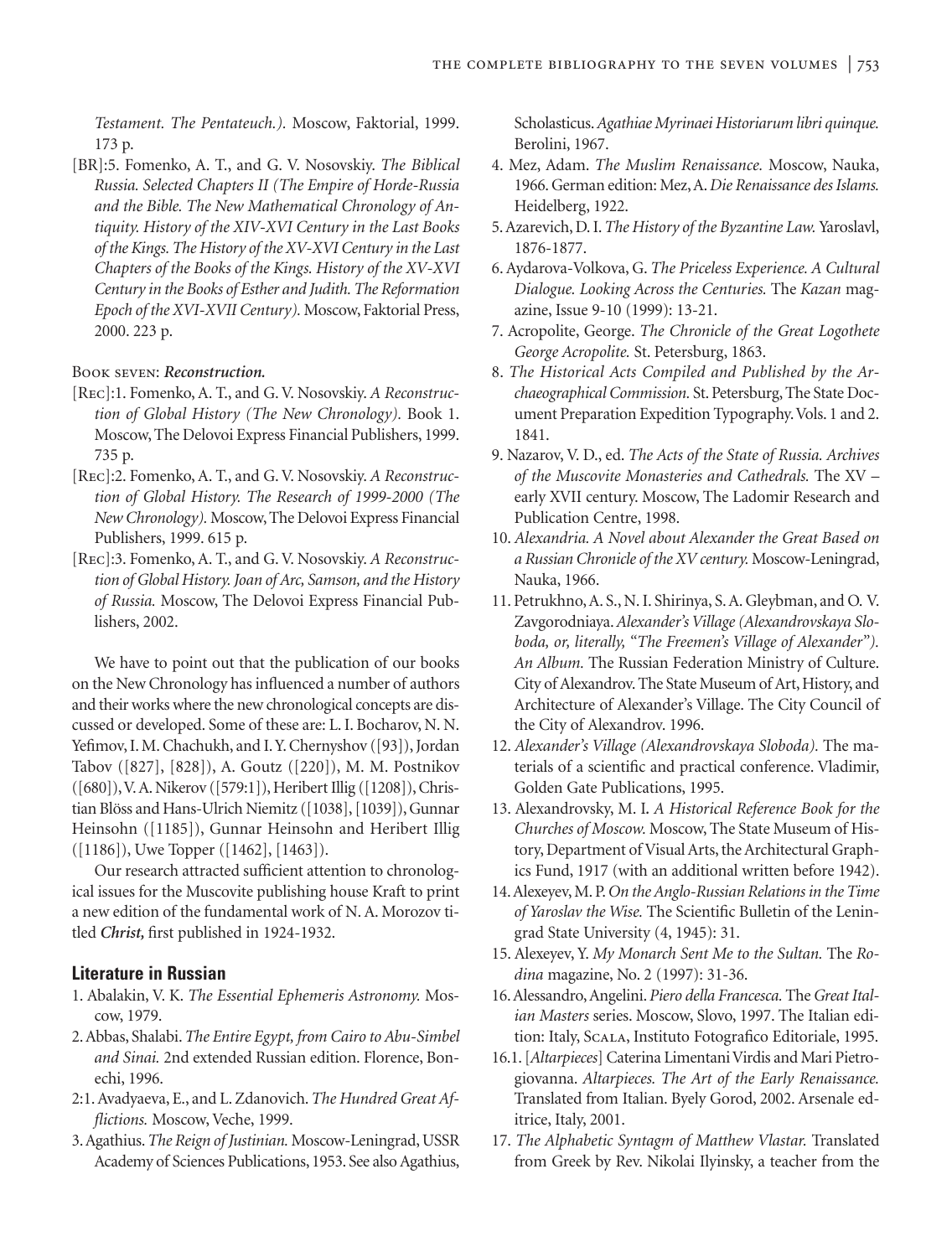Seminary School of Tauris. Simpheropol, 1892. A new edition: Moscow, Galaxy Publications, 1996.

- 18. Alberti, L. *Leon Battista Alberti.* A collection of essays. Moscow, the USSR Academy of Sciences, Nauka, 1977. *Complete ed.* Oxford, Phaidon, 1977.
- 19. Amalrik, A. S., and A. L. Mongayt. *The Essential Archaeology.* Moscow, Prosveshchenie, 1963.
- 19:0. [Amartoles, George]. Matveyenko, V., and L. Shchegoleva.*The Chronicle of George the Monk.* Russian text, comments, indications. Moscow, Bogorodskiy Pechatnik, 2000.
- 19:1. The catalogue of the exhibition *500 Years Since the Discovery of America.* The Hermitage. Russian National Library. St. Petersburg, Slavia-Interbook, Inc., 1993.
- 20.Amousin, I. D.*The Dead Sea Scrolls.* Moscow, Nauka, 1960.
- 21. Amphitheatrov, A. *Collected Works in 8 Volumes.* Vol. 4. St. Petersburg, Prosveshchenie, 1911.
- 22. Anastasov, L. *A New Direction in Science? Be careful!* The *Science and Technology* magazine (Moscow), No. 8 (1983): 28-30.
- 23. Müller, V. K., comp. *The English-Russian Dictionary.* 70,000 words. Moscow, The State National and Foreign Dictionary Publishing House, 1961.
- 24. Andreyeva, V., V. Kuklev, and A. Rovner. *An Encyclopedia of Symbols, Signs, and Emblems.* Moscow, Lokid/Myth/Ad Marginem, 1999.
- 25. Anninskiy, S. A.*The News of the Tartars in Europe Brought by the Hungarian Missionaries.* Included in *The Historical Archive,* 71-112. Moscow-Leningrad, The RAS Institute of History, RAS Publications, 1940.
- 26. *Antwerp and its Sights.* Antwerp, Editions THILL S.A. Brussels, 1999. In Russian.
- 27. Antonov, A. V.*Genealogical Murals of Late XVII Century.* The Archaeographical Centre. The Russian State Archive of Ancient Acts. *The Russian Historical Research,* No. 6. Moscow, the Archaeographical Centre Publications.
- 28. Antonova,V. I., and N. E. Mneva.*The Catalogue of Ancient Russian Art from the Tretyakov Gallery.* Moscow, 1963. Vol. 1: p. 256; Vol 2: pp. 413 and 421.
- 29. *The Apocryphal Jesus, Holy Family, and Christ Witness Legendry.* Sventsitskaya, I. S., and A. P. Skogorev, comp. Moscow, Kogelet, 1999.
- 30. Apollodorus.*The Mythological Library.* Leningrad, Nauka, 1972. English edition: Apollodorus.*The Library.* London-New York: Loeb Classical Library, 1921.
- 30:1. Arago, F. *The Biographies of the Famous Astronomers, Physicists, and Geometricians.* Books 1 and 2 (Vols. 1-3). Translated by D. Perevoshchikov. Moscow-Izhevsk, The Scientific Research Centre for Regular and Chaotic Dynamics, 2000.
- 31. Arenkova, Y. I., and G. I. Mekhova. *The Don Monastery.* Moscow, Iskusstvo, 1970.
- 32. Aristaenetus.*The Love Epistles.* Eustathius, Macrembolites. *The Story of Ismene and Istmenias.* Moscow-Leningrad, Nauka, 1965. Also see Aristaenetus. *The Love Epistles.* In W. Kelley.*Erotica.* London, Bohn's Classical Library, G. Bell & Sons, 1848. Eustathius, Macrembolites.*Ismene and Istmenias.* London, 1788.
- 33. Zdanovich, G. B., ed.*Arkaim. Research. Prospects. Findings.* A collection of essays. From the series titled *The Historical Pages of Southern Ural.* The Arkaim Reserve works, State University of Chelyabinsk, the Specialized Arkaim Nature and Landscape Centre of History and Archaeology. The State Reserve of Ilmen. Chelyabinsk, the Kamenny Poyas Creative Group, 1995.
- 34. Arnold, Y. *El Señor Kon-Tiki.* Moscow, Mysl, 1970.
- 35. Aronov, V. *The Elseviers (A History of Literary Art).* Moscow, Kniga, 1975.
- 36. *The Chronicler of Archangelsk. A complete collection of Russian chronicles,* Vol. 37. Leningrad, Nauka, 1982.
- 37. Archangelskiy, Leonid. *The Samurai Steel.* An article for the magazine called *Magnum. The New Magazine on Arms* (November-December 1998): 18-21.
- 38. Avdousina, T. D., and T. D. Panov. *Archaeological Antiquities: The Muscovite Kremlin.* The Moscow Kremlin State Museum and Reserve for History and Culture. Moscow, 1996.
- 39. Serge, Archbishop. *The Complete Oriental Menology.* Vols. 1-3. Vladimir, Typography & Lithography of V. A. Parkov in Vladimir, 1901. Reprinted Moscow, Orthodox Encyclopaedia Centre of Ecclesiastic Research, Palomnik Publications, 1997.
- 40.Archimedes.*The Works.* Moscow, Fizmatgiz, 1962. English edition: Archimedes,*The Works of Archimedes.*Cambridge, Cambridge University Press, 1912.
- 40:0. Asov, A. I.*The Book of Veles.* Moscow, Menedzher, 1995, 2nd edition.
- 40:00. Asov, A. I., Konovalov, M. Y. *The Ancient Aryans. The Slavs. Russia.* Moscow, Veche, 2002.
- 40:1. Gentili, Augusto, William Barcham, and Linda Whiteley. *The National Gallery of London.* From the *The Great Museums of the World* series*.* Moscow, Slovo, 2001. A translation of the Italian edition Udine: Magnus Edizioni, 2000.
- 41. Nikitin, Afanasiy.*Voyage over the Three Sees. Published in the Literary Monuments of Old Russia. 2nd Half of the XV Century.* Moscow, Khudozhestvennaya Literatura, 1982.
- 42. Nikitin, Afanasiy.*Afanasiy Nikitin's Voyage over the Three Sees.* 1466-1472. Foreword, translation, text preparation and commentary by N. I. Prokofiev. Moscow, Sovietskaya Rossiya, 1980.
- 43.Akhmanova, O. S., and others.*Precise Methods of Language Study.* Moscow, 1961.
- 44. Bayev, K. L. *Copernicus.* From the *Celebrity Biographies*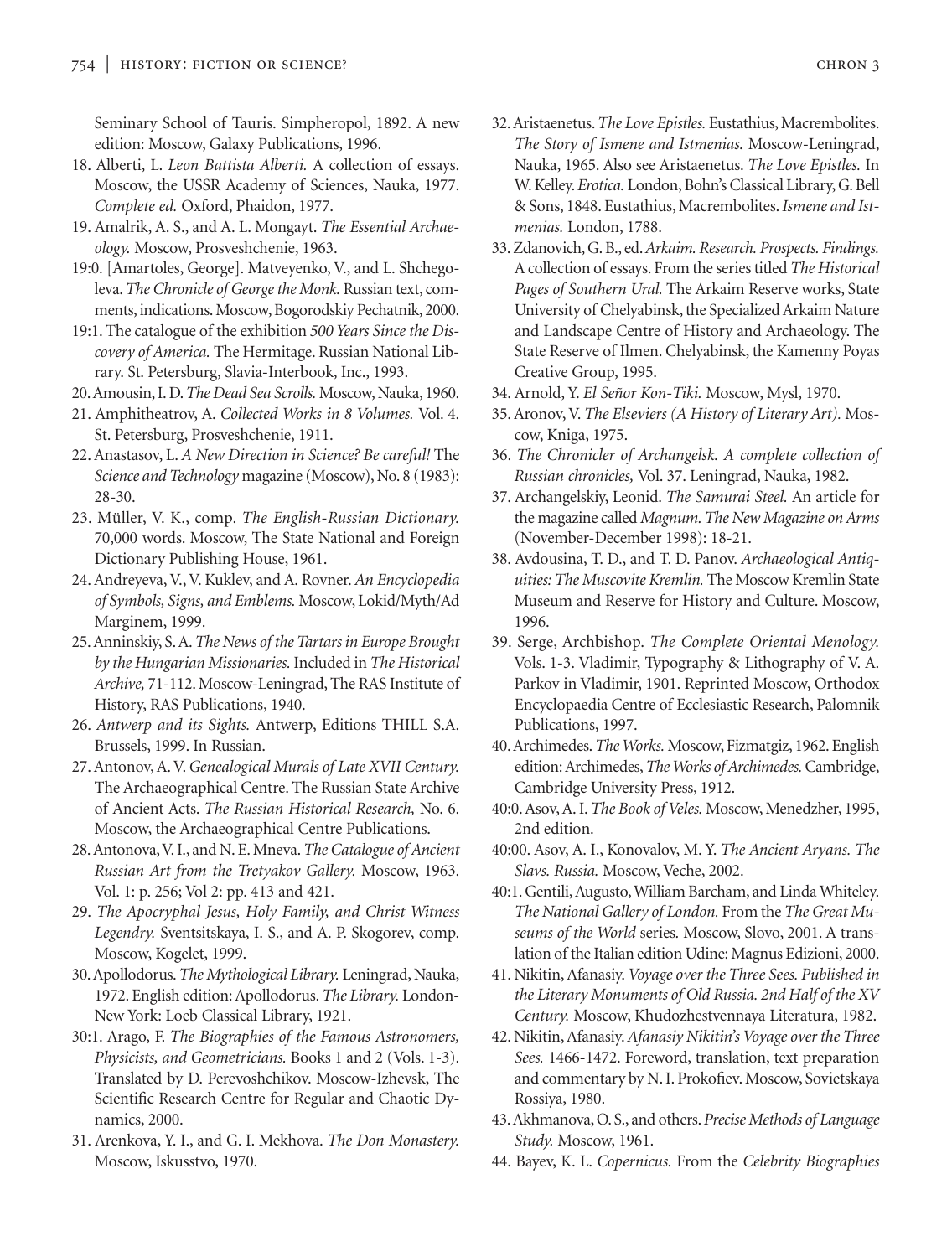series, Issue 7 (55). Moscow, The Magazine and Newspaper Consociation, 1935.

- 45. Beyer, Rolf.*The Queen of Sheba.* From the *Mark In History* series. Rostov-on-Don, Fenix Publications, 1998. A translation from the German original by Beyer, Rolf. *Die Königin von Saba.* The *Question Mark* series, Gustav Lübbe Verlag GmbH, Bergisch Gladbach. 1987.
- 46. Balandin, R. K. *A Miracle or a Scientific Enigma? Science and Religion Discussing the Shroud of Turin.* Moscow, Znaniye, 1989. The *Question Mark* series, Issue 1, 1989.
- 47. Balandin, R., and L. Bondarev. *Nature and Civilization.* Moscow, Mysl, 1988.
- 48. Baldin,V. I., and T. P. Manushkina.*The Laura of Serge and The Trinity. The Architectural Set and the Collections of Ancient Russian Art of the XIV-XVII Century.* Moscow, Nauka, 1996.
- 49. Baranov, V. *Logic Isn't Facts.* The *Science & Technology* magazine (Moscow), No. 4 (1983): 24-28.
- 50. Baronius, C. *The Ecclesial and Secular Annals from the Birth of Christ and until the Year 1198.* Typography of P. P. Ryabushinsky, from Baronius, *Annales ecclesiastici a Christo nato ad annum 1198.* Moscow, 1913.
- 51. Bartenev, S. *The Moscow Kremlin in the Antiquity and Nowadays.* Moscow, Synodal Typography, 1912.
- 52. de las Casas, Bartólome. *History of the Indias.* Leningrad, Nauka, 1968.
- 53. Baskakov, N. A.*Russian Names of Turkic Origin.* Moscow, Nauka, The Main Oriental Literature Editing Board, 1979.
- 54. Magarichev, Y. M., ed. and comp. *The Cultural and Historical Reserve of Bakhchisaray.* Simferopol, Tavria, 1995.
- 55. Bakhshi, Iman. *Jagfar Tarikhy. A Collection of Bulgarian Manuscripts from 1680.* Russian translation of the Bulgarian text by I. M. K. Nigmatoullin. Orenburg, The Orenburg Press Contact, KOPF, editorial board of the *Bulgaria Courier,* 1993.
- 56. Bashmakova, I. G., and G. S. Smirnova. *The Naissance and the Development of Algebra.* Published in the *Aperçus on the History of Mathematics* edited by B. V. Gnedenko. Moscow, MSU Publications, 1997.
- 57. Belenkiy, M. S. *Judaism.* Moscow, Gospolitizdat, 1966.
- 58. Bellosi, Luciano. *Giotto.* Moscow, Slovo Press, 1996. Translated from the 1995 Italian edition by Scala, Istituto Fotografico Editoriale.
- 59. Belova, A. G.*The Historical Morphology of the Arabic Language.* Moscow, 1994.
- 59:0. Belova G. A, Sherkova T. A.*Russians in the Land of Pyramids. Travellers, Scientists, Collectioners.* Moscow, Aleteya, 2003.
- 59:1. Belyavsky, V. A. *Legendary and Historical Babylon.* Moscow, Mysl, 1971.
- 60. Belyavsky, M. T. *M. V. Lomonosov and the Foundation of*

*the Moscow University (1755-1955).* Edited by M. N. Tikhomirov. Moscow, MSU Publications, 1955.

- 61. Belyaev, D. V. *Byzantine. Essays, Materials and Notes concerning Byzantine Antiquity.* Book III. St. Petersburg, 1891- 1906.
- 62. Belyaev, L. A. *The Ancient Monasteries of Moscow According to Archaeological Data.* Moscow, The Russian Academy of Sciences, Institute of Archaeology. Research and materials concerning the archaeology of Moscow. Vol. 6. 1995.
- 63. Belyaev, Y. *100 Monsters of Antiquity.* An illustrated encyclopaedia of mythology. Moscow, Raritet, 1997.
- 64 Bémont, C., and G. Monod. *The Mediaeval History of Europe.* Petrograd, 1915. French edition: Bémont, C., and G. Monod. *Histoire de l'Europe au Moyen Âge.* Paris, 1921.
- 64:1. Berg, L. S.*The Discovery of Kamchatka and Bering's Expedition.* Moscow-Leningrad, The USSR Academy of Sciences Press, 1946.
- 64:2. Berg, L. S. *Essays on the History of Russian Geographical Discoveries.* Moscow-Leningrad, The USSR Academy of Sciences Press, 1946.
- 65. Berry, A. *Concise History of Astronomy.* Translated by S. Zaimovskiy. Moscow-Leningrad, GITTL, 1946.
- 66. Archimandrite Nicephor. *The Biblical Encyclopedia (The Full Illustrated Biblical Encyclopedia).* Moscow, The A. I. Snegiryova Typography, 1891.A modern reprint was published by the Laura of St. Serge and the Holy Trinity in 1990.
- 67. *The Bible.* 10th edition. St. Petersburg, 1912.
- 68. *The Bible. Books from the Old and the New Covenant in Russian Translation with Anagoges and Appendices.* Moscow,Moscow Patriarchy Press, 1968. There are numerous re-editions in existence, for instance, the one published by the Russian Biblical Society in Moscow, 1995.
- 69.*The Bible. Books of the Holy Writ from the Old and the New Covenant.* Russian translation with appendices. 4th edition. Brussels, Life with God Press, 1989.
- 70. *The Bible, or the Books of the Holy Writ from the Old and the New Covenant with Anagoges.* 2nd edition. St. Petersburg, Synodal Typography, 1900. Reprinted by the Russian Biblical Society in Moscow, 1993. (This version of the Bible dates to the 1st half of the XVIII century and is therefore occasionally called Elizabethan.)
- 71. *Scorina's Bible.* A facsimile edition of the Bible published by Francisco Scorina in 1517-1519. Volumes 1-3. Minsk, The Petrus Brovka Byelorussian Sovetskaya Encyclopaedia Press, 1990.
- 72. Bickerman, E. *Chronology of the Ancient World.* Moscow, Nauka, 1975. Translated from the English edition published in London by Thames & Hudson, 1968-1969.
- 73. Biroulia, Y. N. *Russian Naval Charts of 1701-1750. Copies from originals (Atlas).* St. Petersburg, The Military Navy Publications, 1993.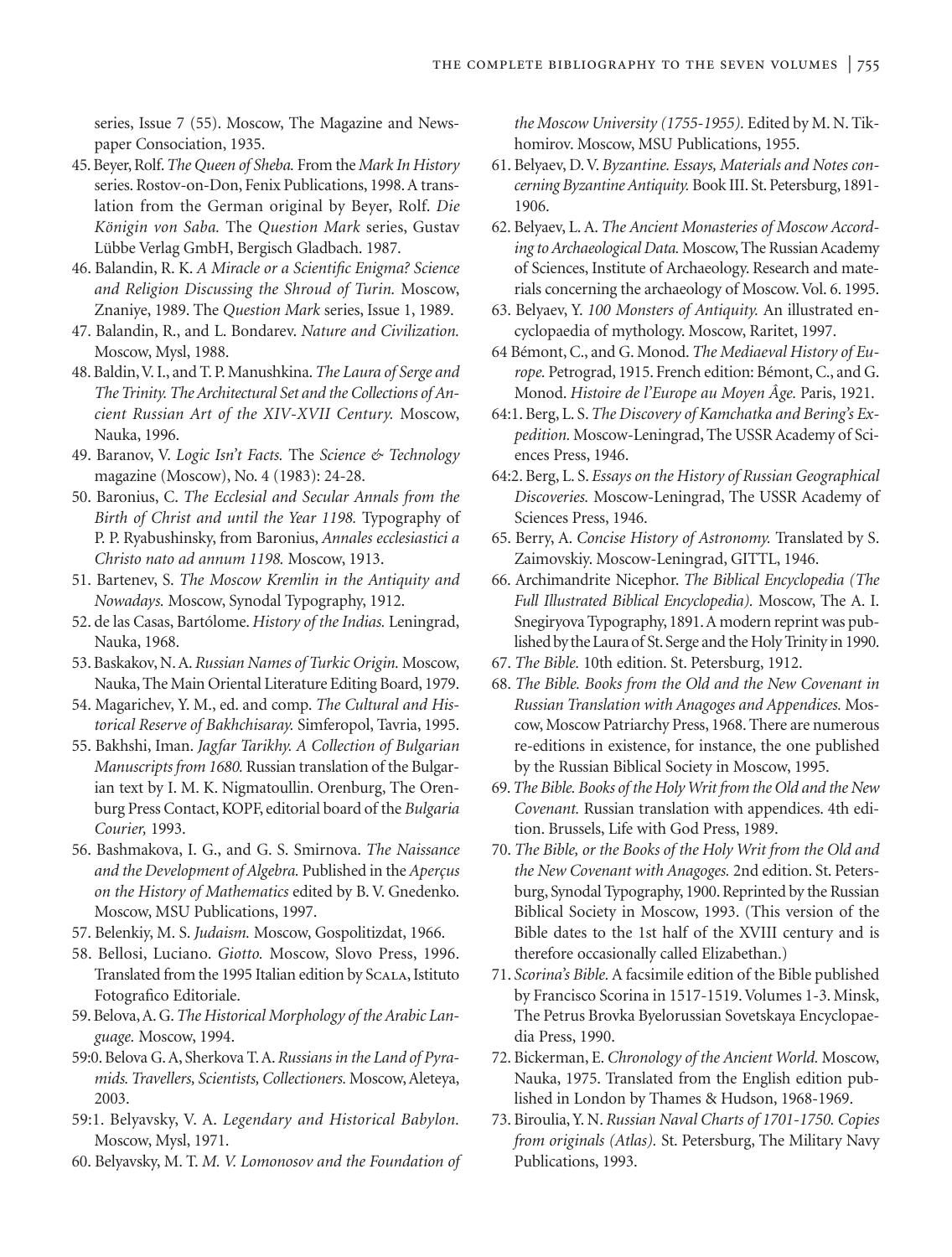- 74.*The Book of Good Tidings. Interpretations of the Holy Gospel by St. Theophilactus, the Archbishop of Bulgaria. The Gospel According to Mark Interpreted.* St. Petersburg, P. P. Soykin's Publications. Reprinted St. Petersburg, Satis Press, 1993.
- 75. Blazhko, S. N. *A Course of Practical Astronomy.* Moscow, Nauka, 1979.
- 76. Blair, G. *Chronological Tables Spanning the Entire Global History, Containing Every Year since the Genesis and until the XIX Century, Published in English by G. Blair, a Member of the Royal Society, London.* Vols. 1 and 2. Moscow University Press, 1808-1809. The English edition: *Blair's Chronological and Historical Tables, from the Creation to the Present Time, etc.* London, G. Bell & Sons, 1882.
- 77. Bobrovnitskaya, T. A. *The Royal Regalia of the Russian Rulers. The Kremlin in Moscow. Published to Commemorate the 500th Anniversary of the State Coat of Arms and the 450th Anniversary of the Inauguration of the First Russian Czar Ivan the Terrible.* Moscow, The Moscow Kremlin State Museum and Reserve for History and Culture, 1997.
- 78. Bobrovnitsky. *The Origins and the Process of the Roman Catholic Liturgy.* Kiev, 1873.
- 79. Bogdanov, Ivan. *Name Lists of the Bulgarian Khans.* Sofia, Otechestvenia Front Press, 1981.
- 80. Gousseva, E., A. Lukashov, and others. *Our Lady of Vladimir.* A collection of materials. Exhibition catalogue. The State Tretyakovskaya Gallery, The Moscow Kremlin State Museum and Reserve for History and Culture. Moscow, Avangard Press, 1995.
- 80:1. Boguslavskiy,V.V.*The Slavic Encyclopaedia.*Vols. 1 and 2. Moscow, OLMA-Press, 2001.
- 81. Bozhilov, Ivan.*The Asen Dynasty (1186-1460). Genealogy and Prosopography.* Sofia, Bulgarian Academy of Sciences Press, 1994.
- 82. Bolingbroke. *Epistles on Historical Studies and their Utility.* Moscow, Nauka, 1978.
- 83. Bolotov, V. V. *Lectures on Ancient Ecclesial History.* Vols. 1-4. Published posthumously under the editorship of Prof. A. Brilliantov. St. Petersburg, 1907. Reprinted Moscow, Spaso-Preobrazhensky Monastery of Valaam, 1994.
- 84. Bolkhovitinov, E. A. (Metropolitan Eugene). *The Concise Chronicle of Pskov.* Pskov, Otchina Press, 1993.
- 85*. The Great Soviet Encyclopaedia.* Vols. 1-51. 2nd edition. Moscow, The Soviet Encyclopaedia Press, 1949-1957.
- 85:1. *The Great Soviet Encyclopaedia.* Vols. 1-30. 3rd edition. Moscow, 1969-1978. (Electronic version on 5 CD-ROMs.)
- 86. The Great Catechism. Moscow, 7135 (1627 AD). Reprinted by the Royal Grodno typography in 7291 (1683 AD).
- 87. *The Great German-Russian Dictionary.* 2nd edition, Stereotyped. Moscow, Russkiy Yazyk, 1980.
- 87:1. *The Great Turkish-Russian Dictionary.* 20,000 words

and word-groups. The RAS Institute for Oriental Studies. 2nd edition. Moscow, Russkiy Yazyk, 1998.

- 88. *The Great Encyclopaedic Dictionary.* Moscow, The Great Russian Encyclopaedia Press, 1998.
- 89. Borisov, N. S. *Ivan Kalita.* The *Celebrity Biographies* series. Moscow, Molodaya Gvardia, 1995.
- 90. Borisovskaya, N. *Engraved Ancient Maps and Plans of the XV-XVIII century. Cosmography, Maps, Star Charts, City and Battle Plans. From the Pushkin State Museum of Art Collection.* Moscow, Galaktika Press, 1995.
- 91. *Bosch, Hieronymus.* Self-titled album of reproductions. Moscow, Uniserv, 1995.
- 91:1. *Botticelli.* An album from the *Masters of Art* series. Text by Elena Carpetti. 1997, Giunti Gruppo Editoriale, Florence, 2002. Russian edition by Byely Gorod, Moscow, 2001.
- 92. Beaufort, Louis de. *Dissertation sur l'incertitude des cinq premiers siècles de l'histoire Romaine.* Utrecht, 1738. Republished Paris, Blot, 1886.
- 93. Bocharov, L. I., N. N. Yefimov, I. M. Chachoukh, and I. Y. Chernyshev. *The Conspiracy Against Russian History. (Facts, Mysteries, Versions).* Moscow, Anvik, 1998.
- 93.1. Brant, Sebastian. *Ship of Fools.* Part of the *The World Literature Bibliothèque* series (Series 1, Vol. 33). Moscow, Khudozhestvennaya Literatura, 1971.
- 94. Brownley, C. A. *Statistical Theory and Methodology in Science and Technology.* Moscow, Nauka, 1977.
- 95. Brashinskiy, I. B. *Looking for the Scythian Treasures.* Leningrad, The USSR Academy of Sciences, Nauka, 1979.
- 96. Brodsky, B. *Kremlin The Heart of the Fatherland.* Moscow, Izobrazitelnoye Iskusstvo, 1996.
- 97. Bronstein, I. N., and K. A. Semendyaev. *A Reference Book on Mathematics.* Moscow, Nauka, 1986.
- 98. Bronsten, V. A. *Claudius Ptolemy.* Moscow, Nauka, 1988.
- 99. Brugsch, Heinrich. *History of the Pharaohs.* Translated by G. K.Vlastov. Published in the series titled *The Chronicles and the Monuments of the Ancient Egypt.* St. Petersburg, I. I. Glazounov's Typography, 1880. English edition: *Egypt under the Pharaohs. A History Derived Entirely from the Monuments.* London, J. Murray, 1891.
- 99:1. *Bruges: its Sights and Delights. City Plan.* (Russian version). E.E.C., Editions Thill S. A., Brussels, 1997.
- 100. Bryusova, V. G. *Andrei Rublev.* Moscow, Izobrazitelnoye Iskusstvo, 1995.
- 101. Bouganov, V. I. *Razin and his Followers. Documents, Accounts of the Contemporaries.* Moscow, Nauka, 1995.
- 102. Bouganov, S. I. *Native Historiography of Russian Chronicles.* Moscow, Nauka, 1975.
- 103. Bouzeskoul, V. P. *An Introduction into Greek History. Lectures.* Vol. 1. Petrograd, 1915.
- 104. Boukreyeva, T. N. *The Basel Museum of Arts.* Moscow, Izobrazitelnoye Iskusstvo, 1987.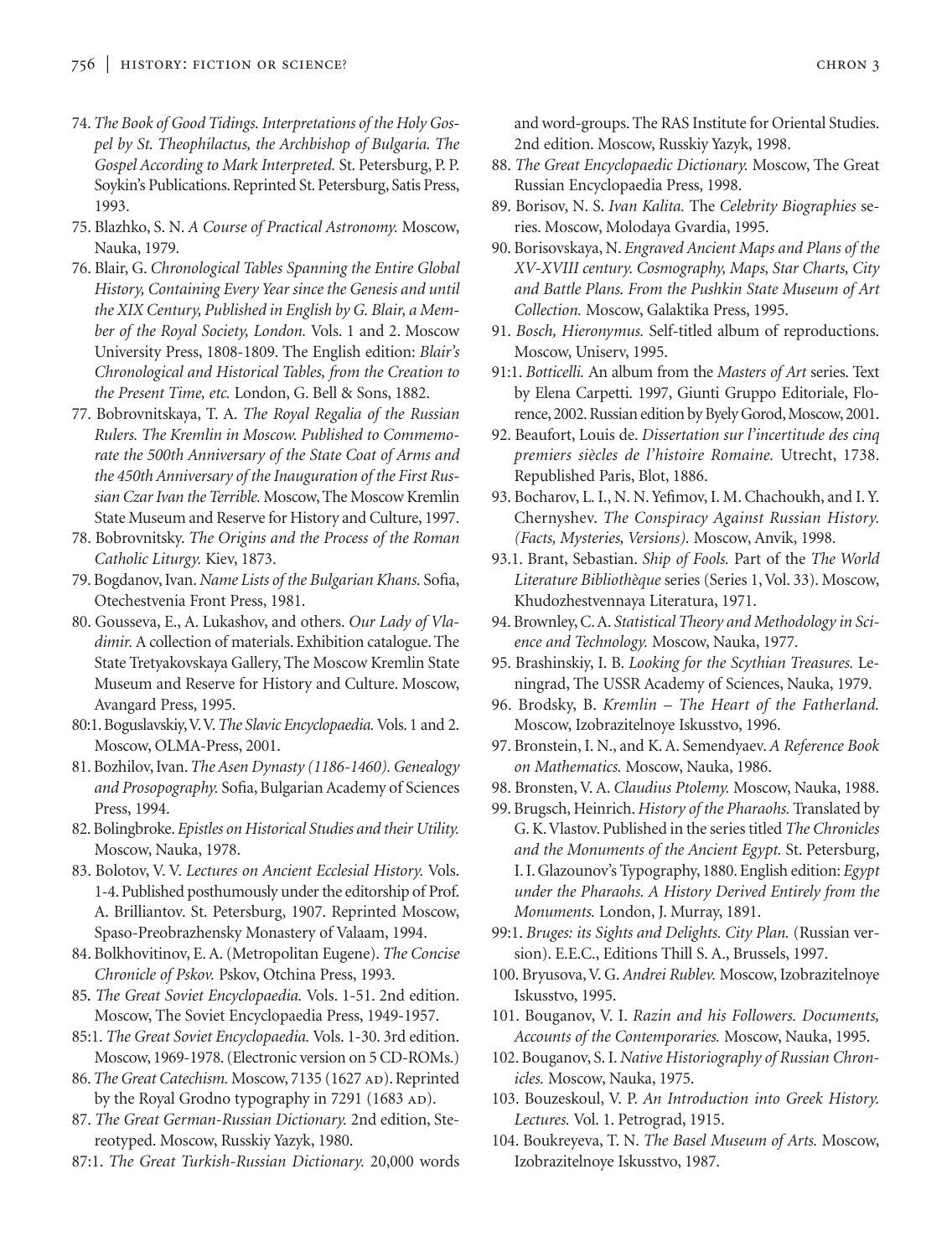- 105. Boulatov, A. M. *The Historical Plans of Moscow.* Release III. Moscow, Zhiraf, 2000.
- 106. Burian, Y., and B. Moukhova. *The Enigmatic Etruscans.* Moscow, Nauka, 1970.
- 107. Bouseva-Davydova, I. L. *The Temples of the Muscovite Kremlin: Holy Relics and other Antiquities.* Moscow, The Nauka Int'l Academic Publishing Co., 1997.
- 108. Boutkevich, T. I.*An Overview of Russian Sects.* Kharkov, 1910.
- 109. Boutkov, P. *Defending the Russian Chronicle of Nestor from the Vituperation of the Sceptics.* St. Petersburg, 1840.
- 110. Boutomo, S. I.*Radionuclear Datings and the Construction of an Absolute Chronological Scale of Archaeological Monuments.* In *Archaeology and Natural Sciences.* Moscow, Nauka, 1965. 35-45.
- 111. Boutromeyev, V. *Global History in Individual Personalities. Late Middle Ages.* Moscow, Olma, 1999.
- 112. Kalougin, V. I., comp. *Folk Tales and Legends.* Moscow, Sovremennik, 1991.
- 113. Bychkov, A. A., A. Y. Nizovsky, and P. Y. Chernosvitov. The Conundrums of Ancient Russia. Moscow, Veche, 2000.
- 114. Bychkov,V.V.*The Mediaeval Aesthetics of Russia. XI-XVII century.* Moscow, Mysl, 1992.
- 114:1. Bauval, Robert, and Adrian Gilbert.*The Orion Mystery. Unlocking the Secrets of the Pyramids.* Russian translation. Moscow, Veche, 1996.
- 115. *Bulgaria. A Traveller's Map.* Scale: 1:530000. Sofia, Datamap Revue, 1997.
- 116. Wagner, G. K. *Soviet Union and its Famous Works of Art. Old Cities of Russia. A traveller's guide.* Moscow, Iskusstvo, Edizion Leipzig, 1980.
- 116:1. Weinstein S., and M.Kryukov.*The Saddle and the Stirrup.* The *Znaniye-Sila* (Knowledge is Power) magazine (Moscow), August 1985, 24-26.
- 117. Valishevsky, K. *Ivan the Terrible.* Moscow, IKPA-press, 1989. Reprinted from Moscow, Obshchestvennaya Polza Typography, 1912.
- 118. Valishevsky, K. *Ivan the Terrible.* Moscow, Svarog, 1993.
- 119. Valishevsky, K. *The First Romanovs.* Moscow, Kvadrat, 1993.
- 120. Vasiliev, A. A. *The History of Byzantium. The Fall of Byzantium. The Palaeiologi Epoch (1261-1453).* Leningrad, Academia, 1925.
- 121.*An Introduction into Special Historical Disciplines.* Moscow, MSU Publications, 1990.
- 122. Weber, George.*Universal History.* Moscow, 1892. English edition: Weber, G. *Outline of Universal History from the Creation of the World to the Present Time.* London, 1851.
- 122:1.*Hungarian-Russian Dictionary.* 40,000 words. Moscow-Budapest, Russkiy Yazyk, The Hungarian Academy of Sciences Publishing House, 1974.
- 123. Weisman, A. D. *Greek-Russian Dictionary.* 5th edition. St. Petersburg, published by the author, 1899. Reprinted Moscow, Graeco-Latin Department of Y. A. Shichalin, 1991.
- 124. Weisman, A. D. *Latin-Russian Dictionary.* St. Petersburg: published by the author, 1899. Reprinted Moscow, Graeco-Latin Department of Y. A. Shichalin, 1991.
- 125. Venelin, Y. *News of the Varangians as Related by Arab Scribes; their Alleged Crimes as Seen by the Latter.* The Imperial Moscow University Society for History and Russian Antiquities Readings, Book IV, Section V: 1-18. 1870.
- 125:1. Vereshchagin V. V. *Vereschagin, the Artist. Napoleon I in Russia, 1812.* Tver, the Sozvezdie Agency of Tver, 1993.
- 125:2. Vermoush, G. *Diamonds in World History and Stories about Diamonds.* Moscow, Mezhdunarodnye Otnosheniya, 1988.
- 126. Veselovsky, A. N. *Russians and Veltins in the Saga of Tidrec of Berne (Verona).* St. Petersburg, Typography of the Imperial Academy of Sciences, 1906. A separate engraving from the *Russian Language and Belles Lettres Department Courier,* Vol. XI (1906), Book 3: 1-190.
- 127. Veselovsky, I. N. *Aristarchus of Samos The Copernicus of the Antiquity.* Historical and astronomical research. Issue 7: 44. Moscow, Nauka, 1961.
- 128. Veselovsky, S. B. *A Research into the History of Oprichnina.* Moscow, 1963.
- 129. *The Russia Academy of Sciences Courier,* Vol. 68, No. 10 (October 1998). Moscow, Nauka.
- 129:1. Palaudirias, S. A., Editorial Escudo de Oro. *The Entire Antwerp.* In *The Entire Europe* Collection. Antwerp, published in Russian. Barcelona, 1998.
- 129:2. Bersnev, P.V., comp.*The Old Testament Apocrypha. The Book of the Jubilees. Testaments of the Twelve Patriarchs.* Translated by A.V. Smirnov. Published in the *Alexandrian Library* series. St. Petersburg, Amphora, 2000.
- 129:3. Vzdornov, G. I. *Book Art in Old Russia. Handwritten Books in the North-Eastern Russia in the XII – Early XV century.* Moscow, Iskusstvo, 1980.
- 130. Widukind of Corvea. *The Deeds of the Saxons.* Moscow, Nauka, 1975. See also Widukind. *Sächsische Geschichten.* Translated by R. Schottin, foreword by W.Wattenbach. GV. Leipzig, 1882. Also see Widukind. *Sächsische Geschichten.* New revision by Paul Hirsch. GV, Bd. 33, Leipzig, 1931.
- 131. *The Byzantine Book of the Eparch.* Moscow, Oriental Literature Publications, 1962. Also see *The Book of the Eparch. Le livre du préfet,* with an introduction by Prof. Ivan Dulcev. "Reprint of ... the publication (by Jules Nicole) of the *Book of the Eparch*, to which is added . . . a facsimile of the complete manuscript and Freshfield's English translation." 1970.
- 132.*Byzantine Historians. Dexippos, Eunapius, Olympiodorus,*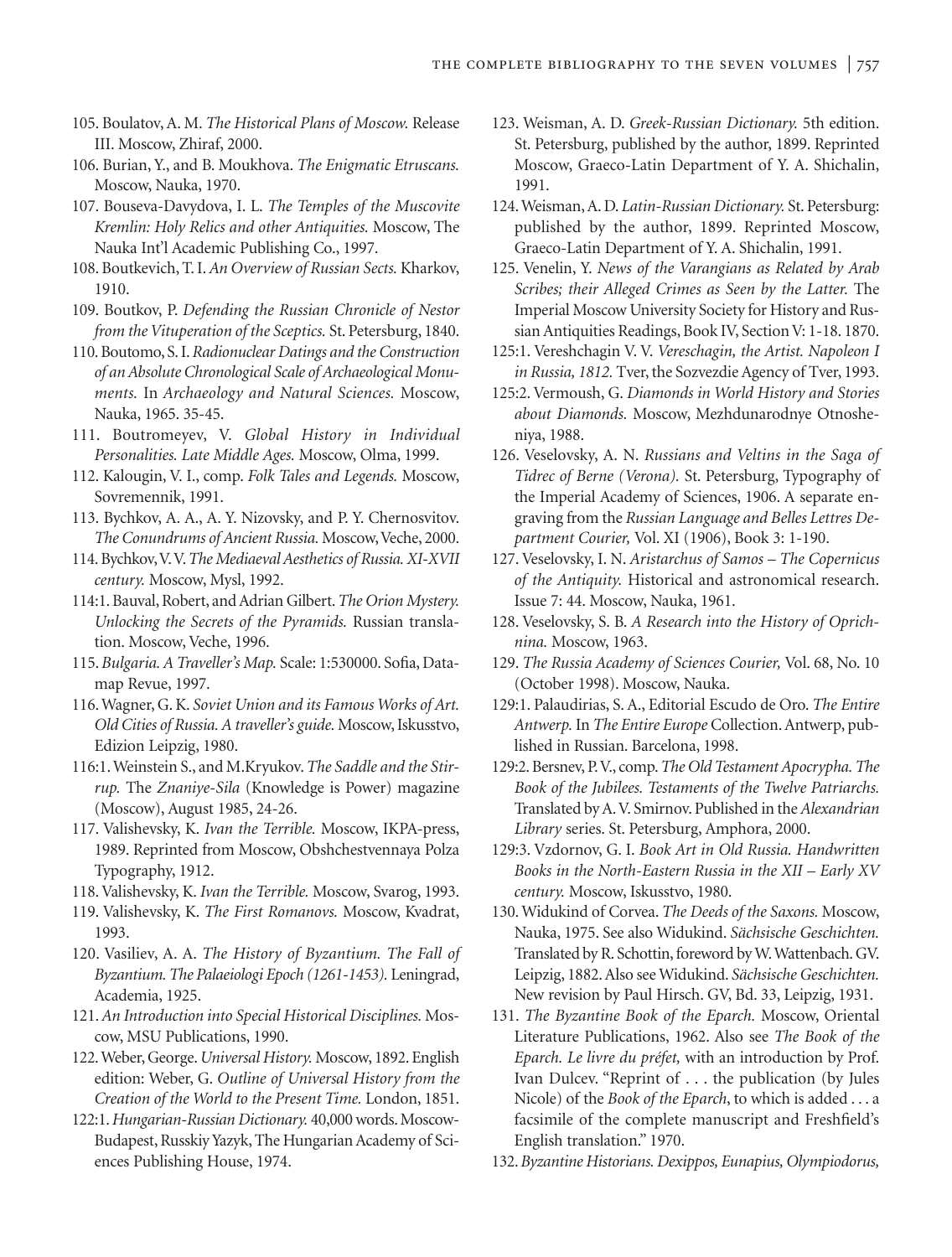*Malchus, Peter the Patrician, Menander, Candides, Nonnos, Theophanes the Byzantine.* St. Petersburg, 1858.

- 133. *Byzantine Legends.* Leningrad, Nauka, 1972.
- 134. Vilinbakhov, G. V. *The State Coat of Arms of Russia. 500 Years.* St. Petersburg, Slavia. The State Hermitage. The Presidential State Heraldry Commission. The Moscow Kremlin State Museum and Reserve for History and Culture, 1997.
- 135. Vilinbakhov, G., and T. Vilinbakhova. *St. George and his Image as Used in Russia.* St. Petersburg, Iskusstvo, 1995.
- 136. de Villehardouin, Geoffroy.*The Conquest of Constantinople.* Moscow, Nauka, 1993.
- 137. Vinogradov, V. K. *Theodosia. A Historical Aperçu.* Yekaterinodar, Kilius & Co Typography, 1902. (A reprint of the first part of the book is given in the historical and literary almanac titled *Okoyem [Horizon],* No. 2 for 1992, Theodosia.)
- 138. Vittorio, Serra. *The Entire Rome. (Flowers. Churches. Museums. Monuments. Fountains. The Vatican. The Sistine Chapel. Tivoli. Ostia Antica).* Bonechi Edizioni "Il Turismo." Florence, 1994.
- 139.Vladimirov, L. I.*The Omnified Literary History.* Moscow, Kniga, 1988.
- 140. Vlasov, Sergei. *The Deeds of Constantine the Great.* First Experimental Typography of the State Committee of Russian Federation, Eleemosynary Institution "The Order of Constantine the Great", 1999.
- 141.Vnouchkov, B. C.*The Prisoner of Schliesselburg.* Yaroslavl, the Upper Volga Publications, 1988.
- 142.Voyekova, I. N., and V. P. Mitrofanov.*Yaroslavl.* From the series titled *Museum Cities.* Leningrad, Avrora, 1973.
- 143.*The Military Topographic Map of Moscow and its Environs* (1860). The map was published in the *Rarities of Russian Cartography* series. Moscow, Kartair, the scientific and editorial publishing house of I. R. Anokhin, 1998.
- 144. *Around the Coliseum.* The *Izvestiya* newspaper, 18 May 1977.
- 145. *The Vologda Chronicle.* The Anthology of Ancient Russian Literature, Vol. 37. Leningrad, Nauka, 1982.
- 145:1. *The Land of Volokolamsk. Dedicated to 400 Years of Glorifying the Most Reverend Joseph of Volotsk.* Under the general editorship of Pitirim, the Metropolitan of Volokolamsk and Yurievsk. Moscow, Prosvetitel, 1994.
- 146. Volfkovich, S. I. *Nikolai Alexandrovich Morozov as a Chemist (1854-1946).* The Journal of the USSR Academy of Sciences, Department of Chemistry, No. 5 (1947).
- 147. Volfkovich, S. I. *Nikolai Alexandrovich Morozov. His Life and Works on Chemistry.* The *Priroda (Nature)* magazine, No. 11 (1947).
- 148. Voronikhina, L. N. *Edinburgh.* The *Cities and Museums of the World* series. Moscow, Iskusstvo, 1974.
- 149.Vostokov, A.*A Description of the Russian and the Slovenian Manuscripts of the Rumyantsev Museum as Compiled by Alexander Vostokov.* St. Petersburg, Typography of the Imperial Academy of Sciences, 1842.
- 150. *The Chronicle of Ivan Timofeyev.* Prepared for printing, translated and commented by O. A. Derzhavina. Moscow-Leningrad, 1951.
- 151.*Global History.* 10 volumes. Moscow, USSR Academy of Sciences, The Socio-Economic Literature Department Publications, 1958.
- 152. *The Unified Library of Russia, or the Book Catalogue for an Exhaustive and Detailed Description of our Fatherland.* 2nd extended edition. Moscow, 1845.
- 153. Maggi, G. and Valdes, G. *The Entire Turkey.* Florence, Casa Editrice Bonechi, 1995.
- 154. Wooley, L.*Ur of the Chaldees.* Moscow, Oriental Literary, 1961 (1972). English edition: Wooley, L.*Ur of the Chaldees.* London, Benn, 1950. See also: Wooley, L. *Excavations at Ur. A Record of Twelve Years.* London, Benn, 1955.
- 155. Galfridus Monmutensis. *History of the Brits. The Life of Merlin.* Moscow, Nauka, 1984. English edition: *Histories of the Kings of Britain by Geoffrey of Monmouth.* Translated by L. A. Paton. London-New York, 1912. See also: Giles, J. A., ed. *Six Old English Chronicles.* London, 1848.
- 156. Garkavi, A. Y. *The Accounts of the Slavs and the Russians as Given by Muslim Authors (from mid-VII century until the End of the X century AD*). St. Petersburg, 1870 (1872).
- 157. Genova, E., and L. Vlakhova. *24 Church Plates from the Rila Monastery.* Sofia, Bulgarsky Khudozhnik, 1988.
- 158.*GEO.* A monthly magazine. No. 1 (January, 2000). Moscow, Gruner and Yar Ltd.
- 159.*Geographical Atlas.*Moscow, The General Council of Ministers, Department of Geodetics and Cartography. 1968.
- 160. Herberstein. *Baron Sigismund Herberstein. Notes on the Affairs of the Muscovires.* St. Petersburg, A. S. Souvorin's Press, 1908. *Rerum moscoviticarum commentarii.* Wien, S. l. et d., 1549. *Rerum moscoviticarum commentarii.* Basiliae, 1551.*Rerum moscoviticarum commentarii.* Basiliae, 1556. *Moscovia, der Hauptstat in Reissen.* Wien, 1557. Major, R. H., ed. *Notes upon Russia.* 2nd edition. New York, London Hakluite Society, 1963. Vol. 10: 1-116; Vol. 12: 3-174.
- 161. Herberstein, Sigismund. *Notes on Moscovia.* Moscow, MSU Publications, 1988.
- 161:1. Herberstein. *Ziga Herberstein. Sigismund Herberstein – the Warrior, Statesman, Diplomat and Peacemaker.* An edition of the Dr. F. Preshern Society for Contact Development between Slovenia and Russia.Moscow Byelye Alvy Press, Bilio, Humar Press, 2000.
- 162. von Winkler, P. P., comp. *Coats of Arms of Cities, Provinces, Regions and Towns of the Russian Empire Included*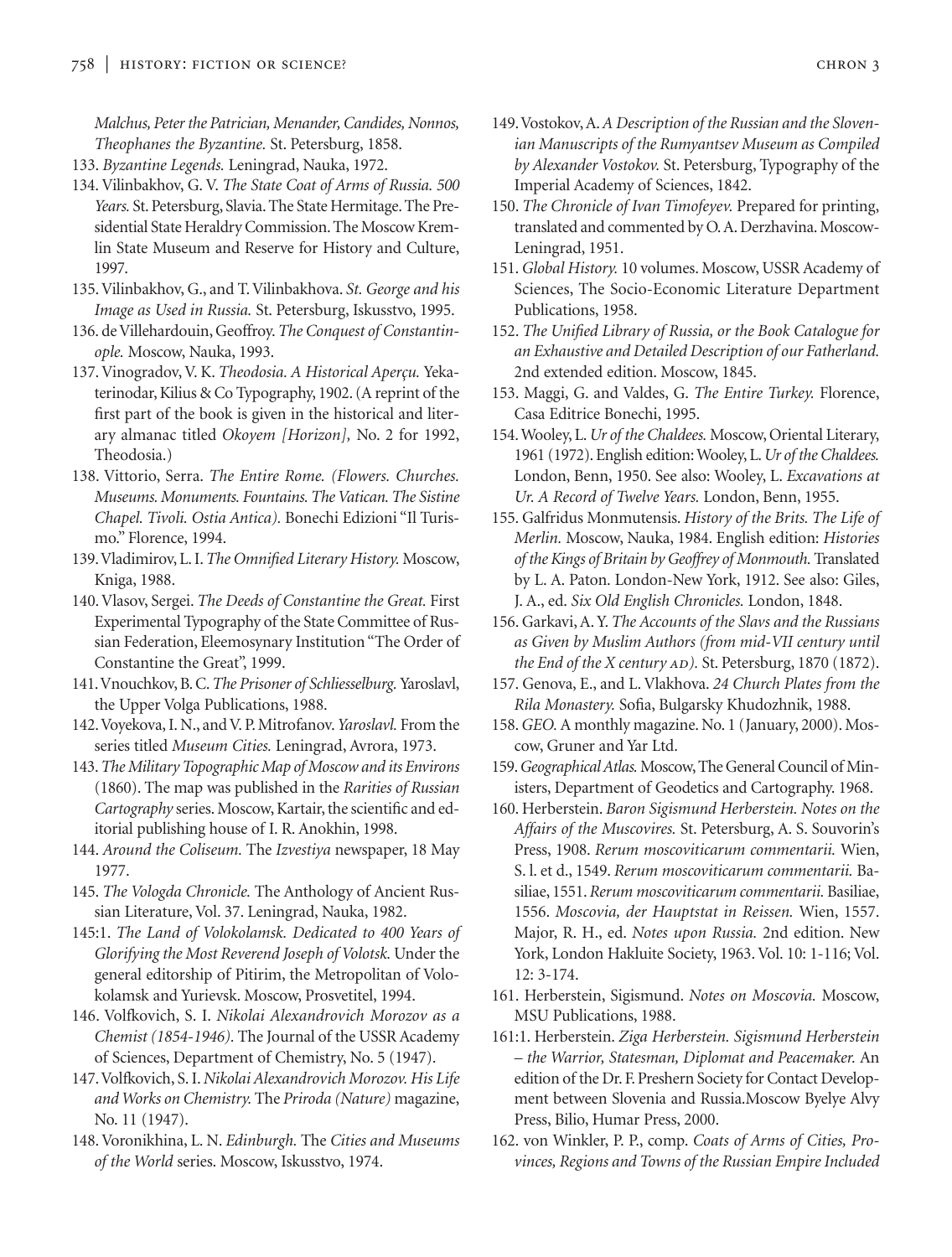*into the Complete Collection of Laws and Regulations between 1649 and 1900.* St. Petersburg: published by the book salesman Iv. Iv. Ivanov, 1899. New edition: Moscow, Planeta, 1990.

- 163. Herodotus.*History.* Leningrad, Nauka, 1972. English edition:*The History of Herodotus.* From the series *Great Books of the Western World.* Vol. 5. Chicago, Encyclopaedia Britannica, Inc., The University of Chicago, 1952 (2nd edition 1990). See also: Herodotus*.The Histories of Herodotus, etc.* London and New York, Everyman's Library, 1964.
- 164. Herzen, A. G., and Y. M. Mogarichev. *The Fortress of Gems.* Kyrk-Or, Chufut-Kale. Published as part of the series *The Archaeological Monuments of the Crimea.* Simferopol, Tavria, 1993.
- 165. Herzen, A. G., and Y. M. Mogarichev. *Salachik. The Ouspensky Monastery. Bakhchisaray.* The State Museum and Reserve for History and Culture of Bakhchisaray. 1991.
- 165:1. Hertzman, Yevgeni. *The Lost Centuries of Byzantine Music.* The XX International Congress of Byzantine Scholars. St. Petersburg, The Humanitarian Academy Publishing Centre, 2001.
- 166. Gerchouk, Y. Y. *History of Drawing and Book Art.* Moscow, Aspect, 2000.
- 167. Gililov, I. *A Passion Play of William Shakespeare, or the Mystery of the Great Phoenix.* Moscow,"Artist. Rezhissyor. Teatr." Publications, 1997.
- 168. Glazounov, I. *Russia Crucified.* The *Our Contemporary* magazine, Issues 1-5, 7-9, 11 (1996). This material was subsequently published as a book.
- 169. Gnedenko, A. M., and V. M. Gnedenko. *For One's Comrades, or Everything about the Cossacks.* Moscow, The Int'l Fund of Slavic Writing and Culture. ARP Int. Co., 1993.
- 170. The A. V. Shchusev Museum of Architecture, archive 1246/1-13.
- 171. Golenishchev-Kutuzov, I. N. *The Mediaeval Latin Literature of Italy.* Moscow, Nauka, 1972.
- 172. Golitsyn, N. S. *The Great Warlords of History.* Vol. 1. St. Petersburg, 1878.
- 173. Golovanov, Y. *Etudes on Scientists.* Moscow, Molodaya Gvardiya, 1976.
- 174. Golovin, B. N. *Language and Statistics.* Moscow, 1971.
- 175. Goloubovsky, P. V. *The Pechenegs, the Torks, and the Polovtsy before the Tartar Invasion.* Kiev, 1884.
- 176. Goloubtsov, A. P. *Selected Readings on Ecclesial Archaeology and Liturgy.* St. Petersburg, Statis, 1995.
- 177. Goloubtsova, E. S., and V. M. Smirin. *On the Attempts of Using the "New Methods" of Statistical Analysis to Ancient Historical Material.* The *Courier of Ancient History,* 1982, No. 1: 171-195.
- 178. Goloubtsova, E. S., and G. A. Koshelenko.*Ancient History and the "New Methods." Historical Issues,* No. 8 (1982).
- 179. Goloubtsova, E. S., and Y. A. Zavenyagin.*Another Account of the New Methods and the Chronology of Antiquity. Historical Issues,* No. 12 (1983): 68-83.
- 180. Homer.*Iliad.*Translated by N. I. Gnedich. Moscow, Khudozhestvennaya Literatura, 1969. See also: Homer,*The Iliad of Homer.* Chicago University Press, London, 1962.
- 180:1. Homer. *The Odyssey of Homer.* New York, Harper & Row, 1967.
- 181. Goneim, M. *The Lost Pyramid.* Moscow, Geographiz, 1959. English edition: Goneim, M.*The Lost Pyramid.* New York, Rinehart, 1956.
- 182. Gorbachevsky, B. *Crosses, Fires, and Books.* Moscow, Sovetskaya Rossiya, 1965.
- 183. Gordeyev, A. A. History of the Cossacks. Vol. 1-4. Moscow, Strastnoi Boulevard, 1992.
- 184. Gordeyev, N.V.*The Czar Cannon.* Moscow, Moskovskiy Rabochiy, 1969.
- 185. *The Towns and Cities of Russia. An Encyclopaedia.* Moscow,The Great Russian Encyclopaedia Publications, 1994.
- 186. Gorsey, Gerome. *Notes on Russia. XVI Early XVII century.* Moscow, MSU Press, 1990.
- 187.*The State Armoury.*Album. Moscow, Sovetskiy Khudozhnik, 1988. A new edition by Galart Press, Moscow, 1990.
- 188. *The A. S. Pushkin Museum of Fine Arts.* Catalogue of paintings. Moscow, 1995, Mazzotta. Printed in Italy.
- 189. *The Ruler is a Friend of his Subjects, or Political Court Hortatives and Moralistic Speculations of Kan-Shi, Khan of Manchuria and China. Collected by his son, Khan Yun-Jin.* St. Petersburg, 1795.
- 190. Goulianitsky, N. F., ed. *The Urbanism of the Muscovite State of the XVI-XVII centuries.* Moscow, The Russian Academy of Architecture. Stroyizdat, 1994.
- 191.*The Faceted Chamber in the Moscow Kremlin.* Leningrad, Aurora, 1982.
- 192. Granovsky, T. N. *Lectures on Mediaeval History.* Moscow, Nauka, 1986.
- 193. Grebelsky, Peter K., and Alexander B. Mirvis. *The House of the Romanovs. Biographical Information about the Members of the Reigning House, their Predecessors and Relations.* St. Petersburg, LIO Redaktor, 1992.
- 194. Mina, Gregory. *Uffizi and Pitti. The Art of the Florentine Galleries.* Album. From the *Great Museums of the World* series. Moscow, Slovo, 1999. A translation of the Italian edition by Magnus Edizioni, Udine, Italy, 1994, 1996.
- 195. Gregorovius, F. *Mediaeval History of Athens.* St. Petersburg, 1900. German edition: Gregorovius, F.*Geschichte der Stadt Athen im Mittelalter.* Stuttgart, 1889.
- 196. Gregorovius, F. *Mediaeval History of Rome. The V-XVI century.* Vols. 1-5. St. Petersburg, 1902-1912. English edition: Gregorovius, F. *History of the City of Rome in the Middle Ages.* London, G. Bell & Sons, 1900-1909.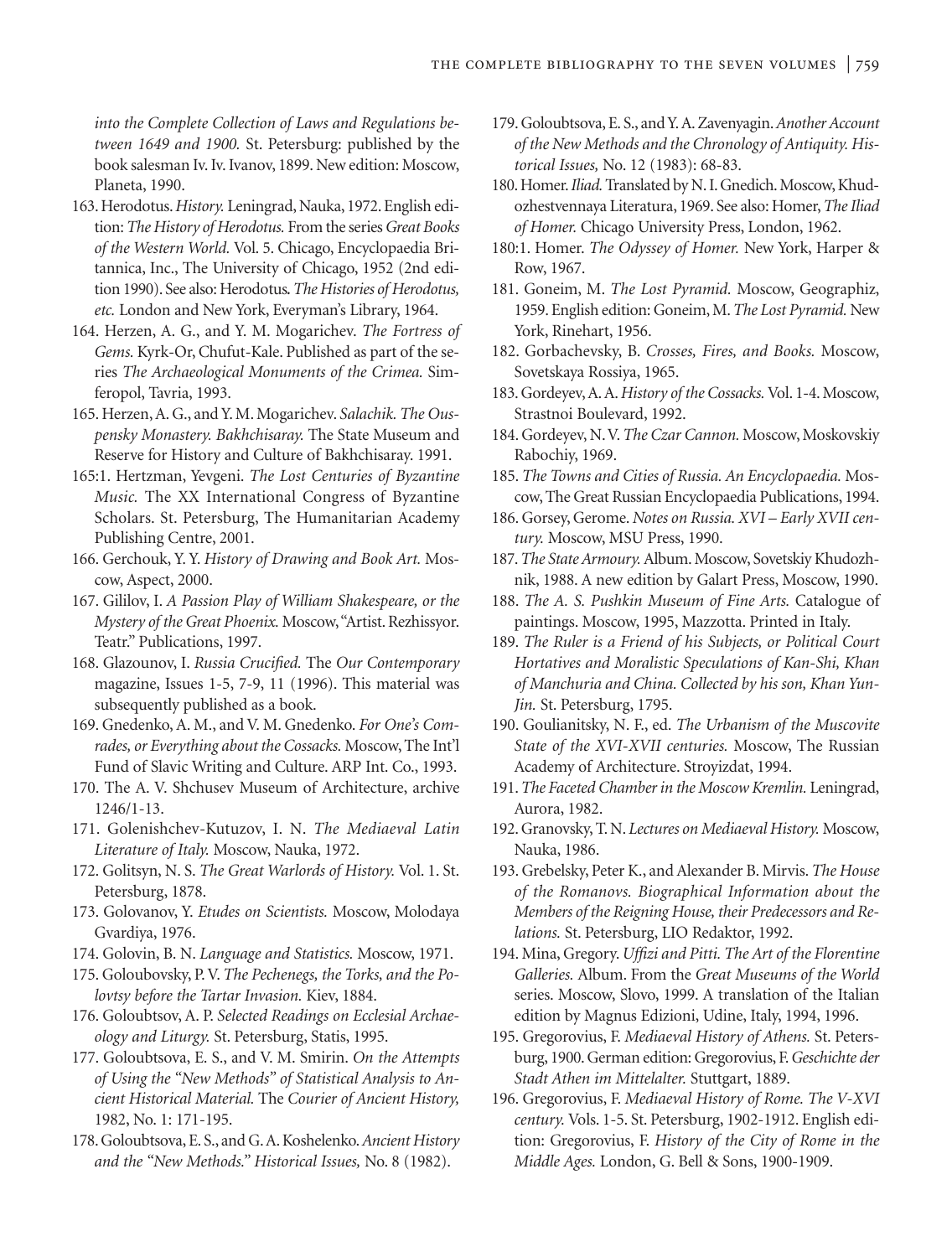- 197. Grekov, B. D., and A. Y. Yakubovsky. *The Golden Horde and its Decline.* Moscow-Leningrad, USSR Academy of Sciences, 1950.
- 198. *Greece: Temples, Sepulchres and Treasures.* The *Lost Civilizations* Encyclopaedia. Translated from English by N. Belov. Moscow, Terra Publishing Centre, 1997. Original edition, Time-Life Books BV, 1994.
- 199. Gribanov, E. D., and D. A. Balalykin.*Medicine of Moscow on the Medals of Imperial Russia.* Moscow, Triada-X, 1999.
- 200. Nicephor, Gregoras. *Roman History, beginning from the Conquest of Constantinople by the Latins.* St. Petersburg, 1862.
- 201. Grigorovich, V. *An Account of Travelling through European Russia.* Moscow, 1877.
- 202. Grigoriev, V. V. *Saray: The Capital of the Golden Horde, and the Issue of its Location.* St. Petersburg, 1845.
- 203. Grigoriev, G. L. *Who was Ivan the Terrible Really Afraid of? On the Origins of the Oprichnina.* Moscow, Intergraph Service, 1998.
- 204. Grigoulevich, I. R. *The History of the Inquisition.* Moscow, Nauka, 1970.
- 205. Grigoulevich, I. R. *The Inquisition.* Moscow, Politizdat, 1985.
- 206. Grishin,Yakov.*The Tartars of Poland and Lithuania (the Heirs of the Golden Horde).* Kazan, The Tartar Publishing House, 1995.
- 207. Groslie, B.*Borobudur. The Greatest Collection of Buddhist Sculpture in the World is being Destroyed by Erosion.* The *UNESCO Courier,* No. 6 (1968): 23-27.
- 208. Gudzy, N. K.*History of Early Russian Literature.* Moscow, Uchpedgiz, 1938. English edition: New York, Macmillan & Co, 1949.
- 209. Gouliaev,V. I. *Pre-Columbian Voyages to America. Myths and Reality.* Moscow, Mezhdunarodnye Otnoshenia, 1991.
- 210. Gouliaev, V. I. *America and the Old World in the Pre-Columbian Epoch.* Moscow, Nauka, 1968.
- 210:1. Gouliaev, V. I. *Following the Conquistadors.* Moscow, The USSR Academy of Sciences, Nauka, 1976.
- 211. Gumilev, L. N. *Ancient Russia and the Great Steppe.* Moscow, Mysl, 1992.
- 212. Gumilev, L. N. *In Search of the Figmental Kingdom (the Legend of the Kingdom of Presbyter Johannes.* Moscow, Tanais, 1994.
- 213. Gumilev, L. N. *Hunnu.* St. Petersburg: Time-Out-Compass, 1993.
- 214. Gumilev, L. N. *The Black Legend.* Moscow, Ekopros, 1994.
- 215. Gumilev L. N.*The Huns in China.* Moscow, Nauka, 1974.
- 216. Gumilev, L. N. *From Rus' to Russia.* Moscow, Ekopros, 1992.
- 217. Gourevich, A. Y. *The Mediaeval Cultural Categories.* Moscow, Kultura, 1972.
- 218. Gourevich, V. B. *An Introduction into Spherical Astronomy.* Moscow, Nauka, 1978.
- 219. Gouter, R. S., and Y. L. Polounov. *Girolamo Cardano.* From the *Founding Fathers of Science and Technology* series. Moscow, Znaniye, 1980.
- 220. Goutz, Alexander K. *The True History of Russia.* Omsk, Omsk State University Press, 1999.
- 221. D. *The Stirrup of "Quiet flows the Don." Mysteries of the Novel.* Paris, YMCA Press, 1974.
- 222. Davidenko, I. V. *The Word Was, The Word Is, The Word Shall Always Be. . . . A Philological Fantasy.* Moscow, Russkiy Dvor Press, 1999.
- 223. Dal, V. *An Explanatory Dictionary of the Living Russian Language.* St. Petersburg-Moscow, The M. O. Wolf Society Press, 1912.
- 224. Dal, V. *An Explanatory Dictionary of the Living Russian Language.* St. Petersburg-Moscow, The M. O. Wolf Society Press, 1914. Reprinted Moscow, Citadel, 1998.
- 225. Dal, Vladimir. *An Explanatory Dictionary of the Living Russian Language.* Moscow, State National and Foreign Dictionary Publishing House, 1956.
- 226. Damascene, John. *Dialectic.* Moscow, 1862. See also: John of Damascus. *Dialectica.* New York, St. Bonaventure Franciscan Institute, 1953.
- 227. Damascene, John.*Three Apologies against the Detractors of the Holy Icons or Effigies.* St. Petersburg, 1893. English edition: Baker, T.*John Damascene on Holy Images Followed by Three Sermons of the Assumption.* London, 1898.
- 228. Dantas, G.*Parthenon in Peril.* The *UNESCO Courier,* No. 6 (1968): 16-18, 34.
- 229. Dante, Alighieri. *Minor Œuvres.* Moscow, Nauka, 1968. Also see: Dante, Alighieri. *Opere Minori.* Florence, 1856.
- 230. Dante, Alighieri. *The Divine Comedy.* Translated from the Italian by A. A. Ilushin. Moscow, Philological Department of the M. V. Lomonosov Moscow State University, 1995.
- 231. Darethes of Phrygia. *The History of the Destruction of Troy.* St. Petersburg, Aleteya, 1997.
- 232. Darkevich, V. P. *The Secular Art of Byzantium. Works of Byzantine Art in the Eastern Europe of the X-XIII century.* Moscow, Iskusstvo, 1975.
- 233. Darkevich, V. P. *The Argonauts of the Middle Ages.* Moscow, Nauka, 1976.
- 233:1. *The Gifts of the Magi a Source of Bliss until Our Day.* Translated from modern Greek by M. Klimenko. The Holy Mount Athon, the Monastery of St. Paul the Apostle. Information about this book was obtained from the *Holy Lamp* newspaper published by the Preobrazhensky Temple in the Bolshie Vyazyomy village, No. 1 (1996).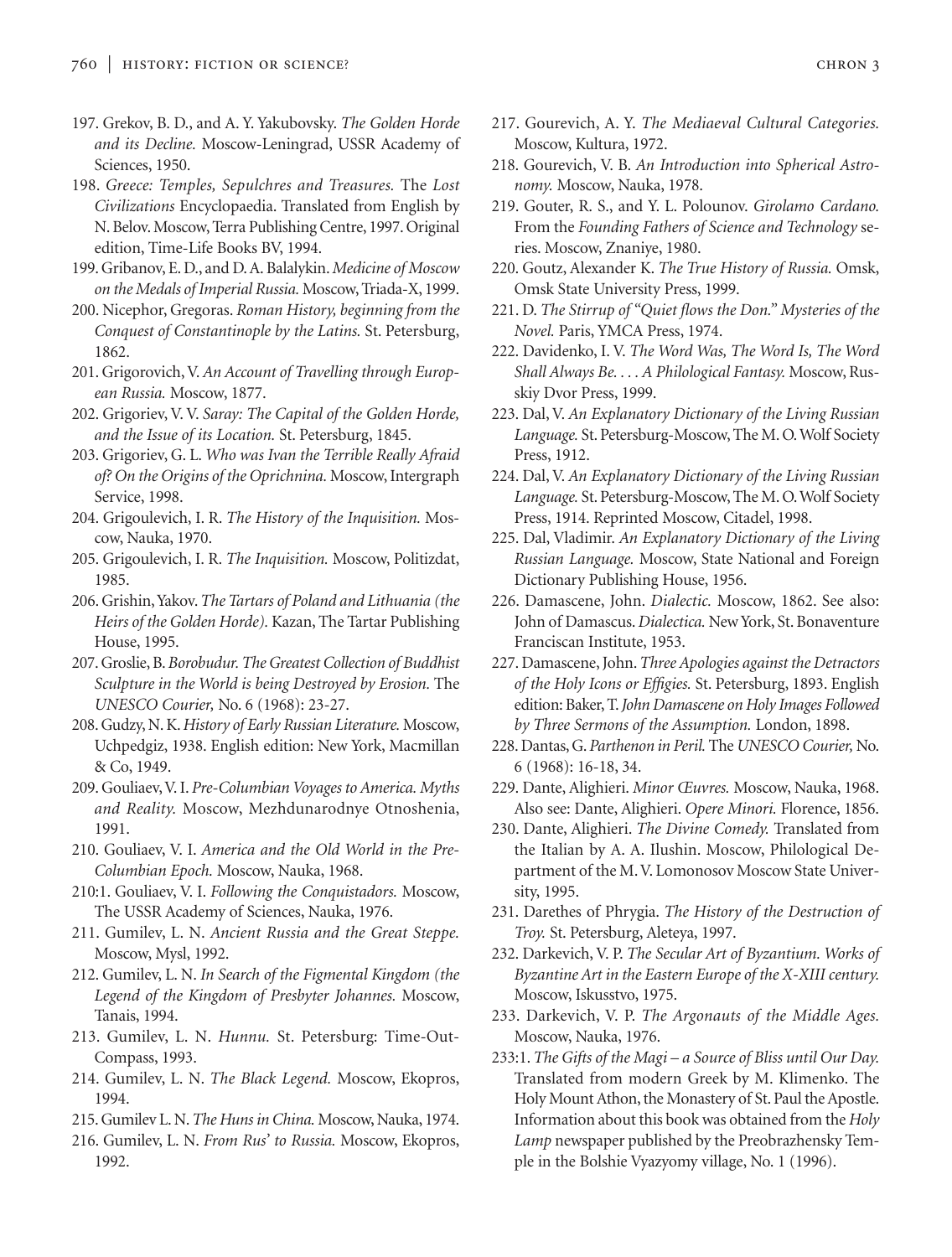- 234.*The Gifts Made by the Imperial House of Russia to the Museum of History.* Catalogue of an exhibition. Moscow, The State Museum of History, Publishing Department. 1993.
- 235. Dowley, Tim. *The Biblical Atlas.* Three's Company & Angus Hudson Ltd., 1989. Russian translation: Moscow, The Russian Biblical Society, 1994.
- 236. Cameniata, Johannes.*Two Byzantine Chronicles of the X century. The Psamathian Chronicle; The Conquest of Thessalonica.* Moscow, Oriental Literature Publications, 1962. Also see: Cameniata, Joannes. *De Exicidio Thessalonicae.* In: Clugnet, L.*Bibliothèque hagiographique orientale.* Paris, 1901-1905.
- 237. Dvoretsky, I. K. *Latin-Russian Dictionary.* 50,000 words. Moscow, Russkiy Yazyk, 1976.
- 237:1. Deveuze, Lily.*Carcassonne.* The *Golden Book* series (in Russian). Florence, Bonechi, Central Typography, 2000.
- 238. Dementyeva,V.V. *"The Roman History of Charles Rollen" as Read by a Russian Nobleman.* The *Ancient History Courier,* No. 4 (1991): 117-122.
- 239. Denisov, L. I. *The Orthodox Monasteries of the Russian Empire.* Moscow, 1908. 389-393.
- 240. Jalal, Assad.*Constantinople. From Byzantium to Istanbul.* Moscow, M. & S. Sabashnikov, 1919. French edition: Jalâl, A. *Constantinople de Byzance à Stamboul.* Paris, 1909.
- 241. Jivelegov, A. K. *Dante Alighieri.* From the *Celebrity Biographies* series. Moscow, OGIZ, The Magazine and Newspaper Trust, 1933.
- 242. Jivelegov,A. K. *Leonardo da Vinci.* From the *Celebrity Biographies* series. Moscow, OGIZ, The Magazine and Newspaper Trust, 1935.
- 243. Giovanni, Villani. *The New Chronicle, or the History of Florence.* Moscow, Nauka, 1997. Italian edition: *Cronica di Giovanni Villani a miglior lezione redotta coll'aiuto detesti a penna.* Florence, Magheri, 1823; Rome, Multigrafica, 1980. Vols. 1-8.
- 244. Giovanni, Novelli. *The Shroud of Turin: The Issue Remains Open.* Translated from Italian. Moscow, Franciscan Press, 1998.
- 245. Giua, Michele. *The History of Chemistry.* Moscow, Mir, 1975. Italian original: Giua, Michele. *Storia della chimica, dell'alchimia alle dottrine moderne.* Chiantore, Turin, 1946; Union Tipografiko-Editrice Torinese, 1962.
- 246. Digests of Justinian. Selected fragments translated by I. S. Peretersky. Moscow, Nauka, 1984.
- 247. Diehl, Ch. *History of the Byzantine Empire.* Moscow, IL, 1948. English edition: Princeton, NJ, Princeton University Press, 1925.
- 248. Diehl, Ch.*Chief Problems of the Byzantine History.* Moscow, 1947. French edition: Diehl, Ch. *Les Grands Problèmes de l'Histoire Byzantine.* Paris, Armand Diehl Library, A. Colin, 1947.
- 249. Diels, H.*Ancient Technology.* Moscow-Leningrad, ONTI-GTTI, 1934.
- 250. Diophantes.*Arithmetics.* Moscow, Nauka, 1974. See also: Diophantus, Alexandrinus. *Diophanti Alexandrini Opera Omnia, cum graecis commentaries.* Lipsiae: in aedibus B. G. Teubner, 1893-1895.
- 251. Diringer, D. *The Alphabet.* Moscow, IL, 1963. English edition: London, Hutchinson & Co., 1968.
- 252. Dietmar, A. B.*Ancient Geography.* Moscow, Nauka, 1980.
- 253.Yankov,V. P., comp. *Following the Roads of the Millennia.* A collection of historical articles and essays. Book four. Moscow, Molodaya Gvardia, 1991.
- 254. Drboglav, D. A. *Mysteries of Ancient Latin Hallmarks of IX-XIV century Swords.* Moscow, MSU Press, 1984.
- 255. *Ancient Russian Icon Art.* Moscow, Kedr, 1993. From the collection of the Tretyakovskaya Gallery.
- 256.*Ancient Russian Literature. Depictions of Society.* Moscow, Nauka, 1991.
- 257. Bonhard-Levin, G. M., ed. *Ancient Civilizations.* A collection of essays. Moscow, Mysl, 1989.
- 258. Struve, V. V., and D. P. Kallistov., eds. *Ancient Greece.* Moscow, USSR Academy of Sciences, 1956.
- 259. Drews, Arthur. *The Christ Myth.* Vol. 2. Moscow, Krasnaya Nov', 1924. English edition by T. Fisher Unwin. London and Leipzig, 1910.
- 260. Drews, Arthur. *Did St. Peter the Apostle Really Exist?* Moscow, Atheist, 1924. See also: A. Drews. *Die Petruslegende.* Jena, E. Diederichs, 1924.
- 261. Drümel, Johann Heinrich. An Attempt of Proving the Ara*rat Origins of the Russians Historically as those of the First Nation after the Deluge.* St. Petersburg, 1785. A Russian translation of a German book published in Nuremberg in 1744.
- 262. Douboshin, G. N. *A Reference Book for Celestial Mechanics and Astrodynamics.* Moscow, Nauka, 1976.
- 263. Doubrovsky, A. S., N. N. Nepeyvoda, and Y. A. Chikanov. *On the Chronology of Ptolemy's Almagest. A Secondary Mathematical and Methodological Analysis.* The *Samoobrazovanie (Self-Education)* magazine (Moscow), No. 1 1999.
- 263:1. Duby, Georges. *The Middle Ages (987-1460). From Hugo Capet to Joan of Arc.* Moscow, Mezhdunarodnye Otnosheniya, 2000. French original: Duby, Georges. *Le Moyen Âge. De Hugues Capet à Jeanne d'Arc (987-1460).* Collection *Pluriel*. Hachette, 1987.
- 264. Dupuy, R. Ernest, and Trevor N. Dupuy. *The Harper Encyclopaedia of Military History. From 3500 bc to the Present.* Commentary by the Polygon Press. Vol. 1: 3500 BC-1400 ad. Vol. 2: 1400-1800. St. Petersburg-Moscow, Polygon-AST, 1997. English original published by Harper Collins.
- 265. Dürer, Albrecht.*Tractates. Diaries. Letters.* St. Petersburg, Azbuka, 2000.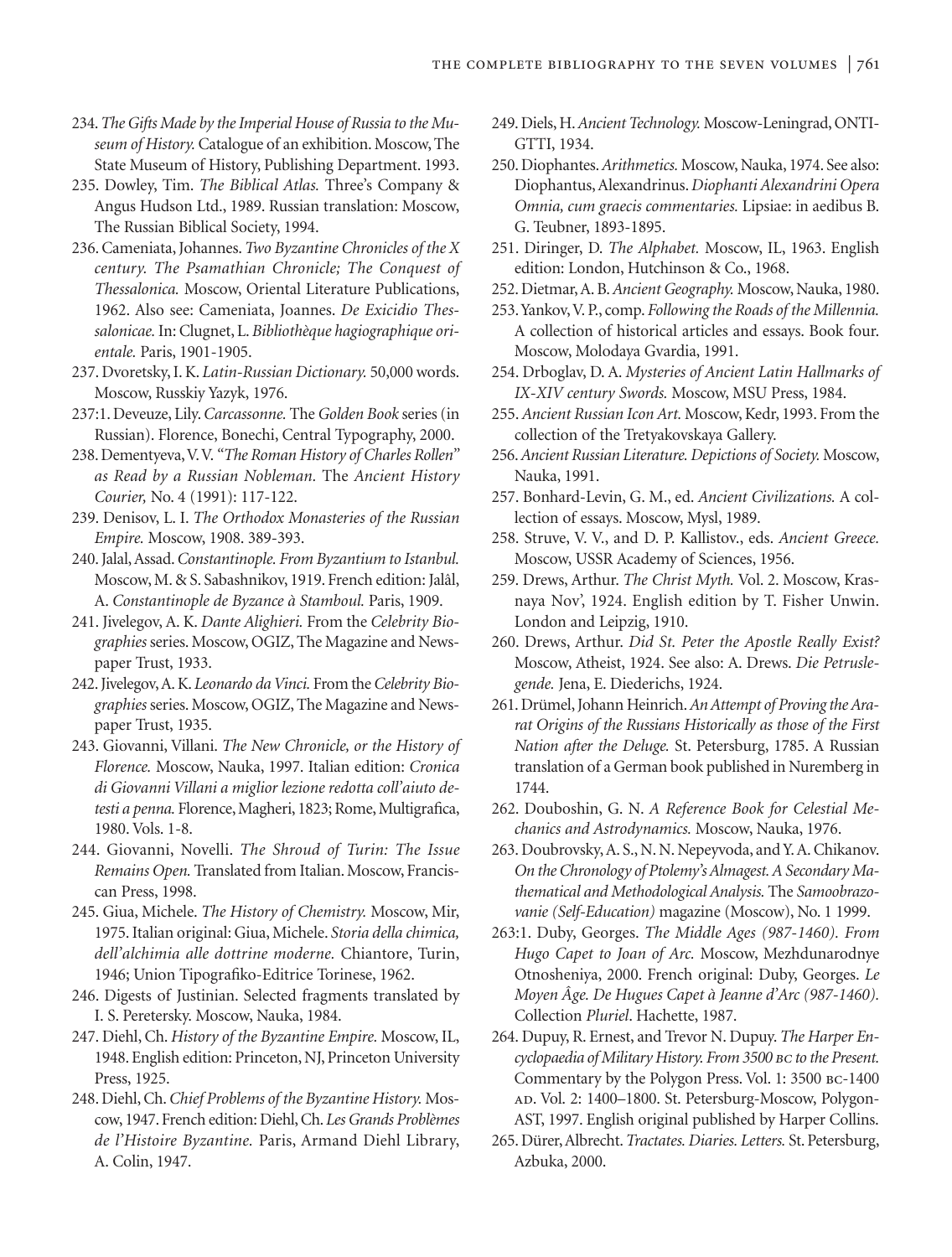- 265:1 [Dürer] *Albrecht Dürer. Engravings.* Moscow, Magma Ltd., 2001. First published in 1980 by Hubschmidt et Bouret.
- 265:2 *The Jewish Encyclopaedia.* Vols. 1-16. A reprint of the Brockhaus-Efron edition for the Society for Scientific Judaic Publications, St. Petersburg. Moscow, Terra-Terra, 1991.
- 266. *The Hebraic Text of the Old Testament (The Tanach).* London, the British and Foreign Bible Society, 1977.
- 267. Eusebius Pamphilus. *Ecclesial History.* St. Petersburg, 1848. English edition: Eusebius Pamphilus. *History of the Church.* London, 1890.
- 268. Eusebius Pamphilus. *Eusebius Pamphilus, Bischop of the Palestinian Caesarea, on the Toponymy of the Holy Writ. St. Jerome of Strydon on the Hebraic Locations and Names.* Translated by I. Pomyalovsky. St. Petersburg, 1894. Latin edition: Eusebius Pamphilus. *Eusebii Pamphili Episcopi Caesariensis Onomasticon Urbium et Locorum Sacrae Scripturae.* Berolini, 1862.
- 269. Eutropius. *A Concise History Starting with the City's Creation.* From the *Roman Historians of the IV century* series. Moscow, Russian Political Encyclopaedia, 1997.
- 270.Yegorov, D. N.*An Introduction into the Mediaeval Studies. The Historiography and the Source Studies.* Vols. 1-2. Moscow, High Courses of Female Education, Department of History and Philosophy, Publishing Society.
- 271.Yermolayev, G.*Mystery of the "Quiet flows the Don."* Slavic and European Journal, 18, 3 (1974).
- 272. Yermolayev, G. *The True Authorship of the "Quiet flows the Don."* Slavic and European Journal, 20, 3 (1976).
- 273. Yefremov, Y. N., and E. D. Pavlovskaya. *Dating the "Almagest" by the Actual Stellar Movements.* The USSR Academy of Sciences Archive, Vol. 294, No. 2: 310-313.
- 274. Yefremov, Y. N., and E. D. Pavlovskaya. *Determining the Epoch of the Almagest Star Catalogue's Creation by the Analysis of the Actual Stellar Movements. (On the Problem of Ptolemy's Star Catalogue Authorship). The Historical and Astronomical Research.* Moscow, Nauka, 1989. 175-192.
- 275. Jambus, M.*The Hierarchical Cluster Analysis and Related Correspondences.* Moscow, Finances and Statistics, 1988. Also see: Kendall, M., and A. Stewart. *The Advanced Theory of Statistics* (4th edition). London, C. Griffin, 1977.
- 275:1. *Living History of the Orient.* Collected works. Moscow, Znanie, 1998.
- 276. Zivkovic, Branislav. *Les monuments de la Peinture Serbe Médiévale.* Zivkovic, Branislav. *Zica. Les dessins des fresques.* Belgrade, Institut pour la protection des monuments historiques de la Republique de Serbie, 1985.
- 277. *The Art of Ancient Russia. XI early XIII century. Inlays, Frescoes, Icons.* Leningrad, Khudozhnik RSFSR, 1982.
- 278. Cellini, Benvenuto. *The Life of Benvenuto Cellini, the*

*Son of Maestro Giovanni Cellini, a Florentine, Written in Florence by Himself.* Moscow, 1958. The English edition was published by Edito-Service in Geneva, 1968.

- 278:1. *The Hagiography of Reverend Sergiy (The Life and the Great Deeds of the Most Reverend and Blessed Father Sergiy the Thaumaturge, the Hegumen of Radonezh and the Entire Russia).*Compiled by Hieromonk Nikon (subsequently an Archimandrite). 5th edition. The Laura of Serge and The Holy Trinity. Own typography. 1904.
- 279. *The Life of Savva Storozhevsky.* Reprinted after an old XVII century edition. Published in the *Zvenigorod Region History Materials,*Issue 3. Moscow, The Archaeographical Centre, 1994.
- 280. Zhitomirsky, S.V.*The Astronomical Works of Archimedes.* Historical and Astronomical Research, Issue 13. Moscow, Nauka, 1977.
- 281. Zholkovsky, A. V. *Pasternak's Book of Books.* The *Zvezda (Star)* magazine, No. 12 (1997).
- 282. Zabelin, I. E. *Quotidian Life of Russian Czarinas in the XVI and XVII centuries.* Novosibirsk, Nauka, 1992.
- 283. Zabelin, I. E. *The History of Moscow.* Moscow, Svarog, 1996.
- 284. Zabelin, I. E. *The History of Moscow.* Moscow, Stolitsa, 1990.
- 285. Zabelin, I. E.*The Historical Description of the Stauropigial Monastery of Moscow.* 2nd edition. Moscow, 1893.
- 286. Zaborov, M. A.*History of the Crusades in Documents and Materials.* Moscow, Vyshchaya Shkola, 1977.
- 287. Zaborov, M. A. *Crusaders in the East.* Moscow, Nauka, Chief Editing Board of Oriental Literature, 1980.
- 288. Zavelskiy, F. S. *Time and its Keeping.* Moscow, Nauka, 1987.
- 289. Porfiriev, G., ed. *The Mysteries and Conundrums of the "Quiet flows the Don."* Collected works. Samara, P.S., 1996.
- 290. *The Gospel Teachings.* Jordanville, the Rev. Job. Pogayevsky Typography, 1987.
- 290:1. Zaliznyak, A. A., and V. L. Yanin. *The XI century Psalm Book of Novgorod as the Oldest Book in Russia.* The *RAS Courier,* Vol. 71, No. 3 (2001): 202-209.
- 291. Zamarovsky,V.*Mysteries of the Hittites.* Moscow, Nauka, 1968. Also see: Zamarovsky,V.*Za tajemstvism rise Chetitu.* Prague, 1964.
- 291:1. Zamkova, M. V. *Louvre. (The Masterpieces of World Art in your Home).* Album. Moscow, Olma-Obrazovanie, 2002.
- 292. *Notes of the Russian and Slavic Archaeology Department of the Russian Archaeological Society.* Vol. XII. Petrograd, Typography of Y. Bashmakov & Co, 1918.
- 293. *Star Charts of the Norhern and the Southern Hemisphere.* Edition: *Maru severni a jizni hvezdne oblohy.* Czechoslovakia, Kartografie Praha, 1971.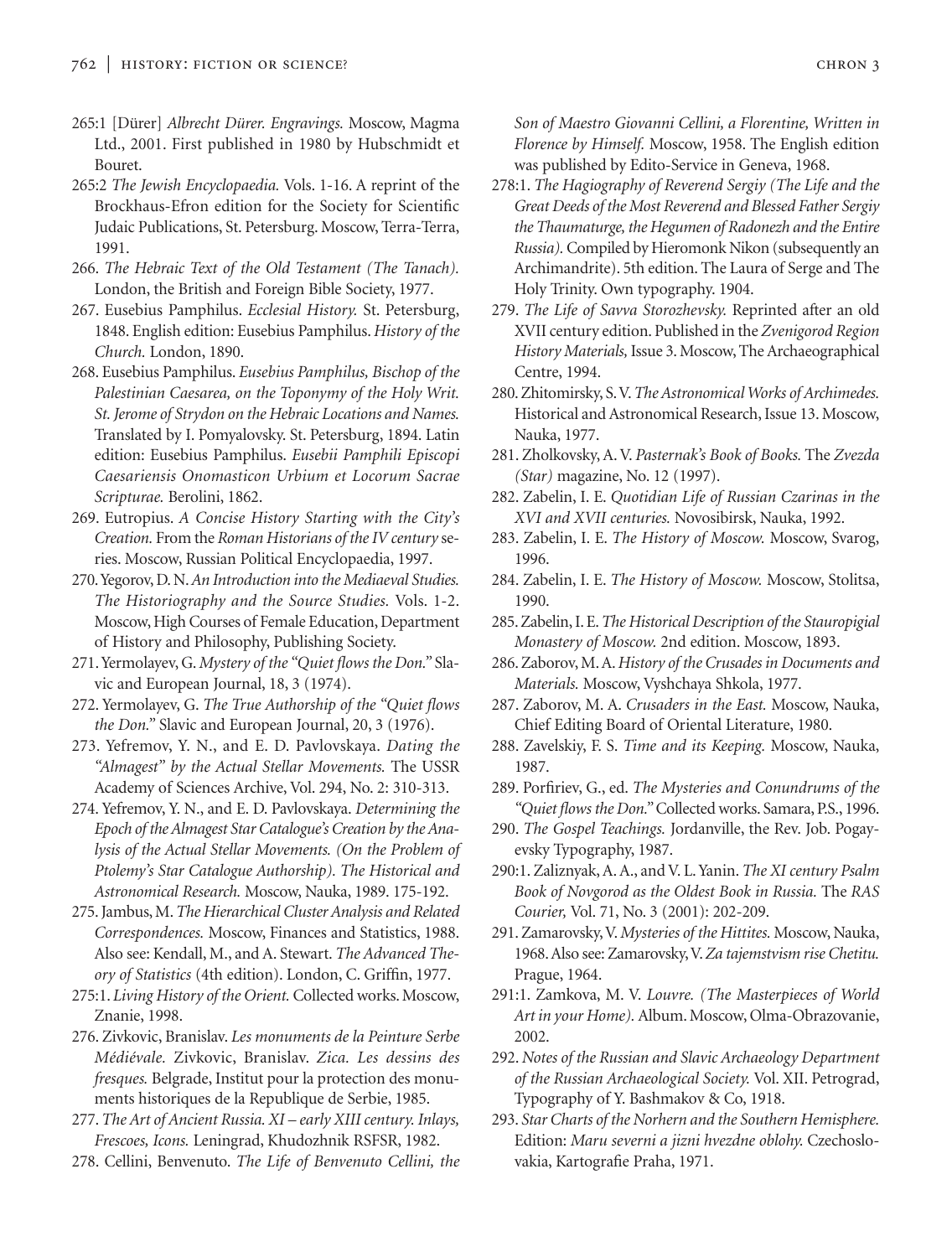- 294. Kondrashina,V. A., and L. A. Timoshina, eds.*Zvenigorod Over Six Centuries.* A collection of articles. To the 600th anniversary of the Savvino-Storozhevsky monastery. The Moscow Oblast Administration Culture Committee. The Zvenigorod Museum of History, Arts, and Architecture. The Federal Archive Service of Russia. Russian State Archive of Ancient Acts. Moscow, URSS Press, 1998.
- 294:1. Zgura, V. V. *Kolomenskoye. An Aperçu of its Cultural History and Monuments.* Moscow, O.I.R.U., 1928.
- 295. Zelinskiy, A. N. *Constructive Principles of the Ancient Russian Calendar.* The *Context 1978* collection. Moscow, Nauka, 1978.
- 296. Zelinskiy, F. *Selected Biographies of Ideas.* Vols. I-IV. St. Petersburg, 1905-1922.
- 297. Zenin, D. *The Ancient Artillery: Truth and Fiction.* The *Science and Technology* magazine, No. 5 (1982): 25-29.
- 298. Zenkovsky, S. A. *Old Ritualists of Russia. The XVII century Religious Movements.* Moscow, Tserkov, 1995.
- 299. Zima, D., and N. Zima. *Nostradamus Deciphered.* Moscow, Ripol Klassik, 1998.
- 299:1 *The Banner of Reverend Serge (Sergiy) of Radonezh.* Psaltyr, 1934. Reprinted by RIO Dennitsa, Moscow, 1991.
- 300. Zoubov, V. P. *Aristotle.* Moscow, The USSR Academy of Sciences Press, 1963.
- 301. *Ivan IV The Terrible.* Essays. St. Petersburg, Azbuka, 2000.
- 301:1. Ivanov, O.*The Zamoskvorechye: Chronicle Pages.* Moscow, V. Shevchouk Publications, Inc., 2000.
- 302. Idelson, N.*History of the Calendar.* Leningrad, Scientific Publications, 1925.
- 303. Idries, Shah. *Sufism.* Moscow, 1993.
- 304. Ieger, Oscar. *Global History.* Vols. 1-4. St. Petersburg, A. F. Marx, 1894-1904.
- 304:1. Ieger, Oscar. *Global History.* Vols. 1-4. St. Petersburg, A. F. Marx, 1904. Amended and expanded. Faximile reprint: Moscow, AST, 2000.
- 304:2. Ieger, Oscar.*Global History.*Vols. 1-4. St. Petersburg, A. F. Marx, 1904. 3rd ed., amended and expanded. Faximile reprint: Moscow, AST, 2001; St Petersburg, Polygon, 2001.
- 305.*Jerusalem in Russian Culture.* Collected essays. Moscow, Nauka, 1994.
- 306. *Selected Letters of A. N. Roudnev to V. N. Leonova.* Frankfurt-am-Main, Nadezhda, 1981.
- 306:1. *A Representation of the Terrestrial Globe.* Russian map from the *Rarities of Russian Cartography* series. (There is no compilation date anywhere on the map. The publishers date it to mid-XVIII century, q.v. in the annotation). Moscow, the Kartair Cartographical Association, 1996.
- 307. Derevenskiy, B. G., comp. *Jesus Christ in Historical Documents.* From the *Ancient Christianity* series, *Sources* section. St. Petersburg, Aleteya, 1998.
- 308. Ouspensky, L. A.*Icon Art of Ancient Russia.* Album. Foreword by S. S. Averintsev, compiled by N. I. Bednik. St. Petersburg, Khudozhnik Rossii, 1993.
- 309. Ilyin, A. A.*The Classification of Russian Provincial Coins.* Issue 1. Leningrad, The State Hermitage, 1940.
- 310. Ilyin, M., and T. Moiseyeva. *Moscow and its Environs.* Moscow, 1979.
- 311. Ilyin, M. *The Ways and the Quests of an Arts Historian.* Moscow, Iskusstvo Publications, 1970.
- 312. Illarion. *On the Law and the Bliss.* Moscow, Stolitsa and Skriptoriy, 1994.
- 312:1.*The Names of Moscow Streets* (multiple authors). Under the general editorship of A. M. Pegov. Moscow, Moskovskiy Rabochiy, 1972.
- 313. de la Vega, Inca Garcilazo. *History of the State of the Incas.* Leningrad, Nauka, 1974.
- 314. *Foreigners on Ancient Moscow. Moscow of the XV-XVII centuries.* Collected texts. Moscow, Stolitsa, 1991.
- 315. of Hildesheim, Johann.*A Legend of the Three Holy Kings.* Translated from German. Moscow, Enigma-Aleteya, 1998. German edition: von Hildesheim, Johan. *Die Legende von den Heiligen Drei Königen.* Berlin, 1925.
- 316. *The Art of the Countries and the Peoples of the World. A Brief Scientific Encyclopaedia.* Vol. 1. Moscow, Soviet Encyclopaedia Publications, 1962.
- 317. *Islam: an Encyclopaedic Dictionary.* Moscow, Nauka, General Editing Board for Oriental Literature, 1991.
- 318. Martzyshevskaya, K. A., B. J. Sordo-Peña, and S. Mariñero. *Spanish-Russian and Russian-Spanish Dictionary.* Moscow, Russkiy Yazyk, 1990.
- 319. *Historical and Astronomical Research.* Moscow, Fizmatgiz, 1955.
- 320. *Historical and Astronomical Research.* Issue 8. Moscow, Fizmatgiz, 1962.
- 321. *Historical and Astronomical Research.* Issue 1. Moscow-Leningrad, 1948.
- 322. *Historical Notes of Nicephorus Vriennius.* St. Petersburg, 1858.
- 323. *History of Byzantium.* Vol. 1. Moscow, Nauka, 1967.
- 324. *History of Byzantium.* Vols. 2-3. Moscow, Nauka, 1967.
- 325. *History of the Orient. Vol. 2. Mediaeval Orient.* Russian Academy of Sciences, the Department of Oriental Sciences. Moscow, Vostochnaya Literatura, RAS, 1995.
- 326. Kouzishchin, V. I., ed.*History of the Ancient Orient.* Moscow, 1979.
- 327. Kouzishchin, V. I., and A. G. Bokshchanin., eds. *History of the Ancient Rome.* Moscow, 1971.
- 328. *History of Europe.* Published in Europe as an initiative of Frederic Delouche. A Collective of 12 European Historians. Minsk,Vysheyshaya Shkola; Moscow, Prosveshchenie, 1996. Translated from *Histoire de l'Europe.*Hachette, 1992.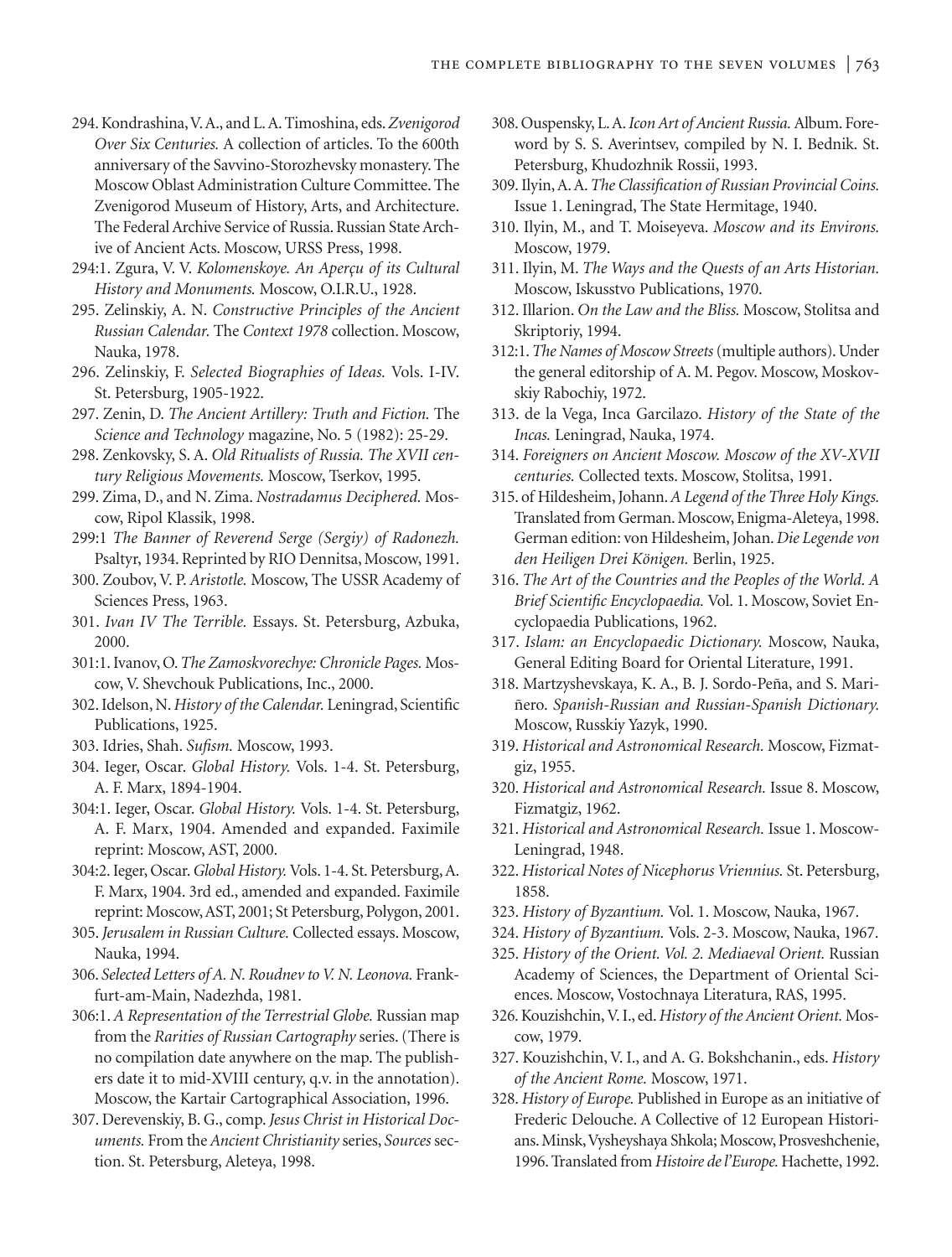- 328:1. *History of Europe. The Renaissance.* Moscow, Minsk, Harvest, AST, Inc., 2000.
- 329. Melnik, A. G., ed. *History and Culture of the Land of Rostov. 1998.*Collected essays. Rostov, The Rostov Kremlin State Museum and Reserve, 1999.
- 330.*History of the Inquisition in Three Volumes.* Vols. 1 and 2: Lee, Henry Charles.*History of the Inquisition in the Middle Ages.* A reprint of the F. A. Efron, I. A. Brockhaus edition. 1911-1912. Vol. 3: Lozinsky, S. G. *History of the Spanish Inquisition.* A reprint of the F. A. Efron, I. A. Brockhaus edition. 1914. Moscow, The Ladomir Scientific and Publishing Centre, 1994.
- 330:1. *History of Moscow in the Documents of the XII-XVIII century from the Russian State Archive of Ancient Acts.* The Russian State Archive of Ancient Acts, Moscow Municipal Archive Association. Moscow, Mosgorarkhiv, 1997.
- 331. Sakharov, A. N., ed.*History of Moscow. From the Earliest Days until Our Time.* Three volumes. Moscow, the RAS Institute of Russian History, the Moscow Municipal Association, Mosgorarkhiv Press. Vol. 1: XII-XVII century. Vol. 2: XIX century. 1997.
- 332.*Russian History. From the Ancient Slavs to Peter the Great. Encyclopaedia for Children.* Vol. 5. Moscow, Avanta, 1995.
- 333. Udaltsov, A. D., E. A. Kosminsky, O. L. Weinstein, eds. *Mediaeval History.* Moscow, OGIZ, 1941.
- 334. Skazkin, S. D., ed. *Mediaeval History.* Volumes 1-2. Moscow, 1977.
- 335. *History of French Literature.* Collected essays. St. Petersburg, 1887. English edition: Demogeot, J., *History of French Literature.* London, Rivingstons, 1884 (1883).
- 336. Helmolt, H., ed.*The History of Humanity. Global History.* Vols. 1-9. Translated from German. St. Petersburg: Prosveshchenie, 1896.
- 337. Istrin, V. M. *I-IV Editions of the Explanatory Paleya.* St. Petersburg, The Imperial Academic Typography, 1907.
- 338. Istrin, V. M. *The Chronicle of John Malalas in Slavic Translation.* A reprint of V. M. Istrin's materials. Moscow, John Wiley & Sons, 1994.
- 339. Pouchkov, P. I., ed. *Extinct Nations.* Collected essays. Moscow, Nauka, 1988.
- 340. *Itogi (The Resume).* Weekly magazine. No. 37 (223) (12 September 2000). Moscow, Sem Dney Press.
- 341. Duchich, Jovan.*Duke Sava Vladislavich. The First Serbian Diplomat at the court of Peter the Great and Catherine I.* Belgrade, Dereta, 1999.
- 342. Kazhdan, A. P.*The Origins and the Purport of Christianity.* Moscow, 1962.
- 343. Kazhdan, A. P. *The Social Compound of the Byzantine Ruling Class of the XI-XII century.* Moscow, Nauka, 1974.
- 344. Kazakova, N. A. *Western Europe in Russian Written Sources of the XV-XVI century.* Leningrad, Nauka, 1980.
- 345. Kazamanova, A. N. *An Introduction to Ancient Numismatics.* Moscow, Moscow University Press, 1969.
- 346. *The Cossack Circle.* Quiet flows the Don. Special edition 1. Moscow, Russkoye Slovo, 1991.
- 347. Skrylov, A. I., and G.V. Gubarev. *The Cossack Dictionary and Handbook.* Cleveland, 1966. Reprinted Moscow, Sozidanie Ltd., 1992.
- 348. Fomenko, A. T., V. V. Kalashnikov, and G. V. Nosovskiy. *The Geometry of Mobile Star Configurations and the Dating of the Almagest.* Problems of stochastic model stability. Seminar works. The National System Research Institute, 1988. 59-78.
- 349. Fomenko, A. T., V. V. Kalashnikov, and G. V. Nosovskiy. *The Statistical Analysis and Dating of the Observations that the Almagest Star Catalogue is Based upon.* Report theses of the 5th Int'l Probability Theory Conference in Vilnius, the Lithuanian Academy of Sciences Institute of Mathematics and Cybernetics, Vol. 3 (1989): 271-272.
- 350. Fomenko, A. T., V. V. Kalashnikov, and G. V. Nosovskiy. *Dating the Almagest by Variable Star Configurations.* The USSR AS Reports,Vol. 307, No. 4 (1989): 829-832. English translation published in Soviet Phys. Dokl., Vol. 34, No. 8 (1989): 666-668.
- 351. Fomenko, A. T., V. V. Kalashnikov, and G. V. Nosovskiy. *A Retrospective Analysis of the Almagest Star Catalogue and the Problem of its Dating.* Preprint. Moscow, National System Research Institute, 1990. 60 p.
- 352. Fomenko, A. T., V. V. Kalashnikov, and G. V. Nosovskiy. *A Quantitative Analysis of the Almagest Star Catalogue.* Preprint. Moscow, National System Research Institute, 1990. 62 p.
- 353. Fomenko, A. T., V. V. Kalashnikov, and G. V. Nosovskiy. *Dating the Almagest Star Catalogue.* Preprint. Moscow, National System Research Institute, 1990. 58 p.
- 354. Fomenko, A. T., V. V. Kalashnikov, and G. V. Nosovskiy. *Ptolemy's Star Catalogue Dated by Mathematicians. Hypotheses, Predictions, and the Future of Science.* The Int'l Annual Journal. No. 23 (1990): 78-92. Moscow, Znaniye.
- 355. Fomenko, A. T., V. V. Kalashnikov, and G. V. Nosovskiy. *A Statistical Analysis of the Almagest Star Catalogue.* The USSR AS Reports. Vol. 313, No. 6 (1990): 1315-1320.
- 356. Fomenko, A. T., V. V. Kalashnikov, and G. V. Nosovskiy. *Dating the Almagest Star Catalogue. A Statistical and Geometric Analysis.* Moscow, Faktorial, 1995.
- 356:1. Fomenko, A. T.,V.V. Kalashnikov, and G.V. Nosovskiy. *An Astronomical Analysis of Chronology. The Almagest. Zodiacs.* Moscow, The Delovoi Express Financial, 2000.
- 357. Fomenko, A. T., V. V. Kalashnikov, and S. T. Rachev. *New Methods of Comparing Volume Functions of Historical Texts.* Seminar works. Moscow, National System Research Institute, 1986. 33-45.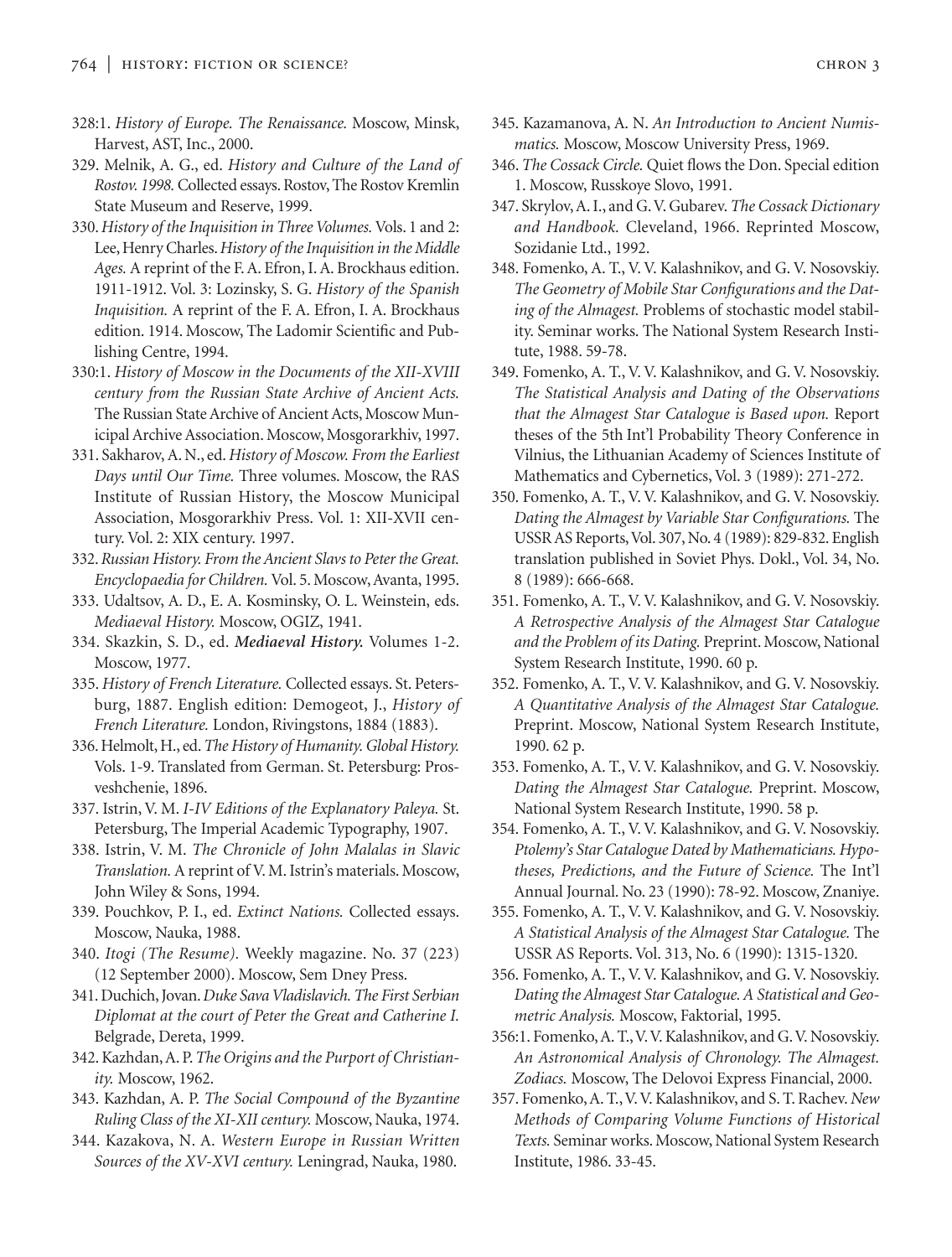- 358. Kaleda, G. *The Shroud of Our Lord Jesus Christ. To the Centenary of the Manifestation of the Holiest of Relics, 1898-1998.* 4th edition. Moscow, Zakatyevsky Monastery Press, 1998.
- 358:1. *Russia and the World on Russian Maps.* Moscow, published by Vneshtorgbank and the State Museum of History in 2001. Compiled by B. Sergeyev and A. Zaitsev. Maps from the collection of the State Museum of History, 16, Kuznetskiy Most, 103301, Moscow.
- 359. *The Stonework Chronicle of the old Moscow.* Moscow, Sovremennnik, 1985.
- 360. Kamensky, A. B. *The Life and the Fate of the Empress Catherine the Great.* Moscow, Znanie, 1997.
- 361. Kaneva, Katerina, Alessandro Cechi, and Antonio Natali. *Uffizi. A Guide and a Catalogue of the Art Gallery.* Scala/ Becocci, 1997. Moscow, Izobrazitelnoye Iskusstvo, 1997.
- 362. Karamzin, N. M.*History of the State of Russia.* St. Petersburg, 1842. A reprint of the fifth edition that came out as 3 books with P. M. Stroyev's *Key* attached. Books I, II, III, IV. Moscow, Kniga, 1988, 1989.
- 363. Karamzin, N. M.*History of the State of Russia* (Academic edition)*.* Moscow, Nauka. Vol. 1: 1989. Vols. 2-3: 1991. Vol. 4: 1992. Vol. 5: 1993.
- 364. Karger, M. K. *Ancient Kiev. Essays on the History of the Material Culture of this Ancient Russian City.* Vol. 1. Moscow-Leningrad, The USSR AS Press, 1958.
- 365. Karger, M.*Novgorod the Great.* Moscow, The USSR Academy of Architecture. The Architectural History and Theory Institute. 1946.
- 366. *Karelin Andrei Osipovich. Legacy of an Artist.* Nizhni Novgorod, Arnika, 1994.
- 367. Karnovich, E. P. *Patrimonial Names and Titles in Russia.* St. Petersburg, 1886. Reprinted in Moscow, Bimpa Press, 1991.
- 368.Valcanover, Francesco.*Carpaccio.* Album. Moscow, Slovo, 1996. The Italian edition was published in the *Great Masters of Italian Art* series*.* Florence, Scala, Istituto Fotografico Editoriale, Antella, 1989.
- 369. Karpenko.V.V.*The Names on the Sky at Night.* Moscow, Nauka, 1981.
- 370. Carpiceci, Alberto Carlo. *The Art and History of Egypt. 5000 Years of Civilization.* Russian edition. Florence, Casa Editrice Bonechi, 1997.
- 371. Carpiceci, Alberto Carlo. *The Art and History of Egypt. 5000 Years of Civilization.* Florence, Bonechi, 1999.
- 372. Kartashev, A. V. *Essays on the History of Russian Church.* Vols. 1, 2. Moscow, Nauka, 1991.
- 373. Kartashev, A. V. *Essays on the History of Russian Church.* Moscow, Terra, 1992.
- 374. Carter, H.*The Tomb of Tutankhamen.* Moscow, Oriental Literature, 1959.
- 375. Quintus Curtius Rufus.*The Story of Alexander the Great.* Moscow, MSU Press, 1993.
- 376. Denisenko, D.V., and N. S. Kellin.*When Were the Famous Dendera Zodiacs Really Created?* An appendix to Fomenko, A. T. *Criticism of Traditional Chronology of Antiquity and the Middle Ages (What Century is it Now?).* Moscow, MSU Publications, the MSU Department of Mechanical Mathematics, 1993. 156-166.
- 377. Fomenko,A. T., N. S. Kellin, and G.V. Nosovskiy.*The Issue of the Veracity of the "Ancient" History of Russia by M. V. Lomonosov. Lomonosov or Miller?* The Moscow University Courier*,* Series 9: Philology, No. 1 (1991): 116-125.
- 378. Kenderova, Stoyanka, and Beshevliev, Boyan.*The Balkan Peninsula on Al-Idrisi's Map. Palaeographic, Historical and Geographical Research.* Part 1. Sofia, 1990.
- 379. Ceram, C.*Gods, Graves and Scholars.* Moscow, Inostrannaya Literatura, 1960. English original: London, Victor Gollancz in association with Sidgwick & Jackson, 1971.
- 380. Ceram, C.*Gods, Graves and Scholars.* St. Petersburg, Nizhegorodskaya Yarmarka, KEM, 1994.
- 381. Kibalova, L., O. Gerbenova, and M. Lamarova.*An Illustrated Encyclopaedia of Fashion.* Prague, Artia, 1966.
- 382. Kinnam, Johann.*A Brief Review of the Reigns of John and Manuel Comneni.* St. Petersburg, 1859.
- 383. Kinzhalov, R.V.*The Ancient Mayan Culture.* Leningrad, Nauka, 1971.
- 384. Kiriaku, Georgios P.*Cyprus in Colours.* Limassol, Cyprus, K. P. Kiriaku (Books & Office Requisites) Ltd., 1987.
- 385. Kirpichnikov, A. N. *The Pages of the "Iron Book." Nauka I Zhizn (Science and Life)* magazine, No. 6 (1966): 49-55.
- 385:1. Kiselyova L. I. *What do the Mediaeval Chronicles Tell Us?* Leningrad, Nauka, 1978.
- 386. Kyetsaa, H. *The Battle for the "Quiet flows the Don."* Seanado-Statica, 22, 1976.
- 387. Kyetsaa, H. *The Battle for the "Quiet flows the Don."* USA, Pergamon Press, 1977.
- 388. Klassen, E. I. *New Materials for the Studies of the Historical Dawn of Slavs in General, and pre-Ryurik Russo-Slavs in Particular, with an Aperçu of the BC History of Russia.*Issues 1-3. With the *Descriptions of the Monuments Explaining the History of the Slavs and the Russians Compiled by Fadey Volansky and Translated by E. Klassen.* Moscow University Press, 1854. Reprinted by Andreyev i Soglasie, St. Petersburg, 1995.
- 389. Klassovsky, V. *A Systematic Description of Pompeii and the Artefacts Discovered There.* St. Petersburg, 1848.
- 390. Klein, L. S.*Archaeology Controverts Physics.* The *Priroda (Nature)* magazine, No. 2 (1966): 51-62.
- 391. Klein, L. S. *Archaeology Controverts Physics (continued).* The *Priroda (Nature)* magazine, No. 3 (1966): 94-107.
- 391:1. Klengel-Brandt, E. *A Journey into the Old Babylon.*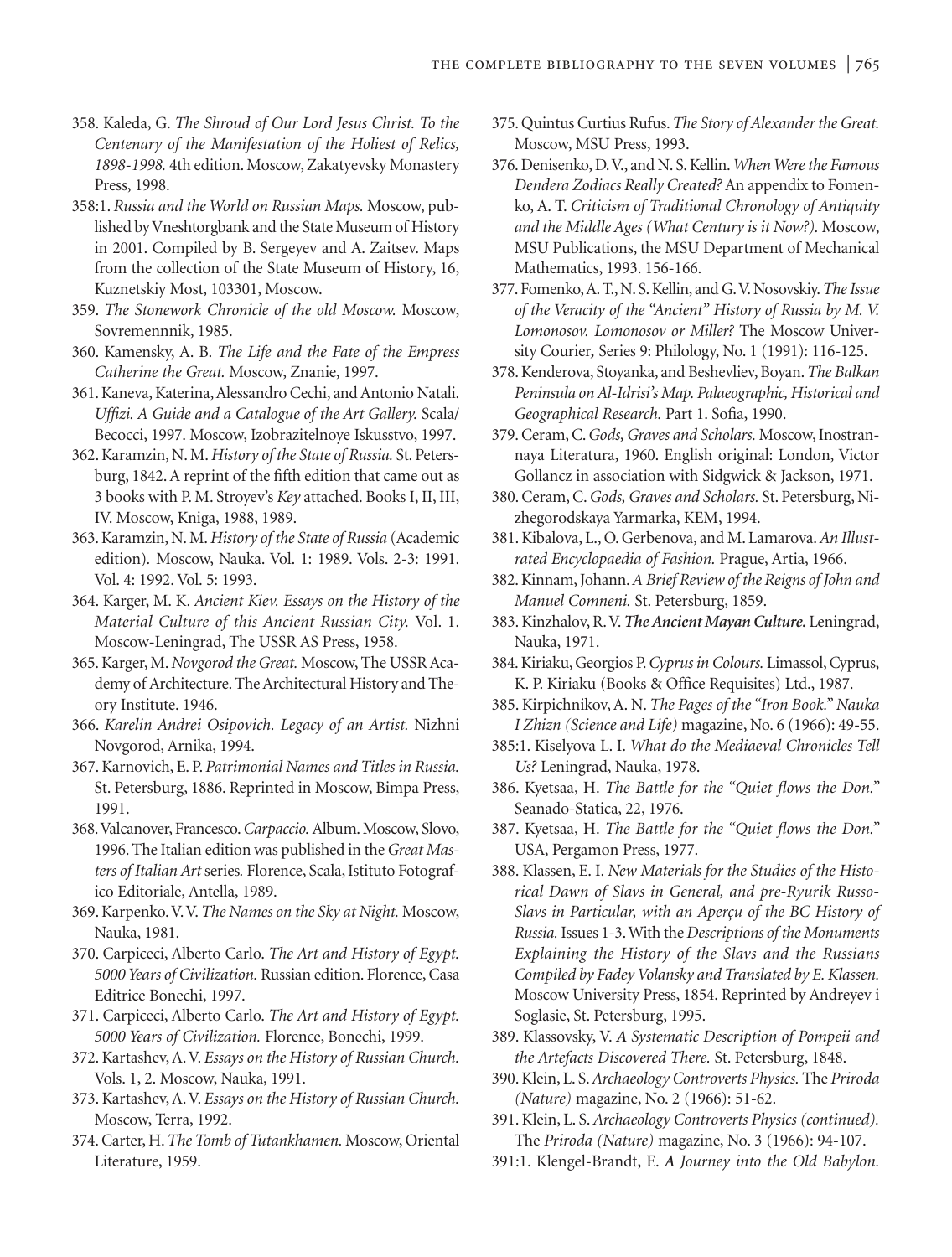Moscow, Nauka, General Editing Board for Oriental Literature, the USSR AS, Institute of Oriental Studies, 1979. Translated from German: Klengel-Brandt, E. *Reise in das alte Babylon.* Leipzig, 1971.

- 392. Kligene N., and L. Telxnis. *Methods of Determining Change Points in Random Processes.* Avtomatika i Telemekhanika (Automatics and Telemechanics), No. 10 (1983): 5-56.
- 393. Klimishin, I. A. *Chronology and the Calendar.* Moscow, Nauka, 2nd edition, 1985.
- 394. Klimishin, I. A. *Chronology and the Calendar.* Moscow, Nauka, 3rd edition, 1990.
- 395. Klimishin, I. A. *The Discovery of the Universe.* Moscow, Nauka, 1987.
- 396. Klyuchevsky, V. O. *Unreleased Works.* Moscow, Nauka, 1983.
- 397. *The Book of the Mormon. Another Testament of Jesus Christ.* Translated by Joseph Smith, Jun. Salt Lake City, The Church of Jesus Christ of the Latter Day Saints, 1991. (Quoting the Russian translation of 1988).
- 398.*The Book of Cosmas Indicopleustes.* Published by V. S. Golyshenko and V. F. Doubrovina. RAS, the V. V. Vinogradov Institute of the Russian Language. Moscow, Indrik, 1997.
- 399. Loparev, H. M., ed. *The Book of the Pilgrim. Holy Places in Czar-Grad Described by Anthony, the Archbishop of Novgorod in 1200.* "The Orthodox Palestinian Collection," Vol. 17, 3rd edition. St. Petersburg, 1899.
- 400. *Literary Centres of the Ancient Russia in the XI-XVI century.* St. Petersburg, Nauka, 1991.
- 401. Knorina, L. V. *Linguistic Aspects of the Hebraic Commentary Tradition. Voprosy Yazykoznania (Linguistic Issues),* No. 1 (1997): 97-108.
- 402. Kowalski, Jan Wierusz. *Papacy and the Popes.* Moscow, Political Literature Publications, 1991. A translation of the Polish book *Poczet Papiezy.* Warsaw, 1985.
- 403. Kovalchenko, I. D. *The Use of Quantitative Methods and Computers in Historical Research.* The *Voprosy Istorii (Historical Issues)* journal, No. 9 (1984): 61-73.
- 404. Kogan, V. M. *The History of the House of Ryurikovichi.* St. Petersburg, Belvedere, 1993.
- 405. Kozlov, V. *A Case of Church Robbery.* The *Moskovskiy Zhurnal (Moscow Magazine)*, No. 7 (1991).
- 406. Kozlov, V. *Under the Flag of Nihilism.* The *Moskovskiy Zhurnal (Moscow Magazine),* No. 6 (1991).
- 407. Kozlov, V. P. *Falsification Mysteries. An Analysis of Historical Source Forgeries of the XVIII-XIX centuries.* Moscow, Aspekt, 1996.
- 407:1. Kozlov, V. T. *The 30-Year War. European Splendour. The Renaissance. Humanism. The Enlightenment.* Moscow, The V. T. Kozlov Regional Public Fund for the Support and Development of Arts and Culture, 2001. 44.
- 408. Kozlov, P. *Yaroslavl.* Yaroslavl, The Upper Volga Publishing House, 1972.
- 409. Kozlov, P. I., and V. F. Marov. *Yaroslavl. A Guide and a Reference Book.* Yaroslavl, The Upper Volga, 1988.
- 410. Kokkinoftas, Kostis and Theocharidis, Ioannis. *"Enkolpion". A Brief Description of St. Kykkos Monastery.* Nicosia, The St. Kykkos Monastery Research Centre, 1995.
- 411. Kolodny, L. *Turbulence over the "Quiet flows the Don." Fragments of the Past: the Sources used for a Certain XX century Animadversion.* Moskovskaya Pravda *(*5and 7 March, 1989).
- 412. Rauschenbach, B .V., ed. *Bells. History and Contemporaneity.* Compiled by Y. V. Pukhnachev. The Scientific Counsel for World Culture History, the USSR AS. Moscow, Nauka, 1985.
- 413. Kolosov,Vassily. *Perambulations in the Environs of the Simonov Monastery.* Moscow, 1806.
- 414. Kolchin, B. A., and Y. A. Sher. *Absolute Archaeological Datings and their Problems.* Moscow, Nauka, 1972.
- 415. Kohlrausch, F. *History of Germany.* Vols. I, II. Moscow, 1860. English edition: Kohlrausch, F. *A History of Germany, from the Earliest Period to the Present Time.* New York, D. Appelton & Co, 1896.
- 415:1. Kolyazin, V. F. *From The Passion Play Mystery to the Carnival. The Histrionics of the German Religious and Popular Stage of the Early and the Late Middle Ages.* Moscow, Nauka, 2002.
- 416.*Archimandrite Palladius Kafarov Commentary on Marco Polo's Voyage through Northern China.* St. Petersburg, 1902.
- 417. Comnena, Anna. *The Alexiad.* Moscow, Nauka, 1965. English edition: Harmondsworth, Penguin, 1969.
- 418. Comnena, Anna. *The Alexiad.* St. Petersburg. Aleteya, 1996.
- 419. Comnena, Anna. *A Brief Account of the Deeds of King Alexis Comnenus.* St. Petersburg, 1859.
- 420. Kondakov, N. P. *The Iconography of Our Lady.* 3 volumes. Moscow, Palomnik.Vols. 1 and 2, 1998.Vol. 3, 1999.
- 420:1. Kondratov, Alexander. *The Mysteries of the Three Oceans.* Leningrad, Gidrometeoizdat, 1971.
- 421. Kondratyev, I. K. *The Ancient Moscow. A Historical Review and a Full List of the City's Monuments.* Moscow,Voyenizdat, 1996.
- 422. Kondrashina,V. A.*The Savvino-Storozhevsky Monastery. 600 Years since the Foundation of the Coenoby of Rev. Savva.* An album of photographs. Moscow, Leto, 1998.
- 423. Koniskiy, G. (The Archbishop of Byelorussia). *The History of Russians, or the Lesser Russia.* The Moscow University Typography, 1846.
- 424.*Konstantin Mikhailovich from Ostrovitsa. The Notes of a Janissary.* Introduction, translation, and commentary by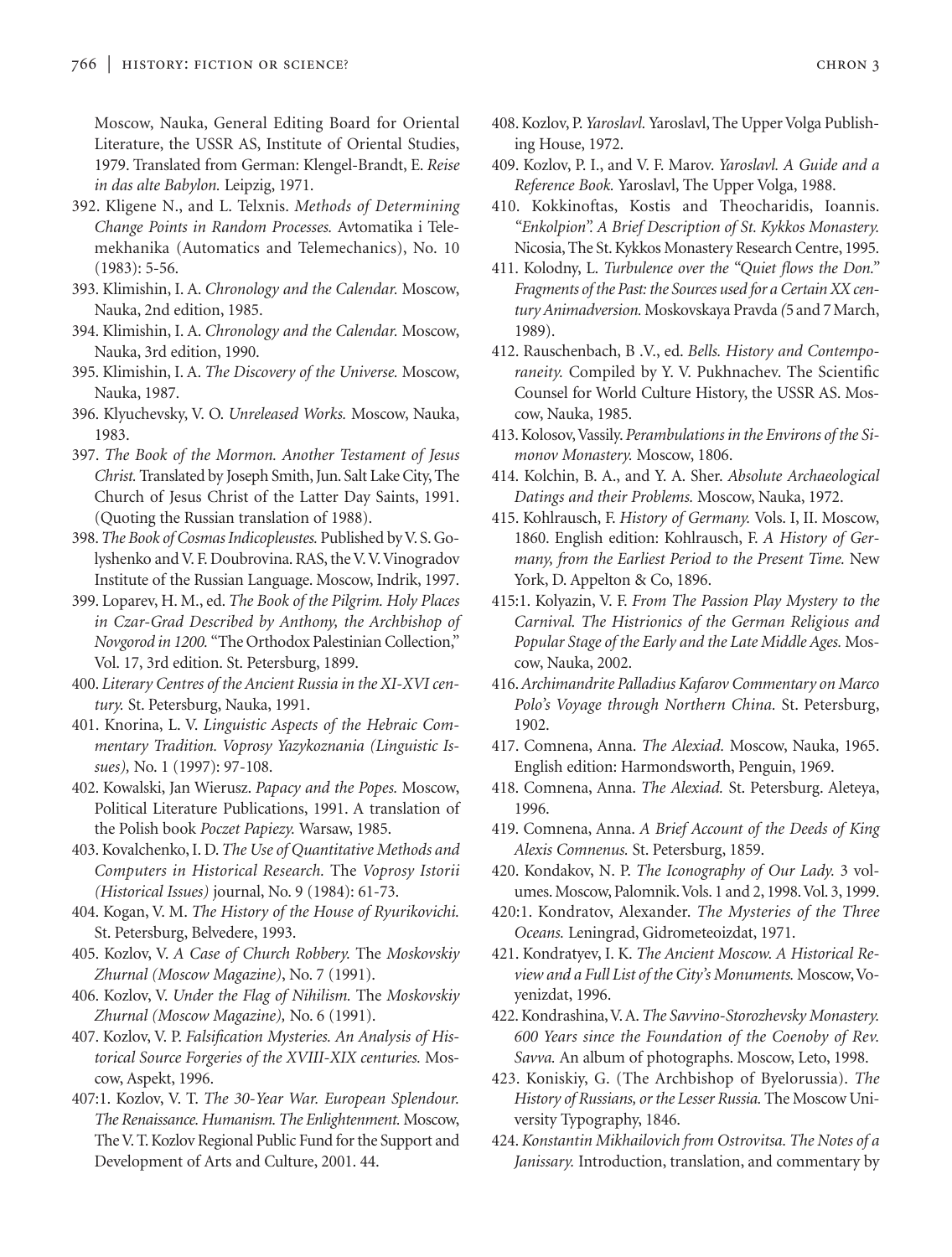A. I. Rogov. Published in the *Monuments of Mediaeval History of the Nations of Central and Eastern Europe* series. The USSR AS, Institute of Slavic and Balkan Studies. Moscow, Nauka, 1978.

- 425. Konstantinov, N. *The Secret Alphabet of Stolnik Baryatinsky.* The *Nauka i Zhizn (Science and Life)* magazine, No. 10 (1972): 118-119.
- 426. *Context 1978.* Collected works. Moscow, Nauka, 1978.
- 427. *The Koran.* Moscow, Oriental Literature, 1963.
- 428. *The Koran.* Translated by I. Y. Krachkovsky. Moscow, Raritet, 1990.
- 429. Al Rosha, Dr. Mohammed Said., ed.*The Koran.* 2nd edition, revised and enlarged by Valeria Prokhorova. Damascus-Moscow, The Al-Furkan Centre and Mikhar Corp., 2553, 10.2.95, 1996.
- 430. *The Ecclesial Law Book (Kormchaya) of 1620.* 256/238, The Manuscript Fund of the Russian National Library (Moscow).
- 430:1. Kornilov N. I., Solodova Y. P.*Jewels and gems.* Moscow, Nedra, 1983.
- 431. Korkh, A. S. *Mikhail Illarionovich Koutouzov.* The Moscow State Museum of History. n.d.
- 432. Korsh, M. *A Brief Dictionary of Mythology and Antiquities.* St. Petersburg, A. S. Souvorin, 1894. Reprinted: Kaluga, Amata, Golden Alley, 1993.
- 433. Kosambi, D. *The Culture and Civilization of Ancient India.* Moscow, Progress, 1968. English edition: Kosambi D. *The Culture and Civilization of Ancient India in Historical Outline.* London, Routledge & Kegan Paul, 1965.
- 434. Kosidowski, Z. *When the Sun was God.* Moscow, Nauka, 1968. Polish edition: Kosidowsky Z. *Gdy Slonce Bylo Bogiem.* Warsaw, 1962.
- 435. Kostomarov, N. I.*The Reign of the House of St. Vladimir.* Moscow, Voyenizdat, 1993.
- 436. Kostomarov, N. I. *The Age of Turmoil in Early XVII century Moscovia (1604-1613).* Moscow, Charli, 1994.
- 437. Kostomarov, N. I. *Bogdan Khmelnitsky.* Moscow, Charlie, 1994.
- 437:1. Kochergina, V. A. *Sanskrit-Russian Dictionary.* About 30.000 words. Moscow, Filologia, 1996.
- 438. Golubev, A. A., comp. *The Kostroma Region.* Moscow, Planeta, 1988.
- 439. Cramer, C.*Mathematical Methods of Statistics.* Moscow, Mir, 1975. English original: Princeton, NJ, Princeton University Press, 1958.
- 440.*The Concise Geographical Encyclopaedia.*Vol. 1, Moscow, State Academic Soviet Encyclopaedia Publications, 1960.
- 440:1. Krekshin, P. N. *A Criticism of the Freshly-Printed Book of 1761 about the Origins of Rome and the Actions of its People and Monarchs.* The reverse of the last sheet says:

"Criticism by the Nobleman of the Great New Town Peter of Nicephor, son of Kreksha, in 1762, on the 30th day of September, St. Petersburg." The manuscript is kept in the State Archive of the Yaroslavl Oblast as Manuscript # 43 (431).

- 441.*The Peasant War in Russia Led by Stepan Razin.*Collected documents. Vols. 1-4. Moscow, Academy of Sciences, 1954-1970.
- 442. Luchinat, Christina Acidini. *Benozzo Gozzoli.* Published in the *Great Masters of Italian Art* series. Moscow, Slovo, 1996. Italian edition: Scala, Istituto Fotografico Editoriale, 1995
- 443. Kriesh, Elli G. *The Treasure of Troy and its History.* Moscow, Raduga, 1996. German original: Kriesh, Elli G. *Der Schatz von Troja und seine Geschichte.* Carlsen, 1994.
- 444. Kryvelev, I. A.*The Excavations in the "Biblical" Countries.* Moscow, Sovietskaya Rossia, 1965.
- 445. Kryvelev, I. A.*A Book about the Bible.* Moscow, Sotsekgiz, 1958.
- 446. Krylov, A. N. *Newton and his Role in Global Science. 1643-1943.* The USSR Academy of Sciences. Moscow-Leningrad, USSR AS Publications, 1943.
- 447. Xenophon. *History of the Hellenes.* Leningrad, Ogiz, 1935. English edition: Xenophon.*Hellenica.*In: W. Briggs, Tutorial Series, Books III, IV. London, 1894.
- 448. Koublanov, M. M. *The New Testament. Research and Discoveries.* Moscow, Nauka, 1968.
- 449. Koudriavtsev, M. P.*Moscow the Third Rome. A Historical and Urbanistic Research.* Moscow, Sol System, 1994.
- 450. Koudriavtsev, O. F., comp. *Russia in the First Half of the XVI century. A European View.* The Russian AS, Global History Institute. Moscow, Russkiy Mir, 1997.
- 451. Kouznetsov, V. G. *Newton.* Moscow, Mysl, 1982.
- 452. Koulakovsky, Y. A. *Byzantine History.* Vols. 1, 2. St. Petersburg, Aleteya, 1996.
- 453. Koulikovsky, P. G. *Stellar Astronomy.* Moscow, Nauka, 1978.
- 454. Koun, N. A. *The Predecessors of Christianity.* Moscow, 1922.
- 455. Kourbatov, L. G. *Byzantine History.* Moscow, Vyshaya Shkola, 1984.
- 456. *The UNESCO Courier* magazine, No. 12 (1968).
- 457. Koutouzov, B. *The Church Reform of the XVII century.* The *Tserkov (Church)* magazine (Moscow), Issue 1 (1992).
- 457:1. Koutsenko, G., and Y. Novikov.*Make Yourself A Present of Health.* Moscow, Moskovskiy Rabochiy, 1988.
- 458. Cimpan, F. *The History of the Pi Number.* Moscow, Nauka, 1971 (1984). Romanian original: Cipman, F. *Istoria Numarului pi.* Bucharest, Tineret Press, 1965.
- 458:1. Cumont, Franz. *The Mysteries of Mithras. Magicum.* St. Petersburg, Eurasia, 2000. Original edition: Franz Cu-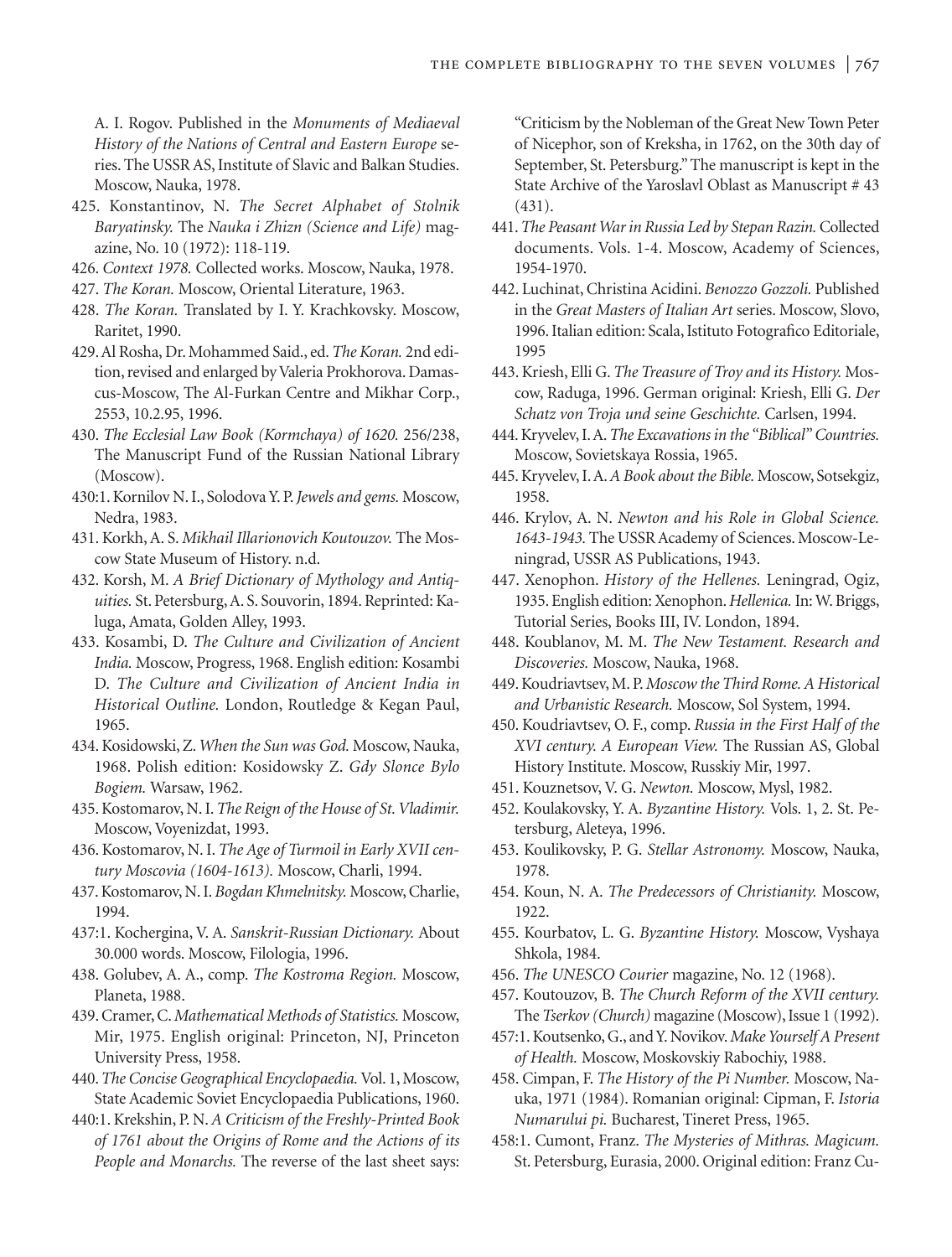mont. *Les Mystères de Mithra. Magicum.* Brussels, H. Lamertin, 1913.

- 459. Lavisse, E., and A. Rambaud. *History of the Crusades.* Vols. I and II. Moscow, 1914. French original: *Histoire générale du IVe siècle à nos jours. L'Europe féodale, les croisades, 1095-1270.* Paris, A. Colin & Cie, 1893-1901.
- 460.*The Lavrenty Chronicle.*(A complete compilation of Russian chronicles).V. 1. Moscow,Yazyki Russkoi Kulturi, 1997.
- 461. Lavrov, N. F. *A Guide to the Churches of Uglich.* Uglich, the Municipal Museum of Arts and History, 1994. A reprint from an 1869 original, Yaroslavl, the Province Typography.
- 462. Lazarev, V. N. *The Icon Art of Novgorod.* Moscow, Iskusstvo, 1969.
- 462:1. Lombroso. C. *Genius and Madness.* Moscow, Respublika, 1995.
- 463. Lann, E. *A Literary Mystification.* Moscow, 1930.
- 464. Lauer, Jean-Philippe. *The Mystery of the Egyptian Pyramids.* Moscow, Nauka, 1966. French edition: *Le Mystère des Pyramides.* Paris, Presses de la Cité, 1974.
- 465. Deacon, Leon. *History.* Moscow, Nauka, 1988. See also: *Leonis Diaconi Caloensis Historiae libri decem.* E recensione C. B. Hasii. Bonnae, 1828.
- 466. Levandovsky, A. P. *Charlemagne. From the Empire towards Europe.* Moscow, Soratnik, 1995.
- 467. Levitan, E., and N. Mamouna.*The Star of Bethlehem.* The *Nauka i Zhizn (Science and Life)* magazine, No. 11 (1989).
- 468. Levchenko, M.V.*Byzantine History.* Moscow-Leningrad, Ogiz, Sotsekgiz, 1940.
- 469. *The Legend of Dr. Faustus.* Moscow, Nauka, 1978. Also see: *The History of the Damnable Life and Deserved Death of Doctor John Faustus.* London, G. Routledge; New York, E. P. Duttom, 1925.
- 470. Lehmann. *An Illustrated History of Superstition and Sorcery from the Antiquity to Our Days.* Moscow, Knizhnoe Delo, 1900. Also see: Lehmann, A.*Overto og trolddom fra de aeldste til vore dage.* Copenhagen, J. Frimodt, 1893- 1896.
- 471. Lentsman, Y. A. *The Origins of Christianity.* Moscow, USSR AS Press, 1958.
- 471:1. *The Life and Art of Leonardo.* Moscow, Byely Gorod, 2001. Giunti Gruppo Editoriale, Florence, 2000.
- 472. Leonid.*A Systematic Description of A. S. Ouvarov's Russo-Slavic Manuscripts.* Moscow, 1894.
- 473. Leontyeva, G. A., Shorin, P. A. and Kobrin,V. B.*The Keys to the Mysteries of Clio. Palaeography, Metrology, Chronology, Heraldic Studies, Numismatics, Onomatology and Genealogy.* Moscow, Prosveshchenie, 1994.
- 473:1. Leskov, A. M. *Burial Mounds: Findings and Problems.* Leningrad, Nauka, 1981.
- 474. Lesna, Ivan.*On the Ails of the Great.* Prague, Grafit, 1990.
- 475. Lesnoy, Sergei. *History of the Slavs Revised.* Melbourne, 1956.
- 476. Lesnoy, Sergei. *A Non-Distorted History of the Russians.* Vols. 1-10. Paris, 1957.
- 477. Lesnoy, Sergei. *Russia, where are you from?* Winnipeg, 1964.
- 477:0. Lesnoy, Sergei. *The Book of Veles.* Moscow, Zakharov, 2002.
- 477:1. *A Chronicler of Hellas and Rome.* Vol. 1. The RAS Institute of Russian Literature (The House of Pushkin). St. Petersburg, Dmitry Boulanin, 1999.
- 478. Libby,W. F.*Carbon-14: a Nuclear Chronometer of Archaeology.* The *UNESCO Courier,* No. 7 (No. 139)(1968).
- 479. Libby, W. F. *The Radiocarbon Dating Method.* The International Peaceful Nuclear Energy Conference materials (Geneva), Vol. 16 (1987): 41-64.
- 480. Libby, W. F. *Radiocarbon: an Atomic Clock.* The annual *Nauka i Chelovechestvo (Science and Humanity)* journal (1962): 190-200. Moscow, Znaniye.
- 481. Libman, M., and G. Ostrovskiy.*Counterfeit Masterpieces.* Moscow, Sovetskiy Khudozhnik, 1966.
- 482. Livy, Titus. *Roman History since the Foundation of the City.* 6 volumes. Translation and general editorship by P. Adrianov. Moscow, E. Herbeck Typography, 1897-1899.
- 483. Livy, Titus. *Roman History since the Foundation of the* City. Vols. 1, 2 and 3. Moscow, Nauka, Vol. 1 (1989), Vol. 2 (1991), Vol. 3 (1993). English edition: Livy, Titus. *Works.* Cambridge, Mass; London, Heinemann, 1914.
- 484. Livraga, Jorge A. *Thebe.* Moscow, New Acropolis, 1995.
- 485. *Linguistic Encyclopedic Dictionary.* Moscow, Soviet Encyclopedia Publications, 1990.
- 486. Lipinskaya, Y., and M. Martsinyak. *Ancient Egyptian Mythology.* Moscow, Iskusstvo, 1983.
- 487. Lituanus, Michalonis. *On the Customs of the Tartars, the Lithuanians and the Muscovites.* Moscow, MSU Publications, 1994. See also: Michalonis Lituani*. De moribus tartarorum, lituanorum et moschorum fragmina X, multiplici historia referta // Michalonis Lituani De moribus tartarorum, lituanorum et moschorum fragmina X, multiplici historia referta et Johannis Lascii poloni De diis samagitarum, caeterorumque sarmatarum et falsorum christianorum. Item de religione armeniorum et de initio regiminus Stephani Batori/Nunc primum per J. Jac.Grasserum, C.P. ex manuscriptio authentico edita. Basileae, apud Conradum Waldkirchium, MDCXV.* 1-41.
- 488. *Literary legacy. V. I. Lenin and A. V. Lunacharsky. Correspondence, Reports, Documents.* Moscow, Nauka, 1971.
- 489. Lifshitz, G. M. *Essays on Early Christianity and Biblical Historiography.* Minsk: Vysheyshaya Shkola, 1970.
- 490. Likhachev, N. P. *The Artistic Manner of Andrei Rublev.* St. Petersburg, 1907.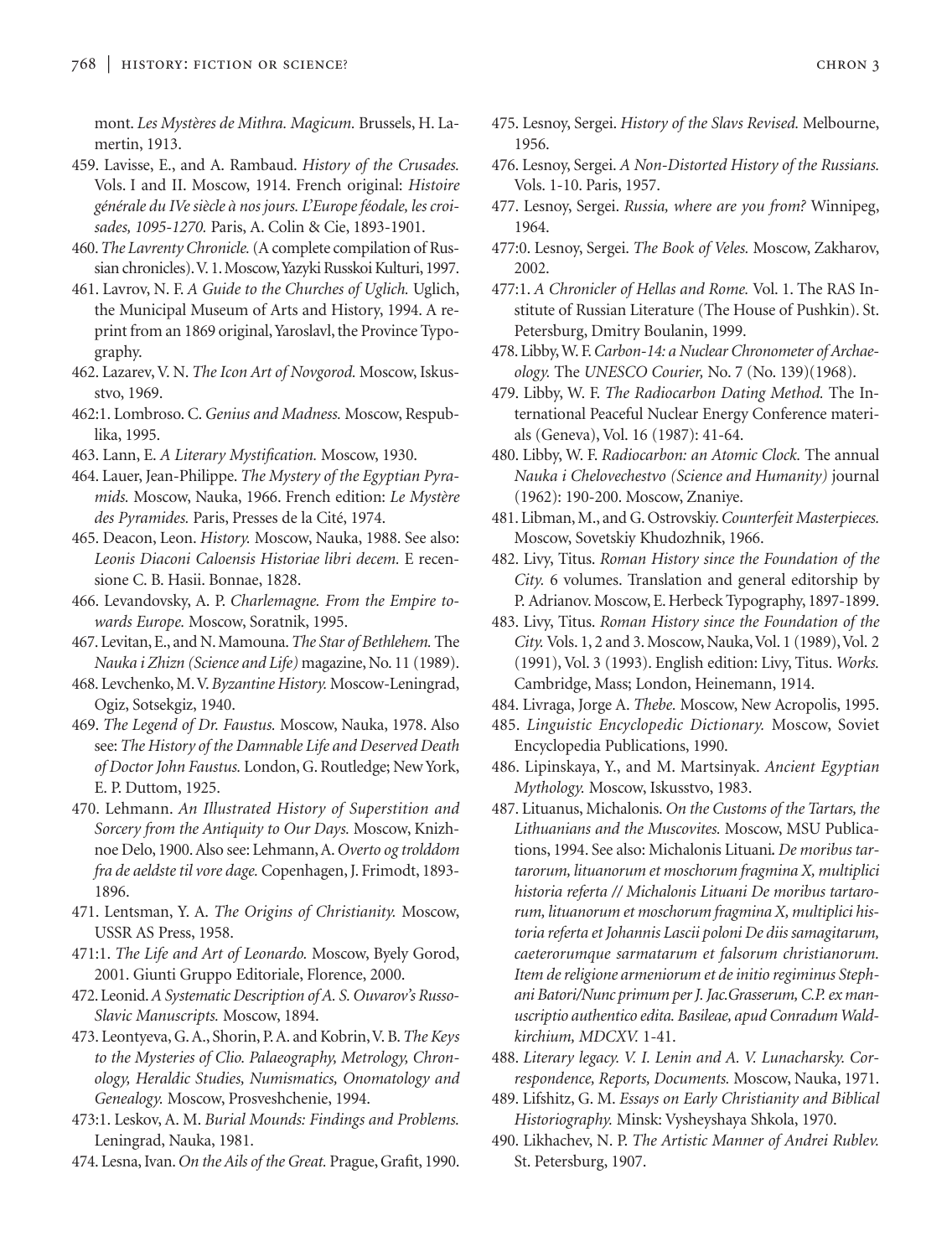- 490:1. Likhacheva, E. A. *The Seven Hills of Moscow.* Moscow, Nauka, 1990.
- 491. Lozinsky, S. G. *History of the Spanish Inquisition.* St. Petersburg, Brockhaus and Efron, 1914.
- 492. Lozinsky, S. G. *History of the Papacy.* Vols. I and II. Moscow, The Central TsS SWB Publications of USSR, 1934.
- 493. Lomonosov, M.V. *Selected Works.* Vol. 2. History, philology, poetry. Moscow, Nauka, 1986.
- 493:1. Gowing, Sir Lawrence. *Paintings in the Louvre.* Introduction by Michel Laclotte. Russian Translation by MK-Import, Ltd., Moscow, Mezhdunarodnaya Kniga, 1987. English edition: Stewart, Tabori & Chang, Inc., 1987.
- 493:2. Loades, D. *Henry VIII and his Queens.* The *Mark in History* series. Moscow, Feniks.
- 494. Pardi, J., comp. *The Pilot Chart of the Gibraltar and the Mediterranean.*Translated by I. Shestakov. Moscow, 1846.
- 495. Lourie, F. M. *Russian and Global History in Tables. Synchrony tables (XXX century bc – XIX Century). World Governors. Genealogical Tables. Glossary.* St. Petersburg, Karavella, 1995.
- 496. Louchin, A. A.*The Slavs and History.* An appendix to the *Molodaya Gvardia (Young Guard)* magazine, No. 9 (1997): 260-351.
- 497. Lyzlov, Andrei.*History of the Scythians.* Moscow, Nauka, 1990.
- 497:1. Liozzi, Mario. *History of Physics.* Moscow, Mir, 1970.
- 498. Lewis, G. C. *A Research of Ancient Roman History and its Veracity.* Hannover, 1852. German edition: *Untersuchungen über die Glaubwürdigkeit der altrömischen Geschichte,* Hannover, 1858.
- 499. Magi, Giovanna. *Luxor. The Valleys of the Kings, Queens, Noblemen and Craftsmen. Memnon's colossi. Deir-el-Bakhari – Medinet-Abu – Ramesseum.* Florence, Casa Editrice Bonechi via Cairoli, 1999.
- 500. Makariy (Boulgakov), the Metropolitan of Moscow and Kolomna. *History of the Russian Church.* Books 1-7. Moscow, The Spaso-Preobrazhensky Monastery of Valaam Publications, 1994-1996.
- 500:1. Makariy, Archimandrite.*Ancient Ecclesial Monuments. History of the Hierarchy of Nizhniy Novgorod.* The *True Tales of Nizhniy Novgorod* series. Nizhniy Novgorod, Nizhegorodskaya Yarmarka, 1999.
- 501. Makarov, A. G., and S. E. Makarova. *The Scotch Thistle Blossom. Towards the Sources of the "Quiet flows the Don."* Moscow, Photocopied by the General Research Institute of Gas Industry, 1991.
- 502. Makarov, A. G., and S. E. Makarova. *Around the "Quiet flows the Don." From Myth Creation to a Search for Truth.* Moscow, Probel, 2000.
- 502:1. Machiavelli, Niccolo.*The Prince. Ruminations in re the First Decade of Titus Livy. –* St. Petersburg, Azbuka, 2002.
- 502:2. Machiavelli, Niccolo. *The History of Florence.* Leningrad, Nauka, 1973.
- 503. Malalas, John. *The Chronicle.* Published by O. V. Tvorogov according to *The Chronographer of Sofia* in the *Works of the Ancient Russian Literature Department,* Vol. 37, pp. 192-221. Moscow, Nauka. English edition: *The Chronicle of John Malalas.* Chicago, Chicago University Press, 1940.
- 504. Kantor, A. M., ed.*A Concise History of Fine Arts.* Moscow, Iskusstvo, 1981; Dresden, VEB Verlag der Kunst, 1981.
- 504:1.*The Compact Soviet Encyclopaedia.*Vols. 1-10. Moscow, Sovetskaya Encyclopaedia, Inc., 1928.
- 505. Malinovskaya, L. N.*The Graveyard of the Khans (Mezarlyk).* Bakhchisaray, the State Historical and Cultural Reserve, 1991.
- 506. Malinovskiy, A. F. *A Review of Moscow.* Moscow, Moskovskiy Rabochiy, 1992.
- 507. *A Concise Atlas of the World.* Moscow, General Department of Geodetics and Cartography of the USSR Council of Ministers. 1979.
- 508. Malver, A. *Science and Religion.* Russian translation by L. and E. Kroukovsky. N.p., 1925.
- 509. Marijnissen, R. H., and P. Ruyffelaere.*Hieronymus Bosch.* Commentated album. Antwerp, Mercatorfonds, 1987, 1995. Russian translation by Mezhdunarodnaya Kniga. Moscow, 1998.
- 510. Marco Polo. *A Book on the Diversity of the World.* The Personal Library of Borges. St. Petersburg, Amphora, 1999.
- 511. Markov, A. A. *One of the Uses of the Statistical Method. The Academy of Sciences News,* Series 6, Vol. X, Issue 4 (1916).
- 512. Martynov, G. *On the Origins of Roman Chronicles.* Moscow University Press, 1903.
- 513. Massa, Isaac.*A Brief Report of the Beginning and the Origins of Modern Muscovite Wars and Unrest that Occurred Before 1610 in the Brief Time when Several Rulers Reigned.* Moscow, The Sergei Doubnov Fund, Rita-Print, 1997.
- 514. Massa, Isaac.*A Brief Report on Moscovia.* Moscow, 1937.
- 514:1. Matveyenko,V. A., and L. I. Shchegoleva.*The Chronicle of George the Coenobite.* Russian text, comments, indications. Moscow, Bogorodskiy Pechatnik, 2000.
- 515. Matvievskaya, G. P. *Albrecht Dürer the Scientist. 1471- 1528.* A series of scientist biographies. Moscow, The USSR AS, Nauka, 1987.
- 516. Matvievskaya, G. P.*As-Sufi.* In *Historical and Astronomical Research* (Moscow, Nauka), Issue 16 (1983): 93-138.
- 517. Matuzova, V. I. *Mediaeval English Sources.* Moscow, Nauka, 1979.
- 518. Vlastar, Matthew. *Collection of Rules Devised by Holy Fathers.* Balakhna, P. A. Ovchinnikov, The F. P. Volkov typography, 1908.
- 519. Smirnov B. L., editor and translator. *The Mahabharata.*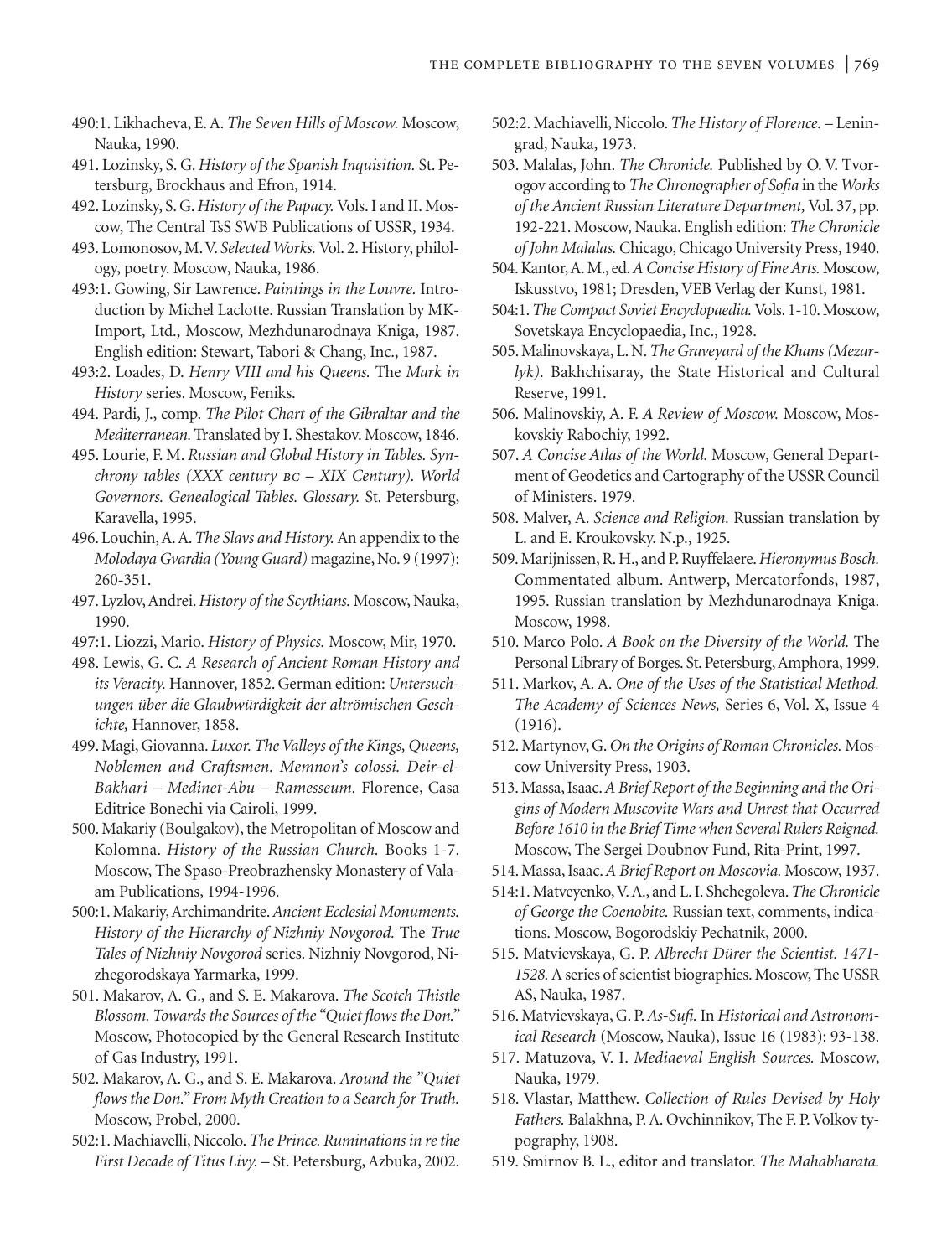Vols. 1-8. Tashkent, the Turkmenian SSR Academy of Sciences, 1955-1972. Vol. 1: two poems from the III book – *Nala* and *Savitri* (*The Greatness of Marital Virtue*) (2nd edition 1959); Vol. 2 – *The Bhagavad Gita* (1956); Vol. 3: *The Highlander* (1957); Vol. 4: *The Conversation of Markandhea* (1958); Vol. 5: *Mokshadharma* (1961); Vol. 6: *A Journey Through the Treasuries* (1962); Vol. 7: *The Book of Bheeshma and the Book of the Battle of Maces* (1963); Vol. 8: *Attacking the Sleeping Ones* (1972). English edition: Chicago-London, Chicago University Press, 1973.Also see the edition by the Jaico Publishing House, Bombay, 1976.

- 519:1.*The Mahabharata. Narayana.* Issue V, book 2. 2nd edition. Translated and edited by Academician B. L. Smirnov of the Turkmenian SSR Academy of Sciences. The TSSR AS, Ashkhabad, Ylym, 1984.
- 519:2. *The Mahabharata. The Four Tales.* Translated from Sanskrit by S. Lipkin. Interlineary by O.Volkova. Moscow, Khudozhestvennaya Literatura, 1969.
- 520.*The Mahabharata. The Ramayana.* Moscow, Khudozhestvennaya Literatura, 1974. Also see: *The Ramayana.* Madras, Periyar Self-Respect Propaganda Institution, 1972.
- 520:1. *The Mahabharata. Book 2. Sabhaparva, or the Book of the Congregation.* Translated from Sanskrit by V. I. Kalyanov. The *Literary Monuments* series. Moscow-Leningrad, Nauka, 1962.
- 520:2. *The Mahabharata. Book 4. Virataparva, or the Book of Virata.* Translated from Sanskrit by V. I. Kalyanov. The *Literary Monuments* series. Leningrad, Nauka, 1967.
- 520:3.*The Mahabharata. Book 5. Udhiyogaparva, or the Book of Diligence.* Translated from Sanskrit by V. I. Kalyanov. The *Literary Monuments* series. Leningrad, Nauka, 1976.
- 520:4. *The Bhagavad Gita as it is.* Complete edition with authentic Sanskrit texts, Russian transliteration, word-forword and literary translation, and extensive commentaries. The Bhaktivedanta Book Trust. Moscow-Leningrad-Calcutta-Bombay-New Delhi, 1984. The first English edition of the Bhagavad Gita: Wilkins.*The Bhagavad Gita, or dialogs of Kreeshna and Arjoon.* London, 1785. See also: Etgerton, F. *Bhagavad Gita,* Vols. 1-2. Harvard University Press, 1946 (with transcr. of the text).
- 520:5. *The Mahabharata. Book 7. Dronaparva, or the Book of Drona.* Translated from Sanskrit by V. I. Kalyanov. The *Literary Monuments* series. St. Petersburg, Nauka, 1993.
- 520:6.*The Mahabharata. Book 3. The Book of the Woods (Aryanyakaparva).* Translated from Sanskrit by A.V.Vasilkov and S. L. Neveleva. The *Monuments of Oriental Literature* series. LXXX, 1987.
- 520:7.*The Burning of the Snakes. A Tale from the Indian Epic, the Mahabharata.* Translated by V. I. Kalyanov. Moscow, Goslitizdat, 1958.
- 521. Mezentsev, M. T.*The Fate of Novels (Concerning the Dis-*

*cussion on the "Quiet flows the Don" Authorship Problem).* Samara, P. S. Press, 1994.

- 522. Medvedev, R. *Who Wrote the "Quiet flows the Don"?* Paris, Christian Bourg, 1975.
- 522:1. Meyer, M. S., A. F. Deribas, and N. B. Shuvalova.*Turkey. The Book of Wanderings.* A historical guidebook. Project author S. M. Bourygin. Moscow, Veche, Khartia, 2000.
- 523. Melnikova, E. A. *Ancient Scandinavian Geographical Works.* Moscow, Nauka, 1986.
- 524. *Memoirs of Margaret de Valois.* Translated by I. V. Shevlyagina. Introduction and comments by S. L. Pleshkova. French original: *Mémoires de Marguerite de Valois.* Paris, The Library of P. Jannet, MDCCCLVIII. Moscow University Press, 1995.
- 525. *Methods of Studying the Oldest Sources on the History of the USSR Nations.* Collected articles. Moscow, Nauka, 1978.
- 526. *Methodical Research of Absolute Geochronology. Report Theses of the 3rd Methodical Symposium of 1976.* Moscow, USSR AS Press, 1976.
- 527. Meshchersky, N. A. *History of the Literary Russian Language.* Leningrad, 1981.
- 528. Miceletti, Emma. *Domenico Ghirlandio.* Moscow, Slovo, 1996. Italian original: Italy, Scala, Istituto Fotografico Editoriale, 1995.
- 529. Miller, G. F. *Selected Oeuvres on Russian History.* The *Monuments of Historical Thought* series. Moscow, Nauka, RAS, 1996.
- 530. *The World of the Bible.* Magazine. 1993/1(1). Published by the Russian Society of Bible Studies.
- 531.*The World of Geography. Geography and the Geographers. The Environment.* Moscow, Mysl, 1984.
- 532. Meletinsky, E. M., ed. *Dictionary of Mythology.* Moscow, Sovetskaya Encyclopaedia, 1991.
- 533. *Myths of the World. An Encyclopaedia.* Vols. 1 and 2. Moscow, Sovetskaya Encyclopaedia, 1980 (Vol. 1) and 1981 (Vol. 2).
- 534. Mikhailov, A. A. *The Eclipse Theory.* Moscow, Gostekhteoretizdat, 1954.
- 535. Mikhailov, A. A. *This Peculiar Radiocarbon Method.* In *Science and Technology,* No. 8 (1983): 31-32.
- 536. Mokeyev, G. A.*Mozhaysk A Holy Town for the Russians.* Moscow, Kedr, 1992.
- 537. Mokretsova, I. P., and V. L. Romanova. *French Miniature Illustrations of the XIII century in Soviet Publications. 1270-1300.* Moscow, Iskusstvo, 1984.
- 537:1. Moleva, N. M. *True Muscovite Stories. A Hundred Addresses of Russian History and Culture.* To the 850-year anniversary of Moscow. Moscow, Znaniye, 1997.
- 538. Mommsen, T. *The History of Rome.* Moscow, 1936.
- 539. Mommsen, T. *The History of Rome.* Vol. 3. Moscow,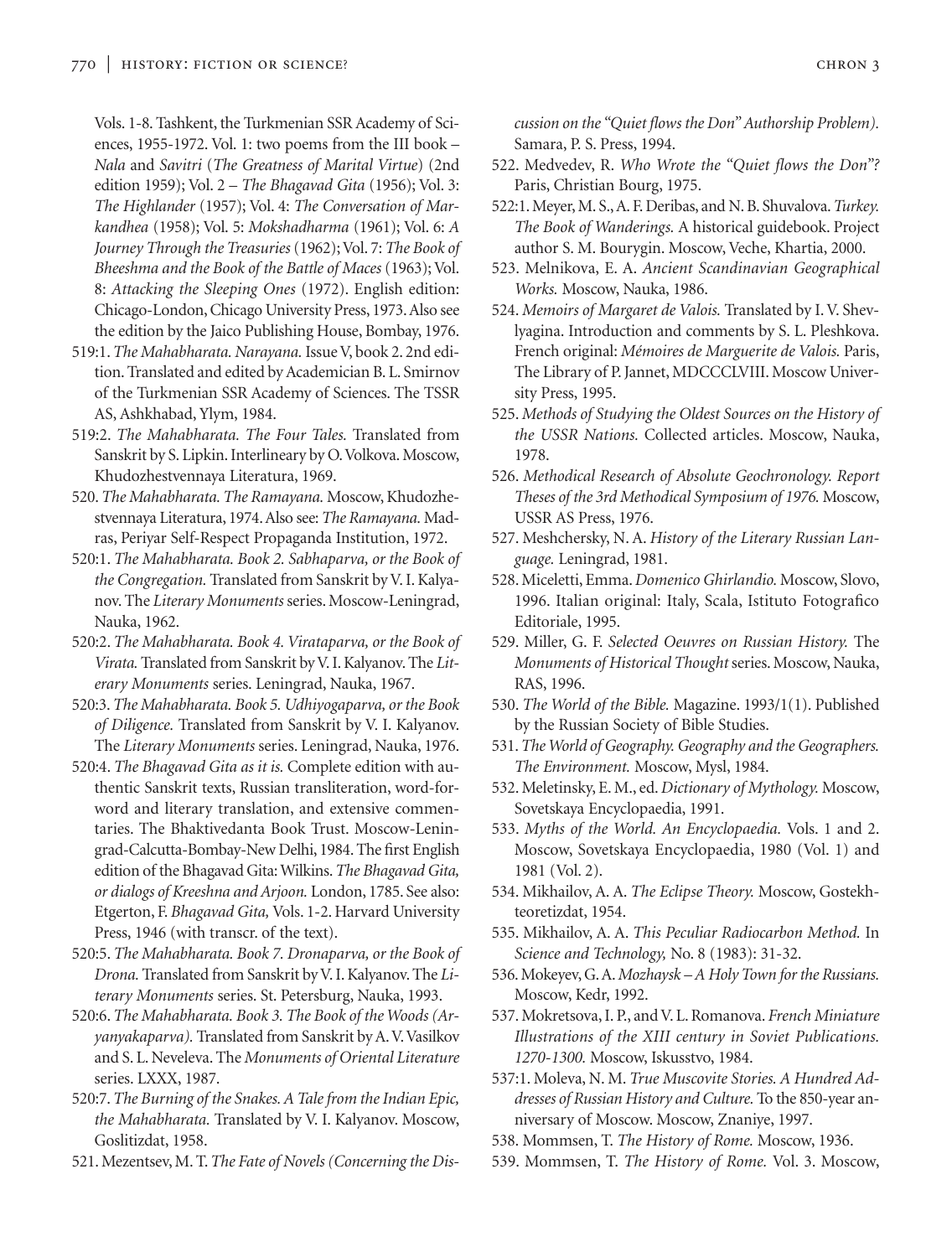Ogiz, 1941. English edition: London, Macmillan & Co, 1913.

- 540. Mongayt, A. L. *The Writing upon the Stone.* Moscow, Znanie, 1969.
- 541. *Mongolian Sources Related to Dayan-Khan.* A compilation. Moscow, Nauka, 1986
- 541:1. Mordovtsev, D. L.*Collected works.* Vols. 1-14. Moscow, Terra, 1995.
- 542. Morozov, N. A. *The Revelation in Thunder and Storm. History of the Apocalypse.* Moscow, 1907. 2nd edition Moscow, 1910. English translation: Northfield, Minnesota, 1941.
- 543. Morozov, N. A. *The History of the Biblical Prophecies and their Literary Characteristics. The Prophets.* Moscow, the I. D. Sytin Society Typography, 1914.
- 544. Morozov, N. A. *Christ. History of Humanity in the Light of Natural Scientific Studies.*Vols. 1-7. Moscow-Leningrad, Gosizdat, 1924-1932.Vol. 1: 1924 (2nd edition 1927),Vol. 2: 1926,Vol. 3: 1927,Vol. 4: 1928,Vol. 5: 1929,Vol. 6: 1930, Vol. 7: 1932. The first volume was published twice: in 1924 and 1927. Kraft Publications in Moscow made a reprint of all seven volumes in 1998.
- 545. Morozov, N. A.*An Astronomical Revolution in Historical Science.* The *Novy Mir (New World)* magazine, No. 4 (1925): 133-143. In reference to the article by Prof. N. M. Nikolsky.
- 546. Morozov, N. A. *Linguistic Ranges.* The AS Newsletter, Department of Russian Language and Literature. Books 1- 4, Vol. XX, 1915.
- 547. Morozov, N. A. *On Russian History.* The manuscript of the 8th volume of the work *Christ.* Moscow, the RAS Archive. Published in Moscow by Kraft and Lean in the end of the year 2000, as *A New Point of View on Russian History.*
- 547:1. Morozov, N.A.*The Asian Christs. (History of Humanity in the Light of Natural Scientific Studies).* Vol. 9 of the work titled *Christ.* Moscow, Kraft+ Ltd., 2003.
- 547:2. Morozov, N.A.*The Mirages of Historical Wastelands between Tigris and Euphrates. (History of Humanity in the Light of Natural Scientific Studies).* Vol. 10 of the work titled *Christ.* Moscow, Kraft+ Ltd., 2002.
- 548. Fomenko A. T., and L. E. Morozova. *Quantitative Methods in Macro-Textology (with Artefacts of the XVI-XVII "Age of Troubles" Used as Examples).* Complex methods in the study of historical processes. Moscow, the USSR Institute of History, Academy of Sciences, 1987. 163-181.
- 549.*Moscow.*An album. Moscow,Avrora Press; St. Petersburg, 1996.
- 550. *Illustrated History of Moscow.* Vol. 1. From the dawn of time until 1917. Moscow, Mysl, 1985.
- 551.*Moscow and the Moscow Oblast. City Plan. Topographical*

*Map. 1:200000.* 3rd edition. Moscow, The Military Typography Headquarters Department, 1998.

- 552. *The Moscow Kremlin. Arkhangelsky Cathedral.* Moscow, The Moscow Kremlin State Museum and Reserve for History and Culture, 1995.
- 553. *The Moscow Kremlin. Ouspensky Cathedral.* Moscow, The Moscow Kremlin State Museum and Reserve for History and Culture, 1995.
- 554. *The Moscow Chronicler.* Compilation. Issue 1. Moscow, Moskovskiy Rabochiy, 1988.
- 555.*The Moscow Oblast Museum of History in Istra. A Guidebook.* Moscow, Moskovskiy Rabochiy, 1989.
- 556.*The Andrei Rublev Museum.*A brochure. Published by the Central Andrei Rublev Museum of Ancient Russian Culture and Art in Moscow, 10, Andronyevskaya Square. n.d.
- 557. Mouravyev, M. V. *Novgorod the Great. A Historical Account and Guidebook.* Leningrad: The State Historical Material Culture Academy Art Edition Popularization Committee, n.d.
- 558. Mouravyev, S.*History of the First Four Centuries of Christianity.* St. Petersburg, 1866.
- 559. Murad, Aji.*The Polovtsy Field Wormwood.* Moscow, Pik-Kontekst, 1994
- 560. Murad, Aji. *Europe, the Turkomans and the Great Steppe.* Moscow, Mysl, 1998
- 561. Mouratov, K. I. *Peasant War Led by E. I. Pougachev.* Moscow, Prosveshchenie, 1980.
- 562. Mylnikov, A. S.*A Picture of a Slavic World as Viewed from the Eastern Europe. Ethnogenetic Legends, Conjectures, and Proto-Hypotheses of the XVI – Early XVIII century.* St. Petersburg, The Petersburg Oriental Studies Centre, 1996.
- 563. Mylnikov, A. S. *The Legend of the Russian Prince (Russo-Slavic Relations of the XVIII century in the World of Folk Culture).* Leningrad, Nauka, 1987.
- 564. Malory, Thomas. *Le Morte d'Arthure.* Moscow, Nauka, 1974. English original taken from *The Works of Sir Thomas Malory* edited by E. Vinaver, Oxford, 1947.
- 565. Najip, E. N. *A Comparative Historical Dictionary of the XIV century Turkic Languages.* Book I. Moscow, 1979.
- 566. *The Land of Smolensk.* Moscow, Moskovskiy Rabochiy, 1971.
- 567. Takeshi, Nagata. *The Magnetic Field of the Earth in the Past.* In *Nauka i Chelovechestvo (Science and Humanity)* (1965 annual edition): 169-175. Moscow, Znaniye.
- 568. Nazarevskiy,V.V. *Selected Fragments of Muscovite History. 1147-1913.* Moscow, Svarog, 1996.
- 569.Vyacheslav (Savinykh).*Concise History of the Andronicus Monastery.* Moscow, The Sudarium Temple of the Andronicus Monastery, 1999.
- 570 *The Scientific Research Museum of Architecture.* Moscow, 1962.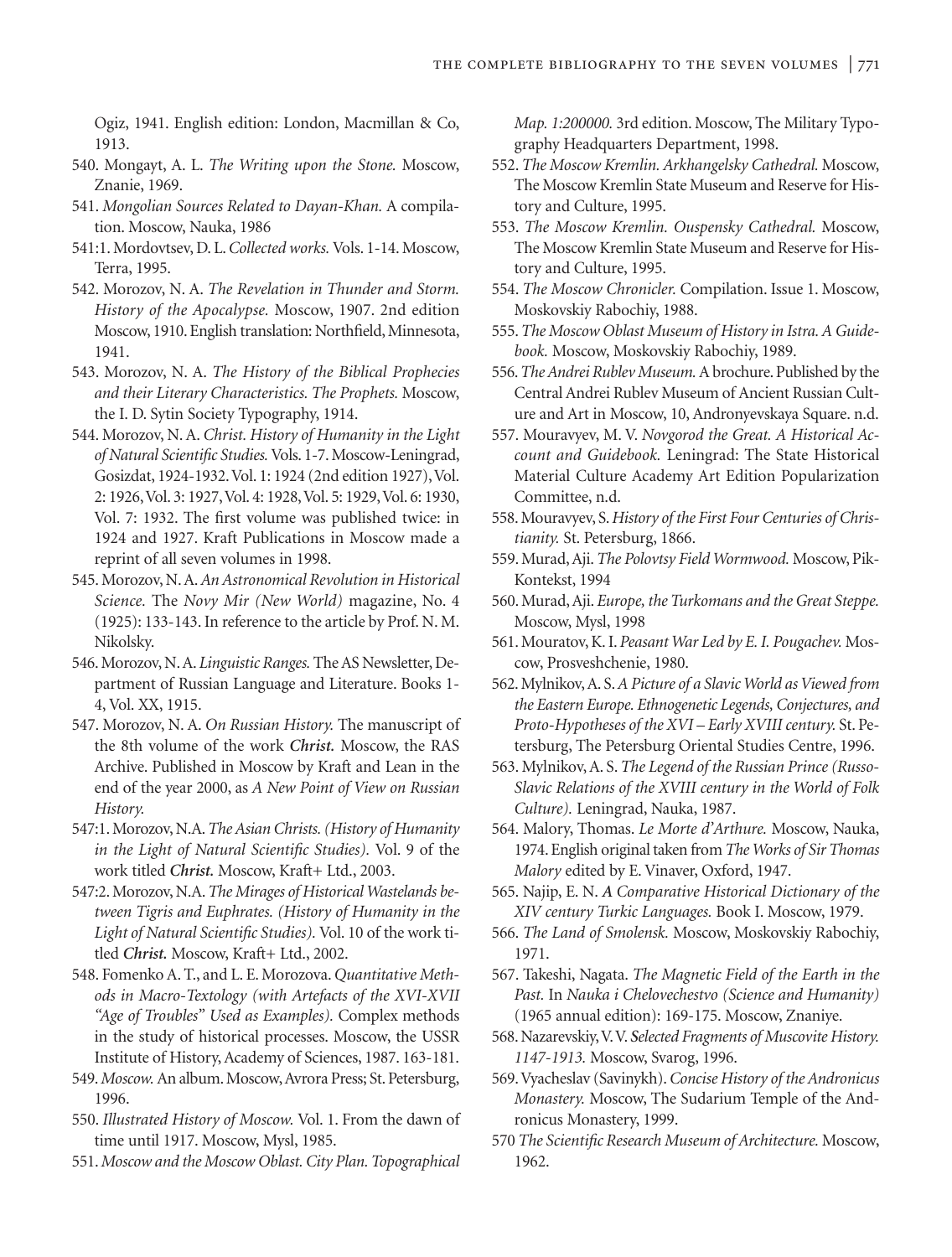- 571. Neugebauer, O.*The Exact Sciences in Antiquity.* Moscow, Nauka, 1968. English edition in the series *Acta Historica Scientiarum Naturalism et Medicinalium.* Vol. 9. Copenhagen, 1957. New York, Harper & Bros., 1962.
- 572. Neuhardt, A. A., and I. A. Shishova. *The Seven Wonders of the Ancient World.* The USSR AS, the Leningrad Department of the History Institute. Moscow-Leningrad, Nauka, 1966.
- 573. Leping, A. A., and N. P. Strakhova, eds.*German-Russian Dictionary.* 80,000 words. Moscow, The State National and International Dictionary Publications, 1958.
- 574. Nemirovskiy, A. I. *The Etruscans. From Myth to History.* Moscow, Nauka, 1983.
- 575. Nemirovskiy, E. L. *The Literary World from the Dawn of History until the Early XX century.* Moscow, Kniga, 1986.
- 576. Nemoyevskiy, Andrei. *Jesus the God.* Petersburg, State Publishing House, 1920.
- 577. Nennius. *History of the Brits.* From: Geoffrey of Monmouth. *History of the Brits. The Life of Merlin.* Moscow, Nauka, 1984. English edition: Nennius.*Historia Brittonum.* Galfridus Monemutensis (Geoffrey of Monmouth). *Historia Britonum. Vita Merlini. Six old English Chronicles.* Edited by J.A.Giles. London, 1848.
- 577:1. Nersesyan, L.V.*Dionysius the Icon Master and the Murals of the Feropontov Monastery.* Moscow, Severniy Palomnik, 2002.
- 578. Nechvolodov, A. *Tales of the Russian Land.* Books 1 and 2. Moscow, Svarog, 1997. A new edition of the books published by the State Typography of St. Petersburg in 1913.
- 579. Niese, B. *A Description of the Roman History and Source Studies.* German edition: *Grundriss der römischen Geschichte nebst Quellenkunde.* St. Petersburg, 1908. German edition: Munich, 1923.
- 579:1. Nikerov, V. A. *History as an Exact Science.* (Based on the materials of A. T. Fomenko and G. V. Nosovskiy. *The New Chronology).* Moscow, Ecmo-Press, Yauza, 2002.
- 580. Nikolayev, D.*The Weapon that Failed to Save Byzantium.* In *Tekhnika i Nauka (Science and Technology),* No. 9 (1983): 29-36.
- 581. Nikolayeva, T. V. *The Ancient Zvenigorod.* Moscow, Iskusstvo, 1978.
- 582. *Nikolai Aleksandrovich Morozov.* In *Bibliography of the Scientists of the USSR.* Moscow, Nauka, 1981.
- 583. *Nikolai Aleksandrovich Morozov, the Encyclopaedist Scientist.* A collection of articles. Moscow, Nauka, 1982.
- 584.*Nikolai Aleksandrovich Morozov. Biographical Stages and Activities.* The *USSR AS Courier,* Nos. 7 and 8 (1944).
- 585. Nikolskiy, N. M.*An Astronomical Revolution in Historical Science.* The *Novy Mir (New World)* magazine, Vol. 1 (1925): 157-175. (In re. N. Morozov's œuvre *Christ.* Leningrad, 1924.)

586. Nikonov,V. A. *Name and Society.* Moscow, Nauka, 1974.

- 586:1. *A Collection of Chronicles titled the Patriarchal, or the Nikon Chronicle.* The Complete Collection of Russian Chronicles (CCRC),Vols. IX-XIV. Moscow,Yazyki Russkoi Kultury, 2000.
- 587. *Novellino.* Literary monuments. Moscow, Nauka, 1984.
- 588. Novozhilov, N. I. *The Meteorological Works of N. A. Morozov.* The *Priroda (Nature)* magazine, No. 10 (1954).
- 589. *The New Testament of Our Lord Jesus Christ.* Brussels, Life with God, 1965.
- 590. Nosovskiy, G.V.*Certain Statistical Methods of Researching Historical Sources, and Examples of their Application.* Source study methods of Russian social thinking; historical studies of the feudal epoch. A collection of academic publications. Moscow, The USSR History Institute, AS, 1989. 181-196.
- 591. Nosovskiy, G.V.*The Beginning of Our Era and the Julian Calendar.* Information processes and systems. Scientific and technological information, Series 2. Moscow, the National Science and Technology Information Institute, No. 5 (1992): 7-18.
- 592. Nosovskiy, G. V. *The True Dating of the Famous First Oecumenical Counsel and the Real Beginning of the AD Era.* An appendix of A. T. Fomenko's *Global Chronology.* Moscow, The MSU Mathematical Mechanics Department, 1993. 288-394.
- 593. Fomenko, A. T., and G.V. Nosovskiy.*The Determination of Original Structures in Intermixed Sequences.* Works of a vector and tensor analysis seminar. Moscow, MSU Press, Issue 22 (1985): 119-131.
- 594. Fomenko, A. T., and G. V. Nosovskiy. *Some Methods and Results of Intermixed Sequence Analysis.* Works of a vector and tensor analysis seminar. Moscow, MSU Press, Issue 23 (1988): 104-121.
- 595. Fomenko, A. T., and G. V. Nosovskiy. *Determining the Propinquity Quotient and Duplicate Identification in Chronological Lists.* Report theses of the 5th International Probability Theory and Mathematical Statistics Conference.Vilnius, The Lithuanian AS Institute of Mathematics and Cybernetics, Vol. 4 (1989): 111-112.
- 596. Fomenko,A. T., and G.V. Nosovskiy. *Statistical Duplicates in Ordered Lists with Subdivisions. Cybernetic Issues.* Semiotic research. Moscow, Scientific Counsel for the Study of the General Problem of Cybernetics. The USSR AS, 1989. 138-148.
- 597. Fomenko, A. T., and G. V. Nosovskiy. *Duplicate Identification in Chronological Lists (The Histogram Method of Related Name Distribution Frequencies).* Problems of stochastic model stability. Seminar works. Moscow, The National System Research Institute, 1989. 112-125.
- 598. Fomenko, A. T., and G. V. Nosovskiy. *Statistical Research*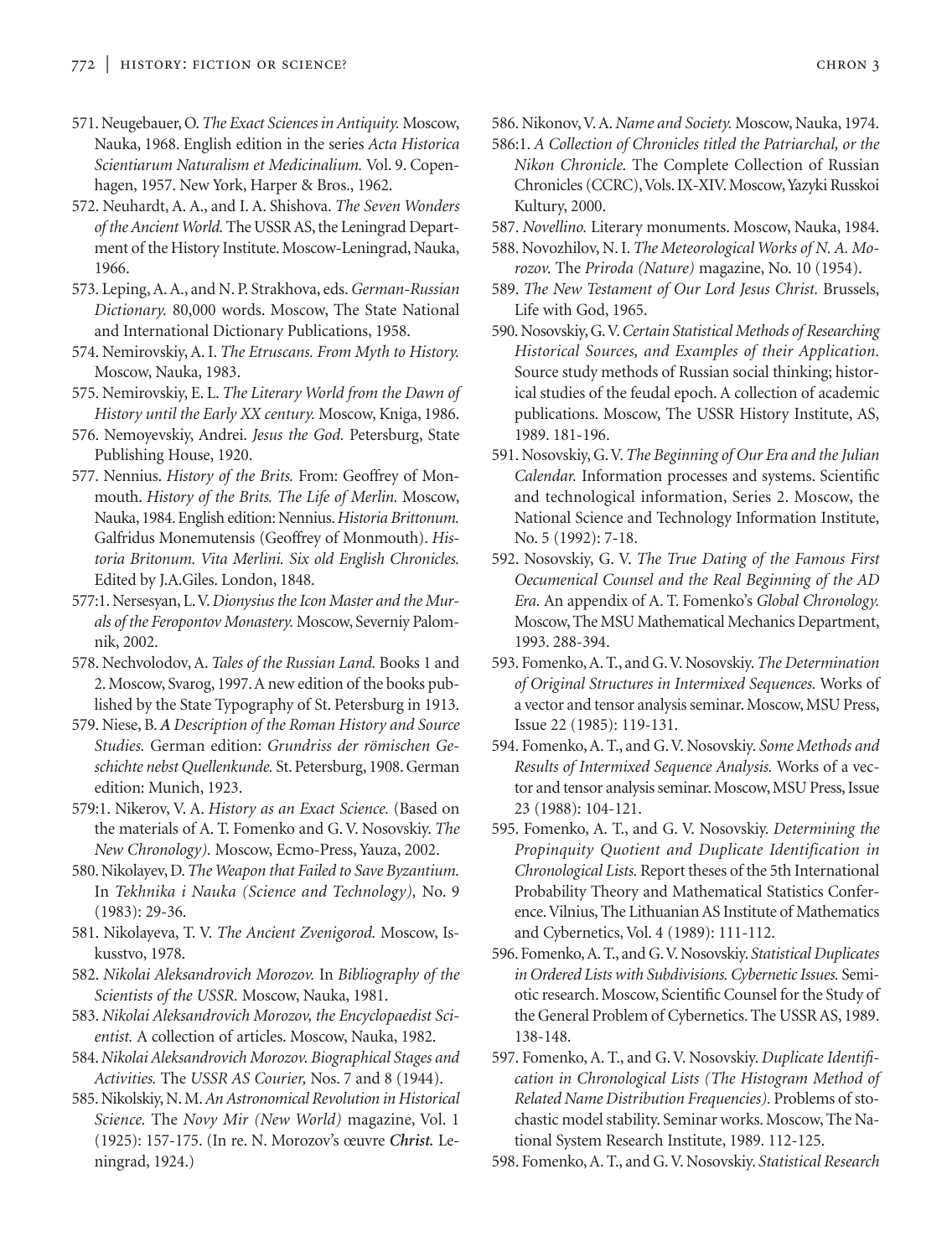*of Parallel Occurrences and Biographies in British Chronological and Historical Materials.* Semiotics and Informatics. Moscow, The National System Research Institute, Issue 34 (1994): 205-233.

- 599. Fomenko,A. T., and G.V. Nosovskiy.*The New Chronology and the Concept of the Ancient History of Russia, Britain and Rome. (Facts. Statistics. Hypotheses.)* Vol. 1: *Russia.* Vol. 2: *England, Rome.* Moscow, the MSU Centre of Research and Pre-University Education, 1995. 2nd edition: 1996.
- 600. Fomenko, A. T., and G. V. Nosovskiy. *Mathematical and Statistical Models of Information Distribution in Historical Chronicles.* The Mathematical Issues of Cybernetics. Physical and Mathematical Literature (Moscow, Nauka), Issue 6 (1996): 71-116.
- 601. Fomenko, A. T., and G.V. Nosovskiy.*The Empire (Russia, Turkey, China, Europe and Egypt. New Mathematical Chronology of Antiquity).* Moscow, Faktorial, 1996. Re-editions: 1997, 1998 and 1999.
- 602. Fomenko, A. T., and G. V. Nosovskiy. *Russia and Rome. The Correctness of Our Understanding of Eurasian History.* Vols. 1 and 2. Moscow, Olimp, 1997. 2nd edition: 1999.
- 603. Fomenko, A. T., and G. V. Nosovskiy. *The New Chronology of Russia.* Moscow, Faktorial, 1997. Re-editions: 1998 and 1999.
- 604. Fomenko, A. T., and G. V. Nosovskiy. *The Mathematical Chronology of Biblical Events.* Moscow, Nauka, 1997.
- 605. Fomenko, A. T., and G.V. Nosovskiy.*The Biblical Russia.* Vols. 1 and 2. Moscow, Faktorial, 1998.
- 606. Fomenko, A. T., and G. V. Nosovskiy. *Horde-Russia as Reflected in Biblical Books.* Moscow, Anvik, 1998.
- 607. Fomenko, A. T., and G. V. Nosovskiy. *An Introduction to the New Chronology (Which Century is it Now?).* Moscow, Kraft and Lean, 1999.
- 608. Fomenko, A. T., and G. V. Nosovskiy. *The New Chronology of Russia, Britain and Rome.* Moscow, Anvik, 1999. A substantially revised and enlarged single-volume edition.
- 608:1. Fomenko, A. T., and G. V. Nosovskiy. *The New Chronology of Russia, Britain and Rome.* Moscow, Delovoi Express Financial, 2001.
- 609. Fomenko, A. T., and G.V. Nosovskiy.*The Biblical Russia. Selected Chapters I. (The Empire of Horde-Russia and the Bible. The New Mathematical Chronology of Antiquity. A History of Biblical Editions and Manuscripts. XI-XII century Events in the New Testament. The Pentateuch).* Moscow, Faktorial, 1999.
- 610. Fomenko, A. T., and G. V. Nosovskiy. *A Reconstruction of Global History (The New Chronology).* Moscow, Delovoi Express Financial, 1999.
- 611. Fomenko, A. T., and G. V. Nosovskiy. *Old Criticisms and the New Chronology.* The *Neva* magazine (St. Petersburg), No. 2 (1999): 143-158.
- 612. Fomenko, A. T., and G. V. Nosovskiy. *The Biblical Russia. Selected Chapters II. (The Empire of Horde-Russia and the Bible. History of the XIV-XVI century in the Final Chapters of the Books of Kings. XV-XVI century History of the Pages of the Books of Esther and Judith. Reformation Epoch of the XVI-XVII century).* Moscow, Faktorial, 2000.
- 613. Fomenko, A. T., and G. V. Nosovskiy. *A Reconstruction of Global History. The Research of 1999-2000 (The New Chronology).* Moscow, Delovoi Express Financial, 2000.
- 613:1. Fomenko, A. T., and G. V. Nosovskiy. *The New Chronology of Egypt. The Astronomical Dating of the Ancient Egyptian Monuments. The Research of 2000-2002.* Moscow, Veche, 2002.
- 613:2. Fomenko, A. T., and Nosovskiy, G. V. *The New Chronology of Egypt. The Astronomical Dating of the Ancient Egyptian Monuments.* 2nd edition, re-worked and expanded. Moscow, Veche, 2003.
- 614. Newton, Robert. *The Crime of Claudius Ptolemy.* Moscow, Nauka, 1985. English original: Baltimore-London, John Hopkins University Press, 1977.
- 615. Olearius, Adam.*A Detailed Account of the Moscovian and Persian Journey of the Holstein Ambassadors in 1633, 1636 and 1639.* Translated from German by P. Barsov. Moscow, 1870.
- 616. Oleynikov, A. *The Geological Clock.* Leningrad, Nedra, 1975.
- 617. Orbini, Mavro. *A Historiographical Book on the Origins of the Names, the Glory and the Expansion of the Slavs. Compiled from many Historical Books through the Office of Marourbin, the Archimandrite of Raguzha.* Translated into Russian from Italian. Typography of St. Petersburg, 1722.
- 618. Orbini, Mavro. *Kingdom of the Slavs.* Sofia, Nauka i Izkustvo, 1983.
- 618:1. Oreshnikov, A. V. *Pre-1547 Russian Coins.* A reprint of the 1896 edition by the State Museum of History. Russian State Archive of Ancient Acts. Moscow, The Archaeographical Centre, 1996.
- 619. Orlenko, M. I. *Sir Isaac Newton. A Biographical Aperçu.* Donetsk, 1927.
- 620. Orlov, A. S. *Certain Style Characteristics of Russian History Fiction of the XVI-XVII century.* In *Russian Philological News,* Vol. 13, Book 4 (1908): 344-379.
- 621. *The Ostrog Bible (The Bible, or the Books of the Old and the New Covenant, in the Language of the Slavs).* Ostrog, 1581. Reprinted as *The Ostrog Bible.* The Soviet Culture Fund Commission for the Publication of Literary Artefacts. Moscow-Leningrad, Slovo-Art, 1988. "The phototypic copy of the 1581 text was supervised by I. V. Dergacheva with references to the copies from the Scientific Library of A. M. Gorky Moscow State University."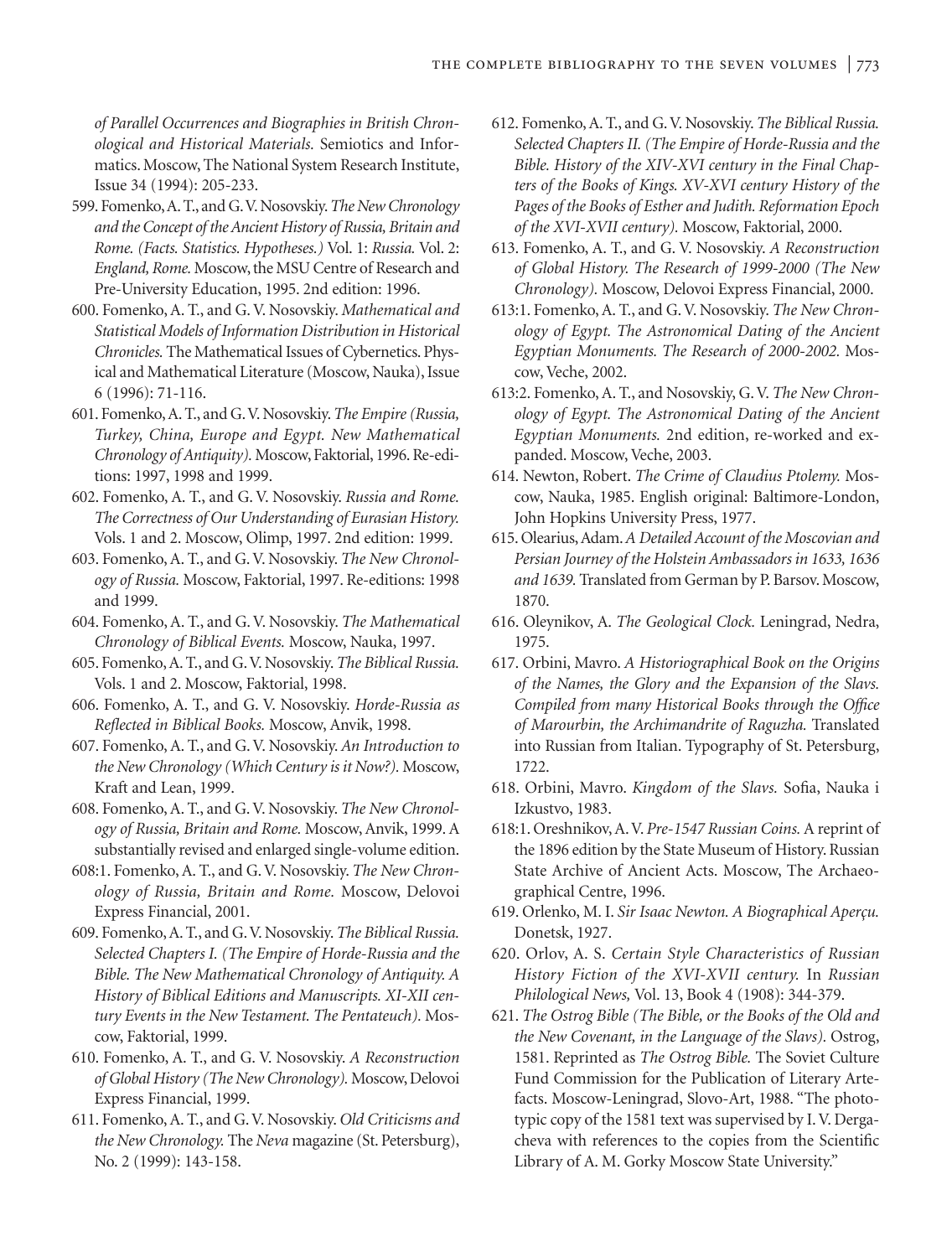- 622. *National History from the Earliest Days and until 1917.* Encyclopaedia, Vol. 1. Moscow, The Great Russian Encyclopaedia Publications, 1994.
- 623. Bavin, S. P., and G. V. Popov. *The Revelation of St. John as Reflected in the Global Literary Tradition.* The catalogue of an exhibition organized in Moscow by the Greek Embassy in 1994.A joint publication of the Greek Embassy and the State Library of Russia. Moscow, Indrik, 1995.
- 623:1. A postcard with an Egyptian zodiac. *The Creation Scene.* Egypt, El-Faraana Advertising & Printing, 2000.
- 624. *Historical and Folk Tale Aperçus. From Cheops to Christ.* A compilation. Translated from German. Moscow, 1890. Reprinted by the Moscow Int'l Translator School in 1993.
- 625. Pausanius. *A Description of Hellas, or a Voyage through Greece in II century AD. Moscow, 1880. English edition:* Pausanius. *Guide to Greece.* Harmondsworth, Penguin, 1979.
- 626. Makarevich, G. V., ed. *The Architectural Monuments of Moscow. The Earthenware Town.* Moscow, Iskusstvo, 1989- 1990.
- 627. Posokhin, M. V., ed. *The Architectural Monuments of Moscow. Kitai-Gorod.* Moscow, Iskusstvo, 1982.
- 628. Makarevich, G. V., ed. *The Architectural Monuments of Moscow. White Town.* Moscow, Iskusstvo, 1989.
- 629. Makarevich, G. V., ed. *The Architectural Monuments of Moscow. Zamoskvorechye.* Moscow, Iskusstvo, 1994.
- 630.*Artefacts of Diplomatic Relations with the Roman Empire.* Vol. 1. St Petersburg, 1851.
- 631. Rybakov, B. A., ed.*Artefacts of the Kulikovo Cycle.* St. Petersburg, RAS, The Institute of Russian History. Blitz, the Russo-Baltic Information Centre, 1998.
- 632. *Literary Artefacts of Ancient Russia. The XI Early XII century.* Moscow, Khudozhestvennaya Literatura, 1978.
- 633. *Literary Artefacts of Ancient Russia. The XII century.* Moscow, Khudozhestvennaya Literatura, 1980.
- 634. *Literary Artefacts of Ancient Russia. The XIII century.* Moscow, Khudozhestvennaya Literatura, 1981.
- 635. *Literary Artefacts of Ancient Russia. The XIV mid-XV century.* Moscow, Khudozhestvennaya Literatura, 1981.
- 636. *Literary Artefacts of Ancient Russia. Second Half of the XV century.* Moscow, Khudozhestvennaya Literatura, 1982.
- 637. *Literary Artefacts of Ancient Russia. Late XV Early XVI century.* Moscow, Khudozhestvennaya Literatura, 1984.
- 638. *Literary Artefacts of Ancient Russia. Mid-XVI century.* Moscow, Khudozhestvennaya Literatura, 1985.
- 639. *Literary Artefacts of Ancient Russia. Second Half of the XVI century.* Moscow, Khudozhestvennaya Literatura, 1986.
- 640. *Literary Artefacts of Ancient Russia. Late XVI Early XVII century.* Moscow, Khudozhestvennaya Literatura, 1987.
- 641. *Significant Works in Russian Law.* Issue 2. Moscow, 1954.
- 642. *Significant Works in Russian Law.* Issue 3. Moscow, 1955.
- 643. Pannekuk, A.*The History of Astronomy.* Moscow, Nauka, 1966.
- 644. Parandowski, J. *Petrarch.* The *Inostrannaya Literatura (Foreign Literature)* magazine, No. 6 (1974). Also see: Parandowski, J. *Petrarca.* Warsaw, 1957.
- 645. Paradisis, Alexander. *The Life and Labours of Balthazar Cossas (Pope John XXIII).* Minsk, Belarus, 1980.
- 646. Pasek. *A Historical Description of Simon's Monastery in Moscow.* Moscow, 1843.
- 647. Romanenko, A. *The Patriarch Chambers of the Moscow Kremlin.* Moscow, The Moscow Kremlin State Museum and Reserve for History and Culture, 1994.
- 648. Pahimer, George. *The Story of Michael and Andronicus Palaeologi. The Reign of Michael Palaiologos.* St. Petersburg, 1862.
- 648:1. Pashkov, B. G. *Holy Russia Russia The Russian Empire. The Genealogical Tree of the Principal Russian Clans (862-1917).* Moscow, TsentrKom, 1996.
- 649.*The First Muscovite Princes.* In *Historical Portraits* series. Moscow, Ganna, 1992.
- 650. Perepyolkin, Y. A. *The Coup of Amenkhotep IV.* Part 1. Books 1 and 2. Moscow, Nauka, 1967.
- 651.*The Correspondence of Ivan the Terrible and Andrei Kurbskiy.*In *Literary Landmarks* series. Leningrad, Nauka, 1979. 2nd edition: Moscow, Nauka, 1993.
- 652. *The Song of Roland.* International Literature Collection. Moscow, Khudozhestvennaya Literatura, 1976. English edition by J. M. Dent & Sons, 1972.
- 653. Petrov, A. M. *The Great Silk Route. The Simplest, but Largely Unknown Facts.* Moscow,Vostochnaya Literatura, RAS, 1995.
- 654. Petruchenko, O. *Latin-Russian Dictionary.* Moscow, published by the V.V. Dumnov and the Heirs of Silayev Brothers, 1914. Reprinted by the Graeco-Latin Department of Y. A. Shichalin, 1994.
- 654:1.*The Maritime Voyage of St. Brendan (Navigation Sancti Brendani Abbatis saec X ad).* St. Petersburg, Azbuka-Klassika, 2002. English translation: *Navigatio Sancti Brendani Abbatis from Early Latin Manuscripts.* Ed., introd. and notes: C. Selmer, Notre Dame, 1959.
- 655. *Plan of the Imperial Capital City of Moscow, Created under the Supervision of Ivan Michurin, the Architect, in 1739. The First Geodetic Plan of Moscow.* The General Council of Ministers, Department of Geodetics and Cartography (the Cartographer Cooperative). Published together with a calendar for 1989.
- 656. Plano Carpini, G. del. *History of the Mongols.* William of Rubruck. *The Journey to the Oriental Countries. The Book of Marco Polo.* Moscow, Mysl, 1997. See also: *The Journey of William of Rubruck to the Eastern Parts of the World, 1253-55.* Prepared by W. W. Rockhill. 1900.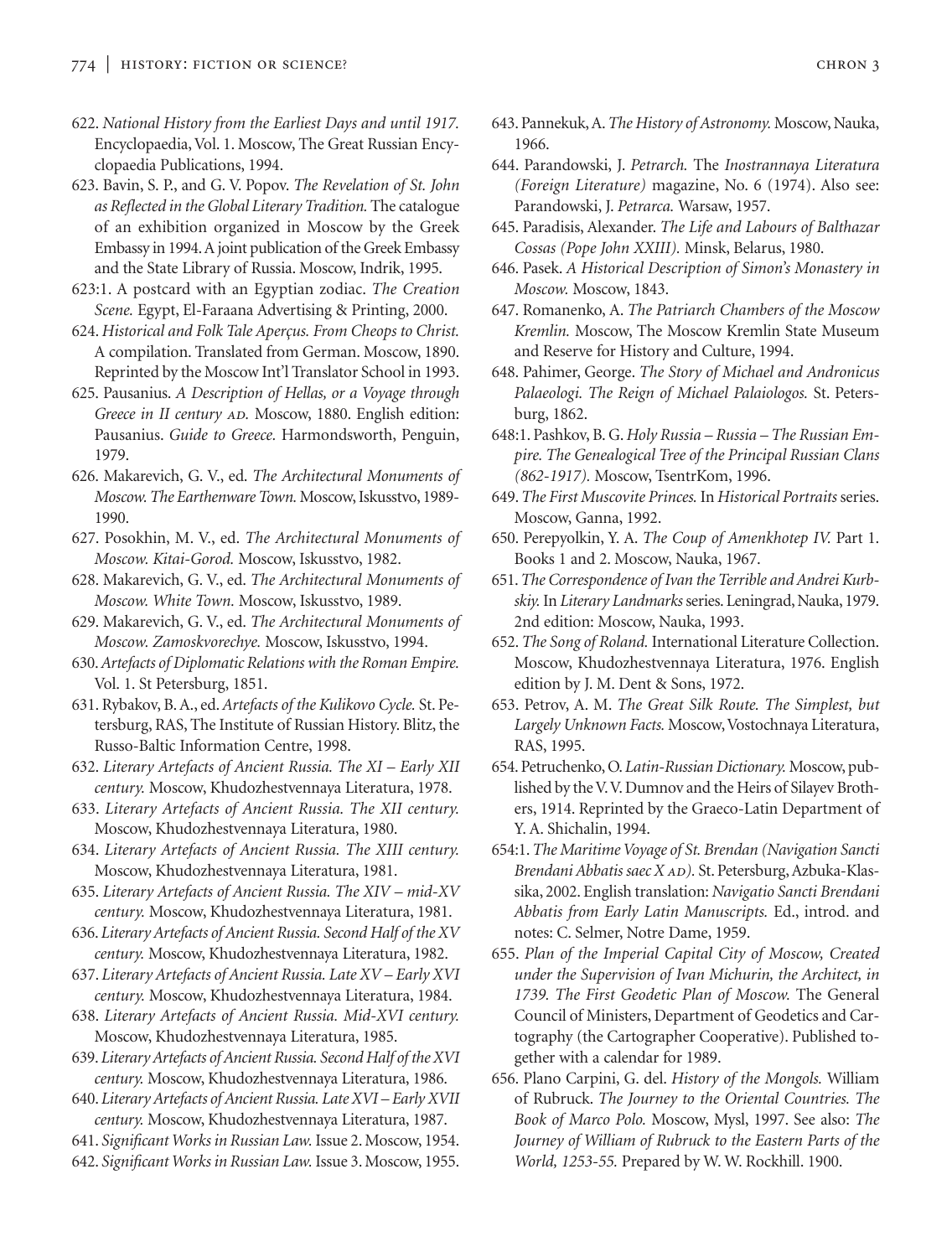- 657. Plato. *Collected Works.* Vol. 3. Moscow, Mysl, 1972. English edition: *The Works of Plato.* Bohn's Classical Library, 1848.
- 658. Pletnyova, S. A. *The Khazars.* Moscow, Nauka, 1976.
- 659. Pleshkova, S. L. *Catherine of Medici. The Black Queen.* Moscow, Moscow University Press, 1994.
- 660. Plutarch.*Comparative Biographies.*Vol. 1: Moscow, USSR AN Press, 1961; Vol. 2: Moscow, USSR AN Press, 1963; Vol. 3: Moscow, Nauka, 1964. English edition: Plutarch. *The Lives of the Noble Graecians and Romans.* In *Great Books of the Western World* series. Vol. 13. Encyclopaedia Britannica, Inc. Chicago, University of Chicago, 1952 (2nd edition 1990). See also: Plutarch*. Plutarch's Lives.* London, Dilly, 1792.
- 661. Plyukhanova, M. B. *Subjects and Symbols of the Muscovite Kingdom.* St. Petersburg, Akropol, 1995.
- 662. *Kremlin. A Brief Guide.* Moscow, Moskovskiy Rabochiy, 1960.
- 663. *The Yearly Chronicle.* Part 1. Text and translation. Moscow-Leningrad, The USSR AN Press, 1950.
- 664. *The Yearly Chronicle.* Published in the *Dawn of the Russian Literature* series (XI – early XII century). Moscow, Khudozhestvennaya Literatura, 1978. 23-277.
- 665. *The Tale of Varlaam and Ioasaph.* Leningrad, Nauka, 1985.
- 666. Likhachev, D. S., ed. *The Tale of the Kulikovo Battle. The Text and the Miniatures of the Authorized Compilation of the XVI century.* Published by the XVI century manuscript kept in the USSR Academy of Sciences Library (The Authorized Compilation of Chronicles, Osterman's Vol. II, sheet 3 – 126 reverse). Leningrad, Aurora, 1984.
- 666:1. Podosinov, A.V., and A. M. Belov. *Lingua Latina. Latin-Russian Dictionary.* About 15,000 words. Moscow, Flinta, Nauka, 2000.
- 667. Pokrovskiy, N. N.*A Voyage in Search of Rare Books.* Moscow, Kniga. 2nd edition, 1988.
- 668. Polak, I. F. *A Course of General Astronomy.* Moscow, Gonti, 1938.
- 669. Polybius. *History in 40 Volumes.* Moscow, 1899.
- 670. *The Complete Symphony of the Canonical Books of the Holy Writ.* St. Petersburg, The Bible For Everybody, 1996.
- 671. *The Complete Collection of Russian Chonicles.* Vol. 33. Leningrad, Nauka, 1977.
- 672. *The Complete Collection of Russian Chonicles.* Vol. 35. Moscow, Nauka, 1980.
- 673. Polo, M.*The Journey.* Translated from French. Leningrad, 1940.
- 674. Poluboyarinova, M. D. *Russians in the Golden Horde.* Moscow, Nauka, 1978.
- 674:1. [*Pompeii*]*. Pompeii.* Album. Authors: Filippo Coarelli, Emilio de Albentiis, Maria Paola Guidobaldi, Fabricio Pe-

sando, and Antonio Varone. Moscow, Slovo, 2002. Printed in Italy.

- 674:2. [*Pompeii*]. Nappo, Salvatore.*Pompeii.*Album. From the *World Wonder Atlas* series. Moscow, Bertelsmann Media Moskau, 2001. English original: Salvatore Ciro Nappo. *Pompeii.* White Star, 1998, Vercelli, Italy.
- 675. Popovskiy, M. A.*Time Conquered. A Tale of Nikolai Morozov.* Moscow, Political Literature, 1975.
- 676.*The Portuguese-Russian and Russian-Portuguese Dictionary.* Kiev, Perun, 1999.
- 677.*The Successors of Marco Polo. Voyages of the Westerners into the Countries of the Three Indias.* Moscow, Nauka, 1968.
- 678. Pospelov, M. *The Benediction of Reverend Sergei.* The *Moskva* magazine, 1990
- 679. Postnikov,A.V.*Maps of the Russian Lands: A Brief Review of the History of Geographical Studies and Cartography of Our Fatherland.* Moscow, Nash Dom – L'Age d'Homme, 1996.
- 680. Postnikov, M. M. *A Critical Research of the Chronology of the Ancient World.* Vols. 1-3. Moscow, Kraft and Lean, 2000. [A. T. Fomenko's remark: This book is a publication of a manuscript of more than 1000 pages written by Doctors of Physics and Mathematics A. S. Mishchenko and A. T. Fomenko. It was edited by M. M. Postnikov, and came out signed with his name. He acknowledges this fact in the preface to Vol. 1, on page 6, albeit cagily.]
- 681. Fomenko A. T., and M. M. Postnikov. *New Methods of Statistical Analysis of the Narrative and Digital Material of Ancient History.* Moscow, Scientific Counsel for the Study of the General Problem of Cybernetics, The USSR AS, 1980. 1-36.
- 682. Fomenko A. T., and M. M. Postnikov. *New Methods of Statistical Analysis of the Narrative and Digital Material of Ancient History.* Scientific note of the Tartu University, works related to sign symbols. XV, Cultural Typology, Cultural Influence Feedback. Tartu University Press, Release 576 (1982): 24-43.
- 683. Postnikov, M. M.*The Greatest Mystification in the World?* In *Tekhnika i Nauka (Science & Technology),* 1982, No. 7, pp. 28-33*.*
- 684. Potin,V. M.*Coins. Treasures. Collections. Numismatic essays.* St. Petersburg, Iskusstvo-SPb, 1993.
- 685. Potin,V. M.*Ancient Russia and the European States of the X-XIII century.* Leningrad, Sovetskiy Khudozhnik, 1968.
- 685:1. Pope-Hennessy, John. *Fra Angelico.* Album. Moscow, Slovo, 1996. Scala, 1995, Istituto Fotografico Editoriale.
- 686. Pokhlyobkin,V.V.*The Foreign Affairs of the Holy Russia, Russia and the USSR over the 1000 Years in Names, Dates and Facts. A Reference Book.* Moscow, Mezhdunarodnye Otnoshenya, 1992.
- 687. *Merited Academician N. A. Morozov. Memoirs.* Vols. 1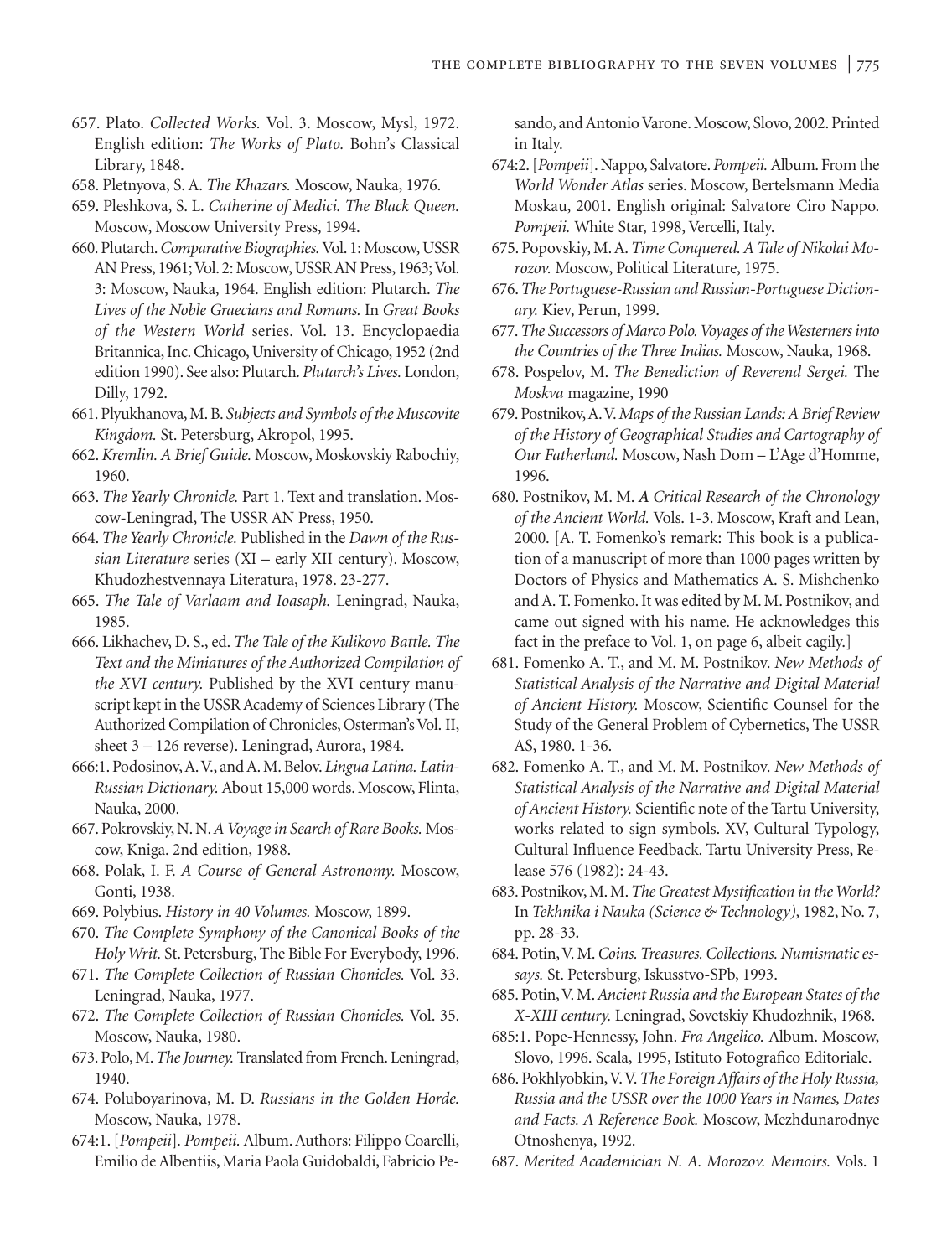and 2. The USSR Academy of Sciences. Moscow, USSR AS Press, 1962.

688. *Orthodox Art and the Savvino-Storozhevsky Monastery.* Materials of scientific conferences dedicated to the 600th anniversary of the Savvino-Storozhevsky Monastery, 17 December 1997 and 22 September 1998. The Zvenigorod Museum of Architecture, History, and Arts. Zvenigorod, Savva Plus M, 1998.

689. Malinovskaya, N., ed.*Prado. Paintings.*Album. Translated from Spanish. Lunwerg Editores. Barcelona-Madrid, 1994. Russian translation: Moscow, MK-Import, 1999.

690. *Reverend Joseph Volotsky. The Illuminator.* Published by the Spaso-Preobrazhensky Monastery of Valaam. Blessed by the Holiest Patriarch of Moscow and the Entire Russia, Alexiy II. Moscow, 1993.

691. Priester, E. *A Brief History of Austria.* Moscow, IL, 1952. German edition: *Kurze Geschichte Österreichs.* Vienna, Globus, 1946.

692. Prishchepenko,V. N.*The Pages of Russian History.*Vol. 1: 1988. Vol. 2: 2000. Moscow, Profizdat.

693. *Problems of Museum Collection Formation and Studies of the State Museum of Religious History.* Leningrad, The RSFSR Ministry of Culture, publised by the State Museum of History of Religions, 1990.

694. Procopius of Caesarea. *On the Buildings.* The *Vestnik Drevnei Istorii (Courier of Ancient History)* magazine, No. 4 (1939): 201-298. See also: Procopius of Caesarea. *On the Buildings of Justinian.* London, Palestine Piligrim Society, 1888.

695. Procopius.*The Gothic War.* Moscow, The USSR AS Press, 1950.

696. Procopius. *The Gothic War. On the Buildings.* Moscow, Arktos,Vika-Press, 1996. See also: Procopius of Caesarea. *Procopius.*Vol. 7. London,William Heinemann; New York, Macmillan & Co. 1914-1940.

697. Procopius of Caesarea. *The Persian War. The War with the Vandals. Arcane History.* St. Petersburg, Aleteya, 1998.

698. Proskouriakov, V. M. *Johannes Gutenberg.* The *Celebrity Biographies* series. Moscow, the Literary Magazine Union, 1933.

699. Prokhorov, G. M. *The Tale of Batu-Khan's Invasion in Lavrenty's Chronicle.* Published as part of *The Russian Literary History Research. XI-XVII centuries.* Leningrad, Nauka, 1974.

700. *Book of Psalms.* Moscow, 1657. (Private collection.)

701. *The book of Psalms with Appendices.* Published in the *Great City of Moscow in the Year 7160 [1652 AD], in the Month of October, on the 1st Day.* New edition: Moscow, The Vvedenskaya Church of St. Trinity Coreligionist Typography, 1867.

702. Psellus, Michael. *Chronography.* Moscow, Nauka, 1978.

English edition: *The Chronographia of Michael Psellus.* London, Routledge & Kegan Paul, 1953.

- 703. Pskovskiy, Y. P. *Novae and Supernovae.* Moscow, Nauka, 1974.
- 704. Ptolemy, Claudius. *Almagest, or the Mathematical Tractate in Thirteen Volumes.* Translated by I. N. Veselovskiy. Moscow, Nauka, Fizmatlit, 1998.

705. Poisson, A., N. A. Morozov, F. Schwarz, M. Eliade, and K. G. Jung.*The Theory and Symbols of Alchemy. The Great Work.* Kiev, Novy Akropol, Bront Ltd., 1995.

706. Mashkov, I. P., ed. *A Guide to Moscow.* Moscow, The Muscovite Architectural Society for the Members of the V Convention of Architects in Moscow, 1913.

707. *The Voyage of Columbus. Diaries, Letters, Documents.* Moscow, The State Geographical Literature Press, 1952.

708. Putilov, Boris. *Ancient Russia in Personae. Gods, Heroes, People.* St. Petersburg, Azbuka, 1999.

709. Pushkin, A.*Collected Works.* Leningrad, The State Fiction Publishers, 1935.

710. *Pushkin A. in the Recollections of Contemporaries.* Two volumes. Moscow, Khudozhestvennaya Literatura, 1974.

711. *Pushkin's Memorial Places in Russia. A Guidebook.* Moscow, Profizdat, 1894.

711:1. Pylyaev, M. I.*The Old Petersburg. Accounts of the Capital's Past.* A reprint of A. S. Souvorov's 1889 St. Petersburg edition. Moscow, IKPA, 1990.

712. Lukovich-Pyanovich, Olga. *The Serbs . . . The Oldest of Nations.* Vols. 1-3. Belgrade, Miroslav, 1993-1994.

713. Pietrangeli, Carlo. *Vatican.* From the *Great Museums of the World* series. Moscow, Slovo, 1998. A translation of the Italian edition by Magnus Editioni, Udine, 1996.

714. *Five Centuries of European Drawings.* The drawings of old masters from the former collection of Franz König. The 1.10.1995-21.01.1996 exhibition catalogue. The Russian Federation Ministry of Culture, The State A. S. Pushkin Museum of Fine Art. Moscow-Milan, Leonardo Arte (versions in Russian and in English).

715. *The Radzivillovskaya Chronicle.* The text. The research. A description of the miniatures. St. Petersburg, Glagol; Moscow, Iskusstvo, 1994.

716.*The Radzivillovskaya Chronicle.* The Complete Collection of Russian Chronicles, Vol. 38. Leningrad, Nauka, 1989.

717. *Radiocarbon.* Collected articles. Vilnius, 1971.

718. *The Imprecision of Radiocarbon Datings.* The *Priroda (Nature)* magazine, No. 3 (1990): 117. (*New Scientist,* Vol. 123, No. 1684 (1989): 26).

719. Radzig, N. *The Origins of Roman Chronicles.* Moscow University Press, 1903.

720. *The Book of Rank. 1457-1598.* Moscow, Nauka, 1966.

721. Razoumov, G. A., and M. F. Khasin.*The Drowning cities.* Moscow, Nauka, 1978.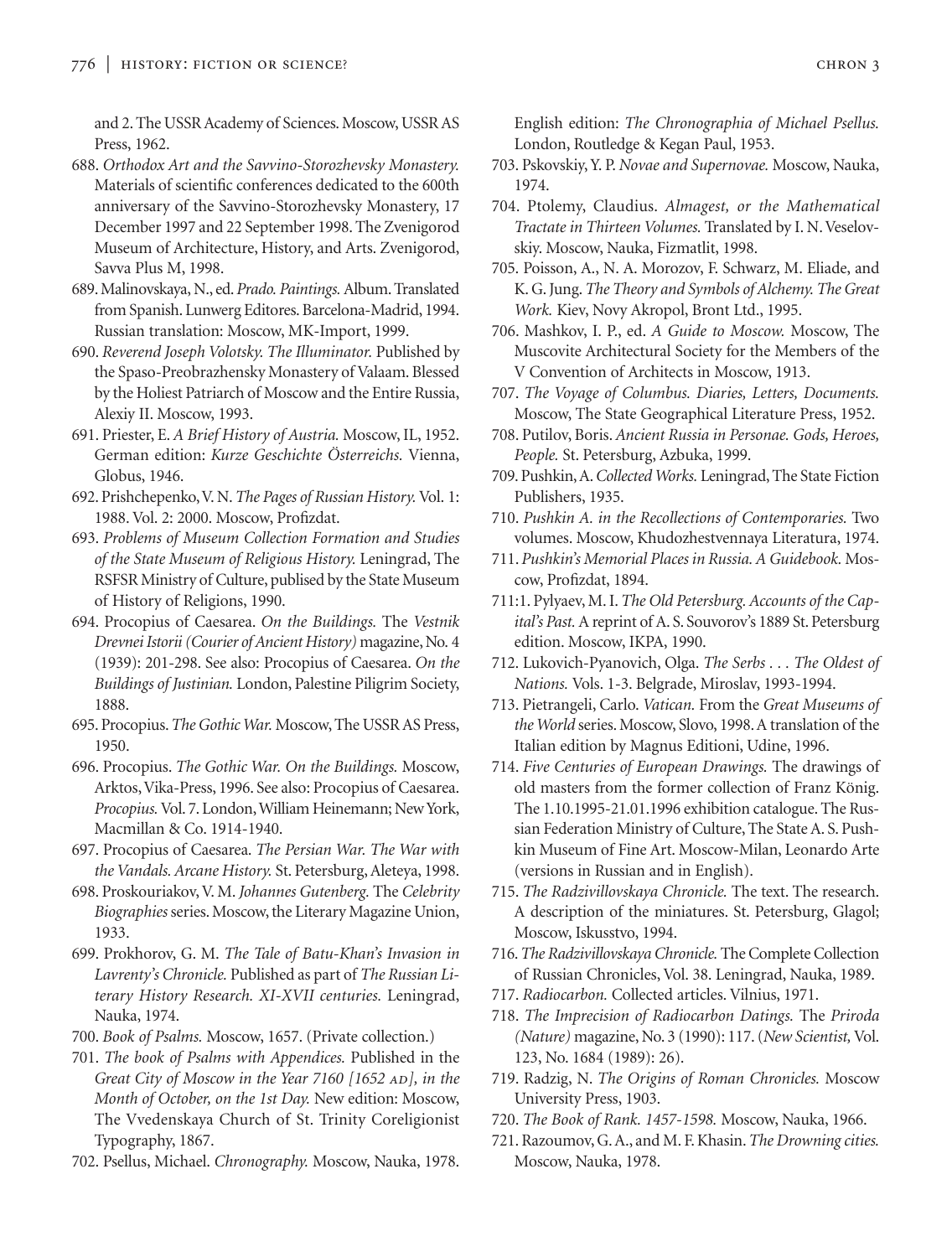- 722.Wright, J. K.*The Geographical Lore of the Time of the Crusades. A Study in the History of Medieval Science and Tradition in Western Europe.* Moscow, Nauka, 1988. English original published in New York in 1925.
- 722:1. Reizer, V. I. *The Process of Joan of Arc.* Moscow-Leningrad, Nauka, 1964.
- 723. Fomenko, A. T., and S. T. Rachev. *Volume Functions of Historical Texts and the Amplitude Correlation Principle.* Source study methods of Russian social thinking historical studies of the feudal epoch. A collection of academic publications. Moscow, The USSR History Institute, AS, 1989. 161-180.
- 724. Rashid ad-Din. *History of the Mongols.* St. Petersburg, 1858.
- 725. Renan, J. *The Antichrist.* St. Petersburg, 1907. English edition: *Renan's Antichrist.* The Scott Library, 1899.
- 726. *Rome: Echoes of the Imperial Glory.* Translated from English by T. Azarkovich. The *Extinct Civilizations* series. Moscow, Terra, 1997. Original by Time-Life Books, 1994.
- 727. Rich, V. *Was there a Dark Age?* The *Khimia i Zhizn (Chemistry and Life)* magazine, No. 9 (1983): 84.
- 728. Riesterer, Peter P., and Roswitha Lambelet.*The Egyptian Museum in Cairo.* Cairo, Lehnert & Landrock, Orient Art Publishers, 1980. Russian edition, 1996.
- 729. Robert of Clari. *The Conquest of Constantinople.* Moscow, Nauka, 1986. English edition: McNeal, E. H. *The Conquest of Constantinople of Robert of Clari.* Translated with introduction and notes by E. Holmes McNeal. New York, 1936. Records of Civilization: Sources and Studies. Vol. XXIII. Reprint: New York, 1964, 1969.
- 730 Rogozina, Z. A. *The Earliest Days of Egyptian History.* Issue 2. Petrograd, A. F. Marx Typography, n.d.
- 731. Rozhdestvenskaya, L. A.*The Novgorod Kremlin. A Guidebook.* Lenizdat, 1980.
- 732. Rozhitsyn,V. S., and M. P. Zhakov.*The Origins of the Holy Books.* Leningrad, 1925.
- 733. Rozhkov, M.*N. A. Morozov The Founding Father of the Dimension Number Analysis. The Successes of the Physical Sciences,* Vol. 49, Issue 1 (1953).
- 734. Rozanov, N. *History of the Temple of Our Lady's Birth in Staroye Simonovo, Moscow, Dedicated to its 500th Anniversary (1370-1870).* Moscow, Synodal Typography on Nikolskaya Street, 1870.
- 735. Romanyuk, S. *From the History of Small Muscovite Streets.* Moscow, 1988.
- 735:1. Romanyuk, S. *From the History of Small Muscovite Streets.* Moscow, Svarog, 2000.
- 735:2. Romanyuk, S.*The Lands of the Muscovite Villages.* Part I. Moscow, Svarog, 2001.
- 735:3. Romanyuk, S.*The Lands of the Muscovite Villages.* Part II. Moscow, Svarog, 1999.
- 736.*The Russian Academy of Sciences. Personae.* Three books. Book 1: 1724-1917. Book 2: 1918-1973. Book 3: 1974- 1999. Moscow, Nauka, 1999.
- 737. Rossovskaya, V. A. *The Calendarian Distance of Ages.* Moscow, Ogiz, 1930.
- 738. *A Guide to the Paschalia for the Seminary Schools.* Moscow, The V. Gautier Typography, 1853. Reprinted in Moscow by Grad Kitezh in 1991.
- 739. Bleskina, O. N., comp.*An Illustrated book of Manuscripts of the USSR AS Library.* Catalogue for an exhibition of illustrated chronicles of the XI-XIX century written with roman letters. Leningrad, The USSR AS Library, 1991.
- 740. *Handwritten and Typeset Books. Collected Articles.* Moscow, Nauka, 1975.
- 741. *Manuscripts of the Late XV early XVI century.* The Kirillo-Belozersk Collection, 275/532. The M. E. Saltykov-Shchedrin Public Library, St. Petersburg.
- 742. Roumyantsev, A. A. *Methods of Historical Analysis in the Works of Nikolai Aleksandrovich Morozov.* The Scientific Institute of P. F. Lesgaft Notes, Vol. 10. Leningrad, 1924.
- 743. Roumyantsev, A. A. *The Death and the Resurrection of the Saviour.* Moscow, Atheist, 1930.
- 744. Roumyantsev, N.V.*Orthodox Feasts.* Moscow, Ogiz, 1936.
- 745. *The Russian Bible. The Bible of 1499 and the Synodal Translation of the Bible.* Illustrated. 10 Vols. The Biblical Museum, 1992. Publishing department of the Muscovite Patriarchy, Moscow, 1992 (The Gennadievskaya Bible). Only the following volumes came out before the beginning of 2002: Vol. 4 (Book of Psalms), Vols. 7 and 8 (The New Testament), and Vol. 9 (Appendices, scientific descriptions). Vols. 7 and 8 were published by the Moscow Patriarchy in 1992; Vols. 4 and 9 published by the Novospassky Monastery, Moscow, 1997 (Vol. 4), 1998 (Vol. 9).
- 746. *The Pioneer of Russian Printing. A Brief Biography. Ivan Fedorov's "Alphabet" Published in 1578.* In collaboration with Translesizdat Ltd. Blessed by the Editing Board of the Muscovite Patriarchy. Moscow, Spolokhi, 2000.
- 747.*Russian Chronographer of 1512.* The Complete Collection of Russian Chronicles, Vol. 22. St. Petersburg, 1911.
- 748. Knyazevskaya, T. B., comp. *Russian Spiritual Chivalry.* Collected articles. Moscow, Nauka, 1996.
- 749. Leyn, K., ed.*Russian-German Dictionary.* 11th stereotype edition. Moscow, Russkiy Yazyk, 1991.
- 750. Dmitriev, N. K., ed. *Russian-Tartarian Dictionary.* The USSR AS, Kazan Affiliate of the Language, Literature and History Institute. Kazan, Tatknigoizdat, 1955.
- 750:1. Mustaioki, A., and E. Nikkilä. *Russian-Finnish Didactic Dictionary.*Abt. 12,500words. Moscow, Russkiy Yazyk, 1982.
- 751. Shcherba, L. V., and M. R. Matousevich. *Russian-French Dictionary.* 9th stereotype edition. Moscow, Sovetskaya Encyclopaedia, 1969.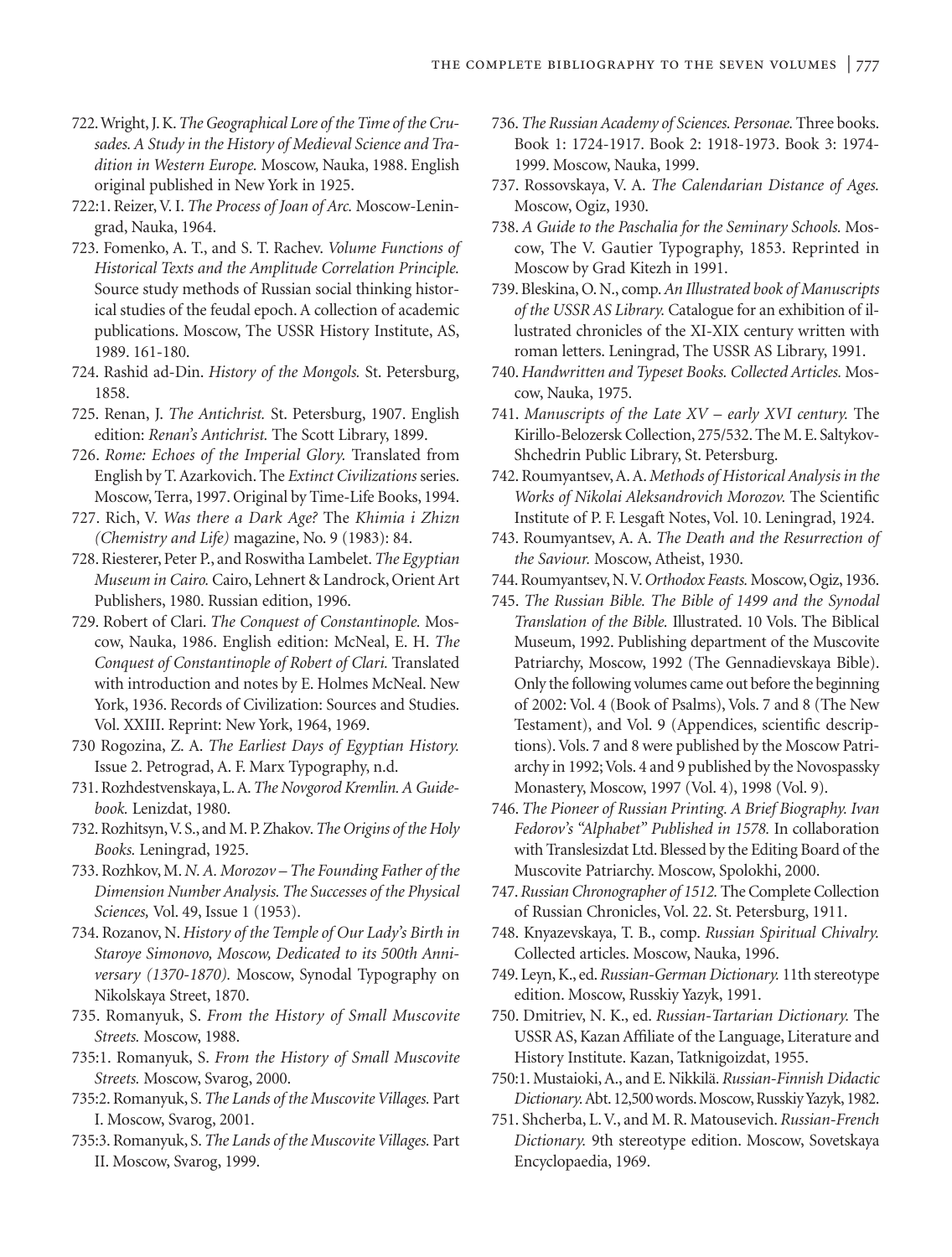- 752. Rybakov, B. A. *From the History of Ancient Russia and Its Culture.* Moscow, MSU Press, 1984.
- 753. Rybakov, B. A.*The Kiev Russia and Russian Principalities. The XII-XIII century.* Moscow, Nauka, 1982, 1988.
- 754. Rybakov, B. A.*The Kiev Russia and Russian Principalities.* Moscow, Nauka, 1986.
- 755. Rybnikov, K. A. *History of Mathematics.* Moscow, MSU Press, 1974.
- 756. Ryabtsevitch, V. N. *What the Coins Tell Us.* Minsk, Narodnaya Asveta, 1977.
- 757. Savelyev, E. P. *Cossacks and their History.* Vols. 1 and 2. Vladikavkaz, 1991. A reprint of E. Savelyev's *Ancient History of the Cossacks.* Novocherkassk, 1915.
- 758. Savelyeva, E. A. *Olaus Magnus and his "History of the Northern Peoples."* Leningrad, Nauka, 1983. [Olaus Magnus. *Historia de gentibus septentrionalibus,* 1555].
- 759. *Prince Obolensky's Almanach.* Part 1, Sections 1-7. N.p., 1866.
- 760 Suetonius Caius Tranquillius. *History of the Twelve Caesars.* Moscow, Nauka, 1966. See also the English edition: New York, AMS Press, 1967; as well as the one titled *The Twelve Caesars.* London, Folio Society, 1964.
- 760:1. *Collected Historical and Cultural Monuments of the Tatarstan Republic. Vol. 1. Administrative regions.* Kazan, Master Line, 1999.
- 761.*The General Catalogue of Slavic and Russian Handwritten Books Kept in USSR: The XI-XIII century.* Moscow, 1984.
- 762. *St. Stephen of Perm.* The *Old Russian Tales of Famous People, Places and Events* series. Article, text, translation from Old Russian, commentary. St. Petersburg, Glagol, 1995.
- 763.*Holy Relics of Old Moscow.* Russian National Art Library. Moscow, Nikos, Kontakt, 1993.
- 763:1. Stogov, Ilya, comp.*Holy Writings of the Mayans: Popol-Vukh, Rabinal-Achi.* Translated by R. V. Kinzhalov. With *The Report of Yucatan Affairs* by Brother Diego de Landa attached, translated by Y. V. Knorozov. The *Alexandrian Library* series. St. Petersburg, Amphora, 2000.
- 764. Semashko, I. I. *100 Great Women.* Moscow, Veche, 1999.
- 765. Sunderland, I. T. *Holy Books as Regarded by Science.* Gomel, Gomelskiy Rabochiy Western Regional, 1925.
- 766. Sergeyev, V. S. *The History of Ancient Greece.* Moscow-Leningrad, Ogiz, 1934.
- 767. Sergeyev, V. S. *Essays on the History of the Ancient Rome.* Vols. 1 and 2. Moscow, Ogiz, 1938.
- 768. Sizov, S. *Another Account of the Three "Unidentified" Sepulchres of the Arkhangelsky Cathedral of the Moscow Kremlin. Materials and Research.* Iskusstvo (Moscow), No. 1 (1973).
- 768:1. Shevchenko, V. F., ed. *Simbirsk and its Past. An Anthology of Texts on Local History.* Oulianovsk, Culture Studies

Lab, 1993. The compilation includes the book by M. F. Superanskiy titled *Simbirsk and its Past (1648-1898). A Historical Account,* among others. Simbirsk, The Simbirsk Regional Scientific Archive Commission, The O.V. Mourakhovskaya Typography, 1899.

- 769. Sinelnikov, Vyacheslav (Rev. V. Sinelnikov). *The Shroud of Turin at Dawn of the New Era.* Moscow, Sretensky Friary, 2000.
- 769:1. Sinha, N. K., Banerjee, A. C. *History of India.* Moscow, Inostrannaya Literatura, 1954. English original: Calcutta, 1952.
- 770. Sipovskiy, V. D. *Native Antiquity: History of Russia in Accounts and Pictures.* Vol. 1: IX-XVI century. St. Petersburg, The V. F. Demakov Typography, 1879, 1888. Vol. 2: XIV-XVII century. St. Petersburg, D. D. Poluboyarinov Publishing House, 1904. Reprinted: Moscow, Sovremennik, 1993.
- 771.*The Tale of the Mamay Battle.* Facsimile edition. Moscow, Sovetskaya Rossiya, 1980.
- 772. *A Tale of the Lord's Passion.* Part of the Russian handwritten collection of Christian works in Church Slavonic. Private collection. The XVIII-XIX century.
- 772:1.*The Scythians, the Khazars and the Slavs. Ancient Russia. To the Centennary since the Birth of M. I. Artamonov.* Report theses for the international scientific conference. St. Petersburg, State Hermitage, the State University of St. Petersburg, the RAS Institute of Material Culture History.
- 773. Skornyakova, Natalya. *Old Moscow. Engravings and Lithographs of the XVI-XIX Century from the Collection of the State Museum of History.* Moscow, Galart, 1996.
- 774. Skromnenko, S. (Stroev, S. M.) *The Inveracity of the Ancient Russian History and the Error of the Opinions Deeming Russian Chronicles Ancient.* St. Petersburg, 1834.
- 775. Skrynnikov, R. G. *The Reign of Terror.* St. Petersburg, Nauka, 1992.
- 776. Skrynnikov, R. G. *Ivan the Terrible.* Moscow, Nauka, 1975. The 2nd edition came out in 1983.
- 777. Skrynnikov, R. G.*Boris Godunov.* Moscow, Nauka, 1983.
- 778. Skrynnikov, R. G. *The State and the Church in Russia. The XIV-XVI Century. Eminent Figures in the Russian Church.* Novosibirsk, Nauka, Siberian Affiliate, 1991.
- 779. Skrynnikov, R. G. *The Tragedy of Novgorod.* Moscow, Sabashnikov, 1994.
- 780. Skrynnikov, R. G. *Russia before the "Age of Turmoil."* Moscow, Mysl, 1981.
- 781.*The Slavic Mythology. An Encyclopaedic Dictionary.* Moscow, Ellis Luck, 1995.
- 781:0. Tsepkov, A., comp.*The Slavic Chronicles.* St. Petersburg, Glagol,1996.
- 781:1. *A Dictionary of Russian Don Dialects,* Vols. 1 and 2. Rostov-on-Don, Rostov University Press, 1991.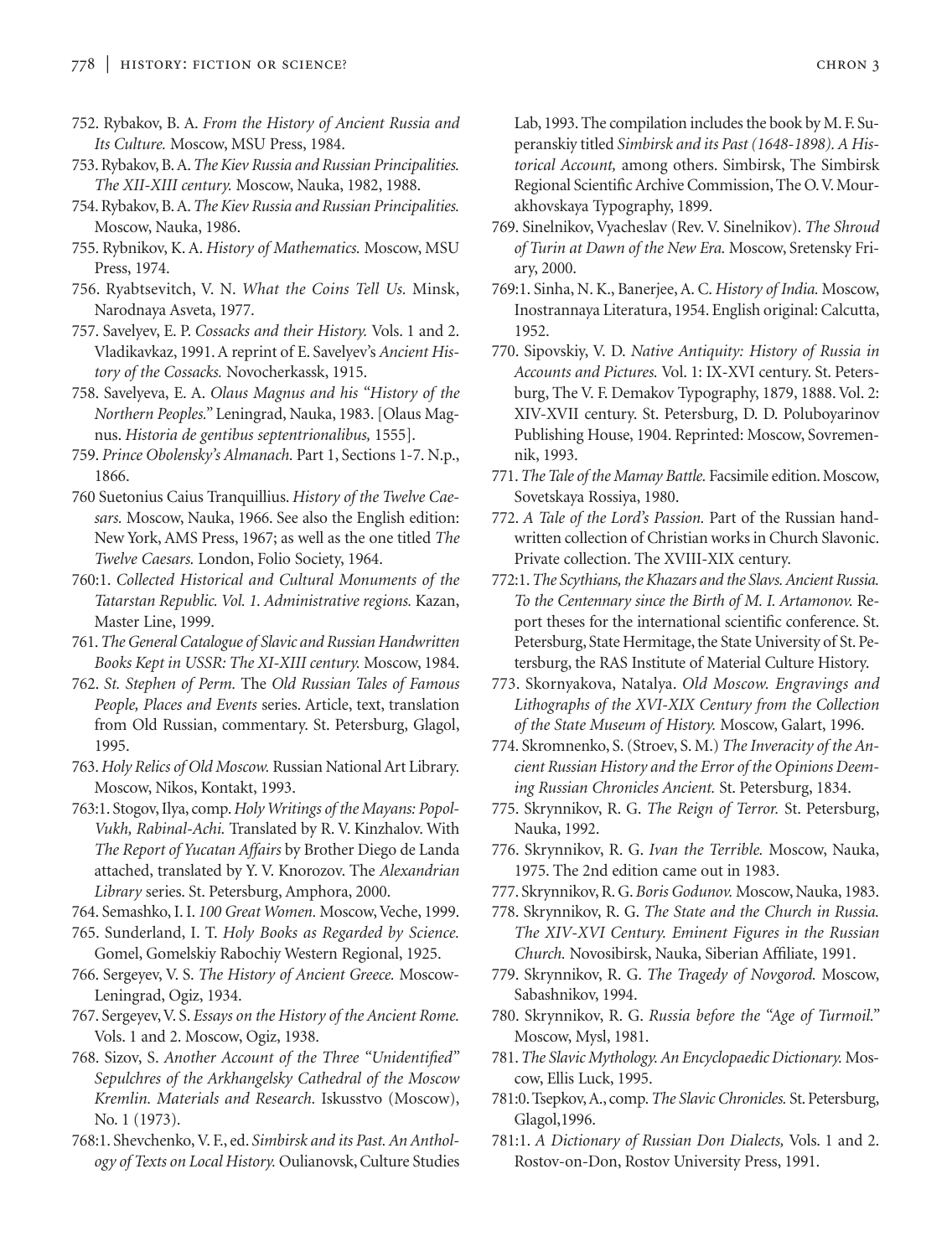- 782. *Dictionary of the Russian Language in the XI-XVII centuries.* Edition 1. Moscow, Nauka, 1975.
- 783. *Dictionary of the Russian Language in the XI-XVII centuries.* Edition 2. Moscow, Nauka.
- 784. *Dictionary of the Russian Language in the XI-XVII centuries.* Edition 3. Moscow, Nauka.
- 785. *Dictionary of the Russian Language in the XI-XVII centuries.* Edition 5. Moscow, Nauka.
- 786. *Dictionary of the Russian Language in the XI-XVII centuries.* Edition 6. Moscow, Nauka, 1979.
- 787. *Dictionary of the Russian Language in the XI-XVII centuries.* Edition 7. Moscow, Nauka, 1980.
- 788. *Dictionary of the Russian Language in the XI-XVII centuries.* Edition 8. Moscow, Nauka.
- 789. *Dictionary of the Russian Language in the XI-XVII centuries.* Edition 11. Moscow, Nauka, 1986.
- 790. *Dictionary of the Russian Language in the XI-XVII centuries.* Edition 13. Moscow, Nauka, 1987.
- 791. *Dictionary of the Russian Language in the XI-XVII centuries.* Edition 19. Moscow, Nauka.
- 792. Smirnov, A. P. *The Scythians.* The USSR AS Institute of Archaeology. Moscow, Nauka, 1966.
- 793. Smirnov, F.*Christian Liturgy in the First Three Centuries.* Kiev, 1874.
- 794. Soboleva, N. A. *Russian Seals.* Moscow, Nauka, 1991.
- 795. *A Collection of State Edicts and Covenants.* Moscow, 1894.
- 796.*The Soviet Encyclopaedic Dictionary.* Moscow, Sovetskaya Encyclopaedia, 1979.
- 797.*The Soviet Encyclopaedic Dictionary.* Moscow, Sovetskaya Encyclopaedia, 1984.
- 797:1. *The Great Treasures of the World.* Gianni Guadalupi, ed. Moscow,Astrel,AST, 2001. Italian original:*I grandi tresori – l'arte orafa dall' antico egitto all XX secolo.* Edizioni White Star, 1998.
- 798. Solovyov,V.*Collected Works.* Vol. 6. St. Petersburg, 1898.
- 799. Solovyov, S. M. *Collected Works.* Book 4, Vols. 7-8. Moscow, Mysl, 1989.
- 800. Solovyov, S. M. *Collected Works.* Book 6. Moscow, Mysl, 1991.
- 800:1. Solovyov, S. M.*The History of the Ancient Russia.* Moscow, Prosveshchenie, 1992.
- 801. Solonar, P.*Most Probably Fiction…* The *Tekhnika i Nauka* magazine, No. 4 (1983): 28-32.
- 802.*The Reports of the Imperial Orthodox Society of Palestine.* April 1894. St. Petersburg, 1894.
- 803. Palamarchuk, Pyotr, comp. *Fourty Times Fourty. A ConciseIllustrated History of All the Churches in Moscow.* 4 volumes. Moscow, Kniga i Biznes Ltd., Krom Ltd., 1995.
- 804. Sotnikova, M. P.*The Oldest Russian Coins of the X-XI century. Catalogue and Study.* Moscow, Banki i Birzhi, 1995.
- 805.*The Spaso-Andronikov Monastery. A scheme. The Central Andrey Roublyov Museum of Ancient Russian Culture and Art.* Moscow, MO Sintez, 1989.
- 806. Spasskiy, I. G.*The Russian Monetary System.* Leningrad, Avrora, 1970.
- 807. Spasskiy, I. G. *The Russian "Yefimki." A Study and a Catalogue.* Novosibirsk, Nauka, Siberian Affiliation, 1988.
- 808. Speranskiy, M. N. *Cryptography in Southern Slavic and Russian Literary Artefacts.* Published in the *Encyclopaedia of Slavic Philology* series. Leningrad, 1929.
- 808:1. Spiridonov, A. M., and O. A. Yarovoy. *The Valaam Monastery: from Apostle Andrew to Hegumen Innocent (Historical Essays of the Valaam Monastery).* Moscow, Prometei, 1991.
- 809. Spirina, L. M.*The Treasures of the Sergiev Posad State Reserve Museum of Art and History. Ancient Russian Arts and Crafts.* Nizhny Novgorod, Nizhpoligraf, n.d.
- 810.*Contentious Issues of Native History of the XI-XVIII century.* Report theses and speeches of the first readings dedicated to the memory of A. A. Zimin. 13-18 May, 1990. Moscow, The USSR AS, Moscow State Institute of Historical and Archival Science, 1990.
- 811. Brouyevich, N. G., ed. *220 Years of the USSR Academy of Sciences. 1725-1945.* Moscow-Leningrad, The USSR AS Press, 1945.
- 812. *Mediaeval Decorative Stitching. Byzantium, the Balkans, Russia.* Catalogue of an exhibition. The XVIII Int'l Congress of Byzantine Scholars. Moscow, 8-15 August, 1991. Moscow, The USSR Ministry of Culture. State Museums of the Moscow Kremlin, 1991.
- 813. Sobolev, N. N., ed. *The Old Moscow.* Published by the Commission for the Studies of Old Moscow of the Imperial Archaeological Society of Russia. Issues 1, 2. Moscow, 1914 (Reprinted: Moscow, Stolitsa, 1993).
- 814. *A Dictionary of Old Slavic (by the X-XI century Manuscripts).* Moscow, Russkiy Yazyk, 1994.
- 815. Starostin, E.V.*Russian History in Foreign Archives.* Moscow, Vysshaya Shkola, 1994.
- 815:1. Stelletsky, I. Y. *In Search of the Library of Ivan the Terrible.* The *Mysteries of Russian History* series. Moscow, Sampo, 1999.
- 816. Stepanov, N. V. *The New Style and the Orthodox Paschalia.* Moscow, 1907.
- 817. Stepanov, N. V. *The Calendarian and Chronological Reference Book (for the Solution of Chronographical Time Problems).* Moscow, Synodal typography, 1915.
- 817:1. Pletneva, S. A., volume ed. *The Eurasian Steppes in the Middle Ages.* Collected works. In the *USSR Archaeology* series. B. A. Rybakov, general ed. Moscow, Nauka, 1981.
- 818. Stingl, Miloslav. *Mysteries of the Indian Pyramids.* Transl. from Czech by I. O. Malevich. Moscow, Progress, 1982.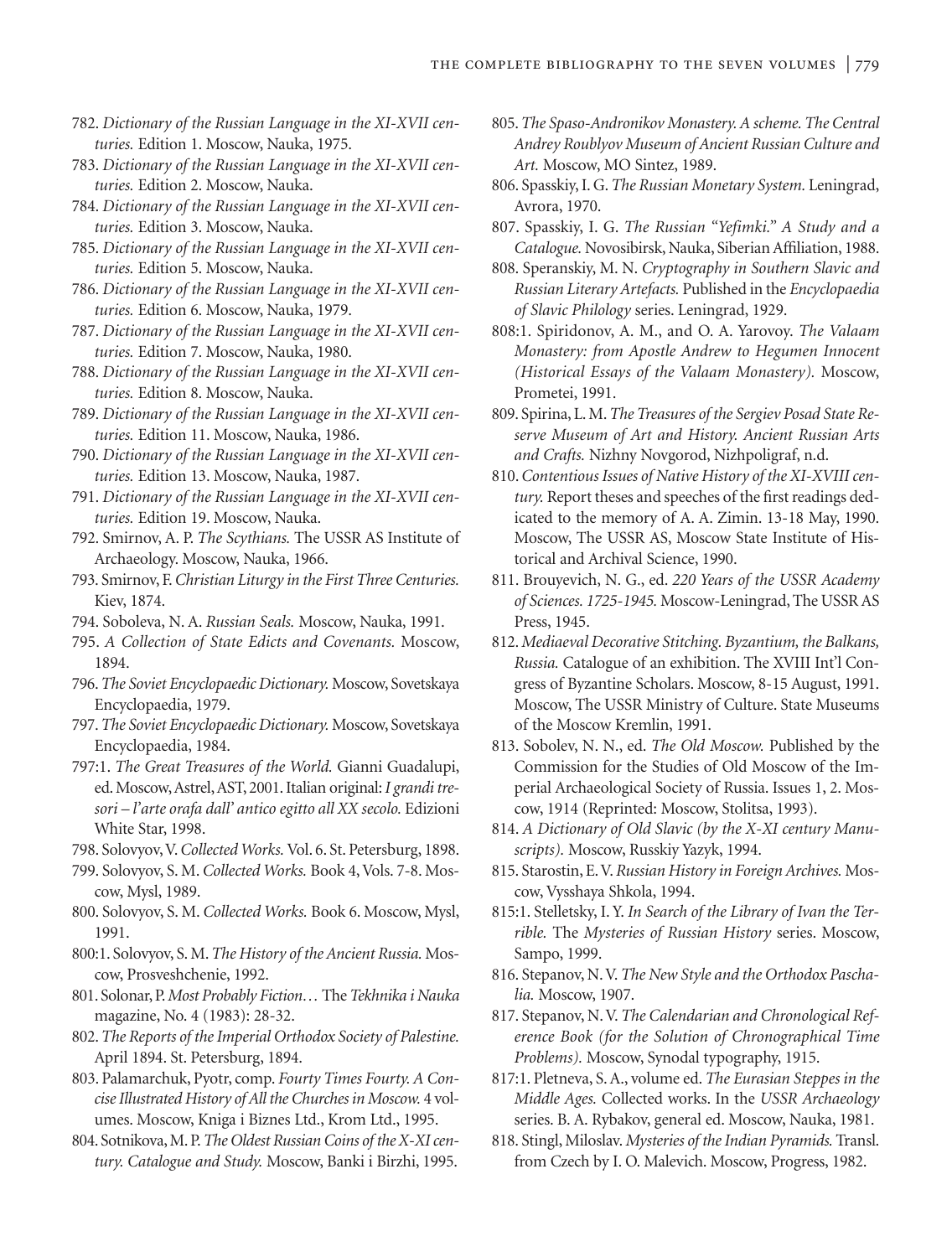- 819. Strabo.*Geography.* Moscow, Ladomir, 1994. English edition: Jones, H.L.*The Geography of Strabo. With an English translation. I-VIII.* London, 1917-1932.
- 820. *Builders of the Burial Mounds and Dwellers of the Caves.* The *Extinct Civilizations* encyclopaedia. Moscow, Terra, 1998. Translated from English by E. Krasoulin. Original edition: Time-Life Books BV, 1992.
- 821. Struyck, D. J. *A Brief Account of the History of Mathematics.* Moscow, Nauka, 1969.
- 821:1. Suzdalev,V. E.*Kolomenskoye "Memory for Ages."* Moscow, Praktik-A, 1993.
- 822. Sukina, L. B. *History of Esther in the Russian Cultrure of the Second Half of the XVII century.* Part of the compilation: Melnik, A. G., ed. *History and Culture of the land of Rostov.* 1998. Collected essays. Rostov, The Rostov Kremlin State Museum and Reserve, 1999.
- 823. Suleimanov, Olzhas. *Az and Ya.* Alma-Ata, Zhazushy, 1975.
- 823:1. Sukhoroukov, Alexander. *From the History of Cards. The Cards don't Lie!* The *Bridge in Russia* magazine, No. 1 (18) (2002), pp. 78-80. Moscow, Minuvsheye.
- 824. Sytin, P. V. *From the History of Russian Streets.* Moscow, Moskovskiy Rabochiy, 1958.
- 825. Sytin, P. V. *The Toponymy of Russian Streets.* Moscow, 1959.
- 826. Samuels, Ruth. *Following the Paths of Hebraic History.* Moscow, Art-Business-Centre, 1993.
- 827. Tabov, Jordan. *The Decline of Old Bulgaria.* Sofia, Morang, 1997. Russian transl.: Moscow, Kraft and Lean, 2000.
- 828. Tabov, Jordan. *The New Chronology of the Balkans. The Old Bulgaria.* Sofia, PCM-1, 2000.
- 828:1. Tabov, Jordan. *When did the Kiev Russia Become Baptized?* St. Petersburg, Neva. Moscow, Olma, 2003.
- 829. Rakhmanliev, R., comp. *Tamerlane. The Epoch. The Person. The Actions.*Collected works. Moscow, Gourash, 1992.
- 830. Tantlevskiy, I. R. *History and Ideology of the Qumran Community.* St. Petersburg, the RAS Institute of Oriental Studies, 1994.
- 830:1. Tate, Georges. *The Crusades.* Moscow, Olimp, Astrel, Ast, 2003.
- 831.*Tartarian-Russian Didactic Dictionary.* Moscow, Russkiy Yazyk, 1992.
- 832. Tatishchev,V. N.*Collected Works in Eight Volumes.* Moscow, Ladomir, 1994-1996.
- 833. Tacitus, Cornelius.*Collected Works.*Vols. I, II. Leningrad, Nauka, 1969. English ed.: *The Works of Tacitus.* London, Cornelii Taciti Historiarum libri qui supersunt. Published by Dr. Carl Heraeus. 4th ed.: Leipzig, G. Teubner, 1885.
- 834. *The Works of Maxim the Confessor.* The œuvres of the Holy Fathers in Russian translation.Vol. 69. The Moscow Seminary Academy, 1915.
- 835.*The Works of Nicephor, the Archbischop of Constantinople.* Moscow, 1904.
- 836.*The Works of Nile, the Holy Pilgrim of Sinai.* The œuvres of the Holy Fathers in Russian translation.Vols. 31-33. The Moscow Seminary Academy, 1858-1859.
- 837. *The Works of St. Isidore the Pelusiote.* The œuvres of the Holy Fathers in Russian translation. Vols. 34-36. The Moscow Seminary Academy, 1859-1860.
- 838. Tvorogov, O.V.*Ancient Russia: Events and People.* St. Petersburg, Nauka, 1994.
- 839. Tvorogov, O. V. *The Ryurikovichi Princes. Short Biographies.* Moscow, Russkiy Mir, 1992.
- 840. Tereshchenko, Alexander. *A Final Study of the Saray Region, with a Description of the Relics of the Desht-Kipchak Kingdom.* Scientific Notes of the Imperial Academy of Sciences, the 1st and 3rd Department. Vol. 2. St. Petersburg, 1854. 89-105.
- 841. Tikhomirov, M. N. *Old Moscow. The XII-XV century. Mediaeval Russia as the International Crossroads. XIV-XV century.* Moscow, Moskovskiy Rabochiy, 1992.
- 842. Tikhomirov, M. N.*Russian Culture of the X-XIII century.* Moscow, 1968.
- 843. Tikhomirov, M. N. *Mediaeval Moscow in the XIV-XV century.* Moscow, 1957.
- 844. Tokmakov, I. F. *A Historical and Archaeological Description of the Moscow Stauropigial Monastery of St. Simon.* Issues 1 and 2, Moscow, 1892-1896.
- 845. Lopukhin, A. P., ed. *Explanatory Bible, or the Commentary to all of the Books of the Holy Writ, from both the Old and the New Covenant.* Vols. 1-12. Petersburg, published by the heirs of A. P. Lopukhin, 1904-1913. (2nd edition: Stockholm, the Bible Translation Institute, 1987).
- 846. Toll, N. P.*The Saviour's Icon from K. T. Soldatenkov's Collection.* Moscow, 1933.
- 847. Tolochko, P. P. *The Ancient Kiev.* Kiev, Naukova Dumka, 1976.
- 848. Tolstaya, Tatyana. *The River Okkerville. Short Stories.* Moscow, Podkova, 1999.
- 849. Troels-Lund, T. *The Sky and the Weltanschauung in the Flux of Time.* Odessa, 1912. German edition: Troels-Lund, T. *Himmelsbild und Weltanschauung im Wandel der Zeiten.* Leipzig, B. G. Teubner, 1929.
- 850. Tronskiy, I. M. *The History of Ancient Literature.* Leningrad, Uchpedgiz, 1947.
- 850:1. Trofimov, Zhores. *The N. M. Karamzin Memorial in Simbirsk. Known and Unknown Facts.* Moscow, Rossia Molodaya, 1992.
- 851. *Trojan Tales. Mediaeval Courteous Novels on the Trojan War by the Russian Chronicles of the XVI and XVII century.* Leningrad: Nauka, 1972.
- 851:1. Thulsi Das. *The Ramayana, or Ramacharitamanasa.*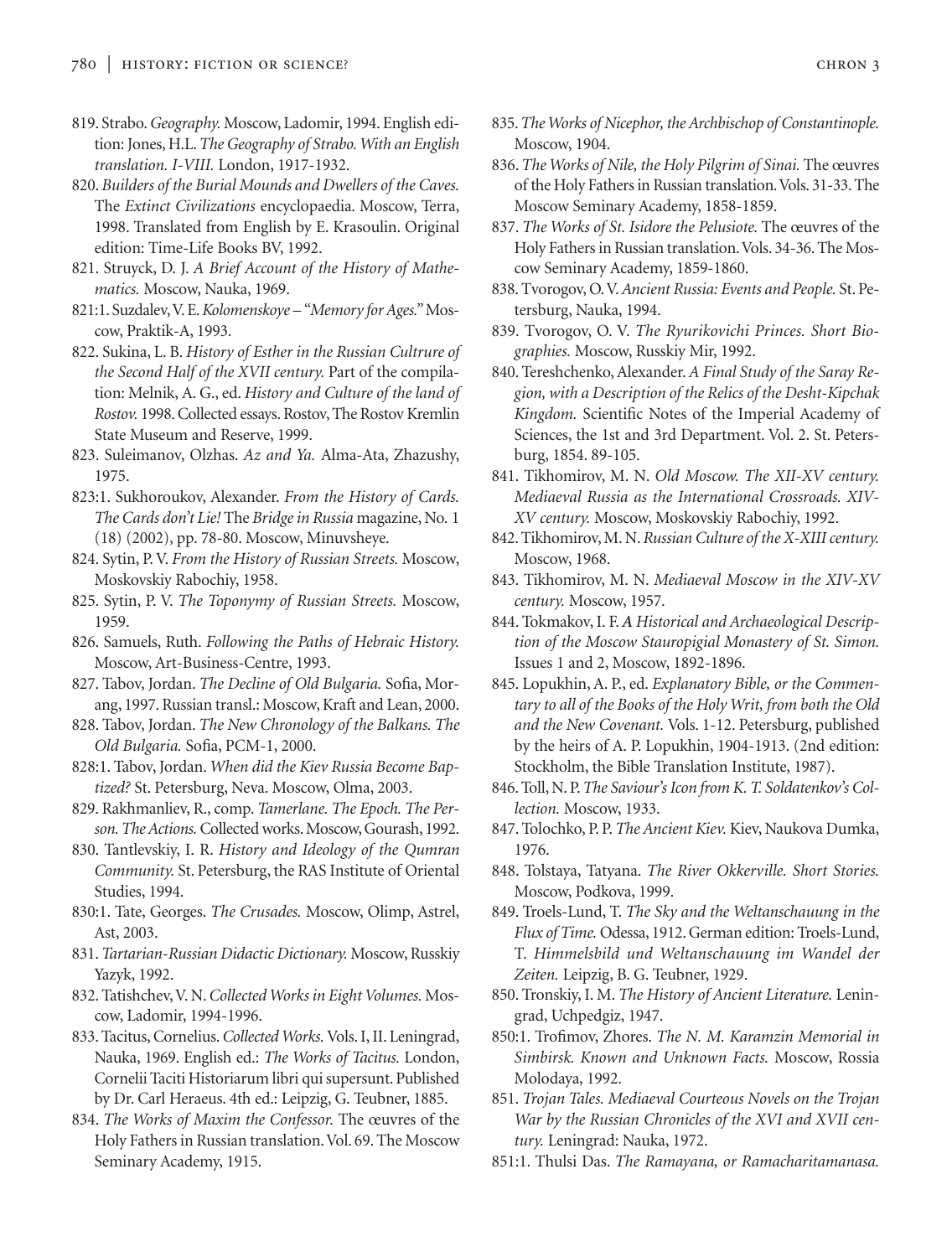*The Multitude of Rama's Heroic Deeds.* Translated from Hindi by Academician A. P. Barannikov. Moscow-Leningrad, The USSR AS, Institute of Oriental Studies. Published by the USSR Academy of Sciences in 1948.

- 852. Tunmann.*The Khans of Crimea.* Simferopol, Tavria, 1991.
- 853. Turaev, B. A.*The History of the Ancient Orient.* Moscow, Ogiz, 1936.
- 854. Shcheka,Y.V.*The Turkish-Russian Dictionary.*Abt. 18,000 words. 3rd stereotype edition. Moscow, Citadel, 2000.
- 855. Turkhan, Gian. Istanbul. Gate to the Orient. Istanbul, Orient, 1996 (in Russian).
- 855:1. *Turkey. The Book of Wanderings. A Historical Guidebook.* Moscow, Veche, Khartia, 2000.
- 856. *A Millennium since the Baptism of Russia.* The materials of the International Ecclesian and Historical Conference (Kiev, 21-28 July, 1986). Moscow, Moscow Patriarchy, 1988.
- 857. Ouzdennikov, V. V. *Russian Coins. 1700-1917.* Moscow, Finances and Statistics, 1986.
- 857:1. *The Ukrainian Books Printed in Cyrillics in the XVI-XVII century.* A catalogue of editions kept in the V. I. Lenin State Library of USSR. Issue I. 1574 – 2nd half of the XVII century. Moscow, The State V. I. Lenin Library of the Lenin Order. Rare books department. 1976.
- 858. *The Streets of Moscow. A Reference Book.* Moscow, Moskovskiy Rabochiy, 1980.
- 859.*The Ural Meridian. Topical Itineraries. A Reference Guidebook.* Chelyabinsk, The Southern Ural Press, 1986.
- 860. Ousanovich, M. I. *The Scientific Foresight of N. A. Morozov.* The *Successes of Chemistry,* Vol. 16, Issue 3 (1947).
- 861. Ouspensky, D. N.*Modern Problems of Orthodox Theology.* The *Moscow Patriarchy* magazine, No. 9 (1962): 64-70.
- 862. *The Writ. The Pentateuch of Moses (from the Genesis to the Revelation).* Translation, introduction, and comments by I. S. Shifman. Moscow, Respublika, 1993.
- 863. Fyson, Nance. *The Greatest Treasures of the World. An Atlas of the World's Wonders.* Moscow, Bertelsmann Media Moskau, 1996. Mondruck Graphische Betriebe GmbH, Güntherslau (Germany), 1996. Translated from the English edition published by AA Publishing (a trading name of Automobile Association Development Limited, whose registred office is Norfolk House, Priestly Road, Basingstoke, Hampshire RG24 9NY).
- 864. Falkovich, S. I. *Nikolai Alexandrovich Morozov, His Life and Works on Chemistry.* The *Priroda (Nature)* magazine, No. 11 (1947).
- 865. Falkovich, S. I. *Nikolai Alexandrovich Morozov as a Chemist (1854-1946).* The *USSR AS Courier,* Chemical Studies Department, No. 5 (1947).
- 866. Fasmer, M. *An Etymological Dictionary of the Russian Language.* Vols. 1-4. Translated from German. Moscow, Progress, 1986-1987.
- 867. [Fedorov].*Ivan Fedorov [The Alphabet].* A facsimile edition. Moscow, Prosveshchenie, 1974.
- 868. Fedorov, V. V., and A. T. Fomenko. *Statistical Estimation of Chronological Nearness of Historical Texts.* A collection of articles for the *Problems of stochastic model stability* magazine. Seminar works. The National System Research Institute, 1983. 101-107. English translation published in the *Journal of Soviet Mathematics,* Vol. 32, No. 6 (1986): 668-675.
- 869. Fedorov-Davydov, G. A.*The Coins of the Muscovite Russia.* Moscow, MSU Press, 1981.
- 870. Fedorov-Davydov, G. A. *The Coins of the Nizhny Novgorod Principality.* Moscow, MSU Press, 1989.
- 870:1. Fedorov-Davydov, G. A. *Burial Mounds, Idols and Coins.* Moscow, Nauka, 1968.
- 871. Fedorov-Davydov, G. A. *Eight Centuries of Taciturnity.* The *Nauka i Zhizn (Science and Life)* magazine, No. 9 (1966): 74-76.
- 872. Fedorova, E. V. *Latin Epigraphics.* Moscow University Press, 1969.
- 873. Fedorova, E. V. *Latin Graffiti.* Moscow University Press, 1976.
- 874. Fedorova, E. V. *Imperial Rome in Faces.* Moscow University Press, 1979.
- 875. Fedorova, E. V. *Rome, Florence, Venice. Historical and Cultural Monuments.* Moscow University Press, 1985.
- 876. Theophilactus Simocattas. *History.* Moscow, Arktos, 1996.
- 876:1. Fersman, A. E. *Tales of Gemstones.* Moscow, Nauka, 1974.
- 877. Flavius, Joseph. *The Judean War.* Minsk, Belarus, 1991.
- 878. Flavius, Joseph. *Judean Antiquities.* Vols. 1, 2. Minsk, Belarus, 1994.
- 879. *Florentine Readings: The Life and Culture of Italy. Summer Lightnings.*Collected essays, translated by I. A. Mayevsky. Moscow, 1914.
- 880. Florinsky, V. M. *Primeval Slavs according to the Monuments of their Pre-Historic Life.* Tomsk, 1894.
- 881.Voigt, G.*The Renaissance of the Classical Literature.* Vols. I and II. Moscow, 1885. German edition: *Die Wiederbelebung des classischen Altertums oder das erste Jahrhundert des Humanismus.* Berlin, G. Reimer, 1893.
- 882. Foley, John. *The Guinness Encyclopaedia of Signs and* Symbols. Moscow, Veche, 1996. Original by Guinness Publishing Ltd., 1993.
- 883. Fomenko, A. T. *On the Calculations of the Second Derivative of Lunar Elongation.* The problems of the mechanics of navigated movement. Hierarchic systems. The Inter-University Collection of Scientific Works. Perm, 1980. 161-166.
- 884. Fomenko, A. T. *Several Statistical Regularities of Infor-*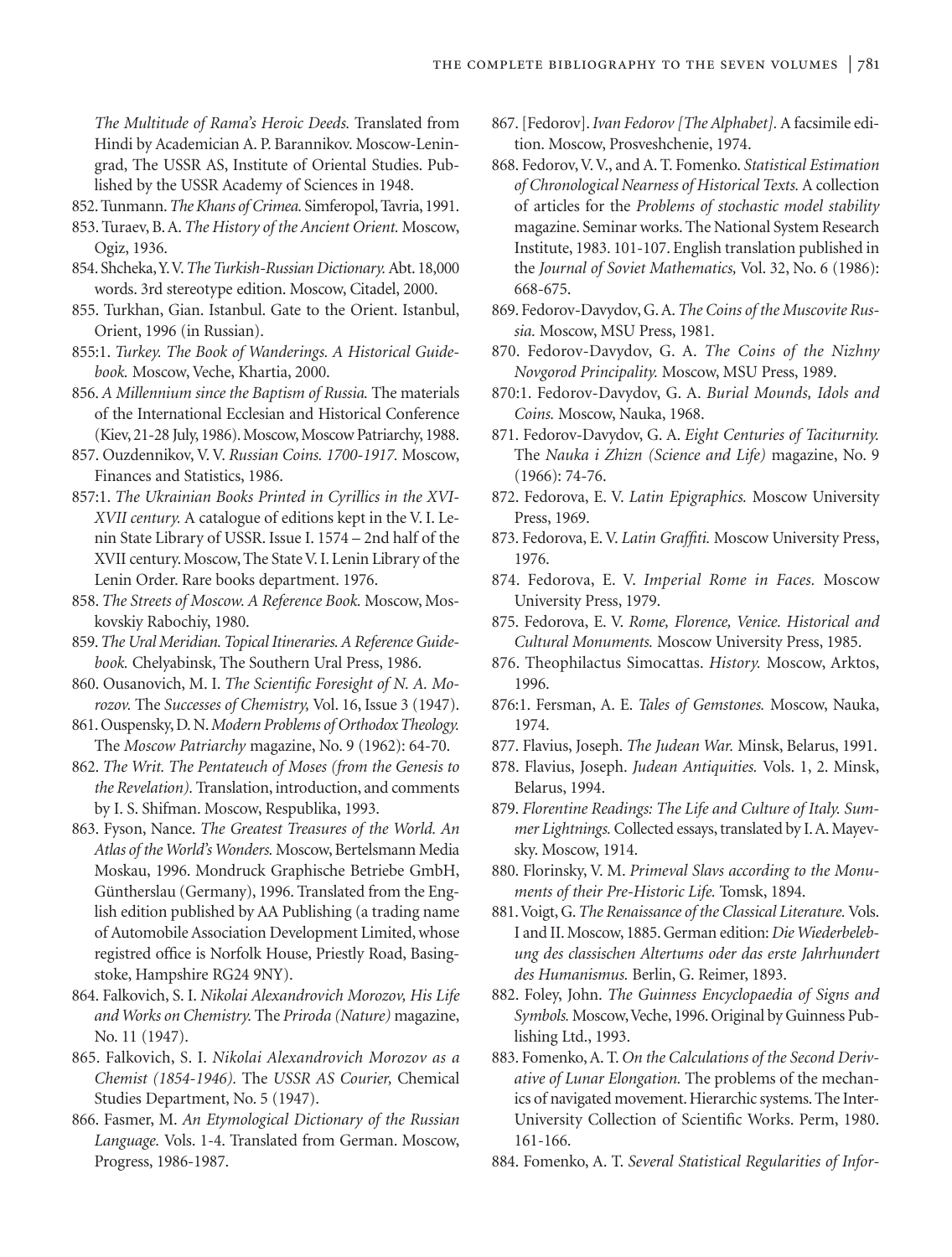*mation Density Disribution in Texts with Scales.* Semiotics and Informatics. Moscow, The National Scientific and Technical Information Institute Publication, Issue 15 (1980): 99-124.

- 885. Fomenko, A. T. *Informative Functions and Related Statistical Regularities.* Report theses of the 3rd International Probability Theory and Mathematical Statistics Conference in Vilnius, the Lithuanian Academy of Sciences Institute of Mathematics and Cybernetics, 1981, Volume 2, pages 211-212.
- 886. Fomenko,A. T.*Duplicate Identification Methods and some of their Applications.* In *Doklady AN SSSR* (The USSR Academy of Sciences), Vol. 256, No. 6 (1981): 1326-1330.
- 887. Fomenko, A. T.*On the Qualities of the Second Derivative of Lunar Elongation and Related Statistical Regularities.* The Issues of Computational and Applied Mathematics. A collection of academic works. The Academy of Sciences of the Soviet Republic of Uzbekistan. Tashkent, Issue 63 (1981): 136-150.
- 888. Fomenko, A. T. *New Experimental Statistical Methods of Dating the Ancient Events and their Applications to the Global Chronology of the Ancient and Mediaeval World.* Preprint. Order No. 3672, No. BO7201. Moscow, State Committee for Radio and TV Broadcasting, 1981. 1-100. English translation: Fomenko, A. T*. Some new empiricostatistical methods of dating and the analysis of present global chronology.* London, The British Library, Department of Printed Books. 1981. Cup. 918/87.
- 889. Fomenko, A. T. *Calculating the Second Derivative of Lunar Elongation and Related Statistical Regularities in the Distribution of Some Astronomical Data.* In *Operational and Automatic System Research,*Issue 20 (1982): 98- 113. Kiev University Press.
- 890. Fomenko, A. T. *Concerning the Mystification Issue.* In *Science and Technology*, No. 11 (1982): 26-29.
- 891. Fomenko, A. T. *New Empirico-Statistical Method of Ordering Texts and Applications to Dating Problems.* In *Doklady AN SSSR* (The USSR Academy of Sciences Publications), Vol. 268, No. 6 (1983): 1322-1327.
- 892. Fomenko, A. T. *Distribution Geometry for Entire Points in Hyperregions.* The Vector and Tensor Analysis Seminar works (Moscow, MSU Press), Issue 21 (1983): 106-152.
- 893. Fomenko, A. T.*The Author's Invariant of Russian Literary Texts.* Methods of Qualitative Analysis of Narrative Source Texts. Moscow, The USSR History Institute (The USSR Academy of Sciences), 1983. 86-109.
- 894. Fomenko, A. T. *The Global Chronological Map.* In *Chemistry and Life,* No. 11 (1983): 85-92.
- 895. Fomenko, A. T.*New Methods of the Chronologically Correct Ordering of Texts and their Applications to the Problems of Dating the Ancient Events.* Operational and Auto-

matic System Research (Kiev University Press), Issue 21 (1983): 40-59.

- 896. Fomenko, A. T. *Methods of Statistical Processing of Parallels in Chronological Text and the Global Chronological Map.* Operational and Automatic System Research (Kiev University Press), Issue 22 (1983): 40-55.
- 897. Fomenko, A. T. *Statistical Frequency Damping Analysis of Chronological Texts and Global Chronological Applications.* Operational and Automatic System Research (Kiev University Press), Issue 24 (1984): 49-66.
- 898. Fomenko, A. T. *New Empirico-Statistical Method of Parallelism Determination and Duplicate Dating.* Problems of stochastic model stability. Seminar works. The National System Research Institute, Moscow, 1984. 154-177.
- 899. Fomenko, A. T. *Frequency Matrices and their Applications to Statistical Processing of Narrative Sources.* Report theses of the "Complex Methods of Historical Studies from Antiquity to Contemporaneity" conference. The Commission for Applying Natural Scientific Methods to Archaeology. Moscow, The USSR History Institute (The USSR Academy of Sciences), 1984. 135-136.
- 900. Fomenko, A. T. *Informative Functions and Related Statistical Regularities.* Statistics. Probability. Economics. The *Academic Statistical Notes* series.Vol. 49. Moscow, Nauka, 1985. 335-342.
- 901. Fomenko,A. T.*Duplicates in Mixed Sequences and the Frequency Damping Principle.* Report theses of the 4th Int'l Probability Theory and Mathematical Statistics Conference in Vilnius, the Lithuanian Academy of Sciences Institute of Mathematics and Cybernetics, Vol. 3. 1985. 246-248.
- 902. Fomenko, A. T., and L. E. Morozova. *Several Issues of Statistical Annual Account Source Processing Methods.* Mathematics in mediaeval narrative source studies. Moscow, Nauka, 1986. 107-129.
- 903. Fomenko, A. T. *Identifying Dependencies and Layered Structures in Narrative Texts.* Problems of stochastic model stability. Seminar works. The National System Research Institute, 1987. 33-45.
- 904. Fomenko,A. T.*Methods of Statistical Analysis of Narrative Texts and Chronological Applications. (The Identification and the Dating of Derivative Texts, Statistical Ancient Chronology, Statistics of the Ancient Astronomical Reports).* Moscow, Moscow University Press, 1990.
- 905. Fomenko, A. T. *Statistical Chronology.* New facts in life, science and technology. The *Mathematics and Cybernetics"* series, No. 7. Moscow, Znanie, 1990.
- 906. Fomenko, A. T. *Global Chronology. (A Research of Classical and Mediaeval History. Mathematical Methods of Source Analysis.)* Moscow, MSU Department of Mathematics and Mechanics, 1993.
- 907. Fomenko, A. T.*A Criticism of the Traditional Chronology*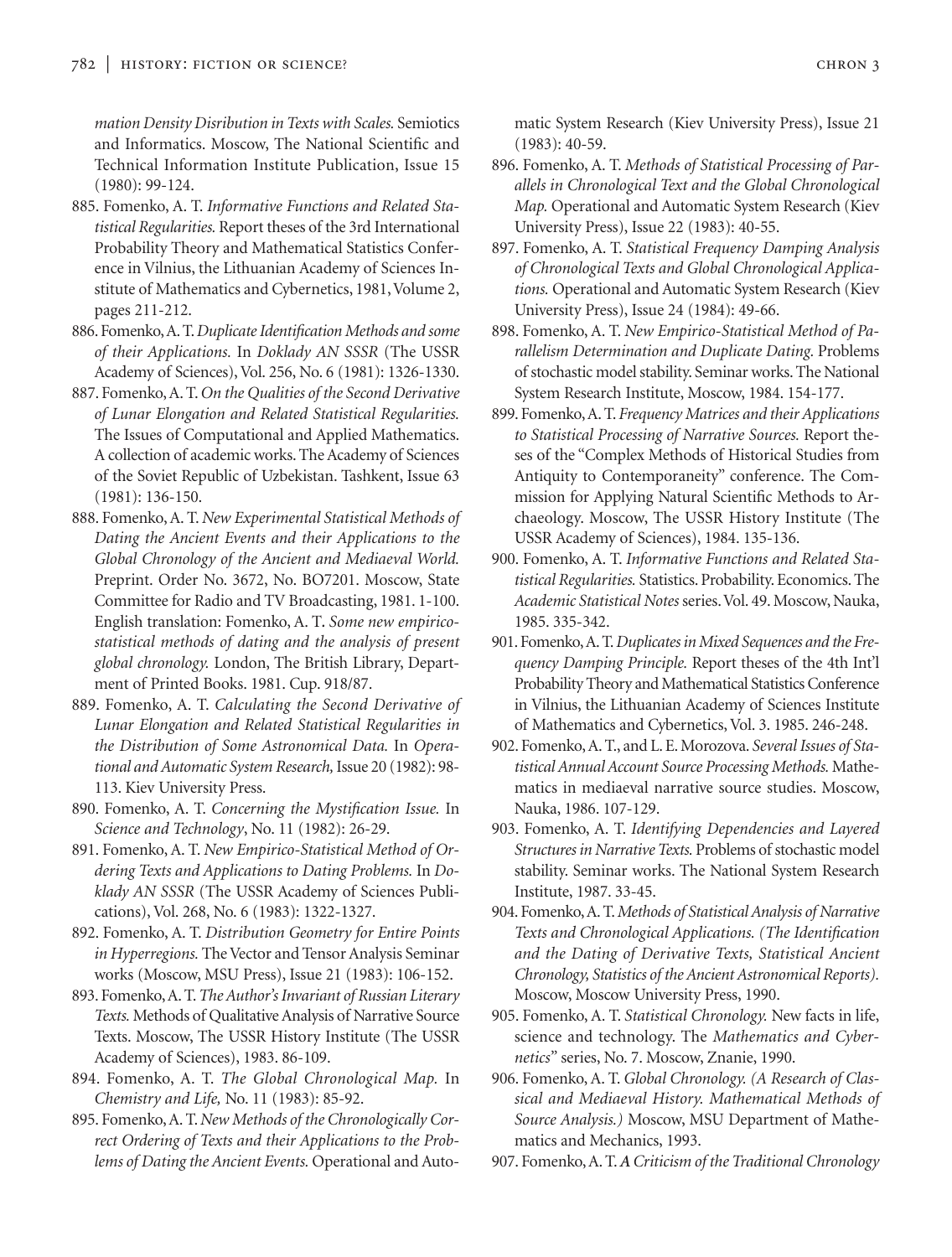*of Antiquity and the Middle Ages (What Century is it Now?).* A précis. Moscow, MSU Department of Mathematics and Mechanics, 1993.

- 908. Fomenko, A. T.*Methods of Mathematical Analysis of Historical Texts. Chronological Applications.* Moscow, Nauka, 1996.
- 909. Fomenko, A. T.*The New Chronology of Greece. Antiquity in the Middle Ages.* Vols. 1 and 2. Moscow, MSU Centre of Research and Pre-University Education, 1996.
- 910. Fomenko, A. T. *Statistical Chronology. A Mathematical View of History. What Century is it Now?* Belgrade, Margo-Art, 1997.
- 911. Fomenko,A. T.*Methods of Statistical Analysis of Historical Texts. Chronological Applications.* Vols. 1 and 2. Moscow, Kraft and Lean, 1999.
- 912. Fomenko, A. T. *New Methods of Statistical Analysis of Historical Texts. Applications to Chronology.* Vol. 1, Vol. 2. Vol. 3: Fomenko, A. T.*Antiquity in the Middle Ages. (Greek and Bible History).* Published in the series *Russian Studies in Mathematics and Sciences.* Scholary Monographs in Russian. Vol. 6-7. Lewiston-Queenston-Lampeter, The Edwin Mellen Press, 1999.
- 912:1. Fomenko, A. T., and G. V. Nosovskiy. *Demagogism instead of Scientific Analysis.* The RAS Courier, Vol. 9, No. 9 (2000): 797-800.
- 912:2. Fomenko, A. T., and G. V. Nosovskiy. *In Re the "Novgorod Datings" of A. A. Zaliznyak and V. L. Yanin.* The RAS Courier, Vol. 72, No. 2 (2002): 134-140.
- 912:3. Fomenko, T. N. *The Astronomical Datings of the "Ancient" Egyptian Zodiacs of Dendera and Esne (Latopolis).* In: Kalashnikov,V.V., G.V. Nosovskiy, and A. T. Fomenko. *The Astronomical Analysis of Chronology. The Almagest. Zodiacs.* Moscow, The Delovoi Express Financial, 2000. 635-810.
- 913. *The Epistle of Photius, the Holy Patriarch of Constantinople, to Michael, Prince of Bulgaria, on the Princely Incumbencies.* Moscow, 1779. See also: Photius. *Patriarch of Constantinople, Epistola ad Michaelem Bulgarorum Regem.* In: *Roman Spicilegium.* Rome, 1839-1844.
- 914. Cardini, Franco. *Origins of the Mediaeval Knightage.* A condensed translation from Italian by V. P. Gaiduk. La Nuova Italia, 1982. Moscow, Progress Publications, 1987.
- 914:1. France, Anatole. *Selected Short Stories.* Leningrad, Lenizdat, 1959.
- 915. Pototskaya, V. V., and N. P. Pototskaya. *French-Russian Dictionary.* 12th stereotype edition. Moscow, Sovetskaya Encyclopaedia. 1967.
- 916. Godfrey, Fr. O. F. M. *Following Christ.* Israel, Palphot Ltd., Millennium 2000, 2000.
- 917. Frazer, J. *Attis.* Moscow, Novaya Moskva, 1924. English ed.: *Adonis, Attis, Osiris.* London, Macmillan & Co, 1907.
- 918. Frazer, J. *Golden Bough.* Release 1. Moscow-Leningrad, Ogiz, 1931.
- 919. Frazer, J. *Golden Bough.* Releases 3, 4. Moscow, Atheist, 1928.
- 920. Frazer, J. *The Folklore in the Old Testament. Studies in Comparative Religion.* Moscow-Leningrad, Ogiz, The State Social Economics, 1931. English original: London, Macmillan & Co., 1918.
- 921. Fren, H. M.*Coins of the Khans of Juchiev Ulus of the Golden Horde.* St. Petersburg, 1832.
- 922. Frumkina, R. M. *Statistical Methods of Lexical Studies.* Moscow, 1964.
- 923. Thucydides.*The History of the Peloponnesian War.* Eight books. Translated by F. G. Mishchenko. Vols. 1, 2. Vol. 1: books 1-4.Vol. 2: books 5-8. Moscow, 1887-1888. English edition published in the series *"Great Books of the Western World.* Vol. 5. Encyclopaedia Britannica, Inc. Chicago, The University of Chicago, 1952 (2nd edition 1990). See also the Penguin Books edition. London, 1954.
- 924. Thucydides. *History.* Leningrad, Nauka, 1981.
- 925. von Senger, Harro. *Stratagems. On the Chinese Art of Life and Survival.* Moscow, Progress, 1995.
- 926. Herrmann, D.*The Pioneers of the Skies.* Translated from German by K. B. Shingareva and A. A. Konopikhin. Moscow, Mir, 1981. German edition: Herrmann, Dieter B. *Entdecker des Himmels.* Leipzig-Jena-Berlin, Urania-Verlag, 1979.
- 927. Chlodowski, R. I. *Francesco Petrarch.* Moscow, Nauka, 1974.
- 928.*The Pilgrimage of Hegumen Daniel.* Literary Monuments of Ancient Russia. XII Century. Moscow, Khudozhestvennaya Literatura, 1980. 25-115.
- 929.*Afanasy Nikitin's Voyage over the Three Seas. 1466-1472.* Moscow-Leningrad, the Academy of Sciences, Literary Masterpieces, The USSR AS Publications, 1948.
- 930. Hollingsworth, Mary. *Art in the History of Humanity.* Moscow, Iskusstvo, 1989. Russian translation of the edition titled *L'Arte Nella Storia Dell'Uomo.* Saggio introduttivo di Giulio Carlo Argan. Firenze, Giunti Gruppo Editoriale, 1989.
- 931. *The Kholmogory Chronicle. The Dvina Chronicler.* The Complete Collection of Russian Chronicles, Vol. 33. Leningrad, Nauka, 1977.
- 932. Khomyakov, A. S. *Collected Works in Two Volumes.* A supplement to the *Issues of Philosophy.* Vol. 1. Works on historiosophy. Moscow, the Moscow Fund of Philosophy, Medium Press, 1994.
- 933. Aconiatus, Nicetas. *History Beginning with the Reign of John Comnenus.* St. Petersburg, 1860. Also see the *Historia* by Nicetas Aconiatus in J. P. Migne's *Patrologiae cursus completes. Series graeca.* Vol. 140. Paris, 1857-1886.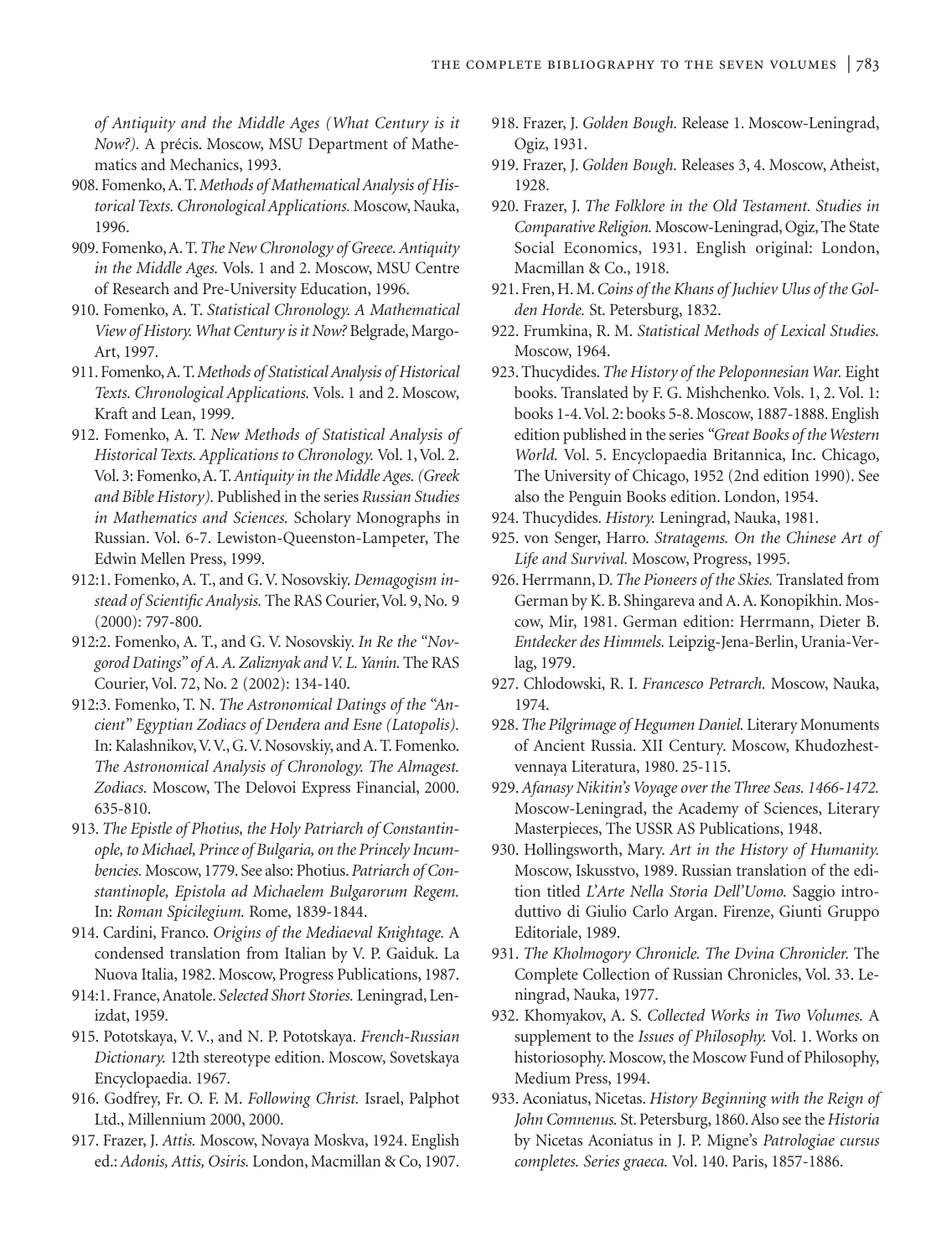- 934. Aconiatus, Nicetas. *History Beginning with the Reign of John Comnenus (1186-1206).* The *Byzantine Historians* series, Vol. 5. St. Petersburg, 1862. Also see the *Historia* by Nicetas Aconiatus in J. P. Migne's *Patrologiae cursus completes. Series graeca.* Vol. 140. Paris, 1857-1886
- 935. Hogue, John. *Nostradamus. The Complete Prophecies.* First published in Great Britain in 1996 by Element Books Ltd., Shaftesbury, Dorset. Moscow, Fair-Press, The Grand Publishing and Trading House, 1999.
- 935:1. Boutenev, Khreptovich. *Florence and Rome in Relation to Two XV-century Events in Russian History. A Concise Illustrated Account Compiled by Khreptovich Boutenev, Esq.* Moscow, 1909.
- 936. *Christianity. An Encyclopaedic Dictionary.* The Encyclopaedic Dictionary of Brockhaus and Efron. New Encyclopaedic Dictionary of Brockhaus and Efron. The Orthodox Encyclopaedia of Theology. Vols. 1-3. Moscow, The Great Russian Encyclopaedia, 1993.
- 937. Pokrovskiy, N. N., ed. *Christianity and the Russian Church of the Feudal Period (Materials).* Novosibirsk, Nauka, Siberian Affiliation, 1989.
- 938. Istrin, V. M., ed. *The Chronicle of John Malalas (A Slavic Translation).* St. Petersburg, 1911.
- 939.*The Chronographer.* Russian National Library, the Manuscript Section. Rumyantsevsky Fund, 457.
- 940. *The Lutheran Chronographer.* Private collection, 1680.
- 941. Rantsov, V. L., comp. *The Chronology of Global and Russian History.* St. Petersburg, Brockhaus-Efron, 1905. Reprinted in Kaliningrad: Argument,Yantarny Skaz, 1995.
- 942.*The Chronology of Russian History. An Encyclopaedic Reference Book.* Moscow, Mezhdunarodnye Otnosheniya, 1994.
- 943. Prakhov, Adrian, ed. *The Treasures of Russian Art.* A Monthly Almanac of the Imperial Society for Supporting Fine Arts. Year IV, No. 2-4, No. 5 (1904). Issue 5: The Relics of the Savvino-Storozhevsky monastery. Historical review by Alexander Ouspensky. Reprinted in Moscow, Severo-Print Typography, 1998. To the 600th anniversary of the Savvino-Storozhevsky stauropigial friary.
- 944. Khoudyakov, M. G. *Accounts of the History of the Kazan Khanate.* Kazan, State Publishing House, 1923. Reprinted in: *On the Junction of Continents and Civilizations.* Moscow, Insan, 1996. Published separately: Moscow, Insan, SFK, 1991.
- 945. Kjetsaa, G., S. Gustavsson, B. Beckman, and S. Gil. *The Problems of the "Quiet flows the Don's" Authorship. Who Wrote the "Quiet flows the Don"?* Moscow, Kniga, 1989. Translated from the Solum Forlag edition. Oslo-New Jersey, Humanities Press.
- 946. Zeitlin, Z.*Galileo.* The *Celebrity Biographies* series, Issue 5-6. The Literary Magazine Association, Moscow, 1935.
- 947. Petrov, Leonid, comp.*The Dictionary of Ecclesial History. (A Referential Theological Dictionary, Predominantly Oriented At Ecclesial History).* St. Petersburg, the Province Department Typography, 1889. Reprinted: the Sretenskiy Monastery, 1996.
- 948. Cicero, Marcus Tullius. *Dialogues. On the State. On the Laws.* Moscow, Nauka, 1966. English edition: Cicero, Marcus Tullius.*Works.* Cambridge, Mass; Harvard University Press; London, Heinemann, 1977.
- 949. Cicero, Marcus Tullius.*Three Tractates on the Art of Rhetoric.* Moscow, Nauka, 1972. English edition: Cicero, Marcus Tullius.*Works.* Cambridge, Mass; Harvard University Press; London, Heinemann, 1977.
- 950. Cicero, Marcus Tullius. *On the Old Age. On Friendship. On Responsibilities.* Moscow, Nauka, 1972. English edition: Cicero, Marcus Tullius.*Old Age and Friendship…* London, Cassel's National Library, 1889.
- 951. Cicero, Marcus Tullius. *Philosophical Tractates.* Moscow, Nauka, 1985. English edition: Cicero, Marcus Tullius. *Works.* Cambridge, Mass; Harvard University Press; London, Heinemann, 1977.
- 952. Chagin, G. N. *The Ancient Land of Perm.* Moscow, Iskusstvo, 1988.
- 953. Chekin, L. S. *The Cartography of the Christian Middle Ages in the VIII-XIII century.* Moscow, Oriental Literature, RAS, 1999.
- 953:1. Chernetsov, A. V. *The Gilded Doors of the XVI century. The Cathedrals of the Moscow Kremlin and the Trinity Cathedral of the Ipatyevsky Monastery in Kostroma.* Moscow, The RAS, Nauka, 1992.
- 954. Chernin, A. D. *The Physics of Time.* Moscow, Nauka, 1987.
- 955. Chernykh, P.Y.*A Historical and Etymological Dictionary of the Modern Russian Language.* Vols. 1, 2. Moscow, Russkiy Yazyk, 1993.
- 955:1. Chernyak, E. B.*The Mysteries of France. Conspiracy, Intrigue, Mystification.* Moscow, Ostozhye Press, 1996.
- 955:2. Chernyak, E. B.*The Time of the Conspiracies Long Forgotten.* Moscow, Mezhdunarodnye Otnosheniya, 1994.
- 956. Chertkov, A. D. *On the Language of the Pelasgians that used to Inhabit Italy, and its Comparison to Ancient Slavic.* The periodical edition of the Moscow Society for the Historical Studies of Russian Antiquities, Book 23. Moscow, 1855.
- 957. Chertkov, A. D. *A Description of Ancient Russian Coins.* Moscow, Selivanovsky Typography, 1834.
- 958. Cinzia, Valigi. *Rome and the Vatican.* Narni-Terni, Italy, Plurigraf, 1995.
- 959. Chistovich, I.*Textual Corrections of the Slavic Bible Before* the 1751 Edition. (Article 2). The Orthodox Review, Vol. 2 (May Book, 1860): 41-72.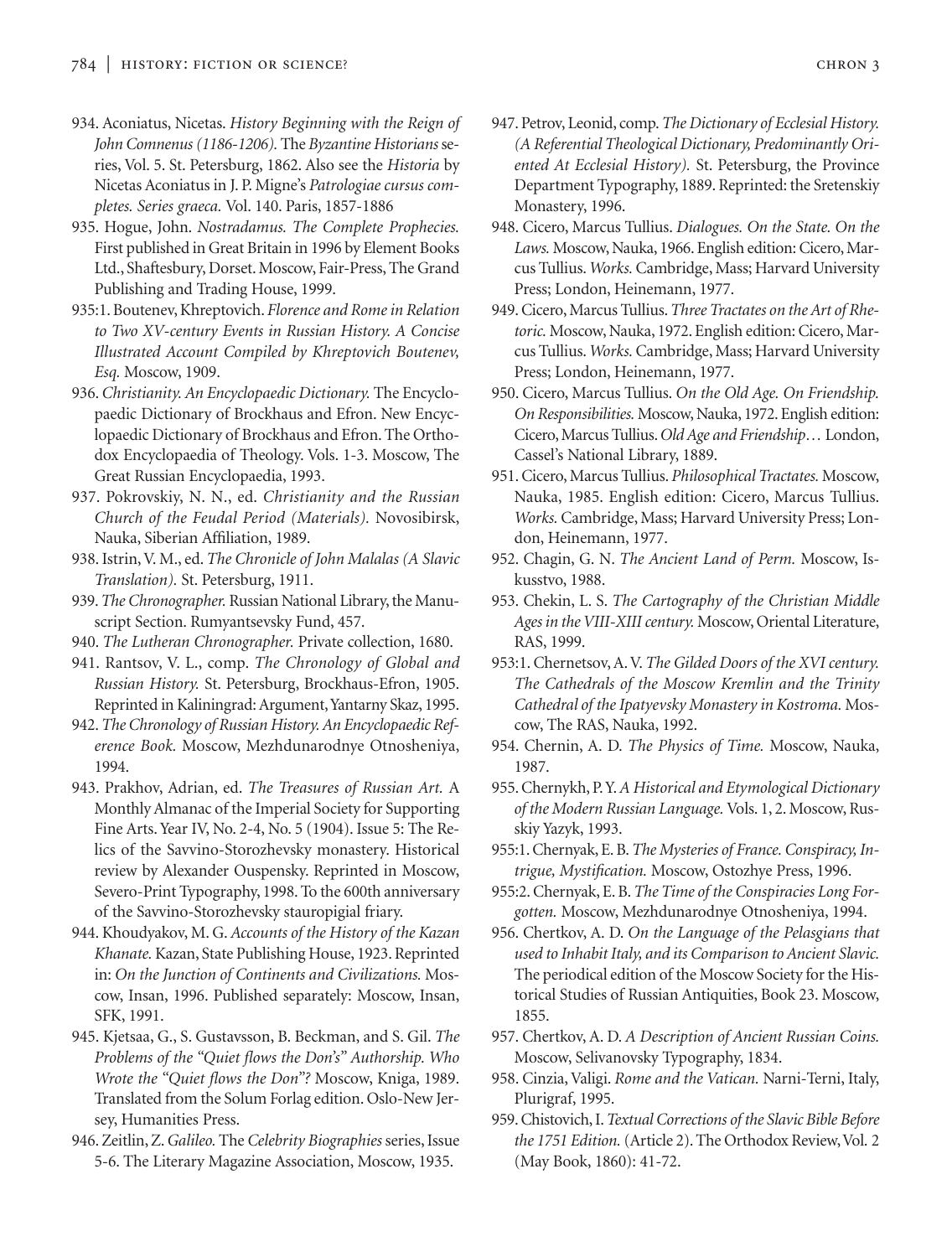- 960. Chistyakov, A. S. *The Story of Peter the Great.* Reprint. Moscow, Buklet, Dvoinaya Raduga, 1992.
- 961. Chistyakova, N. A., and N.V.Voulikh.*The History of Ancient Literature.* Moscow, Vyshaya Shkola, 1972.
- 962.*Imperial Society for History and Russian Antiquities Readings.* Book I, Part 5. 1858.
- 963. *The Miraculous Icons of Our Lady.* Sisterhood of the Holy Martyr Elizabeth, the Great Princess. 103287. Moscow, 40, 2nd Khutorskaya St., 1998.
- 964. [Champollion] *J. F. Champollion and Egyptian Hieroglyphs Deciphered.* Collected works under the general editorship of I. S. Katznelson. Moscow, Nauka, 1979.
- 965. Chantepie de la Saussaye, D. P. *Illustrated History of Religions.* Moscow, 1899. English edition: *Manual of the Science of Religion.* London-New York, Longmans, Green and Co., 1891.
- 966. Chantepie de la Saussaye, D. P. *Illustrated History of Religions.* Vols. 1 and 2. Moscow, Spaso-Preobrazhensky Stauropigial Monastery of Valaam, reprinted in 1992.
- 967. Shakhmatov, A. A. *Manuscript Description. The Radzivilovskaya Chronicle, or the Chronicle of Königsberg.*Vol. 2. Articles on the text and the miniatures of the manuscript. St. Petersburg, Imperial Antiquarian Bibliophile Society, CXVIII, 1902.
- 968. Shevchenko, M. Y. *The Star Catalogue of Claudius Ptolemy: Special Characteristics of Ancient Astronomical Observations.* Historico-Astronomical Research. Issue 17. Moscow, Nauka, 1988. 167-186.
- 969. *Masterpieces among the Paintings in the Museums of the USSR. The Art of Ancient Russia. The Renaissance Art.* Issue 1. Moscow, Goznak, 1974.
- 970. Sheynman, M. M.*Belief in the Devil in the History of Religion.* Moscow, Nauka, 1977.
- 971. Shakespeare. *Collected Works in Five Volumes.* From the *Library of Great Writers* series under the editorship of S. A. Vengerov. St. Petersburg, Brockhaus-Efron, 1902-1904.
- 972. Shakespeare, William. *The Complete Works in Eight Volumes.* Under the editorship of A. Smirnov and A. Anixt. Moscow, Iskusstvo, 1960.
- 973. Shakespeare, William. *King Richard III. Tragedy in Five Acts.* Translated by Georgy Ben. St. Petersburg, Zvezda, 1997.
- 974. *600th Anniversary of the Kulikovo Battle.* Brochure. Vneshtorgizdat, Moscow State Museum of History. 1980.
- 975. Shilov, Y. A. *The Proto-Homeland of the Aryans. History, Tradition, Mythology.* Kiev, Sinto, 1995.
- 976. Shiryaev, A. N.*Consecutive Statistical Analysis.* Moscow, Nauka, 1976.
- 977. Shiryaev, E. E.*Belarus: White Russia, Black Russia and Lithuania on the Maps.* Minsk, Science & Technology, 1991.
- 978. Shklovsky, I. S. *Supernovae.* Moscow, 1968 (1st edition).

Moscow, Nauka, 1976 (2nd edition). English edition: London-New York, Wiley, 1968.

- 979. Schlezer, A. L. *Public and Private Life of Augustus Ludwig Schlezer as Related by Himself.* In the *Imperial Academy of Sciences, Russian Language and Literature Department* series, Vol. 13. St. Petersburg, 1875.
- 980. Shlyapkin I. A. *Description of the Manuscripts of the Spaso-Yefimiev Monastery in Suzdal.* The Masterpieces of Ancient Literature, Issue 4, No. 16. St. Petersburg, 1881.
- 981. Spilevskiy A. V. *The Almagest and Chronology.* The Ancient History Courier, No. 3 (1988): 134-160.
- 982. Schulmann, Eliezer. *The Sequence of Biblical Events.* Translated from Hebrew. Moscow, the Ministry of Defence Publications, 1990.
- 983. Shchepkin, V. N. *Russian Palaeography.* Moscow, Nauka, 1967.
- 984. Shcherbatov, M. M. *Russian History from the Dawn of Time.* St. Petersburg, 1901.
- 985. Eulia, Chelebi. *The Book of Travels. Campaigns of the Tatars and Voyages through the Crimea (1641-1667).* Simferopol, Tavria, 1996.
- 985:1. Eisler, Colin (Leman, Robert).*The Museums of Berlin.* Moscow, Colin Eisler and Little, Brown and Company, Inc. Compilation. Slovo, the *World's Greatest Museums* series, 2002 (1996).
- 985:1. Eisler, Colin. *The Art of the Hermitage.* Moscow, Biblion, 2001.
- 986. Aitken, M. J. *Physics and Archaeology.* Moscow, IL, 1964. English original: New York, Interscience Publishers, 1961.
- 987. Ehlebracht, Peter. *Tragedy of the Pyramids. Egyptian Shrines Plundered for 5000 Years.* Moscow, Progress, 1984. German original: *Haltet die Pyramiden Fest! 5000 Jahre Grabraub in Ägypten.* Düsseldorf-Vienna, Econ, 1980.
- 987:1. Englund, Peter. *Poltava. How an Army Perished.* Moscow, Novoye Literaturnoye Obozrenie, 1995. Original: Stockholm, Bokförgalet Atlantis, 1988.
- 988. *The Encyclopaedic Dictionary.* Vols. 1-82; supplementary volumes 1-4. St. Petersburg, Brockhaus and Efron, 1890-1907.
- 988:0. Brockhaus, F. A., and I. A. Efron. *The Encyclopaedic Dictionary.* St. Petersburg, 1898. Reprinted: St. Petersburg, Polradis, 1994.
- 988:1. *Encyclopaedia for Children.* Vol. 7: *Art.* Moscow, Avantaplus, 1997.
- 989. *The Encyclopaedia of Elementary Mathematics. Book 1. Arithmetics.* Moscow-Leningrad, the State Publishing House of Theoretical Technical Literature, 1951.
- 990. Artamonov, M. I., ed.*The Hermitage.* Album. Leningrad, Sovetskiy Khudozhnik, 1964.
- 991. Ern, V. *The Revelation in Thunder and Storm. Anatomy of N. A. Morozov's Book.* Moscow, 1907.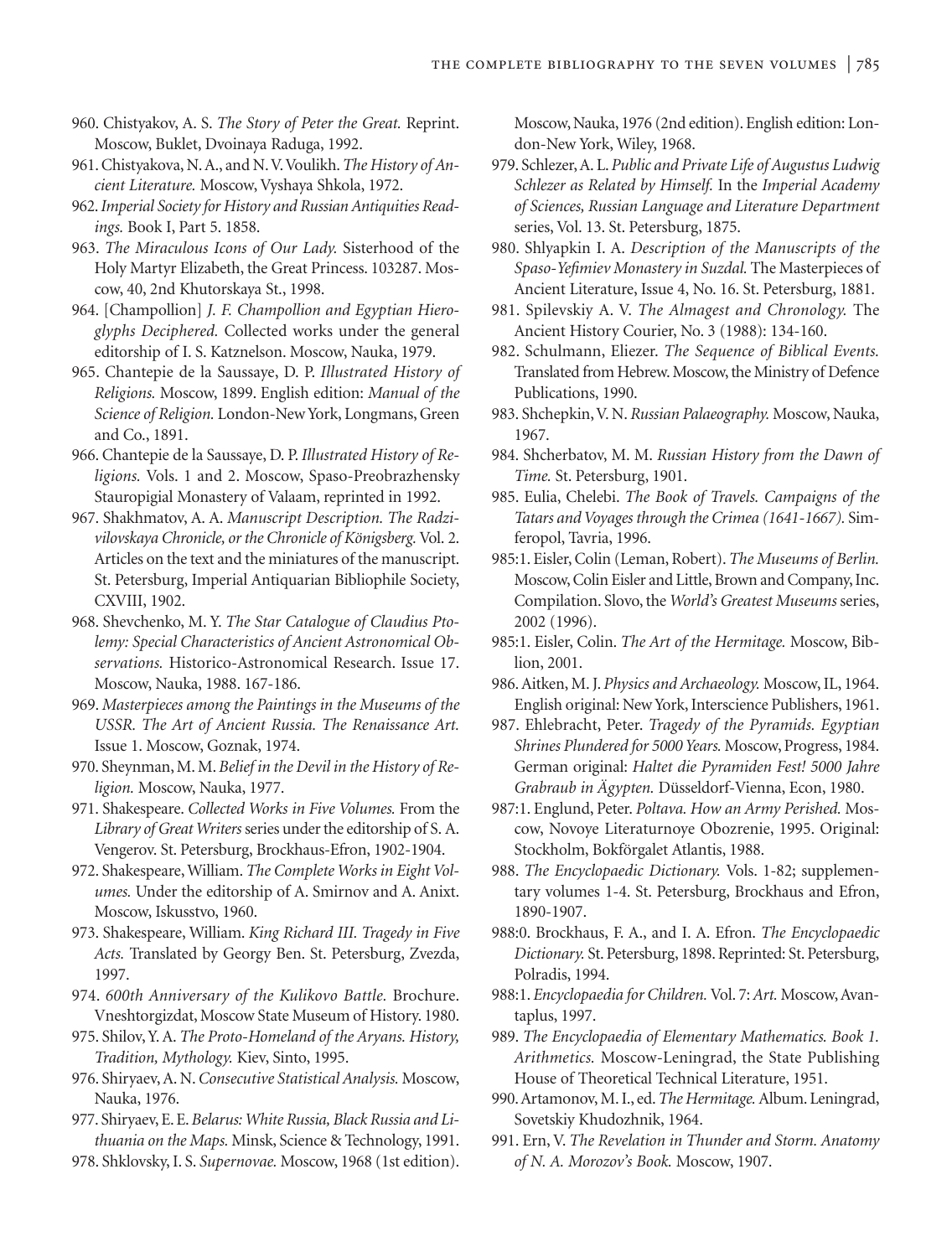- 991:1. *The Art of Goldsmithery in Russia.* Album. Moscow, Interbook-Business, Yural Ltd, 2002.
- 992.Yuvalova, E. P.*German Sculpture of 1200-1270.* Moscow, Iskusstvo, 1983.
- 993. Yanin, V. L. *I Sent You a Birch-Rind Epistle.* Moscow, MSU Press, 1965. A revised edition: Moscow, 1998.
- 993:1. Jannella, Cecilia. *Simone Martini.* Album. Moscow, Slovo, 1996. Scala, 1995, Istituto Forografico Editoriale.
- 994. Ponomaryov, A. M., ed. *Yaroslavl. History of the City in Documents and First-Hand Materials from First References to 1917.* Yaroslavl, Upper Volga Publications, 1990.
- 995. *Yaroslavl. Map 0-37 (1:1,000,000).* The General Council of Ministers, Department of Geodetics and Cartography, 1980.
- 996. *Yaroslavl. Monuments of Art and Architecture.* Yaroslavl: Upper Volga Publications, 1994.

## **Literature in foreign languages**

- 997. Chrysostomos, Abbot. *The Holy Royal Monastery of Kykko Founded with a Cross.* Limassol, Cyprus, Kykko Monastery, printed by D. Couvas & Sons, Ltd., 1969.
- 998. *ABC kulturnich pamatek Ceskoslovenska*. Prague, Panorama, 1985.
- 999. Abulafia, David. *Frederick II. A Medieval Emperor.* New York-Oxford, Oxford University Press, 1988.
- 1000. Abu Mashar.*De magnis coinctiombus.*Augsburg, Erhard Ratdolt (The Pulkovo Observatory Library), 1489.
- 1001. Adam, L. *North-West American Indian Art and its Early Chinese Parallels*. Man, Volume 36, No. 2-3 (1936): 45.
- 1002. Puech, Aime. *St. Jean Chrisostome et les mœurs de son temps*. Paris, 1891.
- 1003. Albright, W. F. *From the Stone Age to Christianity.* 7th edition. New York, 1957.
- 1004. Albumasar. *De Astrú Scientia.* 1515. (The Pulkovo Observatory Library.)
- 1005. Alibert, Louis. *Dictionnaire Occitan-Francais. Selon les parles languedociens.* Toulouse, Institut d'études Occitanes, 1996.
- 1006. *A List of Books on the History of Science.* 2nd supplement, Part 3. Astronomy. Chicago, The J. Crerar Library, 1944.
- 1007. Allen, Phillip. *L'Atlas des Atlas. Le monde vu par les cartographes*. Brepols, 1993.
- 1008.*Almagestu Cl. Ptolemaei Phelusiensis Alexandrini.*Anno Virginei Partus, 1515.
- 1009.*America. Das frühe Bild der Neuen Welt. Ausstellung der Bayerischen Staatsbibliothek München.* Munich, Prestel Verlag, 1992.
- 1009:1. Silverman, David P., ed. *Ancient Egypt*. New York, Oxford University Press, 1977.
- 1010. Thorpe, B., ed.*Ancient Laws and Institutes of England…* Volume 1. London, 1840. 198.
- 1011. Anke,Victor.*The Life of Charlemagne.*Aachen, Einhard Verlag, 1995.
- 1012. *Annales de la Société Royale d'Archéologie de Bruxelles. Fondée a Bruxelles en 1887. Mémoires, rapports et docu*ments. Publication périodique. Tome 41<sup>e</sup>. Secrétariat Général. Musée de la Porte de Hal Bruxelles. 1937.
- 1013. Apianus, P. *Cosmographicus Liber Petri Apiani mathematici studiose collectus.* (The Pulkovo Observatory Library). Landshutae, impensis P. Apiani, 1524.
- 1013:1. Arellano, Alexandra. *All Cuzco. Peru.* Fisa Escudo de Oro. Centre of Regional Studies of the Andes Bartolomé de las Casas, Lima, Peru. Instituto de Investigacion de la Facultad de Turismo y Hotelria, Universidad San Martin de Porres. 1999.
- 1014. Arnim, H. *Sprachliche Forschungen zur Chronologie der platonischen Dialoge*.Volume 269. Appendix 3. Sitzungen Wiener Akademie, 1912.
- 1015. Wolff, Arnold*. Cologne Cathedral. Its history Its Works of Art*. Greven Verlag Köln GmbH, 1995.
- 1016. Wolff, Arnold, Rainer Gaertner, and Karl-Heinz Schmitz. *Cologne on the Rhine with City Map*. Cologne, Verlagsgesellschaft GmbH, 1995.
- 1017. Wolff, Arnold. *The Cologne Cathedral*. Cologne, Vista Point Verlag, 1990.
- 1017:0. Sachs, Abraham J. *Astronomical Diaries and Related Texts from Babylonia*. Compiled and edited by Hermann Hunger. Volume 1: Diaries from 652 BC to 262 BC. Volume 2: Diaries from 261 BC to 165 BC. Österreichische Akademie der Wissenschaften Philosophisch-Historische Klasse Denkschriften, 195. Bad. Verlag der Österreichischen Akademie der Wissenschaften. Vienna, 1988.
- 1017:1. Walker, Christopher, ed. *Astronomy before the Telescope*. Foreword by P. Moore. British Museum Press, 1996.
- 1018. Palairet, Jean. *Atlas Méthodique, Composé pour l'usage de son altesse sérénissime monseigneur le prince d'Orange et de Nassau stadhouder des sept provinces-unies, etc. etc. etc.* Se trouve à Londres, chez Mess. J. Nourse & P.Vaillant dans le Strand; J. Neaulme à Amsterdam & à Berlin; & P. Gosse à La Haye. 1755.
- 1019. *Atlas Minor sive Geographia compendiosa in qva Orbis Terrarum pavcis attamen novissimis Tabvlis ostenditvr.*// *Atlas Nouveau, contenant toutes les parties du monde, Où font Exactement Remarquees les Empires Monarchies, Royaumes, Etats, Republiques, &c, &c, &c.* Receuillies des Meilleurs Auteurs. Amsterdam: Regner & Josue Ottens, n.d.
- 1020. Auè, Michèlé. *Discover Cathar country*. *Le Pays Cathare*. Toulouse, MSM, 1992.
- 1021. Bacharach.*Astronomia.*(The Pulkovo Observatory Library), 1545.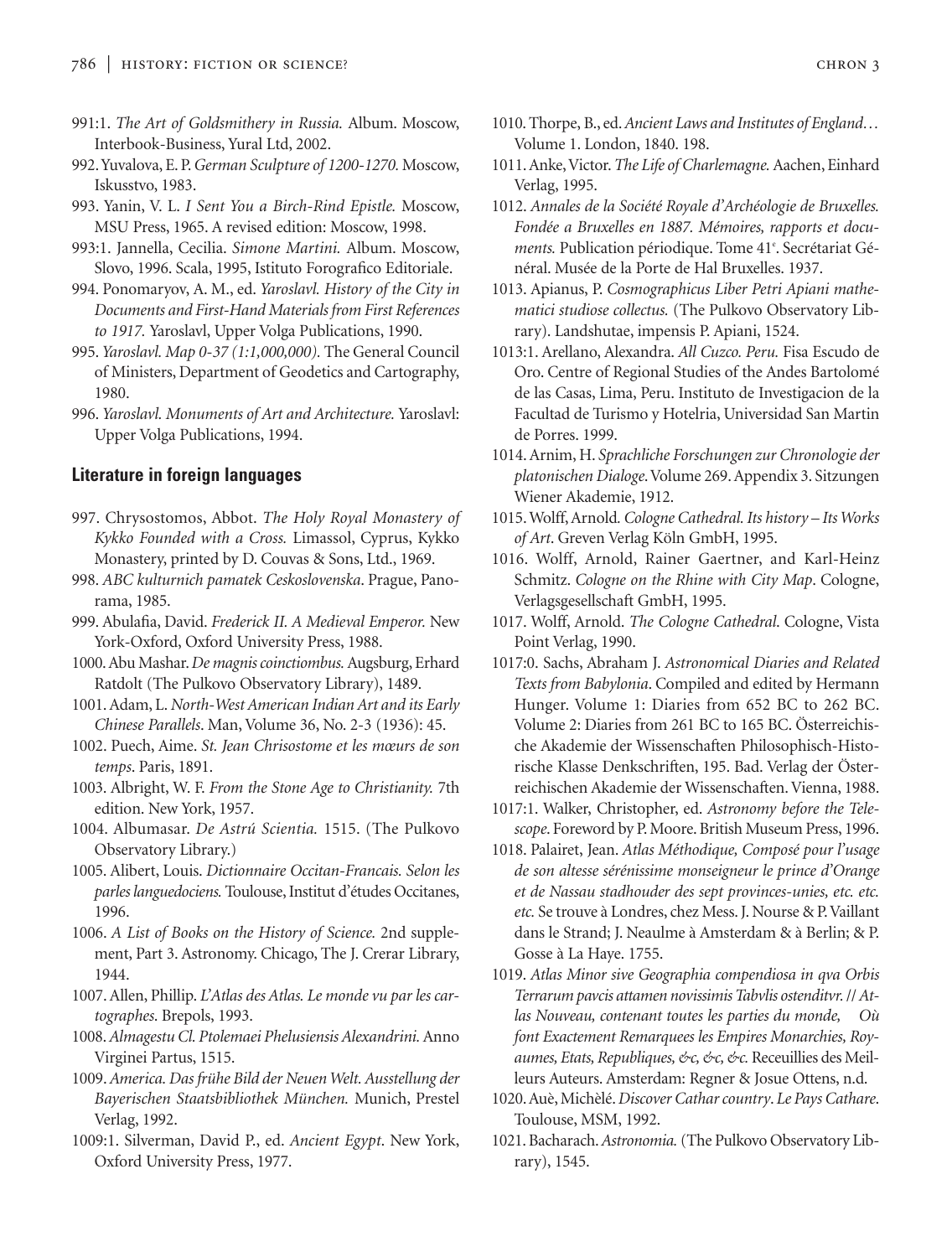- 1022. Bailly, J. S. *Histoire de l'astronomie ancienne depuis son origine jusqu'à l'établissement de l'école d'Alexandrie.* Paris, 1st edition 1775, 2nd edition 1781.
- 1023. Baily, F. *An account of the life of Sir John Flaemsteed.* London, 1835.
- 1024. Baily, F. *The Catalogues of Ptolemy, Ulugh Beigh, Tycho Brahe, Halley and Hevelins, deduced from the best authorities*. Royal Astr. Soc. Memoirs, XIII (1843): 1-248.
- 1025. Bakker, I., I. Vogel, and T. Wislanski. *TRB and other C-14 Dates from Poland*. *Helinium*, IX, 1969.
- 1025:1. Baldauf, Robert. *Historie und Kritik. (Einige kritische Bemerkungen.).* Basel: Friedrich Reinhardt, Universitätsbuchdruckerei, 1902.
- 1026. Bartholomaeus, Angicus. *De proprietatibus rerum*. lib. XV, cap. CXXXI. Apud A. Koburger. Nurenbergi, 1492,
- 1027. Barron, Roderick. *Decorative Maps. With Forty Full Colour Plates*. London, Bracken Books, 1989.
- 1028. Basilica, Sainte Cécile. *Albi. As de Cœur Collection. Guided Visit.* Albi, France: Apa-Poux S. A. Albi, 1992.
- 1028:1. Bély, Lucien. *Discovering the Cathars*. France, Éditions Sud Ouest, 2001.
- 1029. Bennet, J.A.*The Divided Circle. A History of Instruments for Astronomy Navigation and Surveying*. Christie's, Oxford, Phaidon, 1987.
- 1030. de Sainte-Maure, Benoit. *Chronique des ducs de Normandie par Benoit.* Publee... par C. Fahlin, t. I. In: Bibliotheca Ekmaniana universitatis regiae Upsaliensis, Uppsala, 1951. 8-11.
- 1031. del Castillo, Conquistador Bernal Días. *The Discovery and Conquest of Mexico.* New Introduction by Hugh Thomas. New York, Da Capo Press. 1996.
- 1032. Bernard, Lewis. *The Middle East. A brief History of the Last 2000 Years*. New York, Simon & Schuster, 1997.
- 1033. *Bibliography of books and papers published in 1963 on the History of Astronomy*. Moscow: Nauka, 1964.
- 1034. Binding, Rudolf G. *Der Goldene Schrein. Bilder deutschen Meister auf Goldgrund.* Leipzig, 1934.
- 1035. Blaeu, Joan.*Novus Atlas Sinensis*, 1655. Faksimiles nach der Prachtausgabe der Herzog von der August Bibliothek Wolfenbüttel. Herausgegeben von der Stiftung Volkswagenwerk Hannover. Mit Beiträgen von Hans Kauffmann und Yorck Alexander Haase, und einem Geleitwort von Gotthard Gambke. Verlag Müller und Schindler, 1973.
- 1036. *Le Grand Atlas de Blaeu.* Le Monde au XVIIe siècle. Introduction, descriptions et choix des cartes par John Goss. Ancient conseiller-expert cartographe chez Sotheby's. Avant-propos de Peter Clark. Conservateur à la Royal Geographical Society. Adaptation Française de Irmina Spinner. Publié avec le concours de la Royal Geographical Society. Paris: Gründ, 1992. Les cartes originales de *Grand Atlas de Blaeu. Le monde au XVIIe siècle* ont été publiées

par Blaeu dans son *Atlas Major* publié à Amsterdam en 1662. L'édition originale 1990 par Studio Editions sous le titre original *Blaeu's Grand Atlas of the 17th Century World*. Première édition francaise 1992 par Librairie Gründ, Paris.

- 1037. Bloch, M. *La societe féodale*. Paris, 1968.
- 1038. Blöss, Christian, and Hans-Ulrich Niemitz.*C14-Crash. (Das Ende der Illusion mit Radiokarbonmethode und Dendrochronologie datieren zu können)*. Gräfelfing, Mantis Verlag, 1997.
- 1039. Blöss, Christian, and Hans-Ulrich Niemitz.*The Self-Deception of the C14 Method and Dendrochronology*. Zeitensprünge 8 (1996) 3 361-389. Mantis Verlag, January 1997.
- 1040. Bode, J.E. *Claudius Ptolemäeus, Astronom zu Alexandrien im zweyten Jahrhundert. Beobachtung und Beschreibung der Gestirne und der Bewegung. Vergleichnungen der neuern Beobachtungen von J.E.Bode*. With a historical review and commentary. Berlin und Stettin, 1795.
- 1041. Boll, F. *Studien über Claudius Ptolemäus*. Leipzig, 1894.
- 1042. Bonhoeffer, Dietrich.*Das Geheimnis der Heiligen Nacht*. Kiefel Verlag, Wuppertal/Gütersloh, Germany, 1995.
- 1043. Bonnet, C. *Geneva in Early Christian times*. Geneva, Foundation des Clefs de Saint-Pierre, 1986.
- 1044. Boquet, F. J. C. J. *Historie de l'Astronomie*. Paris, Payot, 1925.
- 1045. Borman, Z.*Astra*. (The Pulkovo Observatory Library). 1596.
- 1045:1. [Bosch] *Tout l'œuvre peint de Jerôme Bosch*. Introduction par Max J.Friedländer. Documentation par Mia Cinotti. Paris, Flammarion, 1967.
- 1045:2 [Bosch] Fraenger, Wilhelm. *Hieronymus Bosch.* VEB Verlag der Kunst Dresden, 1975.
- 1046. Boszkowska, Anna. *Tryumf Luni i Wenus. Pasja Hieronima Boscha*. Wydawnictwo Literacklie, Krakow, 1980.
- 1047. Bourbon, Fabio. *Lithographien von Frederick Catherwood. Die Mayas. Auf den Spuren einer versunkenen Kultur*. White Star, Via Candido Sassone, 22/24 13100, Vercelli, Italien, 1999. Deutschsprachige Ausgabe: Karl Mükker Verlag, Danziger Strasse 6, 91052 Erlangen.
- 1048. Brahe, T. *Tychonis Brahe Dani Opera omnia*. Ed. J. L. E. Dreyer. 15 Volumes. Copenhagen, 1913-1929.
- 1049. Brahe, T.*Equitis Dani Astronomorum Coryhaei Vita*. Authore Petro Gassendo. Regio ex Typographia Adriani Vlac. MDCLV.
- 1049:1. Lehane, Brendan (texte), Richard Novitz (photographies). *Irlande*. London, Flint River, 1997; Paris, Booking Int'l, 1997.
- 1050. Brenon, Anne. *Le vrai visage du Catharisme*. Toulouse, Ed. Loubatières, 1988.
- 1050:1.*British Museum. A Guide to the First, Second and Third Egyptian Rooms. Predynastic Human Remains, Mummies, Wooden Sarcophagi, Coffins and Cartonnage Mummy*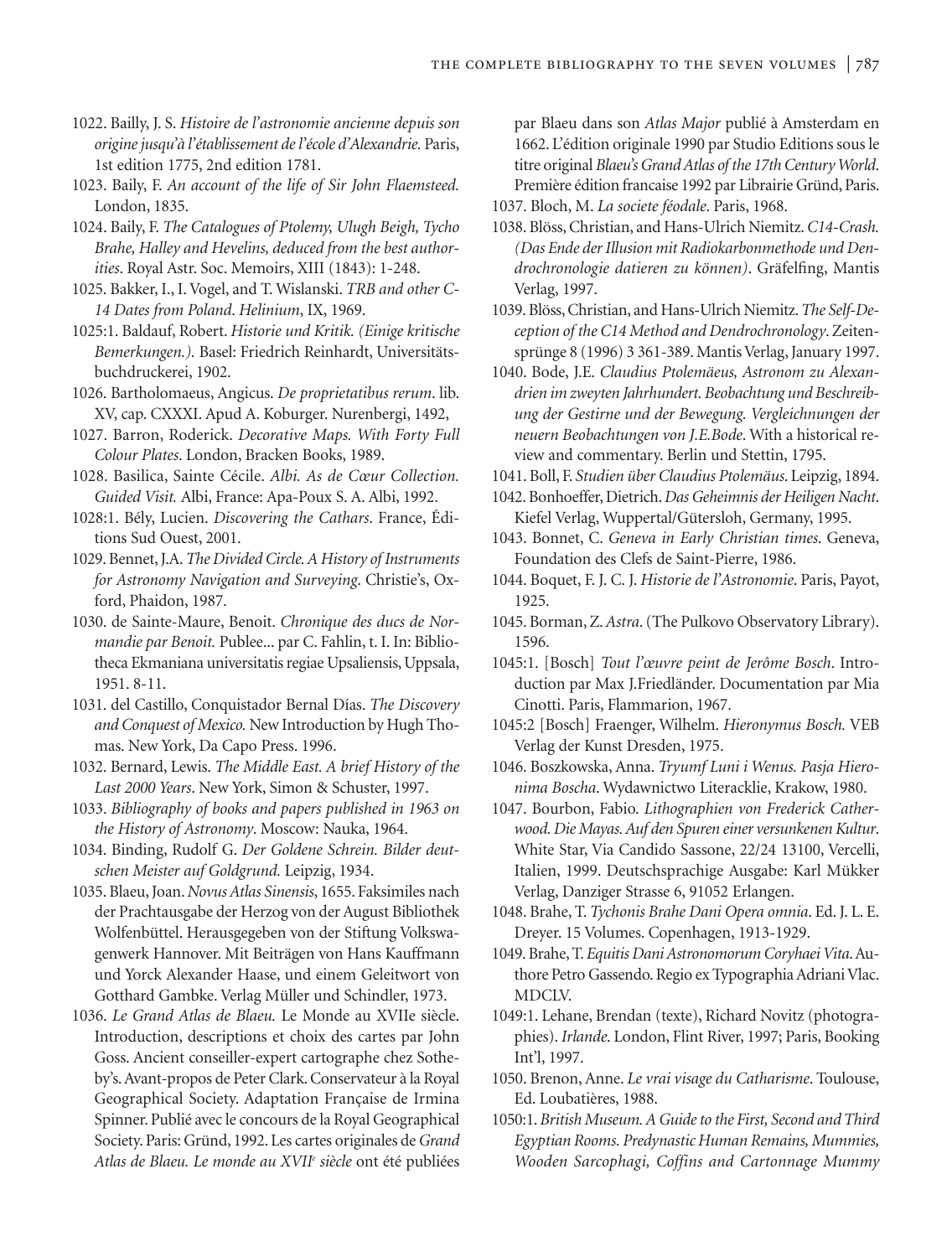*Cases, Chests and Coffers, and other Objects connected with the Funerary Rites of the Ancient Egyptians.* Third Edition, Revised and Enlarged. With 3 coloured and 32 half-tone plates. British Museum, 1924.

- 1050:2.*British Museum. A Guide to the Fourth, Fifth and Sixth Egyptian Rooms and the Coptic Room. A series of Collections of Small Egyptian Antiquities, which illustrate the Manners and Customs, the Arts and Crafts, the Religion and Literature, and the Funeral Rites and Ceremonies of the Ancient Egyptians and their Descendants, the Copts, from about B.C. 4500 to A.D. 1000.* With 7 plates and 157 illustrations in the text. British Museum, 1922.
- 1050:3. *British Museum. A Guide to the Egyptian Collections in the British Museum.*With 53 plates and 180 illustrations in the text. British Museum, 1909.
- 1051. Brodsky, B. E., and B. S. Darkhovsky. *Nonparametric Methods in Change-Point Problems*. The Netherlands, Kluwer Academic Publishers, 1993.
- 1051:1. Brodrick, M., and A. A. Morton.*A Concise Dictionary of Egyptian Archaeology. A handbook for students and travellers.* London, 1902. 2nd edition 1923, 3rd edition 1924. Reprint: Chicago, Aries, 1980.
- 1052. Brooke, Christopher. *From Alfred to Henry III. 871- 1272.* The Norton Library History of England. New York, London, W. W. Norton & Company, 1961, 1968, 1969.
- 1053. Broughton, T. R. S.*The Magistrates of the Roman Republic.* Volumes 1, 2. London, 1951-1960.
- 1053:1. [Bruegel] Gerhard W. Menzel. *Pieter Bruegel der Ältere*. Leipzig,VEB E. A. Seemann, Buch- und Kunstverlag, 1966; 2 Auflage, 1974.
- 1053:2. Bovi, Arturo. *Bruegel. The life and work of the artist illustrated with 80 colour plates.*A Dolphin Art Book. London, Thames and Hudson, 1971. Reprinted 1974.
- 1054. Brugsch, H. *Recueil de Monuments Egyptiens, dessinés sur lieux*. Leipzig, 1862-1865.
- 1055. Buck, C. E., W. G. Gavanagh, and C. D. Litton.*Bayesian Approach to Interpreting Archaeological Data*. Series: Statistics in Practice. John Wiley & Sons, 1996.
- 1056. Bustos, Gerardo. *Yucatan and its Archaeological Sites.* Mexico, Monclem; Florence, Casa Editrice Bonechi, 1992.
- 1057. Cagnat, R. *Cours d'épigraphie latine*. 4e éd. Paris, 1914.
- 1058. Campbell, Tony. *Early Maps.* New York, Abbeville Press Publishers, 1981.
- 1059. Campos, José Guerra, and Jesús Precedo Lafuente.*Guide to the Cathedral of Santiago de Compostela*. Spain, Aldeasa, División Palacios y Museos, 1993.
- 1060. Cantacuzeny, Ioannis. *Opera Omnia. Patrologiae curcus completus. Series graeca*. T. CLIII, CLIV. J.-P. Migne, 1866.
- 1060:1.*Carcassonne*(*The City of Carcassonne. Cathar Castles*). Production Leconte. Editions Estel-Blois. B. P. 45 - 41260 La Chaussée-Saint-Victor. Printed in E.E.C.
- 1060:2.*Cathares. Les ombres de l'Histoire. Carcassone: Histoire d'une Cité unique*. In: Pyrénées (Magazine). Une publication de Milan Presse. 2001. Éditions Milan et les auteurs. Ariège Pyrenées. (A special edition of the magazine dedicated to Cathar history).
- 1061. *Cathedral and Metropolitan Church of St. Stephen in Vienna*. Germany, Verlag Schnell & Steiner Regensburg, 1995.
- 1061:1. *Cathédrale de l'Annonciation. Le Kremlin de Moscou*. Les Musées d'Etat du Kremlin de Moscou, 1990.
- 1062. Cauville, S. *Le Zodiaque d'Osiris*. Peeters, Uitgeverij Peeters, Bondgenotenlaan 153, B-3000 Leuven.
- 1062:1. Cauville, S. *Dendara. Les chapelles osiriennes.*(5 vols.) Institut francais d'archeologie orientale du Caire, 1977.
- 1063. Chabas, F. *Mélanges égyptologiques. Deuxième série*. Ägyptolog. Zeitschrift. 1868. S. 49.
- 1064. Champfleury. *Historie de la Caricature au Moyen Age*. Paris, 1867-1871.
- 1064:0. Chapront-Touze, M., and J. Chapront. Lunar ephemere des computation software. (Program ELP2000-85, version 1.0, Fortran 77). Bureau des Longitudes, URA 707. 1988. Available online.
- 1064:1.*Château de Chillon.* Booklet. Château de Chillon,Veytaux (www.chillon.ch), 2000.
- 1065. Childress, David Hatcher. *Lost Cities of Atlantis, Ancient Europe & the Mediterranean*. Stelle, Illinois 60919 USA, Adventures Unlimited Press, 1996.
- 1066. Chirikov, B. V., and V. V. Vecheslavov. *Chaotic dynamics of comet Halley*. Astronomy and Astrophysics, Volume 221, No. 1 (1989): 146-154.
- 1067. Chmelarz, Eduard. *Die Ehrepforte des Kaisers Maximilian I*. Unterscheidheim 1972.Verlag Walter Uhl. Jahrbuch der Kunsthistorischen Sammlungen des Allerhöchsten Kaiserhauses. Herausgegeben unter Leitung des Oberstakämmerers seiner Kaiserlichen und Königlichen Apostolischen Majestät. Ferdinand Grafen zu Trauttmansdorff-Weinsberg vom K. K. Oberstkämmerer-Amte. Vierter Band. Mit 39 Kupfertafeln in Heliogravure und Radierung, 100 Holzschnittafeln und 56 Text-Illustrationen in Heliogravure, Holzschnitt und Zinkographie. Als Beilage: 16 Holzschnitte der Ehrenpforte des Kaisers Maximilian I. Wien, Druck und Verlag von Adolf Holzhausen, K. K. Hofbuchdrucker, 1886.
- 1068. Stubbs, W., ed. *Chronica magistri Rogeri de Houedone*. RS, N 51, Volume II. London, 1869, page 236. English translation: *The Annals of Roger de Hoveden, comprising the history of England and of other countries of Europe from A.D. 732 to A.D. 1201.* Tr. H. T. Riley, Volumes 1-2. London, Bohn's Antiquarian Library, 1853.
- 1069. Pestman, P.W. *Chronologie égyptienne d'après les textes démotiques*. Papyrologia Lugduno-Batava edidit Institu-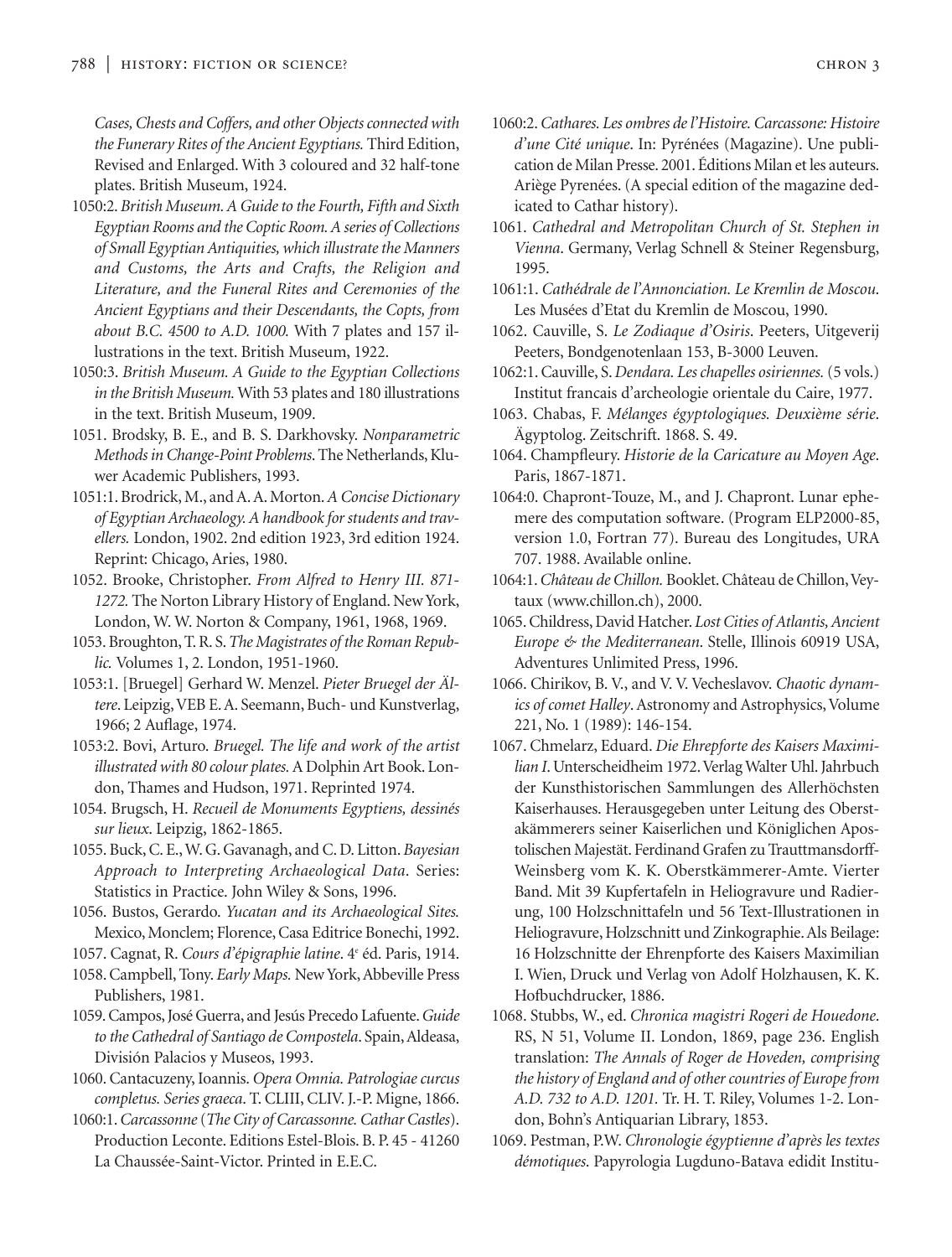tum Papyrologicum Universitatis Lugduno-Batavae Moderantibus M.David et B. A. von Groningen. Volume 15. Lugdunum Batavorum, 1967.

- 1070. Cipolla, Carlo M. *Money, Prices and Civilization in the Mediterranean World. 5-17 century*. Princeton, Princeton Univ. Press, 1956.
- 1071. *Claudii Ptolemaei Magnae Constructionis, id est perfectae coelestium motuum pertractationis. Lib. XIII. Theonis Alexanrini in eosdem Commentariorum Libri XI*; Basileal apud Ioannem Waledrum. C. priv. Caes. ad Quinquennium. 1538.
- 1072.*Claudii Ptolemaei Phelusiensis Alexandrini*.Anno Salutis, 1528.
- 1073.*Claudii Ptolemaei Pelusiensis Alexandrini omnia quac extant opera*. 1551.
- 1074. Clemens, Jöcle. *Speyer Cathedral*. Regensburg, Verlag Scgnell & Steiner GmBH Regensburg, 1997.
- 1075. Clinton, H.F. *Fasti Hellenici, a Civil and Literary Chronology from the Earliest Times to the Death of Augustus*. Oxford, 1830-1841.
- 1076. Copernici, N. *Revolutionibus Orbium Caelestium.* Lib. VI. Ed. by G. Loachimi. Thoruni, 1873.
- 1077. Corbinianus. *Firmamentum Firmianum*. (The Pulkovo Observatory Library). 1731.
- 1078. Cordier, H.*Marco Polo and His Book.*Introductory notices. In: *The Travels of Marco Polo.* The complete Yule-Cordier. Volumes 1 and 2. New York, Dover, 1993.
- 1078:1.Wytfliet, Cornelius.*Descriptionis Ptolemaicae Augmentum sive Occidentis notitia brevis commentario.* Louvain 1597. With an introduction by R. A. Skelton. Theatrvm Orbis Terrarvm. A Series of Atlases in Facsimile. 1st Series, Vol. V. Amsterdam, N. Israel, Meridian, 1964.
- 1079. Costard, G.*The History of Astronomy with its Application to Geography, History and Chronology*. London, J. Lister, 1967.
- 1080. Harmon, Craig.*The Natural Distribution of Radiocarbon and the Exchange Time of Carbon Dioxides between Atmosphere and Sea*. Volume 9. Tellus. 1957. 1-17.
- 1081. Harmon, Craig. *Carbon-13 in Plants and the Relationships between Carbon-13 and Carbon-14 Variations in Nature.* J. Geol., 62 (1954): 115-149.
- 1081:1. El Mahdy, Christine. *Mummies, Myths and Magic in Ancient Egypt.* Thames and Hudson, 1989.
- 1082. Crowe, C.*Carbon-14 activity during the past 5000 years. Nature*, Volume 182 (1958): 470.
- 1083. Danit Hadary-Salomon, ed. *2000 Years of Pilgrimage to the Holy Land.* Israel, AC Alfa Communication Ltd., 1999.
- 1084. *Das Münster zu Bonn. The Bonn Minster.* Former Collegiate Church of SS. Cassius and Florentius. Series: Kleine Kunstfürer. Achnell, Art Guide No. 593 (of 1954). Second

English Edition 1997. Regensburg, Germany, Verlag Schnell & Steiner GmbH Regensburg, 1997.

- 1085. David, Daniel. *Let There be Light. William Tyndale and the Making of the English Bible.* A British Library Exhibition at The Huntington. 19 November, 1996 - 7 February, 1997. London, The British Library, 1994.
- 1086. Davidovits, Joseph. *Alchemy and Pyramids. The Book of Stone.*Vol. 1. France-USA, Geopolymer Institute, 1983.
- 1087. Davidovits, Joseph. *Alchemy and Pyramids.* Translated from French by A. C. James and J. James. Rev. ed. *Que le Khnoum protège Khéops constructeur de pyramide*. Saint Quentin, France, 1983; Miami Shores, Fla., USA, Institute for Applied Archaeological Science, Barry University, 1984.
- 1088. Davidovits, Joseph. *Amenhotep, Joseph and Solomon.* 1st ed. Miami Shores, Fla., U.S.A., Geopolymer Institute, Institute for Applied Archaeological Science, Barry University, 1984.
- 1089. Davidovits, Joseph. *Que le dieu Khnoum protège Khéops constructeur de pyramide: histoire de la civilisation Égyptienne de 3500 é 1500 ans avant J.-C.* Saint-Quentin, 1978.
- 1090. Davidovits, Joseph. *Le calcaire des pierres des Grandes Pyramides d'Égypte serait un béton géopolymére vieux de 4.600 ans.* Résumé des cours-conférences tenus en 1983 et 1984. *Revue des Questions Scientifiques*, Volume 156(2) (1986): 199-225.
- 1091. Davidovits, Joseph.*No more than 1,400 workers to build the Pyramid of Cheops with man-made stone.* 3rd Int. Congress of Egyptologists. Toronto, Canada: paper AA-126, publié dans Appendix 3 de Davidovits, 1983.
- 1092. Davidovits, Joseph, and Margie Morris. *The Pyramids: an Enigma Solved*. New York, Hippocrene Books, 1988. New York, Dorset Press, 1989, 1990.
- 1093. Davidovits J., J. Thodez, and Gaber M Hisham. *Pyramids of Egypt Made of Man-Made Stone, Myth or Fact?* Symposium on Archeometry 1984, Smithsonian Institution, abstract 26-27. Washington, D.C., USA, 1984.
- 1094. Davies, Nartin. *The Gutenberg Bible.* London, The British Library, 1996.
- 1095. Degrassi, A. *Fasti Capitolini.* 1954; I Fasti consolari dell'impero romano, 1952.
- 1096. Delambre, J. B. *Histoire de l'Astronomie.* 2 Volumes. Paris, 1817.
- 1097. Delambre, J. *Histoire de l'Astronomie moderne.* 2 Volumes. Paris, 1821.
- 1098. *Della origine et ruccessi degli Slavi, oratione di M. V. Pribevo, Dalmatino da Lesena, etc. et hora tradotta della lingua Latina nell'Italiana da Bellisario Malaspalli, da Spalato.* Venetia, 1595.
- 1099. *Der Marienschrein im Dom zu Aachen*. Die Publikation dieses Sonderheftes erfolgt durch die Grünenthal GmbH, Aachen. Domkapitel, 2000.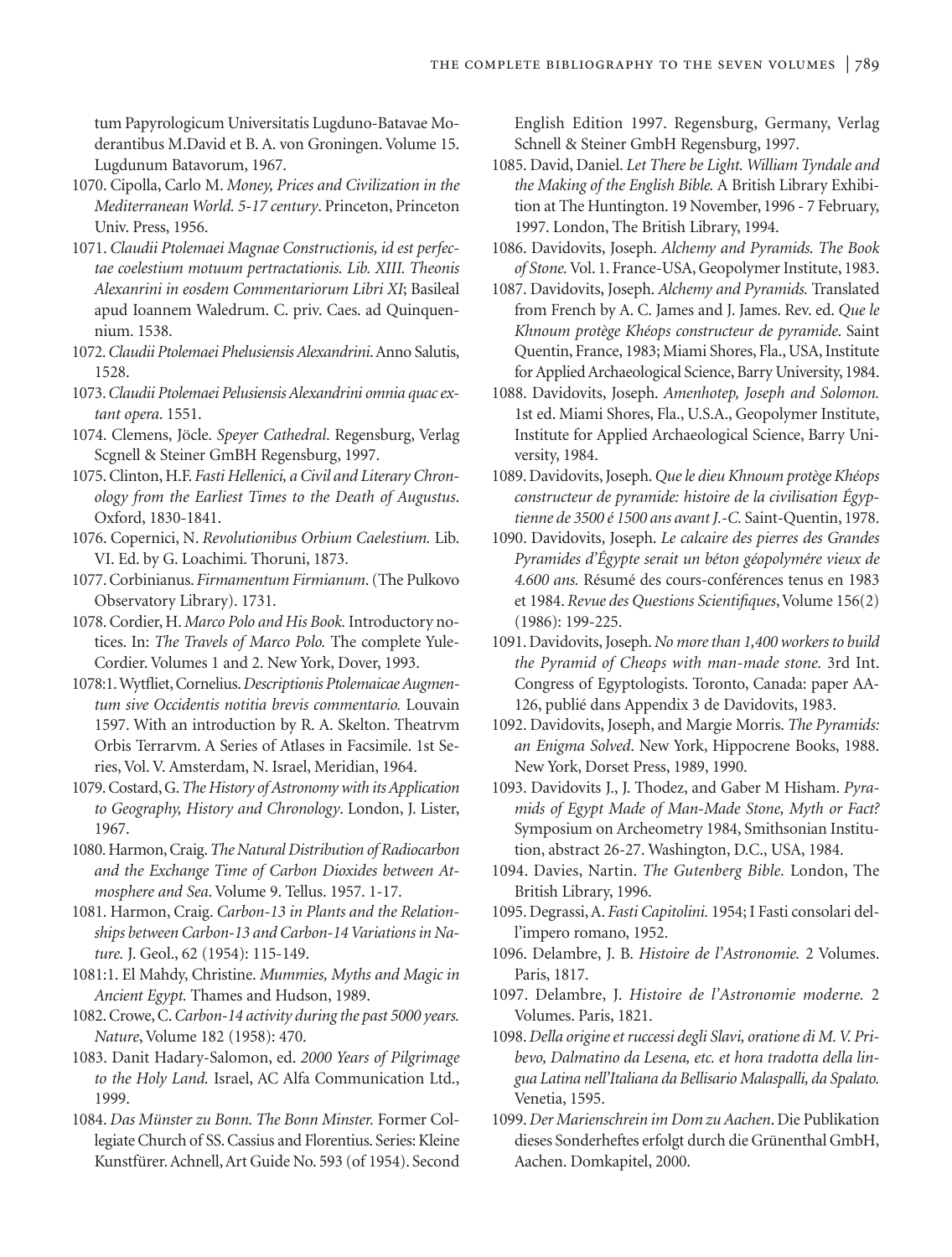- 1100.*Description de l'Égypte. Publiée sous les ordes de Napoléon de Bonaparte. Description de l'Égypte ou recueil des observations et des recherches qui ont été faites en Égypte pendant l'expédition de l'Armée francaise publié sous les ordes de Napoléon Bonaparte.* Bibliothèque de l'Image. Inter-Livres. 1995.
- 1101. Desroches-Noblecourt, Christiane. *Life and Death of Pharaoh Tutankhamen.* London, Penguin Books, 1963.
- 1101:1. *Deutschland. Germany. Allemagne. Germania*. Euro Map.Halwag AG, Bern, Printed in Switzerland-Germany 4-26 AK.
- 1102. Dheily, J. *Dictionaire Biblique*. Ed. Desclec. Tournai, 1964. 193.
- 1103. *Dialogus Historicus Palladii episcopi Helenopolis cum Theodoro.* Patrologiae Cursus Completus. Patrologiae Graecae. T. LVII. J.-P. Migne, 1858.
- 1104. *Die Bibel. Oder die Ganze Heilige Schrift des Alten and Neuen Testaments.* Nach der Überzetzung Martin Luthers. Württembergische Bibelanstalt, Stuttgart. 1967.
- 1105*. Die Weihnachtsgeschichte. Nacherzählt in Bildern aus der Biblioteca Apostolica Vaticana.* Stuttgart, Zürich, Belser Verlag, 1993.
- 1106. *Dom Betrachtung.* Die Hochgräber im Kölner Dom. 4. Herausgeber, Dompfarramt – Dompfarrer Rolf Breitenbruch, Domkloster 3, 50667, Köln.
- 1107. Douais, C. *L'Inquisition, ses origines, sa procédure*. Paris, 1906.
- 1108. Dreyer, J. L. E. *On the Origin of Ptolemy's Catalogue of Stars.* Monthly Notices of the Royal Astronomical Society, No. 77 (1917): 528-539.
- 1109. Dreyer, J. L. E. *On the Origin of Ptolemy's Catalogue of Stars.* Second Paper. Monthly Notices of the Royal Astronomical Society, No. 78 (1918): 343-349.
- 1110. Duden. *Ethymologie*: *Herkunfswörterbuch der deutschen Sprache*. Mannheim, Wien; Dudenverlag, Zürich, 1989.
- 1111. Duncan, A.J. *Quality Control and Industrial Statistics.* NY, Irwin, 1974.
- 1112. Dupont-Sommer, A. *Les écrits essentiens decouverts près de la Mer Morte*. Paris, 1957.
- 1113. Dupuis, C. *The Origin of All Religious Worship*. New Orleans, 1872.
- 1114. Duvernoy, Jean. *Le catharisme*. Volume I: *La religion des Cathares*. Volume II: *Histoire des Cathares*. Toulouse, Private, 1976 and 1979. Re-published 1986.
- 1115. Duvernoy, Jean, Paul Labal, Robert Lafont, Philippe Martell, and Michel Roquebert. *Les Cathares en Occitanie*. Fayard, 1981.
- 1116.Van Ermen, Eduard.*The United States in Old Maps and Prints.* Wilmington USA, Atomium Books, 1990.
- 1116:1. *Égypte*. Large album with photographs. Paris, Molière, Art Image, 1998.
- 1117. Eichler, Anja-Franziska.*Albrecht Dürer. 1471-1528.*Cologne, Könemann Verlagsgesellschaft GmbH, 1999.
- 1118. *Encyclopaedia Britannica; or, a Dictionary of Arts and Sciences, compiled upon a new Plan. In which the different Sciences and Arts are digested into distinct Treatises or Systems; and the various Technical Terms, etc. are explained as they occur in the order of the Alphabet. Illustrated with one hundred and sixty copperplates*. *By a Society of Gentlemen in Scotland. In 3 volumes.* Edinburgh, A. Bell and C. Macfarquhar, 1771.
- 1118:1. *Encyclopaedia Britannica*. On-line version, 2001.
- 1119. Evans, James. *On the Origin of the Ptolemaic Star Catalogue*. Part 1. *Journal for the History of Astronomy*, Volume 18, Part 3, No. 54 (August 1987): 155-172.
- 1120. Evans, James. *On the Origin of the Ptolemaic Star Cata*logue. Part 2. Journal for the History of Astronomy, Volume 18, Part 4, No. 55 (November 1987): 235-277.
- 1121. Liebermann, F., and R. Pauli, Eds. *Ex Annalibus Melrosensibus*. MGH SS, T.XXVII. Hannoverae, 1885. 439.
- 1121:1. Winship, Betsy, and Sheila Stoneham, eds. *Explosives and Rock Blasting.* Field Technical Operations. Atlas Rowder Company. Dallas, Texas, Marple Press, 1987.
- 1122. Fatih, Cimok. *Hagia Sophia.* Istanbul, A turizm yayinlari, 1995.
- 1123. Fatih, Cimok. *Hagia Sophia.* Istanbul, A turizm yayinlari, 1985.
- 1124. Fergusson, G. I. *Reduction of Atmospheric Radiocarbon Concentration by Fossil Fuel Carbon Dioxide and the Mean Life of Carbon Dioxide in the Atmosphere*. London, Proc. Royal Soc., 243 A, pages 561-574. 1958.
- 1125. Filarete, Antonio Averlino. *Tractat über die Baukunst*. Vienna, 1890.
- 1126. Fischer, Fr. *Thucydidus reliquiae in papyris et membranis aigiptiacis servatae*. Lipsiae, 1913.
- 1127. Verlag, Dr. Ludwig Reichert. *Flüsse im Herzen Europas. Rhein-Elbe-Donau*. Kartenabteilung der Staatsbibliothek zu Berlin. Preussischer Kulturbesitz. Wiesbaden, 1993.
- 1128. Fomenko, A.T. *The Jump of the Second Derivative of the Moon's Elongation. Celestial Mechanics,*Volume 29 (1981): 33-40.
- 1129. Fomenko, A. T. *Some New Empirico-Statistical Methods of Dating and the Analysis of Present Global Chronology*. The British Library. Department of Printed Books. Cup. 918/87. 1981.
- 1130. Fomenko, A.T.*New Empirico-Statistical Dating Methods and Statistics of Certain Astronomical Data*. The theses of the First International Congress of the International Bernoulli Society for Mathematical Statistics and Probability Theory. Volume 2. Moscow, Nauka, 1986. 892.
- 1131. Fomenko, A.T. *Duplicates in Mixed Sequences and a Frequency Duplication Principle. Methods and Applications*.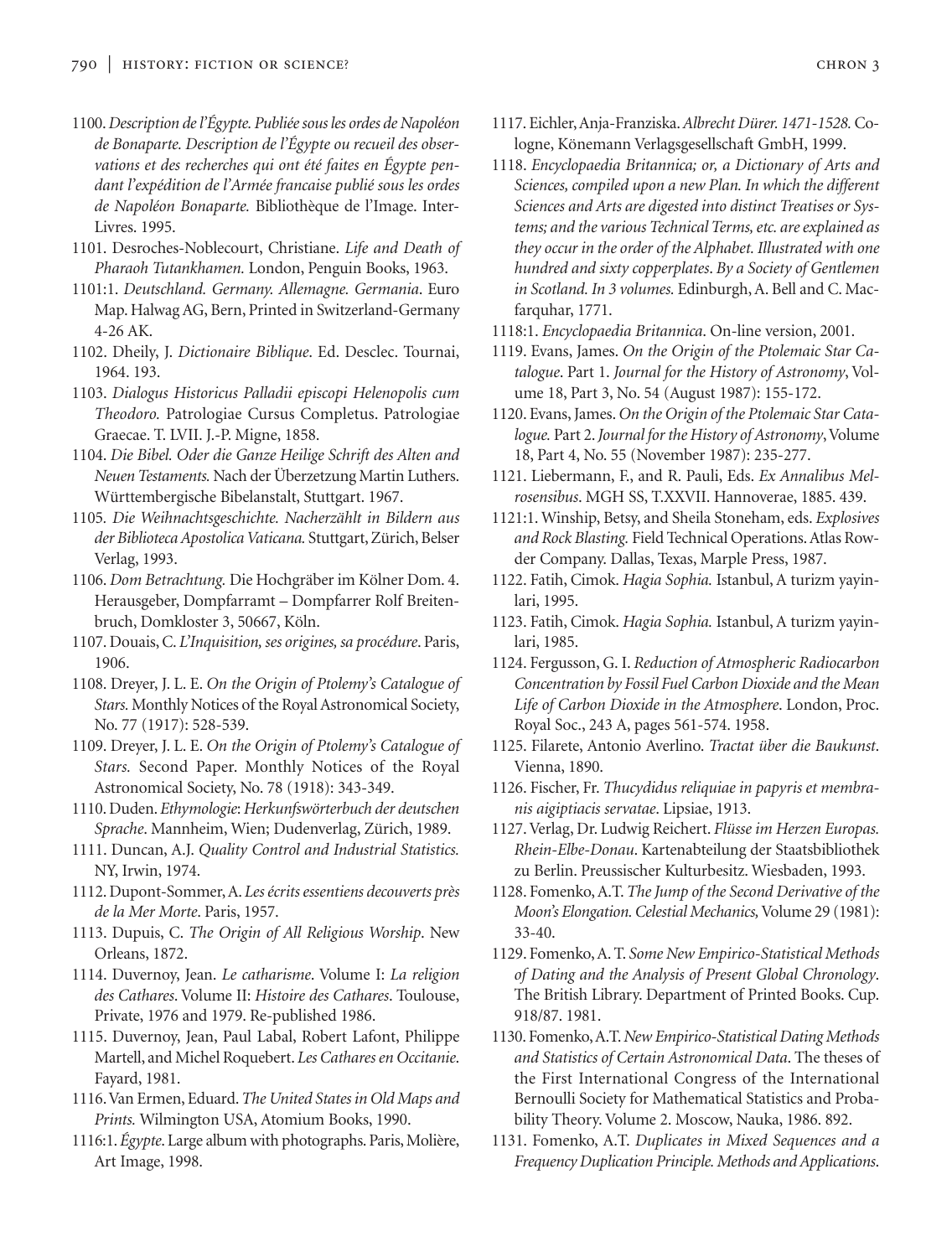Probability theory and mathematical statistics. Proceeding of the 4th Vilnius Conference (24-29 June 1985). Volume 16. Utrecht, Netherlands, VNU Science, 1987. 439-465.

- 1132. Fomenko, A.T. *Empirico-Statistical Methods in Ordering Narrative Texts*. *International Statistical Review*, Volume 566, No. 3 (1988): 279-301.
- 1133. Fomenko, A. T., V. V. Kalashnikov, and G.V. Nosovskiy. *When was Ptolemy's Star Catalogue in "Almagest" Compiled in Reality?* Preprint. No. 1989-04, ISSN 0347-2809. Dept. of Math., Chalmers Univ. of Technology, The University of Goteborg. Sweden.
- 1134. Fomenko, A. T., V. V. Kalashnikov, and G.V. Nosovskiy. *When was Ptolemy's Star Catalogue in "Almagest" Compiled in Reality? Statistical Analysis.* Acta Applicandae Mathematical. Volume 17. 1989. 203-229.
- 1135. Fomenko, A. T. *Mathematical Statistics and Problems of Ancient Chronology. A New Approach.* Acta Applicandae Mathematical. Volume 17. 1989. 231-256.
- 1136. Fomenko, A. T., Kalashnikov V.V., Nosovskiy G.V.*Geometrical and Statistical Methods of Analysis of Star Configurations. Dating Ptolemy's Almagest*.USA, CRC Press, 1993.
- 1137. Fomenko, A. T. *Empirico-Statistical Analysis of Narrative Material and its Applications to Historical Dating*. Volume 1: *The Development of the Statistical Tools*. Volume 2: *The Analysis of Ancient and Medieval Records*. The Netherlands, Kluwer Academic Publishers, 1994.
- 1138. Fomenko, A. T., V. V. Kalashnikov, and G.V. Nosovskiy. *The dating of Ptolemy's Almagest based on the coverings of the stars and on lunar eclipses*. Acta Applicandae Mathematicae. Volume 29. 1992. 281-298.
- 1139. Fomenko, A. T., V. V. Kalashnikov, and G.V. Nosovskiy. *Statistical analysis and dating of the observations on which Ptolemy's "Almagest" star catalogue is based.*In: *Probability theory and mathematical statistics*. Proc. of the Fifth Vilnius Conference. Volume 1. Moklas, Vilnius, Lithuania. VSP, Utrecht, The Netherlands, 1990. 360-374.
- 1140. Fomenko, A. T., and S. T. Rachev. *Volume Functions of Historical Texts and the Amplitude Correlation Principle.* Computers and the Humanities. Vol. 24. 1990. 187-206.
- 1141. Manuel, Frank E. *Isaac Newton, the Historian*. Cambridge, Massachusetts, The Belknap Press, 1963.
- 1142. Franke, Peter Robert, and Ilse Paar.*Die Antiken Münzen der Sammlung Heynen. Katalog mit Historischen Erläuterungen*. Landschaftsmuseum Krefeld-Burglinn. Rheinland-Verlag, Köln, in Kommission bei Rudolf Habelt Verlag, Bonn. 1976.
- 1143. de Landa, Friar Diego.*Yucatan before and after the Conquest*. Translated with notes by William Gates. San Fernando, Atrio de San Francisco, 1993.
- 1144. Fricke, W., and A. Koff *FK4*. No.10. Heidelberg, Veröf. Astr. Inst., 1963.
- 1145. Fuchs, W. *Nach allen Regeln der Kunst. Diagnosen über Literatur, Musik, bildende Kunst. Die Werke, ihre Autoren und Schöpfer*. Stuttgart, Deutsche Verlags-Anstalt., 1968.
- 1146. Fuchs, W. *Mathematical Theory of Word-Formation*. London, 1955.
- 1147. Fulton, Alexander. *Scotland and her Tartans. The Romantic Heritage of the Scottish Clans and Families*. Colour Library Books Ltd., Sandbach, Cheshire; Godalming, Surrey, 1991.
- 1148. Fussbroich, Helmut*. St. Maria Lyskirchen in Köln*. Rheinische Kunststätten. Heft 60. Rheinischer Verein für Denkmalpflege und Landschaftsschutz. Köln, Neusser Druckerei und Verlag GmbH, 1992.
- 1149. Gabovitsch, Eugen.*Newton als geistiger Vater der Chronologiekritik und Geschishtsrekonstruktion (neben Hardoin*). Bemerkungen zum Artikel von Uwe Topper in Synesis Nr. 4/1999. Efodon-Synesis (Germany) Nov/Dez. 1999, Nr. 6/1999, S. 29-33.
- 1150. Gabovitsch. Eugen. *Die Grosse Mauer als ein Mythos: Die Errichtungsgeschichte der Chinesischen Mauer und ihre Mythologisierung*. Efodon-Synesis (Germany), Nov/Dez. 1999, Nr.6/1999, S. 9-21.
- 1151. Gadol, J. *Leon Battista Alberti*. Chicago, London, 1969.
- 1152. Gassendi. *Nicolai Coppernici vita*. A supplement to the edition titled *Tychonis Brahei, equitis Mani, astronomorum copyrhaei vita*. XDCLV.
- 1152:1. El Gayar, El Sayed, and M. P. Jones. *Metallurgical Investigation of the Iron plate found in 1837 in the Great Pyramid at Gizeh, Egypt.* In: *Journal of the Historical Metallurgy Society*, Volume 1 (1989): 75-83.
- 1153. Gingerich, O.*Ptolemy Revisited: A Reply to R. R. Newton*. *Quarterly Journal of the Royal Astronomical Society*, No.22 (1981): 40-44.
- 1154. Ginzel, F. K. *Spezieller Kanon der Sonnen- und Mondfinsternisse für das Ländergebiet der klassischen Altertumswissenschaften und den Zeitraum von 900 vor Chr. bis 600 nach Chr*. Berlin, Mayer & Müller, 1899.
- 1155. Ginzel, F.K. *Handbuch der Mathematischen und Technischen Chronologie*. Bd. I-III. Leipzig, 1906, 1911, 1914.
- 1156. Ginzel, F. K., and A. Wilkens. *Theorie der Finsternisse*. Encykl. der Wissenschaftten. Bd. VI, 2. S. 335. 1908.
- 1157. Girou, Jean. *Simon de Monfort*. Paris: La Colombe, 1953.
- 1158. Della Fina, Giuseppe M., *Luoghi e tempi Etruschi schede di ricerca*. Firenze: Fatatrac, 1989.
- 1159. Gladwin, H. *Men out of Asia.* NY, 1949.
- 1160. Goss, John. *Kartenkunst: Die Geschichte der Kartographie*. Deutsche Asgabe: Georg Westermann Verlag, Braunschweig, 1994. German translation of the English edition: Goss, John.*The Mapmaker's Art. A History of Cartography*. London, Studio Editions Ltd.
- 1160:1. Granier, J., and S. Gagnière.*Avignon. (The city at Sun-*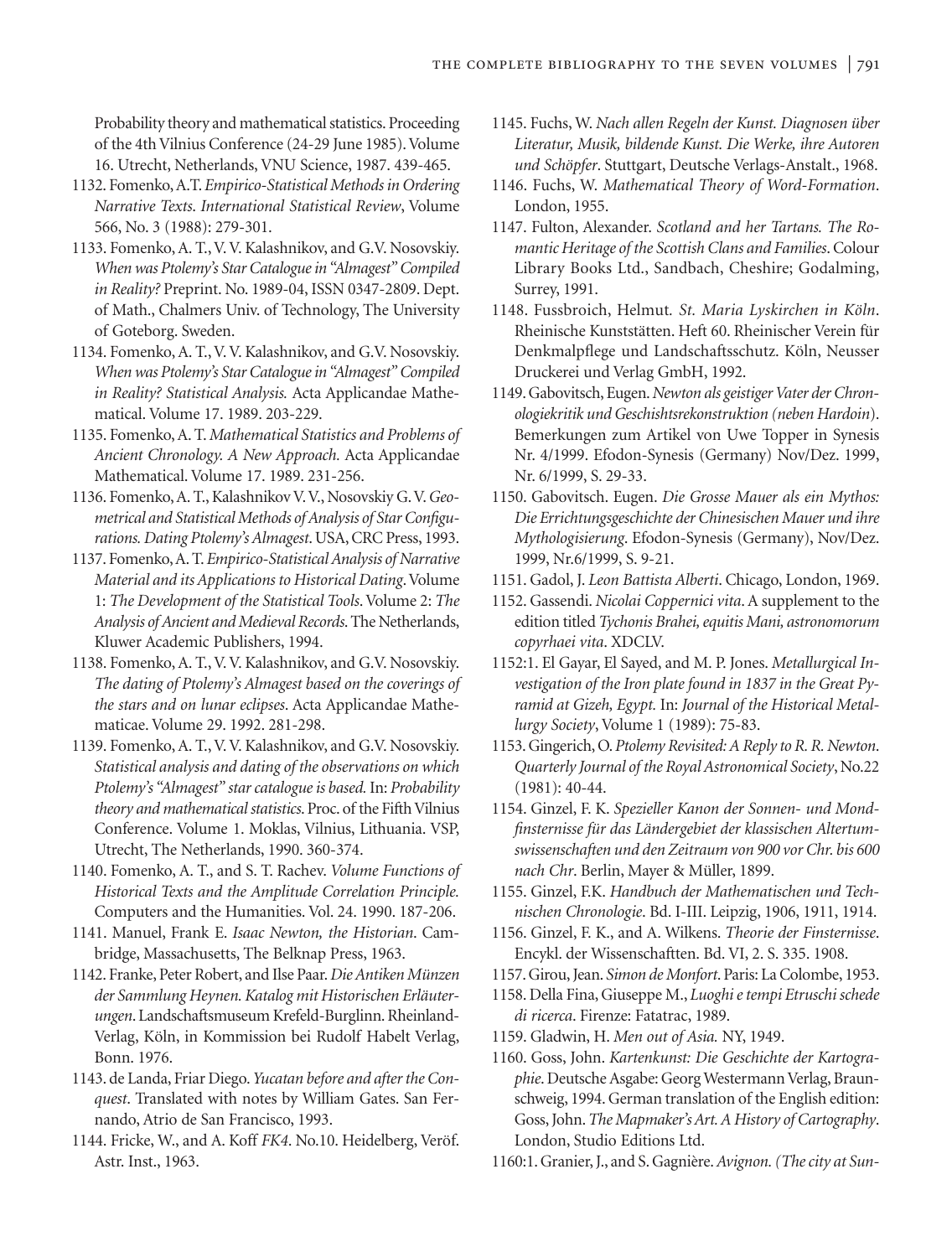*set. The Popes' Palace. The Saint Benezet bridge).* English edition. Éditions du Boumian, Monaco.

- 1161. Grasshoff, Gerd.*The History of Ptolemy's Star Catalogue*. New York, Springer Verlag, 1990.
- 1162. Grienberger, C. *Catalogus Veteres affixarum longitudiues et latitudines cum novis conferens*. Romae apud B. Zannetum, 1612. (The Pulkovo Observatory Library.)
- 1163. Grierson, Philip. *Coinage and Money in Byzantine Empire*. Spoleto, 1961.
- 1164. Grierson, Philip. *Monnaies du Moyen Âge.* Fribourg, 1976.
- 1165. Grimme, Ernst Günther. *Der Dom zu Aachen. Architektur und Ausstattung.* Aachen, Einhard-Verlag, 1994.
- 1166. Grollenberg, L. N. *Atlas of the Bible.* NY, 1956.
- 1167. Gualberto, Zapata Alonzo. *An Overview of the Mayan World. With a Synthesis of the Olmec, Totonac Zapotec, Mixtec, Teotihuacan, Toltec and Aztec Civilizations*. Mexico, Merida, 1993.
- 1167:1.*Guide to Edo-Tokyo Museum* (English edition). Edited by Edo-Tokyo Museum. Japan Broadcast Publishing Co., Ltd. Printed in Japan by Toppan Printing Co., Ltd.
- 1168. *Gutenberg-Bibel. Geschichtliche Bücher des Alten Testaments*. Die bibliophilen Taschenbücher. Dortmund, Harenberg Kommunikation, 1977.
- 1169.*Gutenberg Bibel (1452-1455).* Reprinted 1968 by Verlag Konrad Köbl. 8022 Grünwald bei München, Huberttusstrasse 13. Firma Elektra, Reprografischer Betrieb, Kjeld Höjring, Niedernhausen/Ts. Printed in Germany.
- 1170. Schneider, Dr. Cornelia. *Gutenberg-Dokumentation. Information Mittelalter. Das Buch vor Gutenberg (I).* Gutenberg-Museum Mainz, 1990.
- 1171. Schneider, Dr. Cornelia.*Gutenberg-Dokumentation. Information Mittelalter. Das Buch vor Gutenberg (II).* Gutenberg-Museum Mainz, 1990.
- 1172. *Haack Geographisch-Kartographischer Kalender.* Germany, Haack Gotha,VEB Hermann Haack Geographisch-Kartographische Anstalt Gotha, 1983.
- 1172:1.*Haack Geographisch-Kartographischer Kalender*. Germany, Haack Gotha,VEB Hermann Haack Geographisch-Kartographische Anstalt Gotha, 1988.
- 1173. Hagek, W. *Kronyka Czeska.* Prague, 1541.
- 1174. Hans, Peter. *Der Dom zu Köln. 1248-1948.* Düsseldorf, Verlag L. Schwann, 1948.
- 1175. Hansen, P. *Ecliptische Tafeln für die Konjunktionen des Mondes und der Sonne*. Leipzig, 1857.
- 1176. Hansen, P*. Theorie der Sonnenfinsternisse und verwandten Erscheinungen.* Leipzig, 1859.
- 1177. Harley, J. B., and David Woodward.*The History of Cartography. Volume 1. Cartography in Prehistoric, Ancient and Medieval Europe and the Mediterranean.* Chicago & London, The University of Chicago Press, 1987.
- 1178. Harvey, Arden. *Who Owns Our Past? National Geographic*, Volume 175, No.3 (March 1989): 376-393.
- 1179. Hauvette, A. *Herodote historien des guerres midiques.* Paris, 1894.
- 1180. Haveta, E. *La modernité des prophètes*. Paris, 1891.
- 1181. Hazirlayan, H. H. Aliy Yalcin (Hz. Yusa Camii Imam-Hatibi). *Hazreti Yusa (Aleyhisselam).* Istanbul. Brochure written by the prior of the temple at the grave of St. Iusha at the outskirts of Istanbul.
- 1182. Hearnshaw, J .B., and D. Khan. *An Analysis of the Magnitude Data in Ptolemy's Almagest*. Southern Stars. Journal of the Royal Astronomical Society of New Zealand (Wellington),Volume 36, Nos. 5-6 (December 1955): 169-177.
- 1183. Heath, T. L.*Aristarchus of Samos, the Ancient Copernicus; a History of Greek Astronomy to Aristarchus, together with Aristarchus' Treatise on the Sizes and Distances of the Sun and Moon*. Oxford, Clarendon Press, 1913.
- 1184. Heine-Geldern, R., and G.Ekholm. *Significant parallels in the symbolic arts of Southern Asia and Middle America*. In: *Selected Papers of the 29th International Congress of Americanists*, Volume 1. Chicago, 1951. 306.
- 1185. Heinsohn, Gunnar.*Assyrerkönige gleich Perserherrscher! (Die Assyrienfunde bestätigen das Achämenidenreach).* Gräfelfing, Mantis Verlag, 1996.
- 1186. Heinsohn, Gunnar, and Heribert Illig. *Wann lebten die Pharaonen? (Archäologische and technologische Grundlagen für eine Neuschreibung der Geschichte Ägyptens and der übrigen Welt.)* Gräfelfing, Mantis Verlag, 1997.
- 1187. Heintze, C.*Objects rituels, croyances et dieux de la Chine antique et de l'Amérique.* Antwerpen, 1936.
- 1188. Heis. *Die Finsternisse während des pelop. Krieges.* Progr. d. Fried. Wilh. Gimn. Köln, 1834.
- 1189. Herbert, Ewe. *Abbild oder Phantasie? Schiffe auf historischen Karten*. Rostock, VEB Hinstorff Verlag, 1978.
- 1190. [Herodotus]. *The History of Herodotus*. London, 1858.
- 1191. Hignett, C. *Xerxes Invasion of Greece*. Oxford, 1963.
- 1192. Hincks, E. *The Egyptian Dynasties of Manetho*. The Journal of Sacred Literature. London, 1864.
- 1193. Hipparchus. *Hipparchi in Arati et Eudoxi Phenomena Commentarium*. Ed. and German trans. C. Manitius. Leipzig, 1894.
- 1194. *Historiae bysantinae scriptores post Theophanem. Patrologiae cursus completus. Series graeca posterior*. T.CIX. J.- P. Migne, 1863.
- 1195. Hochart. *De l'authenticité des Annales et des Histoires de Tacite*. Paris, 1890.
- 1196. Hodge, K.C., and G.W.A. Newton.*Radiocarbon Dating. Manchester Museum Mummy Project. Multidisciplinary Research on Ancient Egyptian Mummified Remains*. Edited by A. Rosalie David. Published by Manchester Museum. Manchester, England, 1979. 137-147.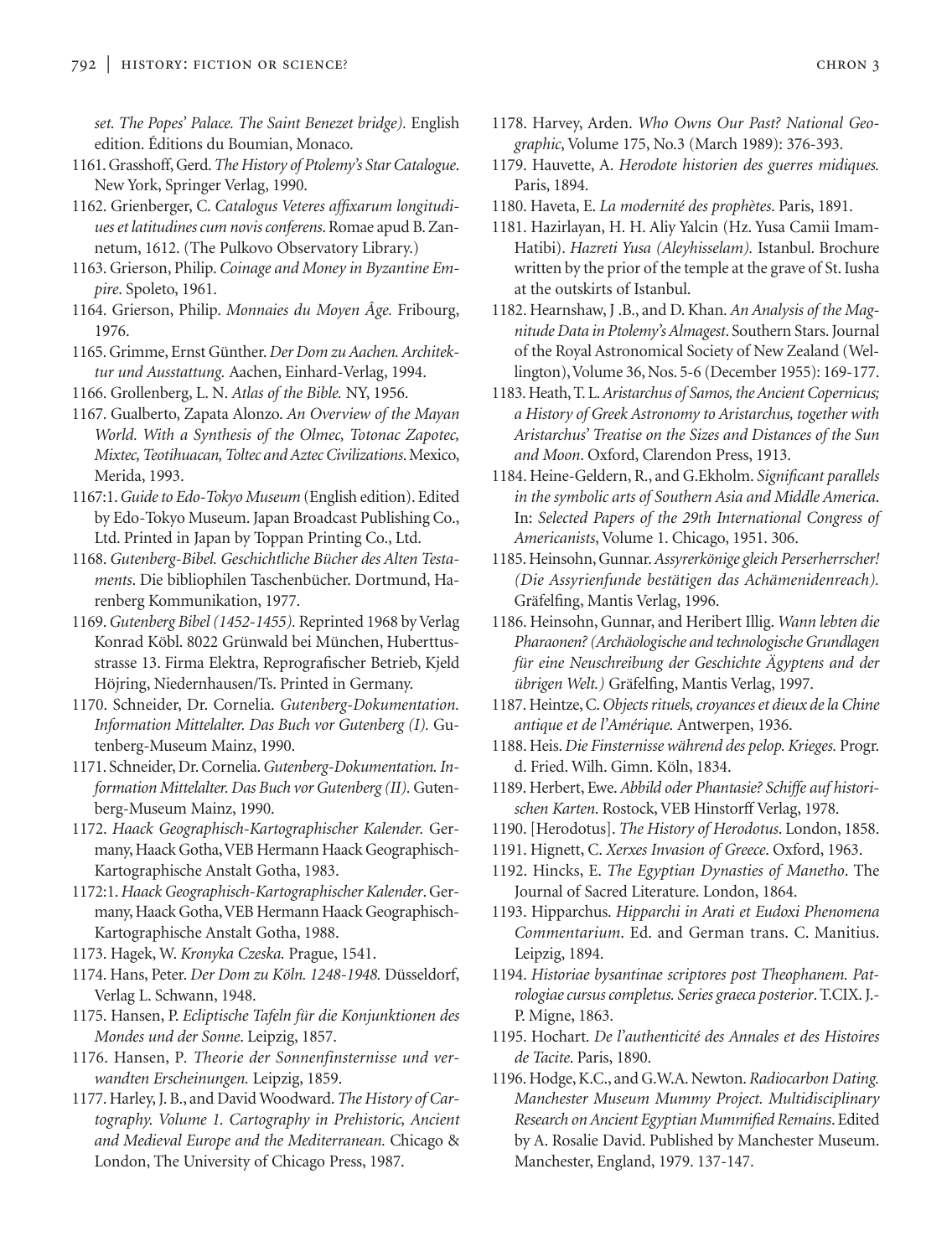- 1197. Hofflit, D.*The Bright Star Catalogue.* New Haven Connecticut, USA, Yale Univ. Obs., 1982.
- 1198. Hoffman. *Sämtliche bei griechishen und lateinschen Schriftstellern des Altertums erwähnte Sonnen- und Mondfinsternisse.* Trieste, 1885.
- 1199. Horster, M.*Brunelleschi und Alberti in ihrer Stellung zur römischen Antike.* Florence, 1973.
- 1200. Horus. *The Enigma Surrounding the Sphinx*. An Egyptian Magazine, April/June 1999.
- 1201. Hoster, Joseph. *Der Dom zu Köln*. Köln, Greven Verlag, 1965.
- 1202. Huddleston, L.E. *Origin of the American Indian. European Concepts, 1492-1729*. Austin, 1967.
- 1203. Hütt, Wolfgang. Altdorfer.*Maler und Werk*. Eine Kunstheftreihe aus dem VEB Verlag der Kunst. Dresden, 1976.
- 1204. Hugot, Leo. *Aachen Cathedral*. Aachen, Germany, Einhard Verlag, 1988.
- 1205. Ideler, L.*Handbuch der mathematischen und technischen Chronologie.* Band 1-2. Berlin, 1825-1826.
- 1206. Ilhan Aksit. *The Topkapi Palace*. Istanbul, Aksit Kultur Turism Sanat Ajans Ltd., 1995.

1207. Ilhan Aksit.*The Museum of Chora. Mosaics and Frescoes.* Istanbul, Aksit Kultur Turism Sanat Ajans Ltd., 1995.

- 1208. Illig, Heribert. *Hat Karl der Große je gelebt? (Bauten, Funde und Schriften im Widerstreit).* Gräfelfing, Mantis Verlag, 1996.
- 1208:1. *Irish Dictionary*. Collins Gem. English-Irish. Irish-English. Seamus Mac Mathuna and O Corrain (University of Ulster). Harper Collins, 1999.
- 1209. Isidori Junioris. *Hispalensis episcopi: De responsione mundi.* 1472. (The Pulkovo Observatory Library.)
- 1210. Islam.*Kunst und Architektur.* Herausgegeben von Markus Hattstein und Peter Delis. Köln, Könemann, 2000.
- 1211. *Istanbul and the Marmara Region. A Tale of two Continents.* Turkey, The Ministry of Tourism, Istanbul, 1994.
- 1212. Janin, R. *Constantinople Byzantine*. Paris, 1950.
- 1213. Jirku, A. (Jurku, A.) *Ausgrabungen in Palästina-Syrien*. Halle, 1956.
- 1214. Johnson, Edwin. *The Rise of English Culture*. Williams and Norgate. London-New York, Putnam, 1904.
- 1215. Johnson, Edwin.*The Rise of Christendom.* London, Kegan Paul, Trench, Trubner, & Co. Ltd., 1890.
- 1215:1. Johnson, Paul. *The civilization of Ancient Egypt*. London, Seven Dials, Cassel & Co., 2000.
- 1216. Joubert, Pierre. *L'Heraldique. Les guides practiques.* Editions Ouest-France, 1984.
- 1217. Keegan, John. *A History of Warfare*. New York, Vintage Books, 1994.
- 1218.*Katalog dawnych map Rzeczypospolitej Polskiej w kolekcji Emeryka Hutten Czapskiego i w innych zbiorach*. Wroclaw, Warszawa, Krakow, Gdansk: Zaklad Narodowy im. Osso-

linskich, Wyd. Polskiej Akademii Nauk. Instytut Geografii i Przestrzennego Zagospodarowania. Ossolineum. N.1. Mapy XV-XVI wieku. 1978.

- 1219. Keller, W. *Und die Bibel hat doch Recht*. Düsseldorf, 1958.
- 1220. Kenyon, K. M. *Digging in Jericho.* London, 1957.
- 1221. *Kings & Queens of England. A set of picture cards.* Great Britain, Fax Pax Ltd., 1988.
- 1222. Kinoshita, H. *Formulas for Precession.* Smithsonian Inst. Astrophys. Observatory. Cambridge, Massachussets, 1975.
- 1223. Sale, Kirkpatrick.*The Conquest of Paradise. Christopher Columbus and the Columbian Legacy*. New York, Penguin Books, 1990.
- 1224. Knobel, E.B. *British School of Archaeology in Egypt and Egyptian Research Account.* London, 1908.
- 1225. Knobel, E.B. *The Chronology of Star Catalogues*. Memoirs of the Royal Astronomical Society. No.43 (1877): 1-74.
- 1226. Kobold, H. *Finsternisse. Handwörterbuch der Astronomie.* Herausg. von W. Valentiner. Bd. I. Breslau, 1897.
- 1227. Koeva, Margarita. *Rila Monastery.* Sofia, Borina, 1995.
- 1228. *Köln in historischen Stadtplänen. Die Entwicklung der Stadt seit dem XVI Jahrhundert.* Berlin, Argon, 1995.
- 1229.*Kostbarkeiten der Buchkunst. Illuminationen klassischer Werke von Archimedes bis Vergil.* Herausgegeben von Giovanni Morello. Stuttgart-Zürich, Belser Verlag, 1997.
- 1230. Krishnaiah, P. and B. Miao. *Review about Estimation of Change-Points.*In: *Handbook of Statistics*,Volume 7. 1988. 375-402.
- 1231. *Krönungen, Könige in Aachen. Geschichte und Mythos.* Vom 12. Juni bis 3.Oktober 2000 in Rathaus, Domschatzkammer und Dom, Aachen. (Annette Fusenig M. A. und Barbara Jacobs M. A.). From 12th of June to 3rd October 2000 in Town Hall, Cathedral Treasury and Cathedral, Aachen. Kurzführer zur Ausstellung. Guide to the exhibition. Printed in Germany by Verein Aachener Krönungsgeschichte e. V.
- 1232. Mittelstädt, Kuno.*Albrecht Dürer.*Henschelverlag Kunst und Gesellschaft. Arkady, Warszawa-Berlin, 1977.
- 1232:1.*Kunst des Mittelalters in Armenien.* Burchard Brentjes, Stepan Mnazakanjan, Nina Stepanjan. (Kultur. Architektur. Plastik. Wandmalerei. Buchmalerei. Angewandte Kunst). Union Verlag, Berlin, 1981
- 1233. Lafuente, Jesús Precedo. *Visitor's Guide. The Cathedral of Santiago de Compostela.* Spain: Aldeasa, División Palacios y Museos, Estudios Gra'ficos Europeos, 1998.
- 1234. Kurth, Willi. *The Complete Woodcuts of Albrecht Dürer.* With an introduction by Campbell Dodgson, M.A., C.B.E. New York, Dover Publications, Inc., 1963.
- 1235. Lajta, Edit. *Malarstwo Francuskie od Gotyku do Renesansu*. Wydawnictwa Artystyczne i Filmowe-Warszawa.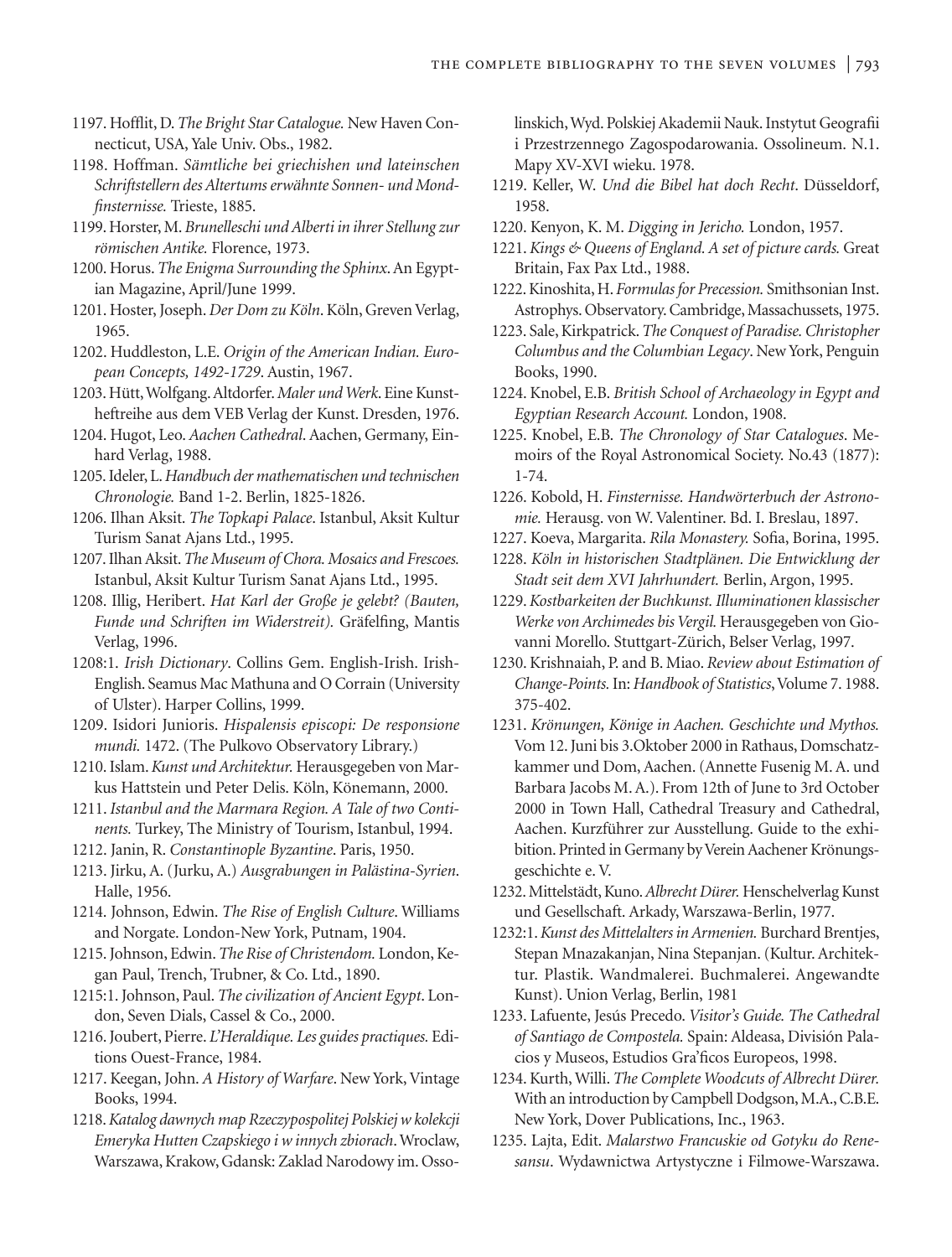Drukowano na Wegrezech, 1979. Drukarnia Kossuth, Budapeszt. Wspolne wydanie wydawnictw Corvina, Budapest i WAiF, Warszawa.

- 1236. *L'art de vérifier les dates faites historiques.* Ed. par des Bénédictines. 1 ed., Paris, 1750; 2 ed., Paris, 1770; 3 ed., Paris, 1783, 1784, 1787.
- 1237. Laclotte, Michel (Director, Musée du Louvre).*Treasures of the Louvre.* New York, London-Paris, Abbeville, 1993.
- 1238. Langeteau, C.*Tables pour le calcul des syzygies ecliptiques, Connaissanse des Temps pour 1846*. Paris, 1843, 1850.
- 1239. Layamon. *Brut, or the Chronicle of Britain.* Ed. F. Madden.Volume II. London, 1847. 525-526, vv. 22589-22602.
- 1240. Stegena, Lajos, ed. *Lazarus Secretarius. The First Hungarian Mapmaker and His Work.* Budapest, Akademiai Kiado, 1982.
- 1240:1. Lecoq-Ramond, Sylvie, and Béguerie Pantxika. *Le Musée d'Unterlinden de Colmar*. Musées et Monuments de France. Paris, Schongauer & Albin Michel, 1991.
- 1241. Leland, C. *Fusang or discovery of America by Chinese Buddhist priests in the 5th century*. London, 1875.
- 1242. Dal Maso, Leonardo B.. *Rome of the Caesars*. Firenze, Bonechi Editioni Il Turismo, 1974, 1992.
- 1243. *Le Saint voyage de Jérusalem de seigneur d'Anglure.* Paris, F. Bonnardot and A. Longnon, 1878.
- 1244. *LeWallraf-Richartz Museum de Cologne.* Munich, Scala, C. H. Becksche Verlagbuchhandlung (Oscar Beck), 1992.
- 1245. Lehmann, P. *Tafeln zur Berechnung der Mondphasen und Sonnen- und Mondfinsternisse.* Berlin, 1882.
- 1245:1. *Les Grandes Civilisations Disparues.* Sélection du Reader's Digest. Paris-Bruxelles-Montréal-Zurich, 1980.
- 1246. *Les Manuscripts de la Mer Morte. Aux origines du christianisme*. Les Dossiers d'Archéologie, No. 189 (Janv. 1994).
- 1247. de Austria, Leupoldus.*Compilatio de Astrorum Scientia,* cuts. 1489. (The Pulkovo Observatory Library.)
- 1248. Lhotsky, A. *Auf Satze und Vortrage.* Halle, 1970-1972.
- 1249. Lichtheim, Miriam. *Ancient Egyptian Literature.* Volumes 1-3. USA, University of California Press, 1975.
- 1250. Libby, W.F. *Radiocarbon dating.* 2nd edition. Chicago, Univ. of Chicago Press, 1955.
- 1251. Lilly, W. *An Introduction to Astrology.* London, G. Bell, 1939.
- 1252. Linde, A. v. d. *Gutenberg. Geschichte und Erdichtung*. Stuttgart, 1878.
- 1253. Linde, A. v. d. *Geschichte der Buchdruckerkunst.* Berlin, 1886.
- 1254. Lokotsch, K. *Etymologisches Wörterbuch der europäischen Wörter.* Heidelberg, 1927.
- 1255. Longhi, Roberto. *Caravaggio.* Die Italienische Malerei. Dresden: Editori Riuniti Rom,VEB Verlag der Kunst, 1968
- 1256. Lubienietski, S.*Theatrum Cometicum, etc*.Amstelodami, 1666-1668. (The Pulkovo Observatory Library.)
- 1257. Lubienietski, S. *Historia universalis omnium Cometarum*. Lugduni Batavorum, 1681. (The Pulkovo Observatory Library.)
- 1258. *Lucas Cranach d. Ä.* Herausgegeben von Heinz Lüdecke. Welt der Kunst. Henschelvarlag Kunst und Gesellschaft. Berlin, 1972.
- 1259. Magi, Giovanna, and Giuliano Valdes. *All of Turkey.* Firenze, Casa Editrice Bonechi, 1990.
- 1260. Manuel, Chrisoloras.*Manuels Chrisolorae Vita et scripta*. Patrologiae cursus completus. Series graeca posterior. T.CLVI. J.-P. Migne, 1866.
- 1261. Manuel II Palaeologus. *Laudatio funebris fratris sui Theodori Palaeologi Despotae*. Patrologiae cursus completus. Series graeca posterior. T. CLVI. J.-P. Migne, 1866.
- 1261:1. *Maps of the Ancient World. 2002 Calendar*. From The Huntington Library. Avalanche Publishing, Inc., 2001.
- 1262. *Mapy severni a jizni hvezdne oblohy.* Praha, Kartografie Praha, 1971.
- 1263. Marco Polo. *Le Livre des Merveilles*. La Renaissance du Livre. Collection Références. Extrait du Livre des Merveilles du Monde (Ms. fr. 2810) de la Bibliotheque nationale de France. 1999 Ultreya srl, Milan. 1996 Faksimile Verlag Luzern pour les textes et les images. 1999 La Renaissance du Livre, Tournai pour l'edition francaise. Belgique.
- 1264. Marco Polo. *The Travels of Marco Polo.* The Complete Yule-Cordier Edition. With a Total of 198 Illustrations and 32 Maps and Site Plans. Three Volumes Bound as Two. Volumes 1,2. Including the unabridged third edition (1903) of Henry Yule's annotated translation, as revised by Henry Cordier; together with Cordier's later volume of notes and addenda (1920). New York, Dover Publications, Inc., 1993.
- 1265. Maria Da Villa Urbani. *Basilica of San Marco*. Milan, Editions KINA, 1993.
- 1266. Martin Behaim's 1492 *Erdapfel.* A paper version of our earliest surviving terrestrial Globe. First made in Nuremberg in 1492. Follow Marco Polo and the quest for spice on this unique medieval relic. Greaves & Thomas, London, England. Registered design & Patents Pending. Artwork & Globe Gores, 1997. (A selection of facsimile globes from the Greaves & Thomas collection. Spanning cartographic history from 1492 to the present day.)
- 1267. Maso Finiguerra*. A Florentine Picture-Chronicle*. Reproduced from the originals in the British Museum by the Imperial Press, Berlin. A critical and descriptive text by Sidney Colvin, M. A. Keeper of the prints and drawings of the British Museum. New York, Benjamin Blom, 1970.
- 1268. [Paris, Matthew] *The Illustrated Chronicles of Matthew Paris.* Cambridge, Corpus Christi College, 1993.
- 1268:1. McKenzie, John L., S. J. *Dictionary of the Bible*. G. Chapman, London, 1985 (1965 by Macmillan Publishing).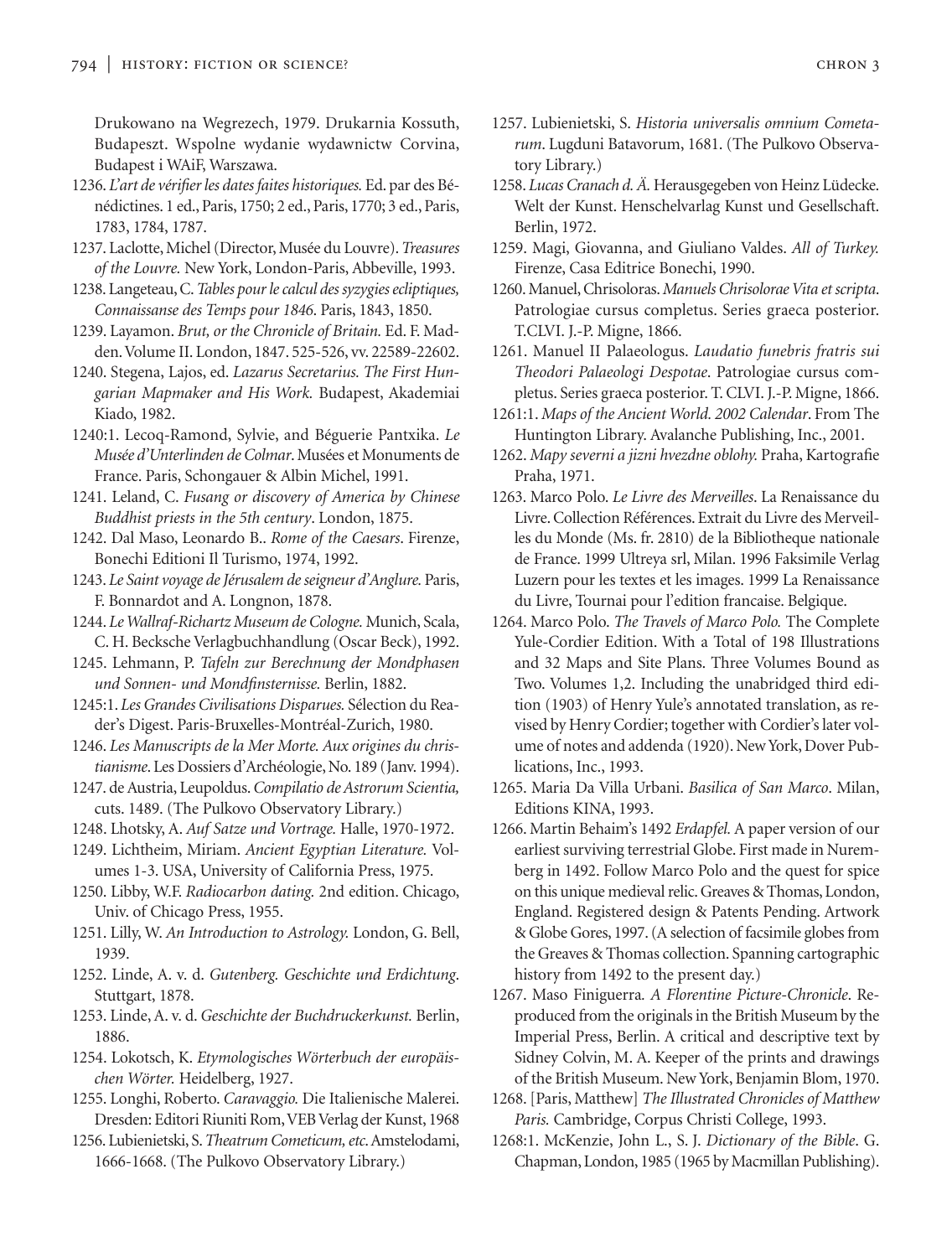- 1269. Meier, H. *Deutsche Sprachstatistik.* Hildesheim, 1964.
- 1270. de la Garza, Mercedes. *The Mayas. 3000 years of civilization*. Mexico, Monclem Ediciones; Florence, Casa Editrice Bonechi, 1994.
- 1271. *Germany*. Michelin et Cie, 1996.
- 1272. *Paris.* Michelin et Cie, 1996.
- 1273. Michell, J. A. *Little History of Astro-Archaeology: Stages in the Transformation of a Heresy*. London, 1977.
- 1273:0. Michov, H. *Weitere Beiträge zur älteren Kartographie Russlands.* Mit 1 Textabbildung und 5 Karten. Sonderabzug aus den Mitteilungen der Geographischen Gesellschaft in Hamburg, Band XXII. Hamburg: L.Friederichsen & Co. Inhaber: Dr. L. Friederichsen, 1907.
- 1273:1. Migne, J.-P. *Patrologiae Cursus Completus etc.* Paris: Petit-Montrouge, 1800-1875.
- 1274. Miller, W.*The Latins in the Levant. A History of Frankish Greece in 1204-1566.* London, 1908.
- 1275. Mommsen, T. *Die Römische Chronologie bis auf Caesar.* Berlin, 1859, 2 Aufl.
- 1276. Montucla, J. E. *Histoire des Mathématiques.* T.IV. Paris, 1802.
- 1277. Montucla, J. E.*Histoire des Mathématiques.* 4 vols. Paris. 1799-1802.
- 1278. *Musée Royal de Naples: Peintures, bronzes et statues érotiques du cabinet secret, avec les explanations de M. C. F. (César Famin).* Paris, 1857.
- 1279. *Museum. Gutenberg Museum Mainz*. Braunschweig, Georg Westermann Verlag, 1980. (3 Auflage 1994.)
- 1280. Myres, J. *Herodotus. Father of History.* Oxford, 1953.
- 1281. Ahmed Kardy. *Finding a Pharaoh's Funeral Bark. National Geographic,* Vol. 173, No. 4 (April 1988): 513-546.
- 1282. Peter Miller. *Riddle of the Pyramid Boats. National Geographic,* Vol. 173, No. 4 (April 1988): 534-546.
- 1282:1. Rick Gore.*The Eternal Etruscans. National Geographic,* Volume 173, No. 6 (June 1988): 696-743.
- 1283.*National Geographic*,Volume 176, No. 4 (October 1989).
- 1284. Nelli René. *Ecritures cathares.* Complete Cathar writings translated into French. Planete, 1968.
- 1285. Neugebauer, O. *Astronomische Chronologie*. Berlin and Leipzig, 1929.
- 1286. Neugebauer, O. *Specieller Kanon der Sonnenfinsternisse*. Ergänzungsheft, Astron. Nachr. 8, 4. Kiel, Verlag der Astronomischen Nachrichten, 1931.
- 1287. Neugebauer, O.*A History of Ancient Mathematical Astronomy*. 3 Vols. New York-Berlin, Springer-Verlag, 1975.
- 1288. Neugebauer, O. *The Exact Sciences in Antiquity*. 2nd edition. Providence, Rhode Island, Brown University Press, 1957.
- 1289. Neugebauer, Otto and Richard A. Parker. *Egyptian Astronomical Texts.* 3 vols. Providence and London: Lund Humphries for Brown University Press, 1960-1969.
- 1290. Neugebauer, O., and H. B. Van Hoesen. *Greek Horoscopes*. Philadelphia, The American Philosophical Society, 1959.
- 1290:1. Neugebauer, O., and R. A. Parker. *Egyptian Astronomical Texts*.Vols. 1-3. London, Brown University Press, 1964.
- 1291. Neugebauer, O., R. A. Parker, and D.Pingree.*The Zodiac Ceilings of Petosiris and Petubastis. Denkmäler der Oase Dachla. Aus dem Nachlass von Ahmed Fakhry*. Bearbeitet von J. Osing, M. Moursi, Do. Arnold, O. Neugebauer, R. A. Parker, D. Pengree und M. A. Nur-el-Din. Archäologische Veröffentlichungen 28 Deutsches Archäologisches Institut. Abteilung Kairo. Mainz am Rhein, Verlag Philipp von Zabern, 1982.
- 1292. Neugebauer, P.V.*Tafeln zur astronomischen Chronologie*. 3 Volumes. Leipzig, 1912.
- 1293. Neugebauer, P. V. *Abgekürzte Tafeln der Sonne und großen Planeten.* Berlin, 1904.
- 1294. Newcomb, S. *On the reccurence of solar eclipses with tables of eclipses.* Astronomical Papers (Washington).Vol. 1, No. 1 (1882).
- 1295. Newcomb, S.*Tables of the Motion of the Earth on its Axis and around the Sun.*Astronomical Paper.V.VI, Pt.1. 1898.
- 1296. Newmann, Dianne.*The Pergamon Altar*. Staatliche Museen zu Berlin, Preussischer Kulturbesitz, 1993.
- 1297. Newton, Isaac.*Abregé de la chronologie de I.Newton* fait par lui-mème, et traduit sur le manuscript Angloise [par Nicolas Freret]. Paris: Gavelier, 1725.
- 1298. Newton, Isaac. *The Chronology of Ancient Kingdoms amended. To which is Prefix'd, A Short Chronicle from the First Memory of Things in Europe, to the Conquest of Persia by Alexander the Great*. London: J. Tonson, 1728. Re-edited in 1988 by Histories and Mysteries of Man Ltd.
- 1299. Newton, Isaac. *La Chronologie des Ancien Royalmes Corrigée, Martin u.a.* Translation F. Granet. Paris, 1728.
- 1300. Newton, Isaac. *Kurzer Auszug aus der weltberühmten Isaac Newtons Chronologie derer alten Königreiche: worinnen 4 Haupt-Periodi veste gestellt u. aus d. Antiquität eruiert werden...; wobei zugl. gezeiget wird, wie d. dunckle Histoire d. alten verfallenen Königreiche... in e. richtige chronolog. Ordnung zu bringen sei...* Aus d. Engl. Von Philipp Georg Hübner. Meiningen, 1741.
- 1301. Newton, Isaac. *Abrégé de la chronologie des ancien royaumes*. Trad. Deel Anglois de Mr. [Andrew] Reid. Geneve, 1743.
- 1302. Newton, Isaac.*Kurzer Auszug aus der I.Newtons Chronologie.*Von Pf. Georg Hübner, Hilburgshausen u. a. 1745.
- 1303. Newton, R. R. *Astronomical evidence concerning nongravitational forces in the Earth-Moon system*. Astrophys. Space Sci. Volume 16 (1972): 179-200.
- 1304. Newton, R.*Two uses of ancient astronomy.* Philos. Trans. of the Royal Soc. of London. Ser. A.V. 276 (1974): 99-115.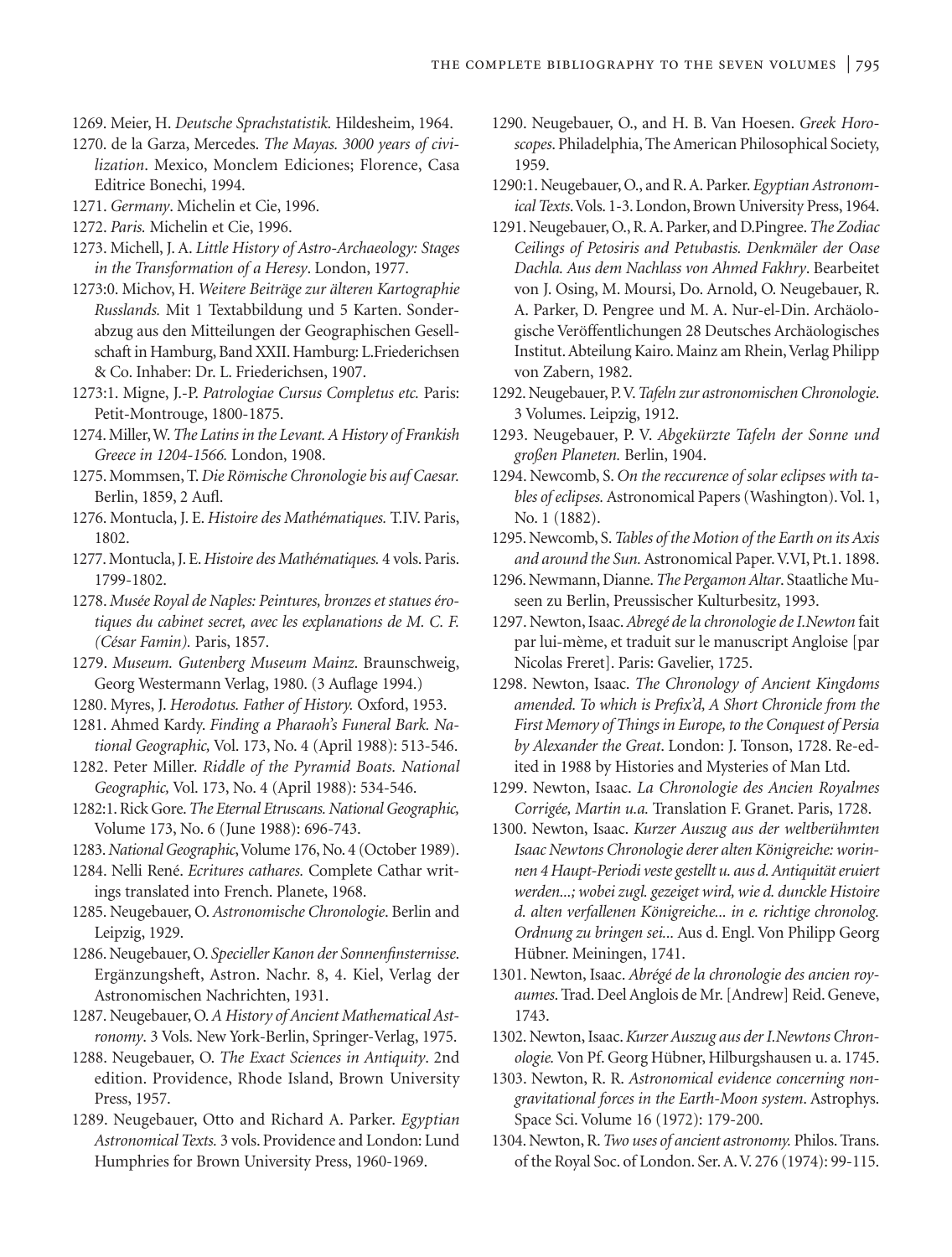- 1305. Newton, Robert R.*The Origins of Ptolemy's Astronomical Tables*. The Johns Hopkins University Applied Physics Laboratory. The Center for Archaeoastronomy, University of Maryland. USA, 1985.
- 1306. Newton, R. R. *Ancient Astronomical Observations and the Accelerations of the Earth and Moon.* Baltimore and London, John Hopkins University Press, 1970.
- 1306:1. Newton, R. R.*The Moon's Acceleration and Its Physical Origin*. Baltimore, John Hopkins University Press, 1979.
- 1307. Newton, Robert R. *On the fractions of degrees in an ancient star catalogue.* Quarterly Journal of the Royal Astronomical Society, Volume XX (1979): 383-394.
- 1308. Newton, Robert R. *The origins of Ptolemy's planetary parameters*. The Johns Hopkins University Applied Physics Lab. The Center for Archaeoastronomy. 1982. 86-90.
- 1309.*Nicolai Copernici Thorunensis de Revolutionibus Orbium Coelestium Libri VI.* Ex. auctoris autographio recudi curavit Societas Copernicana Thorunensis. Berolini, 1873.
- 1310. Nikulin, N. *Lucas Cranach. Masters of World Painting*. Leningrad, Aurora Art, 1976.
- 1311. Nilsson, M. P. *Primitive Time-Reckoning. A Study in the Origins and the First Development of the Art of Counting Time among the Primitive and Early Culture Peoples*. Lund, Gleerup, 1920.
- 1312. Noth, M. *Die Welt des Alten Testaments*. Berlin, 1957.
- 1313. Oertel, F.*Herodots ägyptischen Logos und die Glaubwürdigkeit Herodots.* Berlin, 1970.
- 1314. Olston,A. B.*The Story of Time.*Chicago, Jarvis Universal Clock Co., 1915.
- 1315. Oppolzer, Th.*Kanon der Sonnen- und Mondfinsternisse*. Wien: K. K.Hof- und Staatsdruckerei, 1887.
- 1316. Oppolzer, Th. *Tafeln zur Berechnung der Mondfinsternisse*. Wien, 1883.
- 1317. Oppolzer, Th. *Syzygientafeln für den Mond*. Leipzig, Astronomische Gesellschaft, 1881.
- 1318. Orbini, Mauro. *Origine de gli Slavi & progresso dell'Imperio loro.* Pesaro, 1606.
- 1319. Orontij, Finai Delphinatus. *Canonum Astronomicum*. 1553. (The Pulkovo Observatory Library.)
- 1320. Orontii, Finaei Delphinatis*. Fine Oronce, etc*. 1551. (The Pulkovo Observatory Library.)
- 1321. Orr, M. A. *Dante and the Early Astronomers*. London, Gall and Inglis, 1913.
- 1321:1. Otero, Gloria. *El Arte Romanico en España. Romanesque Art in Spain*. Subdireccion General de Promocion Exterior del Turismo. Turespaña, Spain, 1995.
- 1322. Otero, José Carro. *Santiago de Compostela*. Second edition. Leon, Spain, Editorial Everest S.A., 1999.
- 1323. Ostrowski, W. *The ancient names and early cartography of Byelorussia.* London, 1971.
- 1324. Owen, G. F. *Archaeology and the Bible.* NY, 1961.
- 1325. Page, E. S. *Continuous inspection schemes. Biometrika*, Volume 41, No.1 (1954): 100-115.
- 1326. Page, E. S. *A test for a change in a parameter occurring at an unknown point*. *Biometrica*, Vol. 42, No.4 (1955): 523-527.
- 1327. Paladilhe, Dominique. *Simon de Monfort et le Drame Cathare*. France: Librairie Académique Perrin, 1997.
- 1328. Pannekoek, A.*A History of Astronomy.* New York, 1961.
- 1329. *Paris. Tourist Guide*. Paris: Guide Michelin, 1992.
- 1330. Parker, Richard A. *Ancient Egyptian Astronomy.* Philosophical Transactions of the Royal Society of London, Ser. A, 276 (1974): 51-65.
- 1331. Pastoureau, Michel. *Traité d'Héraldique.* Bibliothèque de la Sauvegarde de l'Art Francais. 3e éd. Paris, Grands manuels Picard, 1997.
- 1332. Venetus, Paulus. *Philisiphiae naturalis compendium clarissimi philosophi Pauli Veneti: una libro de compositione mundi, etc.* Paris, J. Lambert (s. d.), n.d.
- 1333. Pearce, A. *The science of the stars*. London, Glen & Co., 1898.
- 1334. Pearce, A. *The text-book of Astrology.* London, Glen & Co., 1911.
- 1335. Pedersen, O. *A survey of the Almagest.* Odence, 1974.
- 1335:1. Pelloutier, S. *Histoire des Celtes.* Paris: Quillan, 1771.
- 1336. Perrier, Jacques. *Notre-Dame de Paris*. Association Maurice de Sully, Paris, 1996.
- 1337. Petavius, D. *De doctrina temporum.* Vol. 1. Paris, 1627. (Petau, D. *Opus de doctrina temporum, etc.* Volume 1. Antwerpiae, M. DCCV.)
- 1338. Petavius, D. *Petavii Avrelianensis e Societate Iesu, Rationarium Temporum in Partes Dvas, Libros tredecim distributum*. Editio Ultima. Parisiis, Apud Sebastianum Cramoisy, Regis, & Reginae Architypographum: Gabrielem Cramoisy. M.DC.LII. Cvm Pivilegio Regis.
- 1339. Peters, C. H. F., and E. B. Knobel *Ptolemy's Catalogue of Stars. A Revision of the Almagest*. Publ. No. 86. Washington, The Carnegie Inst. of Washington, 1915.
- 1340. Petrarca, Francesco. *Familiarum rerum libri*. Editione critica per cura di Vittorio Rossi. Firenze, 1968.
- 1340:1. Petrie, Flinders W. M.*Athribi* Mem. of British School of Archaeology in Egypt. Volume 14. 1902.
- 1340:2. Petrie, Flinders. *Wisdom of the Egyptians.* London, British School of Archaeology in Egypt and Bernard Quaritch Ltd., 1940.
- 1341. Pfeil, Ulrich. *Trier. A tour of the most famous sights*. Kunstverlag Weick. Passau, 1996.
- 1342. Philip, A. *The Calendar: Its History, Structure and Improvement*. Cambridge University Press, 1921.
- 1343. *Philipp Apian und die Kartographie der Renaissance*. Bayerische Staatsbibliothek. Anton H. München, Konrad Verlag, 1989.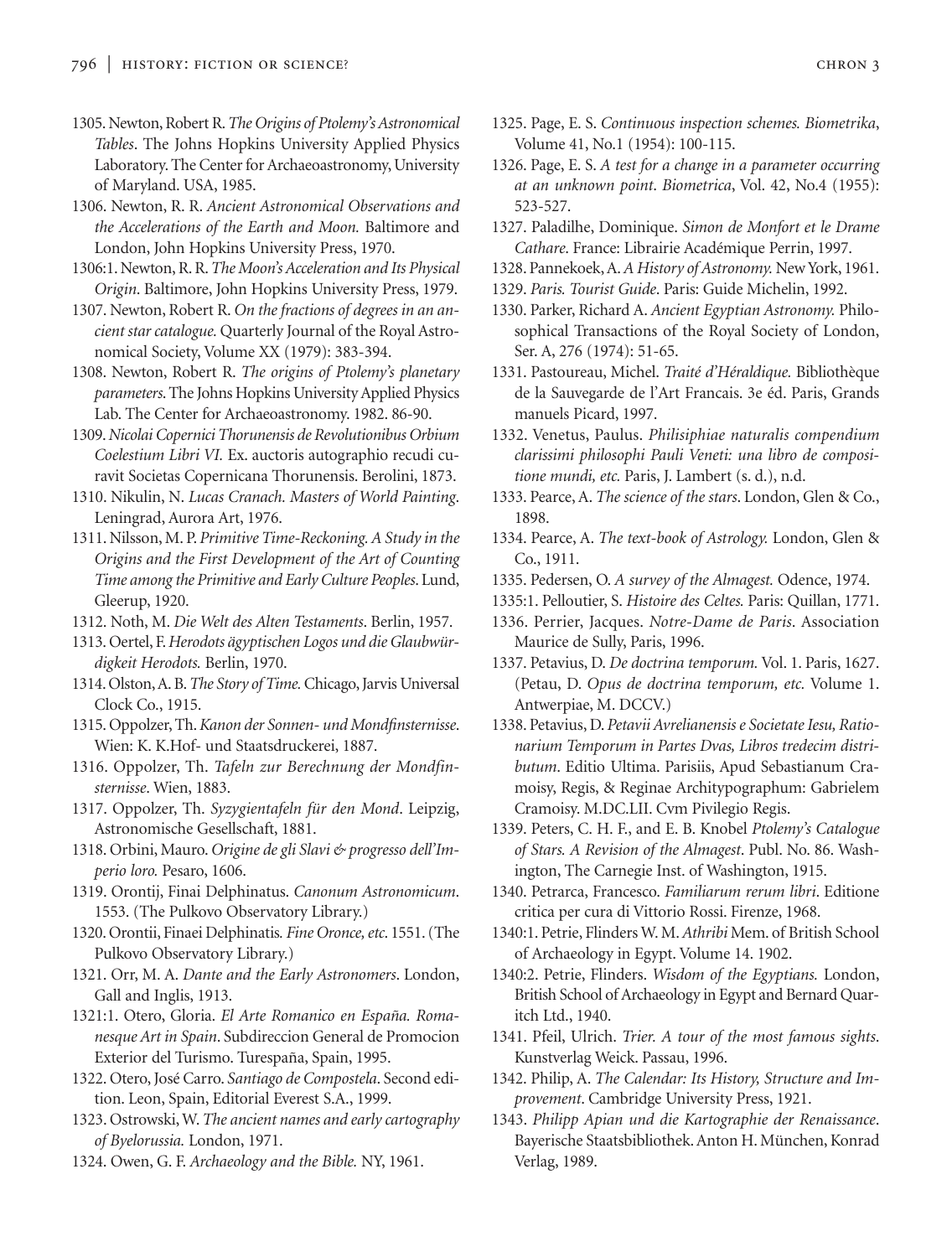- 1344. [Phrantzae, Georgius] *De Vita et Acriptus Georgii Phrantzae*. Patrologiae cursus completus. Series graeca posterior. T. CLVI. J.-P. Migne, 1866.
- 1345. Pingre, A. *Chronologie des eclipses qui ont été visibles depuis le pole boréal jusque vers l'equateur pendant les dix siècles qui ont précedé l'ére Chrétienne*. Paris, 1787.
- 1346. Pogo, A. *Additions and corrections to Oppolzer's Kanon der Mondfinsternisse. Astron. Journal*, V. 43 (1937): 45-48.
- 1347. Pokorny, J.*Indogermanisches etymologisches Wörterbuch*. In 2 Bd. Tübingen. Basel: Francke Verlag, 1994 (3. Aufl.).
- 1348. Goetz, Delia and Sylvanus G. Morley. *Popol Vuh. The Sacred Book of the Ancient Quiché Maya*. From the translation of Adrian Recinos. Volume 29 in the "Civilization of the American Indian" series. Norman and London, Univ. of Oklahoma Press, 1950. (13th edition in 1991).
- 1349. Portal, Charles. *Histoire de la ville de Cordes (Tarn), 1222-1799.* Toulouse, 1902.
- 1350. Priese, Karl-Heinz.*The Gold of Meroe*. The Metropolitan Museum of Art, New York. Mainz, Verlag Philipp von Zabern, 1993.
- 1351. Prowe, L. *Nicolaus Copernicus.* 3 B-de. Berlin, 1883- 1884.
- 1352. [Ptolemaeus, Claudius]. *Phelusiensis Alexandrini philosophi et matematici excellentissimi Phaenomena stellarum 1022 fixarum ad hanc aetatem reducta, atque seorsum in studiosorum gratiam. Nunc primum edita, Interprete Georgio Trapezuntio*. Excessum Coloniai Agrippinae.Anno 1537, octavo Calendas 5 Septembers.
- 1353. [Ptolemaeus, Claudius]. *Geographia*. Ed. Sebastian Münster. Basel, 1540. Reprint: Series of Atlases in Facsimile. Amsterdam: Theatrum Orbis Terrarum Ltd., 1966.
- 1354. [Ptolemaeus, Claudius]. *Clavdii Ptolemaei Pelusiensis Alexandrini omnia quae extant opera, praeter Geographiam, etc.* Baseliae, 1551.
- 1355. Ptolemy.*The Almagest*. (Great Books of Western World, V. 16). Encyclopaedia Britannica, 1952.
- 1356. Ptolemy, C.*Claudii Ptolemaei opera quae exstant omnia*. Ed. J. L.Heiberg et al. 3 volumes. Leipzig, 1898-1903,.
- 1357. Ptolemy. *Tetrabiblos*. Ed. and trans. F. E. Robbins. Harvard, 1940.
- 1358. *Ptolemy's Almagest.* Transl. and annot. by G. J. Toomer. London, 1984.
- 1359. Putnam, James. *Mummy.* London, New York, Eyewitness Books. 1993.
- 1360. Putnam, James. *Pyramid.* London, New York, Eyewitness Books. 1994.
- 1361. Radini (Radinus), Tedeschi. *Sideralis abyssus*. Luteciae, Impressum opa T. Kees. (The Pulkovo Observatory Library). 1514 (1511 ?).
- 1362. Ramet, Henri. *Histoire de Toulouse*. Toulouse, Le Pérégrinateur Editeur, Queray, 1994.
- 1363. Ranson, C. L. *A Late Egyptian Sarcophagus.* Bulletin of the Metropolitian Museum of Art. 9 (1914): 112-120.
- 1364. Raska. *Chronologie der Bibel.* Berlin, 1878.
- 1365. Rawlins, Dennis.*An investigation of the ancient star catalog.* Publications of the Astronomical Society of the Pacific. Volume XCIV. 1982. 359-373.
- 1365:1. Reade, Julian. *Assyrian Sculpture*. British Museum. British Museum Press, London, 1983, 1988.
- 1366. Reeves, Nicholas. *The Complete Tutankhamun. The King. The Tomb. The Royal Treasure.* New York, Thames and Hudson, 1990, 1995.
- 1367. Reeves, Nicholas, and Nan Froman. *Into the Mummy's Tomb. The Real-Life Discovery of Tutankhamun's Treasures.* Toronto: A Scholastic/Madison Press Book, 1993, 1994. 1st published in the United States by Scholastic, 1992.
- 1368.*Rembrandt Harmensz van Rijn*. Tableaux dans les musées de l'Union Soviétique. Leningrad, Aurora, 1981, 1987.
- 1369. Robert, C. *Archäologische Hermeneutik.* Berlin, 1919.
- 1370. Roberts, J. M.*The Pelican History of the World*. England, Penguin Books, 1984.
- 1371. Robertson, J. M. *Pagan christs; studies in comparative hierology*. London, Watts & Co, 1911.
- 1372. Roche, Déodar. *Le Catharisme.* 2 Volumes. Narbonne, Cahiers d'Études Cathares, 1973 and 1976.
- 1373. Rogov, Alexander.*Alexandrov. (Alexandrovskaya Sloboda, or, literally, "The Freemen's Village of Alexander"). Museum Cities.* Leningrad, Avrora, 1979.
- 1374. Grafton, Anthony, ed. *Rome Reborn*. The Vatican Library and Renaissance Culture. Washington: Library of Congress; New Haven, London: Yale University Press; Vatican City: Biblioteca Apostolica Vaticana, 1993.
- 1375. Romero, Anne-Marie. *Saint-Denis. La montée des pouvours*. Caisse Nationale des Monuments Historiques et des Sites. Paris, CNRS, 1992, 1993.
- 1376. Roquebert, Michel.*Cathar Religion.* Toulouse, Editions Loubatières, 1994.
- 1377. Roquebert, Michel. *L'épopée Cathare, 1209-1229. (On the Crusade against the Albigeois).* 3 volumes. Toulouse: Private, 1970, 1977 and 1986.
- 1378. Rosalba, Manzo.*New Castle Museum. Naples City Hall. Joint to the major for culture.* D. E. C. Artistical and Museums Patrimony Service. Naples, n.d.
- 1378:1. Rose-Marie, Rainer Hagen. *Egypt. People, Gods, Pharaohs*. Köln: Benedikt Taschen Verlag GmbH, 1999.
- 1379. Ross. *Tacitus and Bracciolini. The Annals forged in the XVth century*. London, 1878.
- 1380. Rostovzeff, M. *Social and Economic History of the Roman Empire*. Paris, 1957.
- 1381. Rowley, H. H. *The Old Testament and Modern Study.* Oxford, 1961.
- 1382.*Rundsicht der Stadt Wien zur Zeit der Türkenbelagerung,*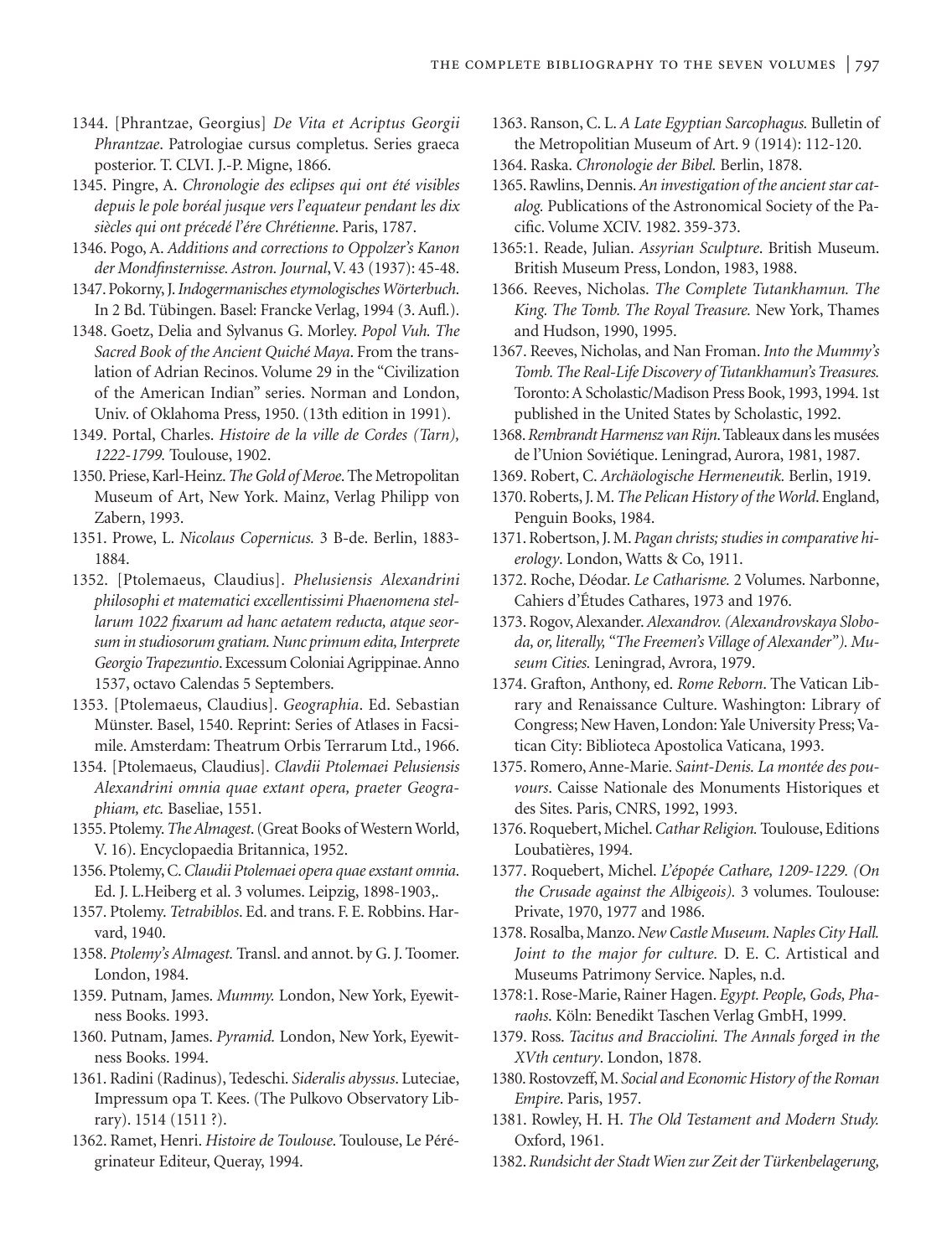*1529, Niklas Meldemann, Nürnberg 1530.* HM Inv. Nr. 48068. Faksimile 1994, Museen der Stadt Wien Druckerei Gert Herzig, Wien. (Mediaeval plan of Vienna of the XVI c. depicting the siege of Vienna by the Turks in 1529.)

- 1383. Sacro, Bosco J. de. *Opusculum Johannis de Sacro busto spericum, cu figuris optimus ei novis textu in se, sive ambiguitate declarantibus.* Leipzig, 1494. (The Pulkovo Observatory Library.)
- 1384. Sacro, Bosco J. de. *Sphera materialis*. (The Pulkovo Observatory Library). Nürnberg, Gedruckt durch J. Getkneckt, 1516.
- 1385. Sacro, Bosco J. de. *Opusculu de Sphaera . . . clarissimi philosophi Ioannis de Sacro busto*. (The Pulkovo Observatory Library). Viennae Pannoniae, 1518.
- 1386. Sayce. *Herodotus I-III. The ancient empire of the East.* London, 1883.
- 1387. Scaliger, I. *Opus novum de emendatione temporum*. Lutetiac. Paris, 1583. (Thesaurum temporum, 1606).
- 1388. Schaarschmidt, K. *Die Sammlung der Platos Schriften zur Schreidung der echten von den unechten untersucht*. Bonn, 1866.
- 1389. Schäfer, Heinrich. *Ägyptische und heutige Kunst und Weltgebäude der alten Ägypter. Zwei Aufsätze.* Berlin, Walter de Greyter, 1928.
- 1390. Schlafke, Jakob. *La Cattedrale di Colonia*. Editione Italiana. Bonechi Verlag Styria, Casa Editrice Bonechi, Graz, Lahn Verlag, Limburg/Lahn, 1990.
- 1391. Schliemann, Heinrich.*Ilios. Stadt und Land der Trojaner*. *Forschungen und Entdeckungen in der Trojas und besonders auf der Baustelle von Troja.* Leipzig, 1881.
- 1392. Schliemann, Heinrich.*Troja. Ergebnisse meiner neuesten Ausgrabungen auf der Baustelle von Troja, in der Heldengräbern Bunarbaschi and an anderen Orten in der Trojas im Jahre 1882.* Leipzig, 1884.
- 1393. Schilgen, Jost, and Martina Wengierek. *So schön ist Trier*. Grasberg, Sachbuchverlag Karin Mader, 1994.
- 1394. Schjellerup, H. C. F. G. *Description des étoiles fixes composée au milieu du Xe siècle de notre ère par l'astronome persan abd-Al-Rahman Al-Sufi.* St. Petersburg, 1874.
- 1395. Schram, R.*Tafeln zur Berechning der naheren Umstände der Sonnenfinsternisse*. Wien, 1886.
- 1396. Schram, R. *Reductionstafeln für den Oppolzerischen Finsternis Kanon zum Übergang auf die Ginzelschen Correctionen*. Wien, 1889.
- 1396:1. Schedel, Hartmann. *La chronique universelle de Nuremberg*. L'édition de Nuremberg, colorée et commentée. (L'édition 1493, colorée et commentée). Introduction et Appendice par Stephan Füssel. Taschen GmbH. (Köln). Köln, London, Madrid, New York, Paris, Tokyo, 2001.
- 1397. Schram, R. *Kalendariographische und chronologische Tafeln*. Leipzig, 1908.
- 1398 Schroter, J. *Spezieller Kanon der zentralen Sonnen- und Mondfinsternisse*. Kristiania, 1923.
- 1399. Schulten, Walter. *Der Schrein der Heiligen drei Könige im Kölner Dom*. Luthe-Druck Köln, 1995.
- 1400. Schwahn, P.*Mathematische Theorie der astronomischen Finsternisse*. Leipzig, 1910.
- 1401. Schwegler, T.*Die Biblische Urgeschichte*.München, 1960.
- 1402. Serrus, Georges.*Montségur*. Toulouse, Editions Loubatières, 1994.
- 1403. Serrus, Georges, and Michel Roquebert.*Cathare Castles*. Toulouse, Editions Loubatières, 1993.
- 1404. Severy, Merle. *The world of Suleyman the Magnificent*. *National Geographic*, Volume 172, No.5 (1987): 552-601.
- 1405. Siebeck, H. *Zur Chronologie der platonischen Dialoge*. Halle, 1873.
- 1405:1. Simon, J. L., P. Bretagnon, J. Chapront, M.,Chapront-Touze, G. Francou, and J. Laskar. Software for the calculation of heliocentric coordinates, radial vectors and immediate speeds for the 8 main planets of the Solar System (the PLANETAP program, Fortran 77) *Astron. Astrophys.,* 282, 663 (1994).
- 1405:2 Sivaramamurti, Calambur. *The Art of India*. India Book House, Bombay, 1977. Published by Harry N. Abrams, Inc., New York.
- 1406. Shaban, S.*Change-point problem and two-phase regression: annotated bibliography*. *International Statistical Review*, Volume 48 (1980): 83-86.
- 1407. *Speyer. Die Kaiserstadt am Rhein*.KINA Italia Mailand, Kaiserdom-Pavillon Renate Hahn am Domplatz, ATD Mailand, 1994.
- 1408. *Speyer Cathedral*. Regensburg, Verlag Schnell & Steiner GmbH Regensburg, 1997.
- 1409. Spielberg, W. *Die Glaubwürdigkeit von Herodots Bericht über Ägypten*. Berlin, 1926.
- 1410. Staccioli, Romolo A. *Storia e cività degli Etruschi. Origine apogeo decadenza di un grande popolo dell'Italia antica*. Rome, Newton Compton editori, 1981.
- 1411. Stancheva, Magdalina.*Veliki Preslav*. Sofia, Zlatostrouy, 1993.
- 1412. Steeb, J. *Coelum sephiroticum Hebraeorum*, *etc.* (The Pulkovo Observatory Library). Mainz, 1679.
- 1413. Stephan, Beissel S. J. *Kunstschätze des Aachener Kaiserdomes. Werke der Goldschmiedekunst, Elfenbeinschnitzerei und Textilkunst*. M. Gladbach. Druck und Verlag von B. Kühlen. Anstalt für Christliche Kunst. 1904.
- 1414. Stevens, Henry N. *Ptolemy's Geography. A brief account of all printed editions down to 1730*. Amsterdam, Theatrum Orbis Terrarum Ltd. Meridian Publishing Company, 1972.
- 1415. Stierlin, Henri. *The Pharaohs Master-Builders*. Paris, Finest S.A./Éditions Pierre Terrail, 1992.
- 1416. *St.Lorenz. Sagen + Geschichten.* 73.Verein zur Erhaltung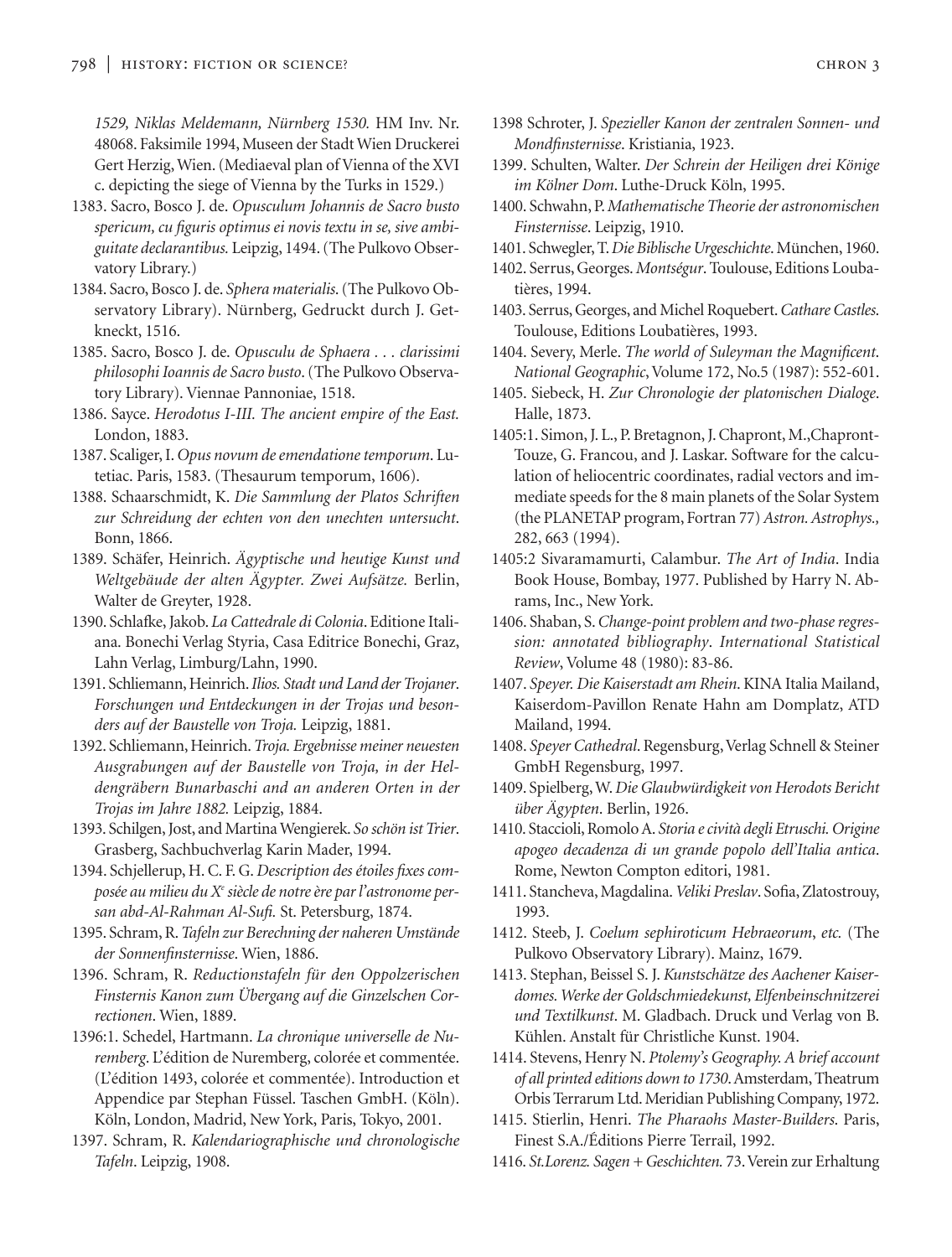der St.Lorenzkirche in Nürnberg (E.V.). Herausgegeben von Gerhard Althaus und Georg Stolz. Nürnberg. Nr.15/3, unveränderte Auflage, 1998.

- 1417. *St.Lorenz. Türme + Glocken*. 81. Verein zur Erhaltung der St.Lorenzkirche in Nürnberg (E. V.). Herausgegeben von Gerhard Althaus und Georg Stolz. Nürnberg. Nr.25/2, verbessterte Auflage, 1998.
- 1418. *St.Lorenz. Wappen in Fülle. Wappenkunde. Wappenkunst und Wappenrecht*. 86.Verein zur Erhaltung der St. Lorenzkirche in Nürnberg (E.V.). Herausgegeben von Gerhard Althaus und Georg Stolz. Nürnberg. NF.Nr.31, 1986.
- 1419. *St.Lorenz. Ich bin das Licht der Welt. Grosse und kleine Lichter.* 90. Verein zur Erhaltung der St.Lorenzkirche in Nürnberg (E.V.). Herausgegeben von Gerhard Althaus und Georg Stolz. Nürnberg. NF.Nr.35, 1990.
- 1420. *St.Lorenz. Sand-Sandstein. Steinsand-Sand*. 91. Verein zur Erhaltung der St. Lorenzkirche in Nürnberg (E. V.). Herausgegeben von Gerhard Althaus und Georg Stolz. Nürnberg. NF. Nr. 36, 1991.
- 1421. *St.Lorenz. Behelmt, behütet und bedacht*. 92. Verein zur Erhaltung der St. Lorenzkirche in Nürnberg (E. V.). Herausgegeben von Gerhard Althaus und Georg Stolz. Nürnberg. NF. Nr. 37, 1992.
- 1422. *St.Lorenz. Mein Auge schauet was Gott gebauet*. 93. Was Verein zur Erhaltung der St. Lorenzkirche in Nürnberg (E. V.). Herausgegeben von Gerhard Althaus und Georg Stolz. Nürnberg. NF. Nr. 38, 1993.
- 1423. *St.Lorenz. Ecce Panis Angelorum. Das Sakramentshaus des Adam Kraft.*Verein zur Erhaltung der St. Lorenzkirche in Nürnberg (E.V.). Herausgegeben von Gerhard Althaus und Georg Stolz. Nürnberg. NF. Nr. 39, 1994.
- 1424. *St.Lorenz. 500 Jahre Sakramentshaus: Erklärung – Verklärung, Deutung – Umdeutung.* 96. Verein zur Erhaltung der St. Lorenzkirche in Nürnberg (E. V.). Herausgegeben von Gerhard Althaus und Georg Stolz. Nürnberg. NF. Nr. 41, 1996.
- 1425. *St.Lorenz. Türen. Tore. Portale.* 97.Verein zur Erhaltung der St. Lorenzkirche in Nürnberg (E.V.). Herausgegeben von Gerhard Althaus und Georg Stolz. Nürnberg. NF. Nr. 41, 1997.
- 1426. *St.Lorenz. Wandfresken. Bestand. Restaurierung. Erhaltung.* 98. Verein zur Erhaltung der St. Lorenzkirche in Nürnberg (E.V.). Herausgegeben von Gerhard Althaus und Georg Stolz. Nürnberg. NF. Nr. 43, 1998.
- 1427. *St.Lorenz. Im Blickpunkt das Kreuz. Kruzifix-Darstellungen.* 99. Verein zur Erhaltung der St. Lorenzkirche in Nürnberg (E. V.). Herausgegeben von Gerhard Althaus und Georg Stolz. Nürnberg. NF. Nr. 44, 1999.
- 1428. Struve, O. *Libroram in biblioteca Speculae Pulcovensis catalogus systematicus.* Petropoli, 1860.
- 1429. Stryjkowski, Maciej. *O Poczatkach, wywodach....* Of the

Beginnings, Sources, the Deeds of the Knights and the Home Affairs of the Glorious Peoples of Lithuania, Zhmuda, and Russia, an Original Tale Inspired by the Lord and the Author's Own Experience. Warszawa, 1978.

- 1430. Suckow, Hähel. *Stadtführer Halle. Sehenswertes in Halle.* Halle, Druckhaus Schütze, 1998.
- 1431. Suess, H. *Secular variations*.*Journal of Geophysical Research*, Volume 70, No. 23 (1965).
- 1432. Suess, H.*Bristlecone Pine. Radioactive Dating and Methods*. Vienna, 1968.
- 1433. Suess, H.*Bristlecone Pine Calibration of the Radiocarbon.* XII Nobel Symposium on Radiocarbon Variations and Absolute Chronology. Uppsala, 1969.
- 1434. Sueton. *Die zwölf Caesaren, nach der Übersetzung v. A. Stahr neu hrsg.* München, Leipzig, 1912.
- 1435. Suhle, A. *Mittelalteriche Brakteaten.* Leipzig, 1965.
- 1436. Swerdlow, N. M., and O. Neugebauer. *Mathematical Astronomy in Copernicus' De Revolutionibus.* 2 vols. Berlin, 1984.
- 1437. *Sztuka Egipska. Piramidy i mastaby.* Mala Encyklopedia Sztuki. 23. Warszawa, Arkady, 1976.
- 1438. *Sztuka Egipska. Luksor.* Opracowal Kazimierz Michalowski. Mala Encyklopedia Sztuki. 25. Warszawa, Arkady, 1976.
- 1438:1. Tabov, Jordan.*Chronological Distribution of Information in Historical Texts*. Computers and the Humanities, 2003, Volume 37, pages 235-240.
- 1439. Targuebayre, Claire. *Cordes en Albigeois*. Toulouse, Editions Privat, 1988.
- 1440. Tesnierio, Ioanne.*Opus Matematicum octolibrum.*(The Pulkovo Observatory Library.) Coloniae Agrippinae, apud J. Birckmannum & W. Richwinum, 1562.
- 1441. Teutsch Astronomei.*Astronomia.*Woodcuts, 1545. (The Pulkovo Observatory Library.)
- 1442. *The Anglo-Saxon Chronicle*. London: Everyman's library, J. M. Dent. Sons Ltd., 1990.
- 1443. Wright, G. E., ed. *The Bible and the Ancient Near East. Essays in Honour of W.F.Albright.* NY, 1961.
- 1444. *The Cambridge medieval history. IV. The Byzantine Empire*. Cambridge Univ. Press, 1966-1967.
- 1445. *The Cathedral of St.Stephen in Vienna.* Graz, Verlag Styria, Casa Editrice Bonechi, 1992.
- 1446. Gransden, A., ed. *The Chronicle of Bury St. Edmunds, 1212-1301.* London-Edinburgh, 1964.
- 1447. *The Concise Columbia Encyclopedia*. USA, Columbia University Press, 1983.
- 1448.*The Egyptian Book of the Dead. The Book of Going Forth by Day.* The first authentic presentation of the complete papyrus of Ani. Featuring full color images. Transl. by Dr. R. Faulkner. San Francisco, Chronicle Books, 1994.
- 1449.*The English version of the polyglot Bible with a copies and*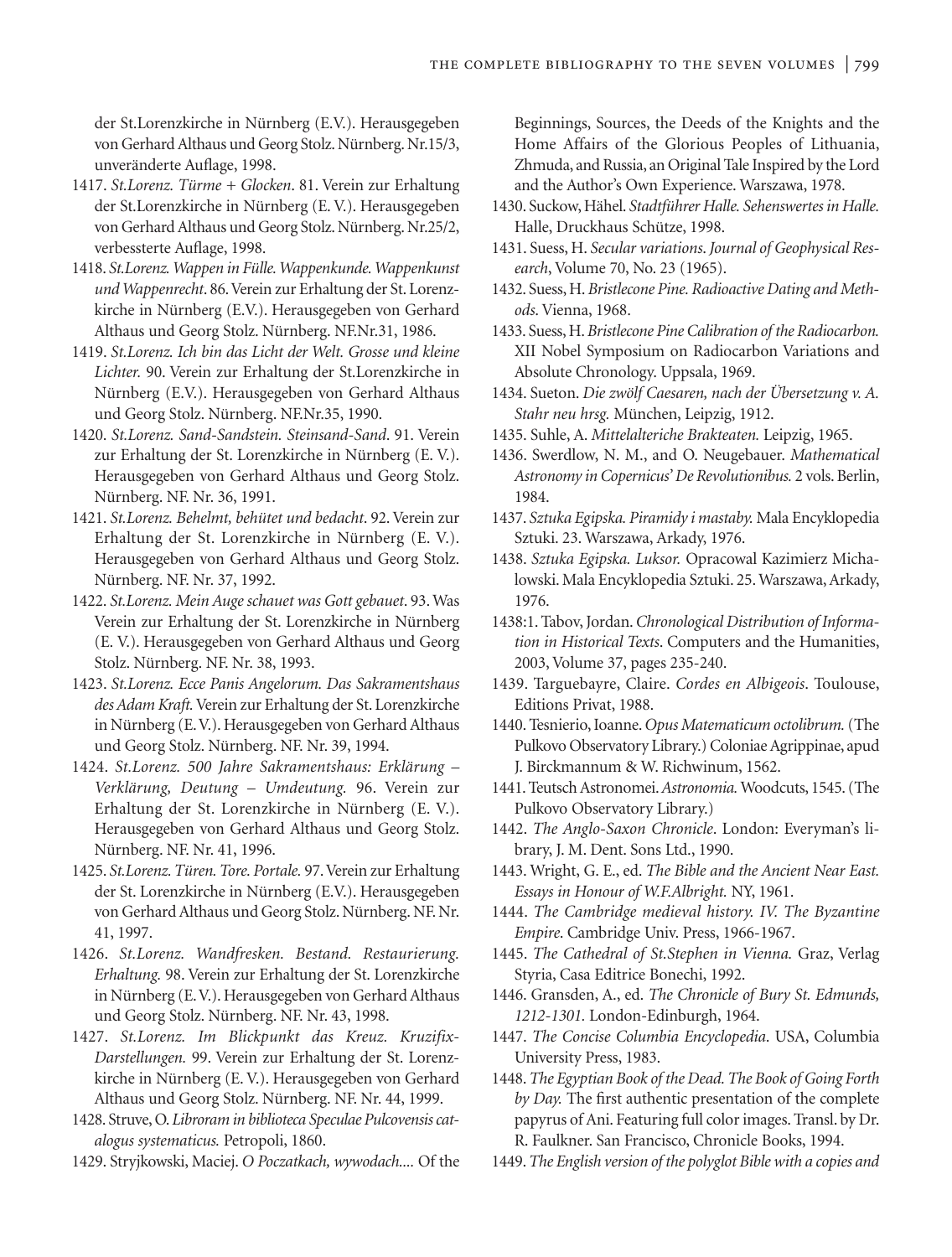*original selection of references to parallel and illustrative passages*. London, S. Bagster and Sons.

- 1450. *The Holy Bible, containing Old and New Testaments: Translated out of the original tongues; and with the former translations diligently compared and revised, by His Majesty's special command. Appointed to be read in Churches.* London, British and Foreign Bible Society, Instituted in London in the Year 1804.
- 1451. *The Holy Bible, containing Old and New Testaments: Translated out of the original tongues; and with the former translations diligently compared and revised, by His Majesty's special command. Authorized King James version.* Salt Lake City, Utah, Church of Jesus Christ of Latter-Day Saints, 1992.
- 1452. *The New Encyclopaedia Britannica*. Volume 16. 1987.
- 1453. *The place of astronomy in the ancient world*. A discussion organized jointly for the Royal Society and the British Academy. Philos. Trans. of the Royal. Soc. of London, Ser. A., Volume 276 (1974): 1-276.
- 1454. Farid, Shafik, ed. *The Pyramids of Giza*. Book 1. Simpkins Splendor of Egypt. Salt Lake City, Utah, Simpkins Souvenirs, 1982.
- 1455.*The R. C. Church of St. Karl. Vienna.* Salzburg, Christiche Kunststätten Österreichs, Nr.20 E. Verlag St. Peter, 1994.
- 1456. Werber, Eugen. *The Sarajevo Haggadah.* Svjetlost, Sarajevo. Printed by Mladinska Knjiga, Ljubljiana, 1999.
- 1457. *The Shrine of Torreciudad. Guide*. Oficina de Información, 22391 Torreciudad (Huesca), España.
- 1458. Farid, Shafik, ed.*The Temple of Luxor.* Book 3. Simpkins Splendor of Egypt. Salt Lake City, Utah, Simpkins Souvenirs, 1982.
- 1458:1. *The Treasures of the Valley of the Kings. Tombs and Temples of the Theban West Bank in Luxor*. Edited by Kent R.Weeks. The American University in Cairo Press. Cairo, Egypt, 2001. White Star, S. r. l. Vercelli, Italy.
- 1459. *The World Encompassed.* An exhibition of the history of maps held at the Baltimore Museum of Art October 1 to November 23, 1952. Baltimore, Maryland, The Trustees of the Walters Art Gallery, 1952.
- 1460. Thierry, Amedee. *St. Jean Chrysostome et l'impératrice Eudoxie.* Paris, 1872.
- 1460:1. Thoren, Victor E.*The Lord of Uraniborg. A Biography of Tycho Brahe.* With contributions by John R. Christianson. Cambridge, New York, Port Chester, Melbourne, Sydney, Cambridge University Press (1994 ?).
- 1461. Thorndike, L. H. D*. A History of Magic and Experimental Science. (During the first thirteen centuries of our era).* Volumes 1,2. NY, 1923., New York, Columbia University Press, 1943, 1947, 1958.
- 1462. Topper, Uwe. *Die Große Aktion. Europas Erfundene Geschichte. Die planmäßige Fälschung unserer Vergangenheit*

*von der Antike bis zur Aufklärung*. Tübingen, Grabert-Verlag, n.d.

- 1463. Topper, Uwe. *Erfundene Geschichte. Unsere Zeitrechnung ist falsch. Leben wir im Jahr 1702?* München, F. A. Herbig Verlagsbuchhandlung GmbH, 1999.
- 1464. Turhan, Can.*Istanbul, Gate to the Orient*. Istanbul, Orient, 1995.
- 1465. Turhan, Can. *Topkapi Palace.* Istanbul, Orient, 1995.
- 1466. Eco, Umberto. *Serendipities. Language and Lunacy*. Weidenfeld & Nicolson (UK). NY, Orion/Columbia Univ. Press. 1999.
- 1467. *Venice*. Venezia, Storti Edizioni, 1993.
- 1468. Vesconte, Pietro. *Seekarten*. Mit einem Geleitwort von Otto Mazal. Einfürung von Lelio Pagani. Edition Georg Popp Würzburg. 1978. Grafica Gutenberg, Bergamo, 1977.
- 1469. Vidal-Quadras, José A. *Torreciudad*. Imprenta Moises Barbasto, Spain, 1987.
- 1470. Vidal-Quadras, José A. *Torreciudad. A shrine to Our Lady.* Office of Information Torreciudad, Spain, n.d.
- 1471. Villehardouin, Geoffroy de. *La conquète de Constantinople*. Historiens et chroniqueurs du Moyen Âge. Ed. A. Pauphilet. Paris, 1963.
- 1472. Virgil, Mocanu. *Tintoretto.* Clasicii Picturii Universale. Bucuresti, Editura Meridiane, 1977.
- 1473. Vries, Hesselde. *Variation in concentration of radiocarbon with time and location on Earth.*Koninkl. Nederlandse Akad. Wetensch. Proc. 1958, ser. B. 61, pages 1-9.
- 1474.*Wallraf-Rischartz-Museum der Stadt Köln. Vollständliges Verzeichnis der Gemäldesammlung.* Köln/Mailand, 1986.
- 1475. Waterfield, R. L. *A Hundred Years of Astronomy*. NY, Macmillan, 1938.
- 1476. Wehli, Tünde. *A Középkori Spanyolorszag Festészete.* Budapest, Corvina Kiadó, 1980.
- 1477. Wenzler, Claude. *L'Héraldique*. Rennes, Editions Ouest-France, 1997.
- 1478.Werner, H., and F. Schmeidler. *Synopsis der Nomenklatur der Fixsterne.* Wissensch. Stuttgart, Verlags-Gesellschaft 1986.
- 1478:1. Wigal, Donald.*Anciennes Cartes Marines. A la Découverte des Nouveaux Mondes. 1290-1699.* New York, Parkstone Press, 2000.
- 1479. Williams, John. *Observations of Comets from B.C.611 A.D. to 1640, extracted from the Chinese Annals.* 1871.
- 1480. Willis, E. H., H. Tauber, and K. O. Münnich. *Variations in the atmospheric radiocarbon concentration over the past 1300 years*. *Radiocarbon,* Volume 2 (1960): 1.
- 1481. Wissowa, Pauly.*Real-Encyclopädie der Klassischen Altertumwissenschaft in alphabetischer Ordnung.* Hrsg. von Kroll. Stuttgart, 1839-1852.
- 1482. Wittkower, R. *Architectural Principles in the Age of Humanism*. Paris, 1960.